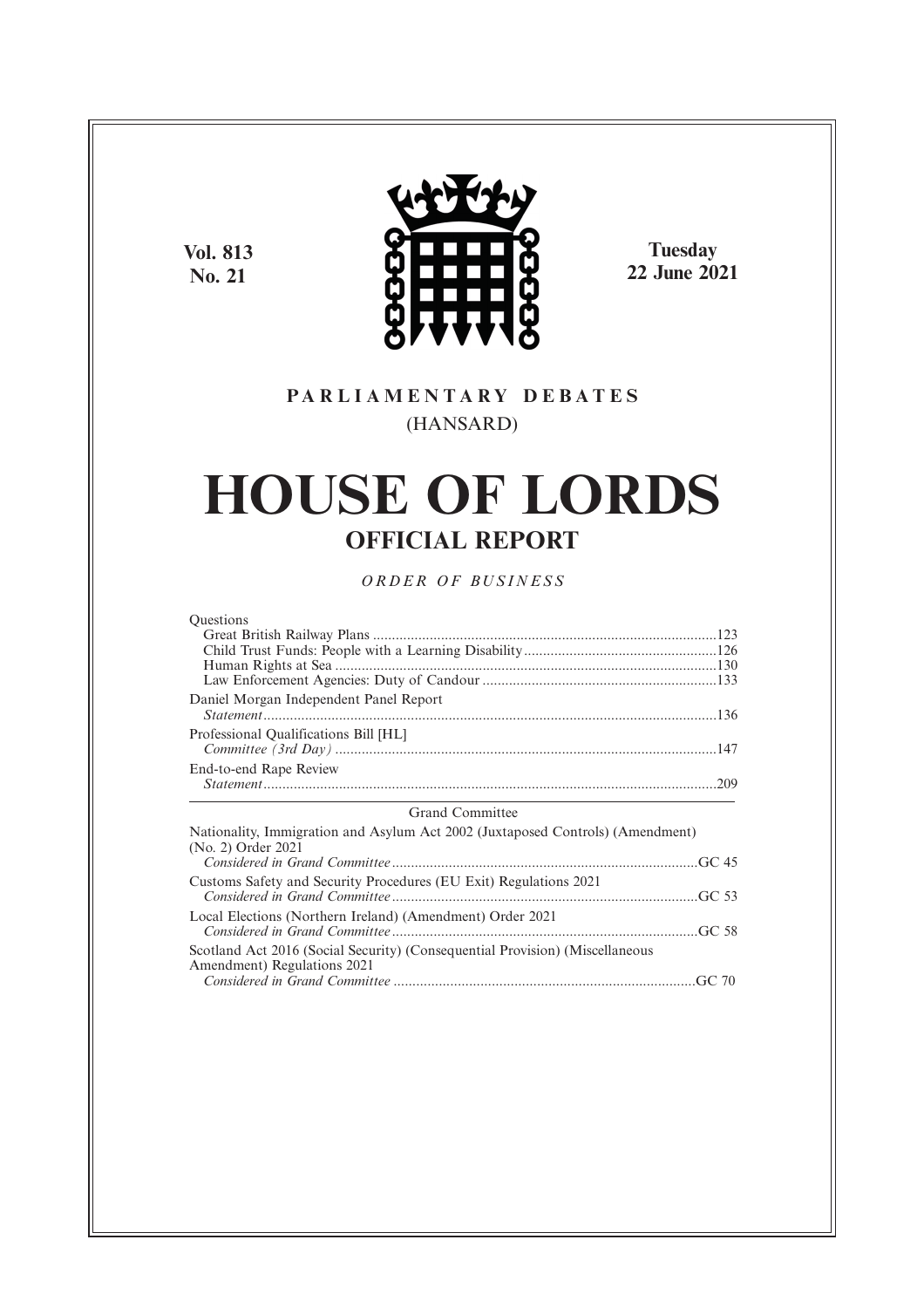Lords wishing to be supplied with these Daily Reports should give notice to this effect to the Printed Paper Office.

No proofs of Daily Reports are provided. Corrections for the bound volume which Lords wish to suggest to the report of their speeches should be clearly indicated in a copy of the Daily Report, which, with the column numbers concerned shown on the front cover, should be sent to the Editor of Debates, House of Lords, within 14 days of the date of the Daily Report.

> *This issue of the Official Report is also available on the Internet at* https://hansard.parliament.uk/lords/2021-06-22

In Hybrid sittings, [V] after a Member's name indicates that they contributed by video call.

The following abbreviations are used to show a Member's party affiliation:

| <b>Abbreviation</b> | <b>Party/Group</b>                 |
|---------------------|------------------------------------|
| CB                  | Cross Bench                        |
| Con                 | Conservative                       |
| <b>DUP</b>          | Democratic Unionist Party          |
| GP                  | Green Party                        |
| Ind Lab             | Independent Labour                 |
| Ind SD              | <b>Independent Social Democrat</b> |
| Ind UU              | Independent Ulster Unionist        |
| Lab                 | Labour                             |
| Lab Co-op           | Labour and Co-operative Party      |
| LD                  | Liberal Democrat                   |
| LD Ind              | Liberal Democrat Independent       |
| Non-afl             | Non-affiliated                     |
| P <sub>C</sub>      | Plaid Cymru                        |
| <b>UKIP</b>         | <b>UK</b> Independence Party       |
| UUP                 | <b>Ulster Unionist Party</b>       |

No party affiliation is given for Members serving the House in a formal capacity, the Lords spiritual, Members on leave of absence or Members who are otherwise disqualified from sitting in the House.

© Parliamentary Copyright House of Lords 2021,

*this publication may be reproduced under the terms of the Open Parliament licence, which is published at www.parliament.uk/site-information/copyright/.*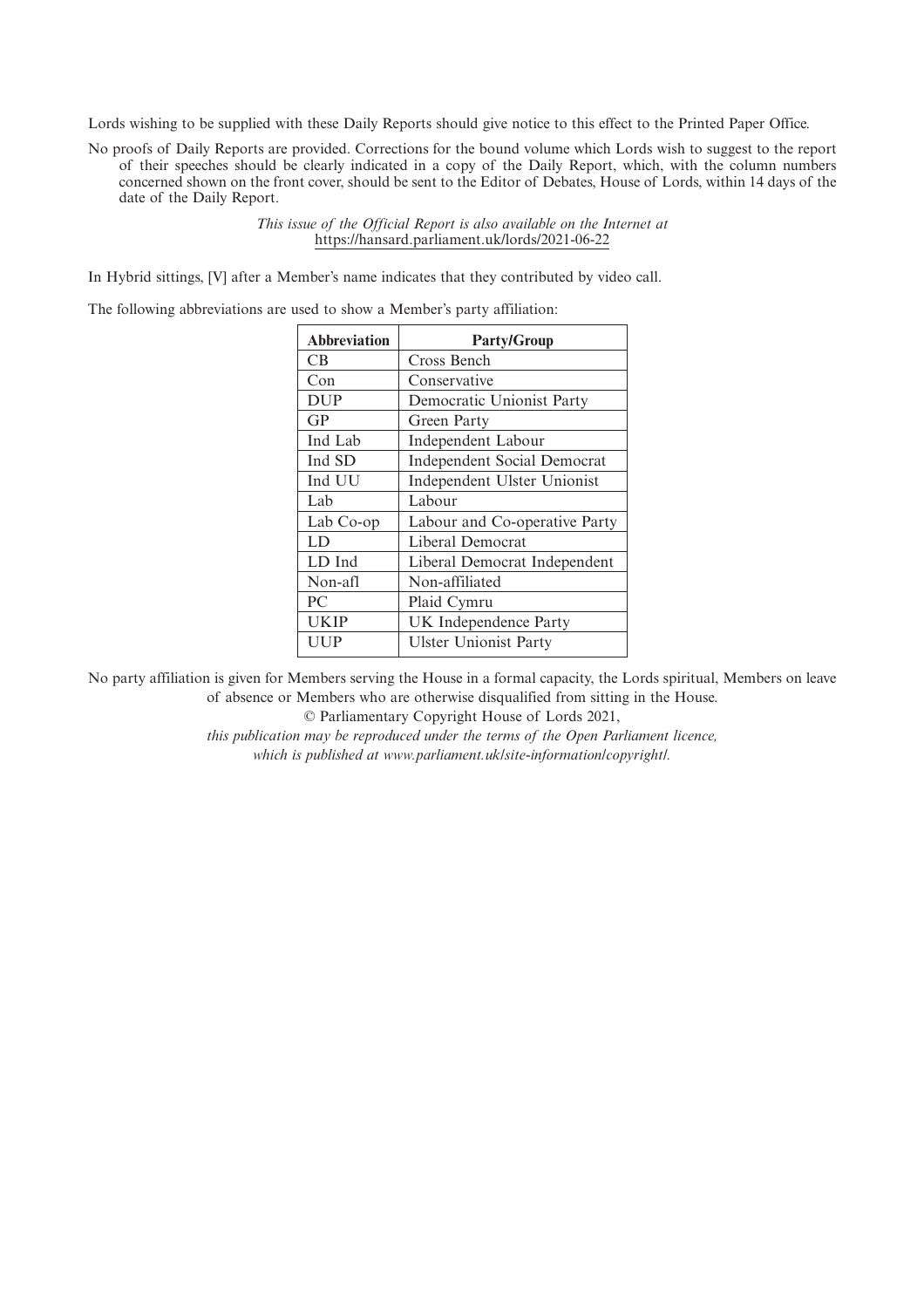# House of Lords

*Tuesday 22 June 2021*

*The House met in a hybrid proceeding.*

*Noon*

*Prayers—read by the Lord Bishop of Lincoln.*

# **Arrangement of Business**

*Announcement*

*12.06 pm*

**The Lord Speaker (Lord McFall of Alcluith):** My Lords, the Hybrid Sitting of the House will now begin. Some Members are here in the Chamber; others are participating remotely, but all Members will be treated equally. I ask all Members to respect social distancing and wear face coverings while in the Chamber, except when speaking. If the capacity of the Chamber is exceeded, I will immediately adjourn the House.

Oral Questions will now commence. Please can those asking supplementary questions keep them no longer than 30 seconds and confined to two points? I ask that Ministers' answers are also brief. I call the noble Lord, Lord Berkeley, to ask the first Oral Question.

# **Great British Railway Plans** *Question*

*12.07 pm*

# *Asked by Lord Berkeley*

To ask Her Majesty's Government what plans they have to integrate (1) HS2, and (2) the East West Rail project, into their Great British Railway plan.

**TheParliamentaryUnder-Secretaryof State,Department for Transport (Baroness Vere of Norbiton) (Con):** My Lords, HS2 Ltd and East West Rail Ltd are currently separate from Network Rail and are delivering important additions to our rail network. The *Williams-Shapps Plan for Rail* is clear that they will retain their current roles and work closely with Great British Railways as it takes over responsibilities for integration.

**Lord Berkeley (Lab) [V]:** My Lords, I am grateful to the Minister for that clarification, but it seems that the statement in the Williams report that it will bring together the rail

"network under single national leadership"

is not correct. The report also states that there will be "a new focus" to deal with

"escalations in cost, gold-plating and over-specification",

which clearly applies mainly to HS2 as the worst offender. Can the Minister explain why there are plans to remove funding from Northern Powerhouse Rail and give it to the bottomless pit of HS2?

**Baroness Vere of Norbiton (Con):** My Lords, there are no such plans. In reference to the noble Lord's statements about HS2 and East West Rail being separate infrastructure managers, I say that there are 13 different infrastructure managers already on the rail network. GBR will obviously work closely with them, as indeed it will have to with Transport for Wales and ScotRail. GBR will be set up to collaborate; that is what we want to see it doing.

**Lord Snape (Lab) [V]:** My Lords, bearing in mind that the recently issued White Paper stressed the importance of a "guiding mind" so far as the railway industry is concerned in future, is it not completely illogical to leave out HS2 and East West Rail, its two major construction projects? Surely there will be considerable involvement in both projects. Does the Minister not remember John Junor's famous phrase in the *Sunday Express*: "Who is in charge of the clattering train?"

**Baroness Vere of Norbiton (Con):** Sadly, I do not remember that from the *Express.* One of the words that the noble Lord said was absolutely critical: "construction". HS2 and East West Rail are indeed both in construction at the moment and will be for some time. There is therefore ample time as both become operational railways for them to collaborate with GBR to ensure that all their services interlink.

**Lord Mackay of Clashfern (Con):** My Lords, what is the place of Scotland in this Great British Railways plan?

**Baroness Vere of Norbiton (Con):** There is a place for Scotland in Great Britain. The Scottish Government will continue to exercise their current powers and to be democratically accountable for them. Great British Railways will continue to own the infrastructure in Scotland, as Network Rail does now. The Government will of course explore options with Transport Scotland to enable the railway in Scotland to benefit from the reforms on the wider network of Great Britain.

**Baroness Jones of Moulsecoomb (GP):** If HS2 is to be managed separately, can the Government guarantee that any of its cost overruns, whether in construction or operation, will not see a bailout from wider rail network funds and that it will be responsible for its own overruns?

**Baroness Vere of Norbiton (Con):** I think the noble Baroness has just answered her own question: she stated that HS2 would be separate from Great British Railways. That is the case but in any event, as she pointed out, HS2 is under construction. It will be a while before it is an operating railway and then it will work closely with GBR.

**Baroness Randerson (LD):** My Lords, the Williams-Shapps report promises welcome expansion and better co-ordination of the railways. The Government also say that they are committed to levelling up the north, so can the Minister explain to us why the proposed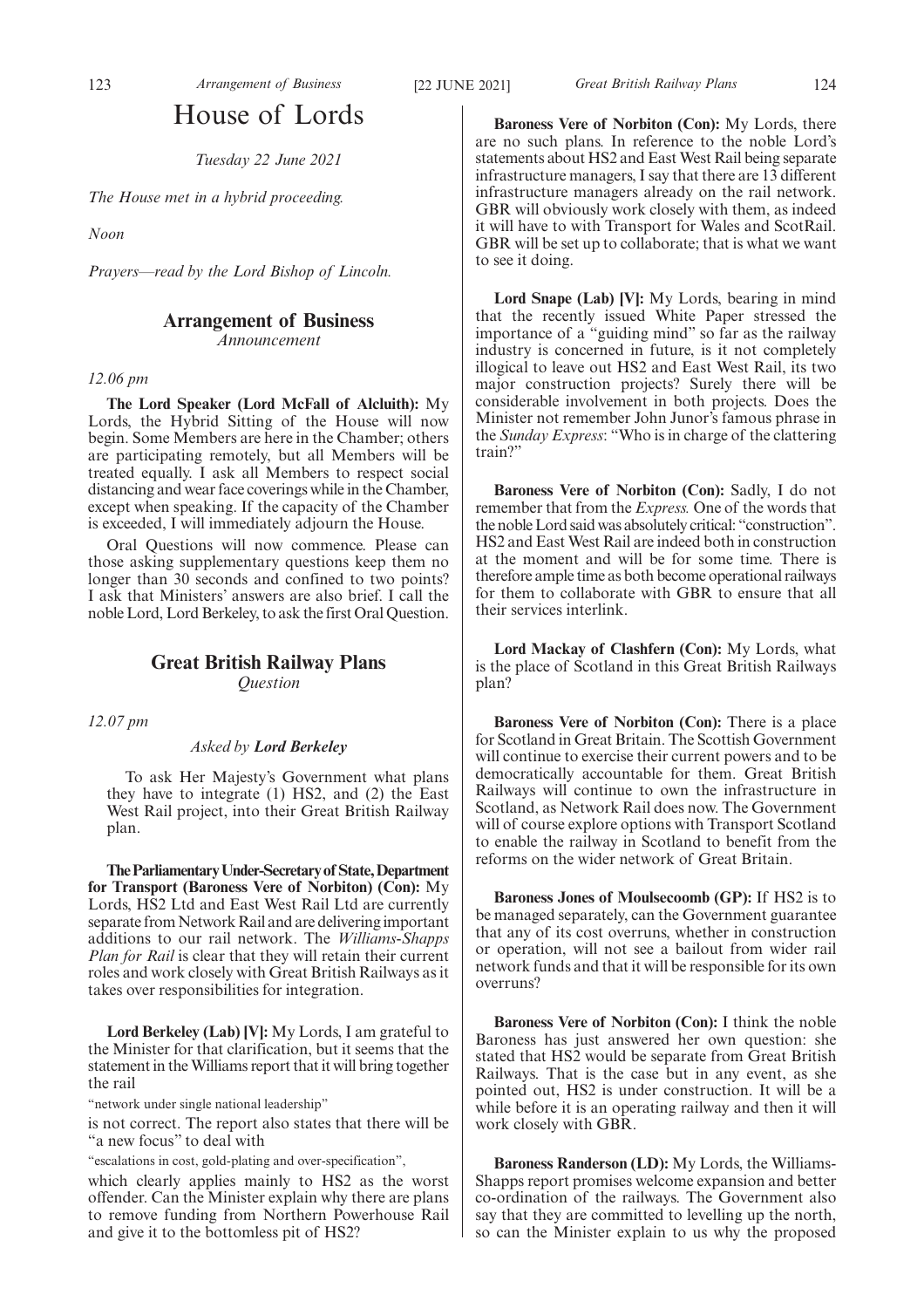[BARONESS RANDERSON]

new timetable for the east coast main line halves the number of trains from Newcastle to Manchester via Durham and Darlington? It also cuts one-third of the trains to London from Berwick and Darlington. In what sense is this expansion and levelling up?

**Baroness Vere of Norbiton (Con):** As it happens, I had a conversation yesterday with all the northern leaders when we met as the northern transport acceleration council. They raised this issue, which is of course one of capacity because there are more services, for example, between Newcastle and London. We have heard the pleas from various areas of the north on the timetabling. We are taking that away and doing what we can, but this is one of the reasons why we need Great British Railways. Timetabling is fiendishly complicated and we need to ensure that local areas are heard and get the services they deserve.

**Lord Moylan (Con):** My Lords, will my noble friend take this opportunity to rebut the current rumours that Northern Powerhouse Rail is going to be scrapped?

**Baroness Vere of Norbiton (Con):** My noble friend should not read too much into media reports on the front page of—I think it was—the *Yorkshire Post*. The Government continue to consider all options for Northern Powerhouse Rail as part of the integrated rail plan. Once that plan is published, we will work with Transport for the North to finalise a business case for Northern Powerhouse Rail. This will need to be consistent with the IRP's policy and the funding framework.

**Lord Bradshaw (LD) [V]:** My Lords, can the Minister confirm that the East West Rail link, certainly between Oxford and Bletchley, needs to be electrified from the outset because of the heavy freight traffic from Southampton to the west coast main line passing through Bletchley? It would be a crying shame if electrification were postponed until after the passenger service started.

**Baroness Vere of Norbiton (Con):** The case for electrification of East West Rail is being considered. A review is being undertaken by EWR Co, looking at all the options, including full electrification along the whole route as well as the various options for partial electrification, including battery-electric hybrid rolling stock.

**Lord McColl of Dulwich (Con) [V]:** My Lords, what proportion of the existing railway will be used in the building of this east-west extension? What is the latest estimate of the overall cost?

**Baroness Vere of Norbiton (Con):** I am grateful to my noble friend for advance notice of this question, because I too had to get my head around how the existing track and the new track all work together. There are three connection stages. The first one will rely on existing track, which will be upgraded, and the second two will be either small sections of existing track or mostly new track. The cost of connection stage 1 is currently £1.288 billion. We do not know the cost of future connection stages at this time, as of course the new track has not yet been fully scoped.

**Lord Rosser (Lab) [V]:** My Lords, assuming that the Northern Powerhouse Rail project, HS3, is not going to be scrapped—some parts of the media have suggested that it will be—will the Minister confirm that HS3 will be part of the integrated railway and Great British Railways, in the same way as other private companies are contracted to run the trains for the service and fares that Great British Railways sets?

**Baroness Vere of Norbiton (Con):** Goodness—I think we are a little early in the game to be discussing those sorts of arrangements, but I have answered the question about Northern Powerhouse Rail. The integrated rail plan will be published soon.

**Lord Herbert of South Downs (Con):** My Lords, is it not time to slay the urban myth that HS2 will not significantly cut travel times? The London to Birmingham travel time will be reduced by a third, or 30 minutes; the London to Manchester time will be halved to only around an hour. In Japan, growth is much more evenly distributed between the cities because of the Shinkansens; they are not content with existing speeds, but are building new lines. Is that not the global standard to which we need to aspire?

**Baroness Vere of Norbiton (Con):** My noble friend is quite right but HS2 is not just about speed, as I so often need to say in your Lordships' House. As he mentions, it is about bringing our regions closer together and delivering the capacity that our transport network absolutely needs. HS2 will give us a step change in capacity, while almost halving the time it takes to travel between our largest cities. If we were to do that by refreshing our existing railways, it would cause decades of inconvenience and disruption to passengers.

**The Lord Speaker (Lord McFall of Alcluith):** My Lords, the time allowed for this Question has elapsed.

# **Child Trust Funds: People with a Learning Disability**

*Question*

*12.17 pm*

*Asked by Lord Young of Cookham*

To ask Her Majesty's Government whether they will facilitate access to Child Trust Funds by people with a learning disability.

**The Parliamentary Under-Secretary of State, Ministry of Justice (Lord Wolfson of Tredegar) (Con):** My Lords, the Mental Capacity Act 2005 provides a process to obtain legal authority to access matured child trust funds. We are working with stakeholders to examine the case for legislation to enable third-party access to smaller balances without the need to obtain the form of legal authority currently required under the Act.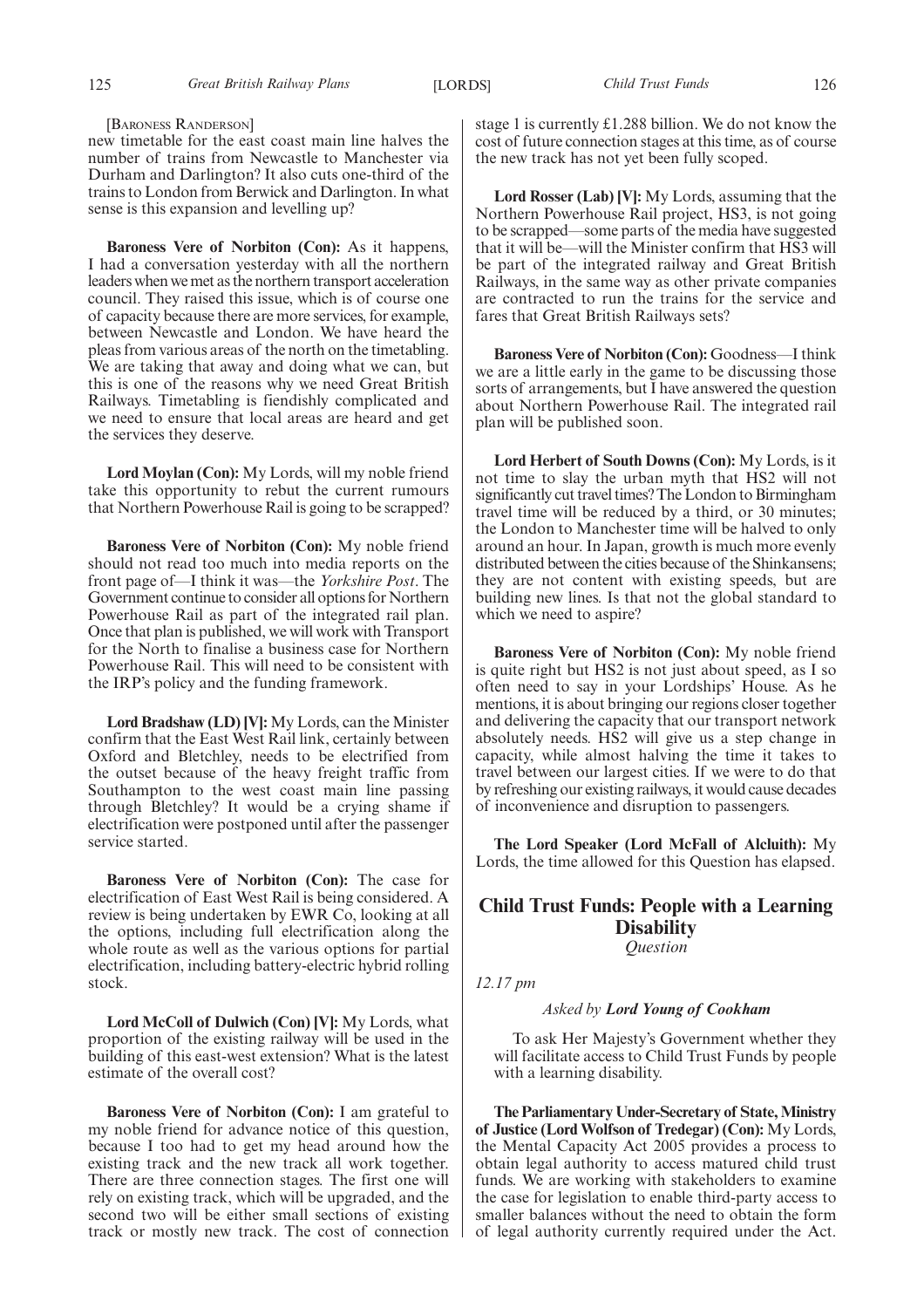This is a complex issue; we intend to bring forward a proposal for consultation as soon as possible after the Recess.

**Lord Young of Cookham (Con):** My noble friend has described as "absolutely unfortunate" the current position, whereby access to child trust funds by those with a learning disability has to be through the Court of Protection. This time-consuming and intimidating process is denying much-needed funds to vulnerable people. While he proposes to change the law, as he has just said, he has told me that this might not happen before December. People should not have to wait that long, so may I urge him to make much faster progress?

**Lord Wolfson of Tredegar (Con):** My Lords, as I have said, we intend to launch the consultation as soon as possible after the Recess. This is a complex issue: as I have said before in this House, it is not limited to child trust funds. It goes beyond those funds and includes, for example, junior ISAs. We need to ensure that all factors, such as scope, simplicity and security of a small payments process are considered and accounted for. We are engaging with stakeholders across the financial services industry to make sure that the consultation is as smooth and effective as possible.

**The Lord Bishop of St Albans [V]:** My Lords, may I press the Minister a little further? What plans do the Government have to work with the providers of child trust funds to develop a proactive strategy to advertise the need for parents of children with learning disabilities to apply to the Court of Protection in advance of the young adult's child trust fund maturing? This is a really urgent matter, and we need the Government to be on the front foot.

**Lord Wolfson of Tredegar (Con):** My Lords, the right reverend Prelate is absolutely right: the focus should be on people applying before the young adult turns 18, at which point the legal position changes. We are engaging with industry providers to make sure that parents are aware of that change. We have put material on the GOV.UK pages, HMRC has also published material and my ministerial colleague Minister Chalk will host a round table on 15 July, bringing together relevant stakeholders to enable us to progress this work further.

Lord Flight (Con): This is the fourth time that my noble friend Lord Young has asked this question. It is a travesty that children with learning difficulties who are over 18 cannot readily access their child trust fund. The Government need to grasp and solve this problem. I do not see why parents should need a Court of Protection order to access funds on their adult children's behalf. There is now all the more reason for enacting legal changes to solve this problem, which faces 200,000 children with trust funds who cannot access their cash when they are 18 because of their disability. I do not see the DWP working group readily solving the legal problems here. The crucial need is to be able to access balances without requiring a Court of Protection order. This needs special legislation to achieve. Can the Minister update the House on what the group has achieved?

**Lord Wolfson of Tredegar (Con):** My Lords, people need a court order because, in the Mental Capacity Act, Parliament provided protection for young adults to make sure that their funds—and the funds are theirs, not their parents'—can be accessed only by people with a proper court order. The working group meets monthly, and the next meeting is later this week. It has engaged with people across the industry and, as I said a few moments ago, because of the work of the working group, we are now amending the GOV.UK pages to provide more information to parents in that regard as well.

**Baroness Finlay of Llandaff (CB):** Does the Minister agree that the noble and learned Lord, Lord Falconer of Thoroton, should be congratulated on the Mental Capacity Act, which is a precious piece of legislation that protects the most vulnerable? Does he agree that any erosion by creating exceptions to its established processes would fail to ensure long-term provision for the vulnerable person's welfare as an adult over 18, while increasing the risk of child trust funds being diverted without accountability?

Lord Wolfson of Tredegar (Con): My Lords, I respectfully agree that the noble and learned Lord, Lord Falconer, should be congratulated on his work on the Mental Capacity Act. He described it as

"a vitally important piece of legislation, and one that will make a real difference to the lives of people who may lack mental capacity.

I respectfully agree. I also congratulate the noble Baroness on hosting a very good briefing event on 17 June. I urge all Members of the House who are interested in this topic to look at the materials from that event, which are available on the Social Care Institute for Excellence website.

**Lord Blunkett (Lab):** My Lords, along with the noble Lord, Lord Young, I was at the briefing that was just referred to. What disturbs me most now is the juxtaposing of the rights under the Mental Capacity Act and the rights of young adults to access their own funds. Surely, the 15 July round table that the Minister mentioned should be the jumping-off point for the consultation, if, as he has often said, his officials are working "at pace"? "At pace" surely means that, within the next three weeks, that consultation material could be put together.

**Lord Wolfson of Tredegar (Con):** My Lords, we are putting the consultation material together as quickly as we can. The noble Lord is certainly right that we have to balance the ability of young adults to access their own funds against the importance of the protections given by the Mental Capacity Act to young adults who lack the mental capacity to manage those funds or give instructions to others to do so.

**Lord Addington (LD):** My Lords, we have been going at this for a while. Would the Minister agree that a parent who has filled one of these trust funds for someone who is now a young adult should be presumed to have their best interests at heart, unless there is another good reason? Saying that you now have a warning system for those coming up is of no assistance to those who have already matured.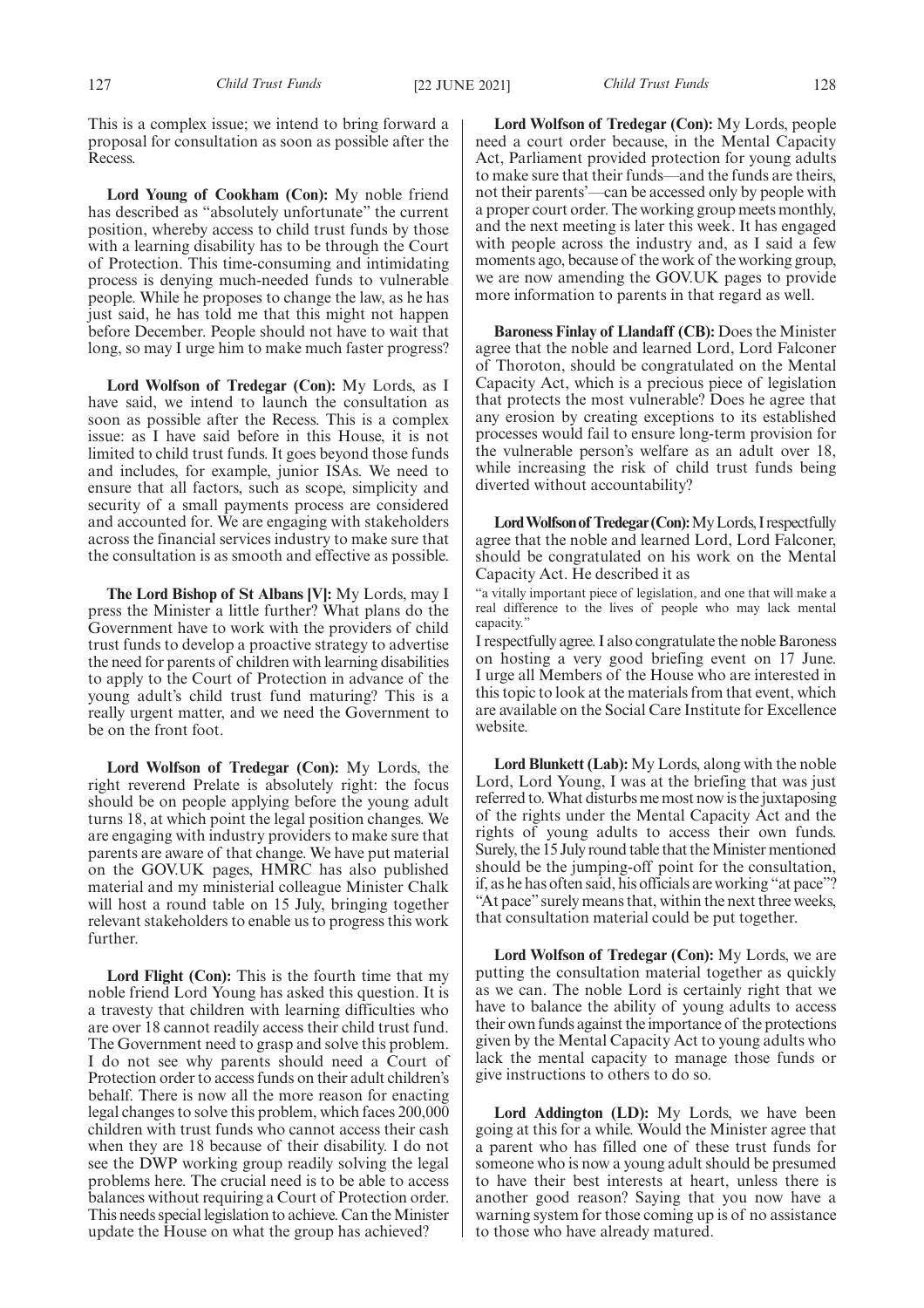**Lord Wolfson of Tredegar (Con):** The noble Lord puts his finger on a problem: the Law Commission in 1995 highlighted the need for a small payments procedure, but that was not picked up in Parliament in the Mental Capacity Act 2005. Here we are in 2021, trying to resolve a long-standing legal issue. We need to amend the legislation—otherwise, the Mental Capacity Act is a legal block to people's ability to obtain funds.

**Baroness Bertin (Con) [V]:** Could my noble friend the Minister help us to understand how many individuals with cognitive impairments could be supported to grant power of attorney to their parents or carers to manage these moneys in the interim? Can we also have reassurance that never again will policies such as this be introduced without any consideration whatever being given to how they might impact those with learning disabilities?

**Lord Wolfson of Tredegar (Con):** My Lords, I will pick up the noble Baroness's second point first. As the noble Lord, Lord Blunkett, explained on a previous occasion, regrettably, no thought was given when these funds were set up to people who could not access them because of mental incapacity. That is why we are having to deal with the point now. We do encourage people to make lasting powers of attorney, for example. The important fact is that we want to encourage young adults and their parents to be aware in advance of the legal position that the young adult will be in when they turn 18; it is a fundamentally different position from the one they were in the day before their 18th birthday.

**Lord Falconer of Thoroton (Lab) [V]:** It is clear that a lot of people will be prejudiced by the delay. From the Minister's answers, I take it that the Government have decided to legislate. Why can they not legislate before December?

**Lord Wolfson of Tredegar (Con):** My Lords, we have decided to consult, and that is a very important point. It should not be thought that there is nothing, so to speak, on the other side of the argument. I have received representations from third sector organisations that are very concerned that people with disabilities should retain the protections that the Mental Capacity Act, in which the noble and learned Lord played such an important part, gives them. The consultation will ask for views on how we balance these important, but sometimes opposing, principles.

**Lord Hastings of Scarisbrick (CB):** My Lords, this Question raises the wider challenge of inadequate financial literacy for underage and mature individuals with special learning needs. As a parent of young adults now seduced into lock-in accounts by commercial banks, I ask whether there not a public duty that could fall on the Post Office to provide community adult numeracy and financial literacy skills. Should the Government consider investing in designated accounts with higher incentive rates for those less able to grasp the complexities of mortgages, investments and standard banking and thus less able to use the market to make money grow?

129 *Child Trust Funds* [LORDS] *Human Rights at Sea* 130

**Lord Wolfson of Tredegar (Con):** My Lords, I fear that I might be straying from my own ministerial brief if I were to say too much about that. It is important that we recognise that part of education generally is teaching young adults and schoolchildren about how finance and money work. Perhaps fewer people would fall victim to scams if a greater emphasis was placed in the education system on the importance of understanding fairly basic financial concepts.

**The Lord Speaker (Lord McFall of Alcluith):** My Lords, the time allowed for this Question has elapsed.

# **Human Rights at Sea** *Question*

*12.28 pm*

### *Asked by Lord Teverson*

To ask Her Majesty's Government what steps they are taking to protect human rights at sea.

**TheParliamentaryUnder-Secretaryof State,Department for Transport (Baroness Vere of Norbiton) (Con):** My Lords, the Maritime and Coastguard Agency enforces the Maritime Labour Convention 2006, and the Work in Fishing Convention 2007, to protect the living and working conditions of seafarers and fishermen on UK-registered ships and fishing vessels anywhere in the world, and on non-UK ships and fishing vessels in UK ports and waters.

**Lord Teverson (LD) [V]:** My Lords, I thank the Minister for that reply, as far as it concerns UK-flagged vessels—but she will understand that the crews of vessels of all nations on the high seas, whether they are fishing vessels, freight vessels or cruise liners, can be uniquely vulnerable to intimidation, abuse and a lack of immediate recourse to any judicial authority. To start to counter this, will the Government support the work to establish the Geneva declaration on human rights at sea?

**Baroness Vere of Norbiton (Con):** The noble Lord mentioned that my reply only concerned UK-flagged vessels, but I did also mention vessels at UK ports that are not UK-flagged. The Government are not able to provide formal UK support for the declaration that has been established by the charity of which I believe the noble Lord has been a patron for the last three months, and that has been discussed today. But what I can say is that we are hugely supportive of the existing international frameworks that already exist. The Maritime Labour Convention provides comprehensive rights and protections for the world's 1.2 million seafarers, and ILO 188, the Work in Fishing Convention, does similar for those who work in fisheries.

**Lord West of Spithead (Lab):** My Lords, I declare an interest as president of the Merchant Navy Association. For the benefit of the media outlets which pay particular attention to our House, that is unpaid, as are so many of the duties that so many of us fulfil.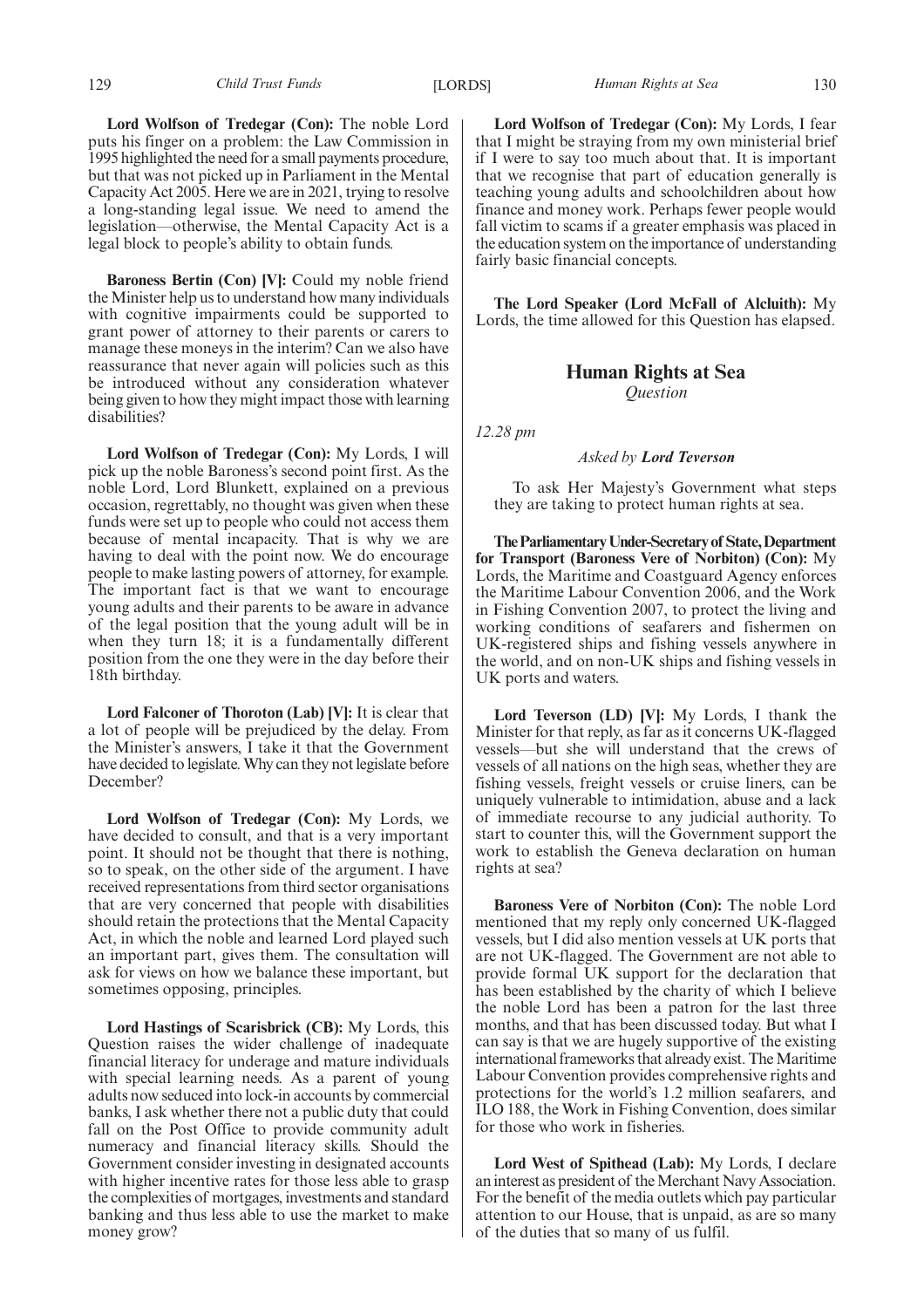One of the devastating effects of the pandemic has been the impact it has had on tens of thousands of merchant seamen who have been unable to return home after their voyages and have served many months over their maximum limits that were set for safety and welfare. What have the Government done to resolve this problem? Can the Minister explain why a group of British merchant seamen returning to the United Kingdom via Holland with British passports were locked up and berated about Brexit, while those with EU passports were waved through?

**Baroness Vere of Norbiton (Con):** I agree with the noble Lord that the impact of Covid on seafarers has been critical in some circumstances. We take the welfare of seafarers extremely seriously. The UK was one of the first countries—if not the first—to recognise and declare seafarers as key workers during the pandemic. Once we had done that, we brought together more than a dozen nations for a ministerial summit in July 2020. We managed to galvanise people into action. This ultimately led to the declaration in the UN General Assembly later in the year to call on all states to take action to protect the welfare of seafarers in the pandemic.

**Baroness Bennett of Manor Castle (GP):** My Lords, in her answer to the noble Lord, Lord Teverson, the Minister referred to the Geneva declaration on human rights at sea, with which she is obviously familiar. The current draft says:

"There is a profound need for the concept of 'Human Rights at Sea' to be accepted globally. It is primarily States that have responsibility for enforcing human rights standards at sea." Does the Minister agree with those two statements?

**Baroness Vere of Norbiton (Con):** I can certainly agree that states predominantly have the responsibility for enforcing and making sure that human rights at sea are indeed followed. Of course, the Government share the concern about human rights abuses at sea. We work incredibly hard with our international partners through the UN organisations responsible for those human rights and with the IMO and the ILO—the International Labour Organization—which are able to set international law that applies to seafarers.

**Lord Singh of Wimbledon (CB):** My Lords, more than 20,000 refugees fleeing conflict in the Middle East have drowned in the last six years, many as a direct result of bombing and missile attacks by countries such as Britain, America and Russia pursuing so-called strategic interests. Does the Minister agree that we have a moral responsibility to look to the welfare and care of innocent civilians trying to escape by sea to a better life?

**Baroness Vere of Norbiton (Con):** As the noble Lord will be aware, the Government have good relationships with many countries in the Middle East and we work very closely with them in order to minimise the loss of life at sea.

**Baroness Stuart of Edgbaston (Non-Afl):** My Lords, I welcome the Government's move to declare seafarers as key workers. It was an important first step. Will

Ministers go even further and consider making the United Kingdom an international hub for the vaccination of seafarers of all nationalities to ensure that global trade, which is important to us and the rest of the world, can continue to proceed?

**Baroness Vere of Norbiton (Con):** The noble Baroness makes a really good point. I am aware that visiting seafarers are able to get vaccinated. I will write to her with further details on our vaccination programme for seafarers.

**Lord Collins of Highbury (Lab):** My Lords, the Minister mentioned all the mechanisms in terms of laws and international conventions, but compliance with those requires port state control to stop a ship that is breaking those rules. What is she doing with her colleagues in the FCO and other departments to ensure that the mechanisms for compliance are strengthened globally so that the welfare of seafarers is better protected?

**Baroness Vere of Norbiton (Con):** In terms of what the UK is doing, in the first instance, we are showing leadership in the area. The Maritime and Coastguard Agency makes well over 1,000 stops every year in UK ports to check that vessels and the seafarers on them are in compliance with both international and domestic law. Where we find things that are not in compliance, we are able to share that information with other ports around the world. We continue to discuss enforcement with our international partners because it is important that these international laws, which have been agreed, are enforced effectively.

**Lord Mackenzie of Framwellgate (Non-Afl) [V]:** My Lords, I recall as a young student of law, many years ago, the late-19th century case of R v Dudley and Stephens. This involved a shipwreck that caused a number of sailors to take to a lifeboat. As a result of hunger and thirst, they alleged that it was necessary to kill and eat the young cabin boy in order to survive. The common law defence of necessity succeeded at their trial but was reversed on appeal. Does the Minister think that, if the facts were repeated today, the cabin boy's human rights to life would still trump those of the starving crew?

**Baroness Vere of Norbiton (Con):** Oh, my Lords, with modern standards for lifeboats and search and rescue, I would very much hope that such a situation would not arise today. The shipwrecked seafarers would be rescued long before any decisions would need to be taken on who to eat. Modern-day search and rescue services are equipped with an astonishing range of technologies that aid both in alerting the rescue services that there is an issue and in locating persons in distress or potential distress.

**Lord Berkeley (Lab) [V]:** Nautilus International has stated that some crews in ships registered under flags of convenience, including Panama, are having their internet access restricted to maybe 25 megabytes a month. Does the Minister agree on the importance of internet access to the welfare of effective and motivated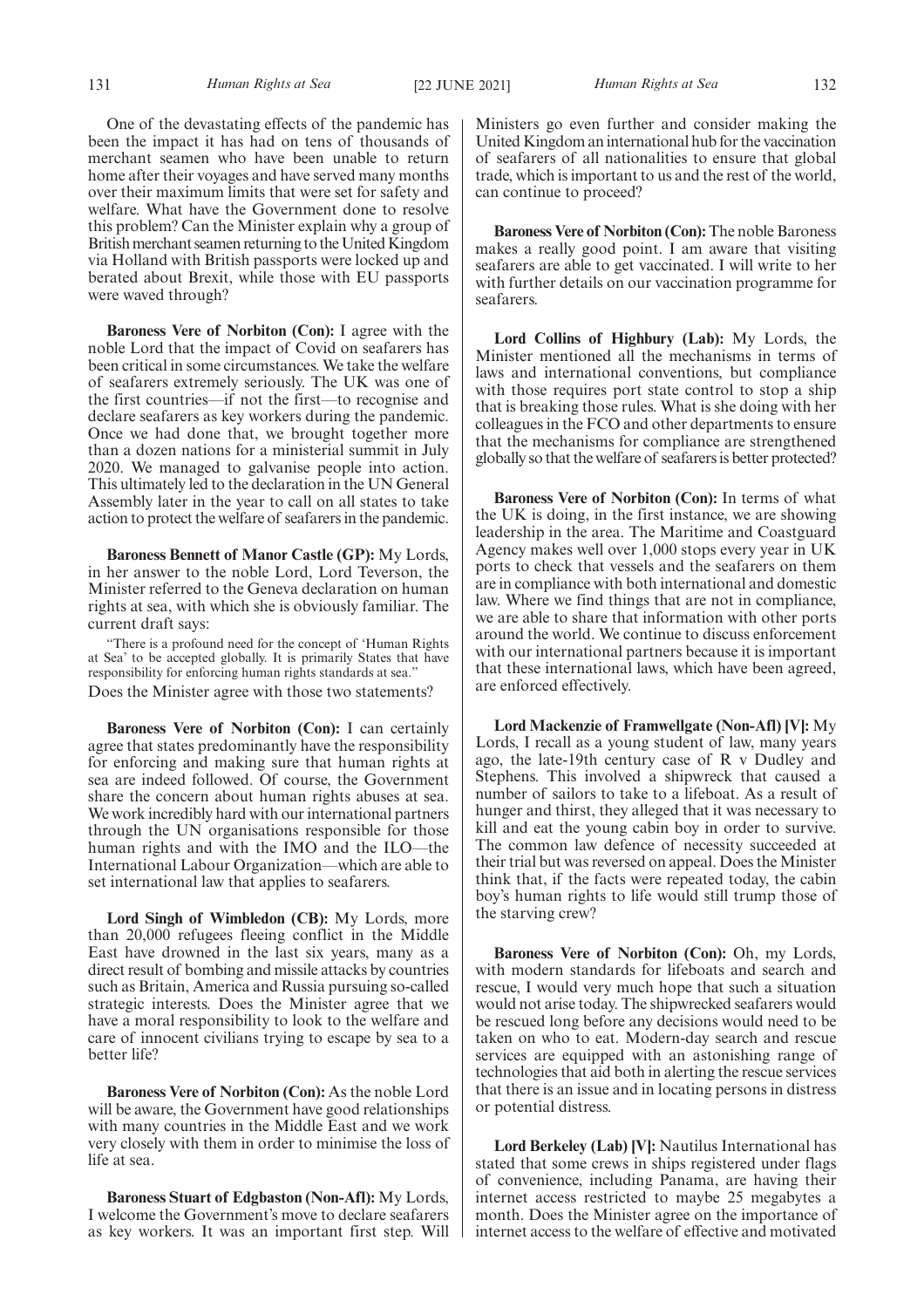[LORD BERKELEY]

crews, especially when they have been away for a very long time? What action will the Government take to ensure that all ships entering UK ports provide unlimited broadband on their ships all the way through their voyage?

**Baroness Vere of Norbiton (Con):** I thank the noble Lord for raising this issue. I will write to him with any further details of conversations that are ongoing where limits on broadband might be detrimental to a seafarer's mental health.

**Baroness Ritchie of Downpatrick (Non-Afl) [V]:** Can the Minister indicate what joint action can be taken internationally, through the G7 and G20 groups of nations, to eliminate abuses against fishermen—a need that has been recognised by many fish producer organisations, as many of these fishers contribute significantly to our local coastal communities? Many of these people come from eastern Europe and the Philippines and make a major contribution to the catching and processing sectors within the fishing industry.

**Baroness Vere of Norbiton (Con):** The UK is fully committed to the welfare of all seafarers and, of course, fishermen. We will continue to work with our international partners to raise standards. We also recognise the difficulty of upholding human rights for those working away from home and beyond the normal authorities ashore. Sometimes, jurisdictional complexities can exist. This is why we welcome things such as the *Responsible Fishing Vessel Standard*, which is operated by Global Seafood Assurances. This provides commercial incentives to those operating fishing vessels to meet and maintain good standards of safety and employment.

**The Lord Speaker (Lord McFall of Alcluith):** My Lords, all supplementary questions have been asked, and we now move to the fourth Oral Question.

# **Law Enforcement Agencies: Duty of Candour** *Question*

*12.39 pm*

# *Asked by Baroness Jones of Moulsecoomb*

To ask Her Majesty's Government what plans they have to implement the recommendation in *The Report of the Daniel Morgan Independent Panel* (HC 11), published on 15 June, that there should be "a statutory duty of candour, to be owed by all law enforcement agencies to those whom they serve, subject to protection of national security and relevant data protection legislation".

**The Minister of State, Home Office (Baroness Williams of Trafford) (Con):** My Lords, the Daniel Morgan Independent Panel recommends legislating for a duty of candour, which is a proposal put forward by the Hillsborough families. The Government are considering this as part of their response to Bishop James Jones's report on the Hillsborough families' experiences. The Government wish to engage with the families before publishing this response.

**Baroness Jones of Moulsecoomb (GP):** That is potentially very good news. However, the independent panel highlighted obstruction and a lack of co-operation by the Metropolitan Police that

"placed its concern for its own reputation above the public interest."

Who do the Government believe should be held accountable for that misconduct?

**Baroness Williams of Trafford (Con):** My Lords, first, I extend my deepest sympathies to the family of Daniel Morgan. Regarding who should be held accountable, the Home Secretary has asked the Metropolitan Police Service to account for the findings in the report. She has also asked HMICFRS to ask the chief inspector what steps the inspectorate can take to provide assurance on the issues raised in the report.

**Baroness O'Loan (CB) [V]:** My Lords, I declare an interest as chair of the Daniel Morgan panel. Is the Minister aware that the panel identified the abstraction of vast amounts of police material by the senior investigating officer of the last investigation, much of which he then disseminated to journalists and others for the purpose of broadcasting and writing a book about the murder? It included sensitive and secret material, the dissemination of which involves potentially significant risk to those identified and could undermine any future prosecution. Given this, does the Minister agree that the police must ensure that their policies and procedures to prevent such behaviour are effective and implemented, and that the creation of the duty of candour in matters such as this is vital for the integrity and effectiveness of policing?

**Baroness Williams of Trafford (Con):** I agree with the noble Baroness and I thank her for the work she has done to bring forward this report, which I am sure will be a source of learning for both the Government and the Metropolitan Police. Regarding the policies and procedures and what has changed since the murder of Daniel Morgan, as the noble Baroness probably knows, a code of ethics for the police was introduced in 2014, and in 2020 the standards of professional behaviour were changed to clarify that failure to co-operate with investigations and inquiries could constitute misconduct. Much has changed for the better since the murder of Daniel Morgan, but, as the noble Baroness says, this is by no means the end of this very long story.

**Lord Harris of Haringey (Lab) [V]:** My Lords, I refer to my policing interests in the register. I campaigned for a duty of candour in the NHS. My review, *Changing Prisons, Saving Lives*, recommended a similar duty for the offender management service. So, of course, it is right that a similar duty should be placed on police. However, the Minister said that everything must wait for the response from the commissioner, the review by Her Majesty's inspectorate and a full response to the Hillsborough inquiry. But this is a free-standing issue—a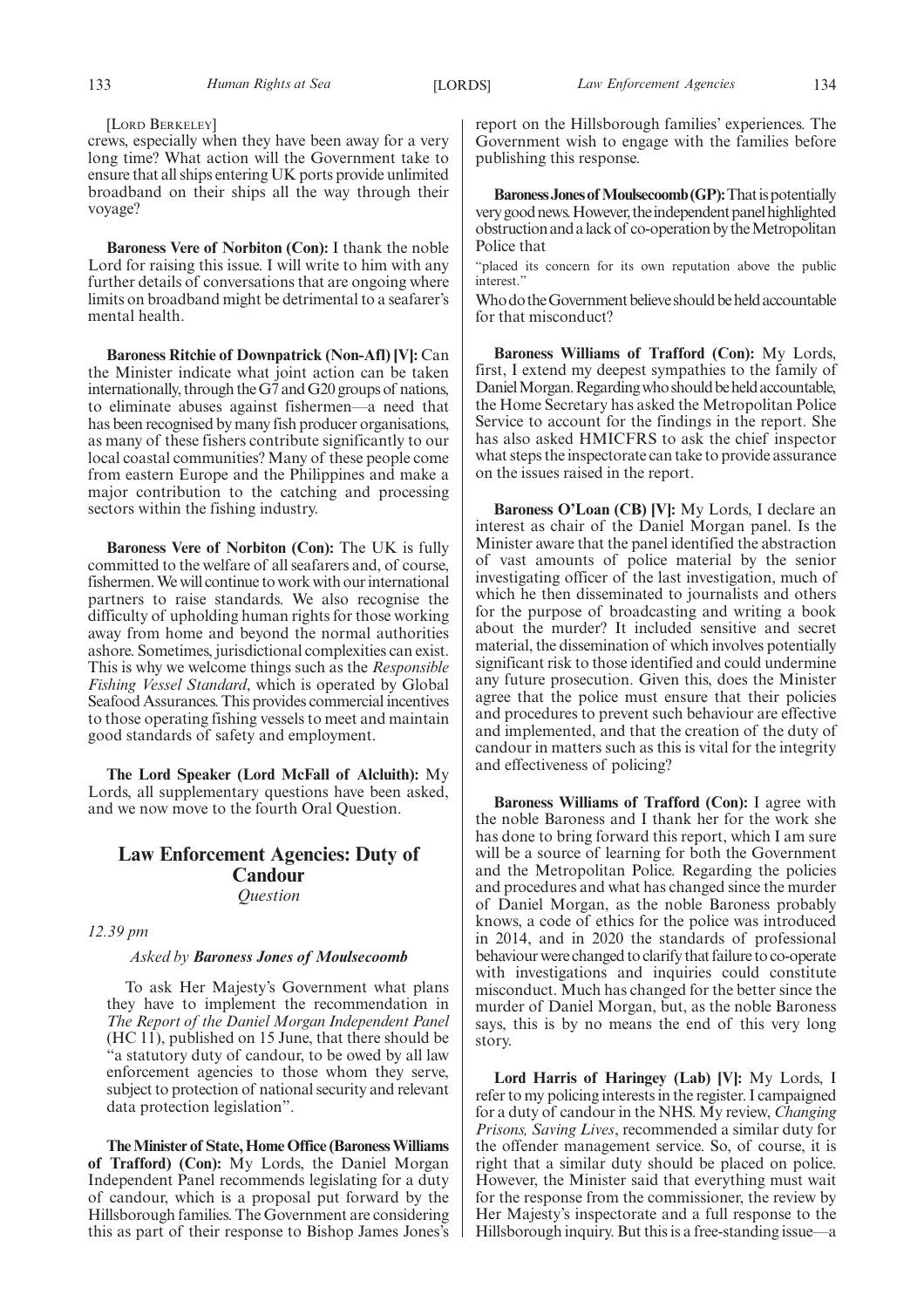duty of candour could be introduced now. What is the Home Office waiting for? Will the Minister make a clear commitment to legislating on this today?

**Baroness Williams of Trafford (Con):** It is important to answer the noble Lord's questions. The Home Secretary is keen to speak to the family before taking such measures forward. There were trials going on until recently. The families are very important in helping the Home Secretary on what steps to take forward.

**Lord Paddick (LD) [V]:** My Lords, in March 2011 the then acting Commissioner of the Metropolitan Police, Tim Godwin, said of the Daniel Morgan murder:

"The MPS has accepted that police corruption in the original investigation was a significant factor in this failure.'

When the independent panel asked the Metropolitan Police to explain what the corruption mentioned in this and other admissions of corruption consisted of, it replied that

"any clarity required would have to be provided by those officers themselves."

Tim Godwin did not join the Metropolitan Police until 1999, so he must have been briefed by the Metropolitan Police on what to say. Even now, the Metropolitan Police refuses to be open and transparent. How can the Home Secretary allow this to continue?

**Baroness Williams of Trafford (Con):** My Lords, the Home Secretary fully expects the Metropolitan Police to respond positively to this report and to set out publicly the clear steps it intends to take to avoid making the same mistakes again. She has written to the Metropolitan Police Service Commissioner setting out her expectations and she will update the House on progress following a response from the Metropolitan Police and others.

**Lord Coaker (Lab):** This absolutely terrible and shocking incident adds to the legacy of the damaged trust of all aggrieved Hillsborough families and others in the police. It is devastating for the Morgan family, who fought so hard to get the truth; it is painful for the communities the police serve; and it is painful for the vast majority of officers, who serve with integrity. It is plain to see just how urgent the need is to get this statutory duty of candour in place. Notwithstanding what the Minister has already told the House, what work has begun to get that recommendation implemented? When will the duty be in place and how will it be enforced, thereby earning and maintaining public confidence in the police? This is urgent, and we want the Government to move as quickly as possible.

**Baroness Williams of Trafford (Con):** I say to the noble Lord that I agree with pretty much everything he says. This work is urgent. I know that work is progressing at pace and that the Home Secretary wants to speak to the family before making further progress on it.

**Lord Lexden (Con):** In light of the Morgan inquiry, what action has the Metropolitan Police taken in recent years to root out crime and corruption from its ranks? How many police officers have been prosecuted, suspended, forced to resign or retire early or sacked for corrupt behaviour since the current Commissioner of the Metropolitan Police took up her post?

**Baroness Williams of Trafford (Con):** I did not hear all of my noble friend's question, but I think he was talking about police officers being prosecuted, suspended, forced to resign or sacked. Between December 2017, when the police barred list was established, and 2020, a total of 117 officers and 18 special constables from the Metropolitan Police service were dismissed and added to the police barred list. The College of Policing breaks this down by category, but there is no single category for corruption. We do not intend to collect data on police suspensions, as that is obviously a matter for individual chief officers, but I can tell my noble friend that the Home Office is currently amending its data collection on police misconduct and we intend to publish data in greater detail from this autumn.

**Lord Beith (LD):** My Lords, although the duty of candour has to be organised in ways that do not compromise either national security or police intelligence gathering against serious crime, is it not very important to move in this direction? We have had police officers making a small industry out of selling information to the media, while other police officers were withholding information essential to discovering what had happened in this dreadful murder case.

**Baroness Williams of Trafford (Con):** What is also important to recognise, as I said to the noble Baroness, is how things have changed. It is 34 years ago; that is an awfully long time for the family to have had to wait, but there has been the introduction of a code of ethics for the police, and Section 35 of the Inquiries Act 2005 makes it an offence to commit acts that have the effect of distorting, altering or preventing evidence being given. I understand that this is obviously not a statutory inquiry, but clear standards of professional conduct for the police have been introduced in relatively recent years.

**The Lord Speaker (Lord McFall of Alcluith):** My Lords, the time allowed for this Question has elapsed.

*1.50 pm*

*Sitting suspended.*

# **Daniel Morgan Independent Panel Report** *Statement*

*The following Statement was made in the House of Commons on Tuesday 15 June.*

"Daniel Morgan was murdered in London in 1987. It is incredibly painful for his family and friends that five criminal investigations into his brutal death have brought no successful prosecutions. In 2013, my right honourable friend the Member for Maidenhead, who was then Home Secretary, announced the creation of the Daniel Morgan Independent Panel to review police handling of the murder investigations. The panel was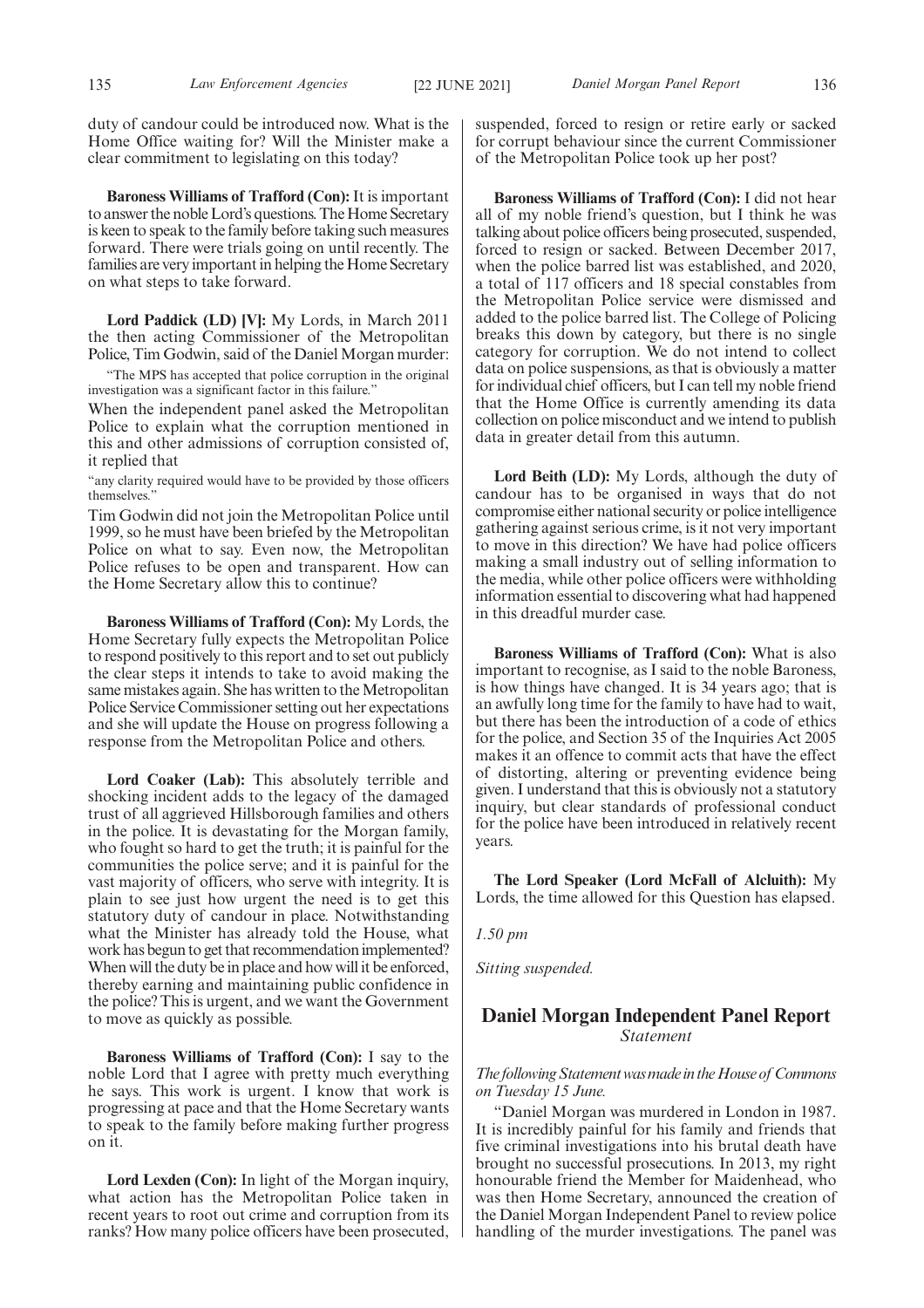#### [LORD MCFALL OF ALCLUITH]

asked to explore: police involvement in Daniel Morgan's murder; whether anyone involved in the murder was protected by corrupt police officers; whether there was a subsequent failure to investigate corruption; and the incidence of connections between private investigators, police officers, the News of the World or other parts of the media. The independent panel has now completed its report. I am grateful to the panel and to Baroness Nuala O'Loan.

As Home Secretary, it was my responsibility to ensure that publishing the report was compatible with my statutory obligations in relation to human rights and national security. This was not about delay. I am pleased that no redactions were required. Daniel Morgan's family have waited eight years for this report. It is devastating that, 34 years after he was murdered, nobody has been brought to justice.

The report sets out findings from its review of the past three decades. It is more than 1,200 pages long and in three volumes. It is right that we carefully review its findings. The report is deeply alarming: it finds that examples of corrupt behaviour were not limited to the first investigation, that the Metropolitan Police made a litany of mistakes, and that that irreparably damaged the chances of a successful prosecution for Daniel Morgan's murder. The report accuses the Metropolitan Police of

'a form of institutional corruption.'

Police corruption is a betrayal of everything that policing stands for in this country. It erodes public confidence in our entire criminal justice system. It undermines democracy and civilised society. We look to the police to protect us, and so they are invested with great power. The overwhelming majority of officers use it honourably, but those who use their power for immoral ends do terrible harm, as do those who indulge, cover up or ignore police corruption. This is one of the most devastating episodes in the history of the Metropolitan Police.

In recent years, several steps have been taken to combat police corruption. A new offence of police corruption, applicable solely to police officers, was introduced by my right honourable friend the Member for Maidenhead in 2015, to sit alongside the existing offence of misconduct in public office. The offence carries a maximum prison sentence of 14 years. To prevent corrupt police officers evading accountability by resigning or retiring, the Policing and Crime Act 2017 enabled the extension of disciplinary procedures to former officers. It also ensures that if an officer under investigation for gross misconduct resigns or retires, misconduct proceedings can still take place and the officer can be barred from rejoining the police.

Last year, I overhauled the police complaints and discipline process. There is now a more efficient system for dealing with police misconduct. The investigation process is simpler and quicker, and an explanation is required if an investigation takes longer than 12 months. It is in the interests both of the police and of the public that corrupt police officers are exposed and innocent officers exonerated as swiftly as possible.

The Group of States against Corruption monitors countries' compliance with the Council of Europe's anti-corruption standards. This month, it published a report demonstrating good progress in the UK's law enforcement to prevent corruption. But we cannot ignore the findings of this report. Its recommendations are wide-ranging and far-reaching across aspects of policing, conduct, culture and transparency in public institutions. Today, I have written to Dame Cressida Dick to ask her to provide me with a detailed response to the panel's recommendations for the Metropolitan Police and the wider issues outlined in the report. This afternoon, I will also ask Her Majesty's Inspectorate of Constabulary and Fire & Rescue Services to consider how best it can look into the issues raised.

The police are operationally independent, and the Metropolitan Police is held to account by the Mayor of London and the Mayor's Office for Policing and Crime, but the police are accountable to Parliament through me. I intend to return to the House to update on progress made on this and other recommendations in the report once I have received responses from the Metropolitan Police and others.

There can be no confidence in the integrity of policing without confidence in the police watchdog. The Independent Office for Police Conduct has made good progress since it was formed in 2018, but questions remain about its ability to hold the police to account. In particular, profound concerns exist about the handling of the IOPC's investigation into Operation Midland. The issues raised by the Daniel Morgan Independent Panel further reinforce the need for a strong police watchdog. I am therefore announcing today that I am bringing forward the next periodic review of the IOPC to start this summer. This will include an assessment of the IOPC's effectiveness and efficiency.

Daniel Morgan deserved far, far better than this, as did his family. To them, on what will be a very, very difficult day, I say that the whole House will have them and Daniel in our thoughts. I commend this Statement to the House.'

# *1 pm*

**Lord Rosser (Lab) [V]:** First, I wish to pay tribute to the family of Daniel Morgan. It is only as a result of their utter determination to see justice done that the independent panel was finally set up, 26 years after Daniel's horrific murder. Now, 34 years after his murder, we have its report, revealing appalling truths relating to the various police investigations that would never otherwise have been so comprehensively and forensically exposed; truths which make clear why still nobody has been brought to justice for Daniel's murder, and probably never will be. The delay of eight years in completing and publishing the panel's report only made matters even harder for the family, but it is to be hoped that its findings, justifying their determined stance, will provide some solace.

I wish to express our appreciation as well for the hard work done by the panel and for its report, and not least for the noble Baroness, Lady O'Loan. It does not seem that the work it did, with the barriers it faced, involved an exactly smooth and stress-free process. The report is devastating in what it reveals about the conduct, role, approach and competence of the Metropolitan Police Service, which was found by the panel to have concealed or denied failings for the sake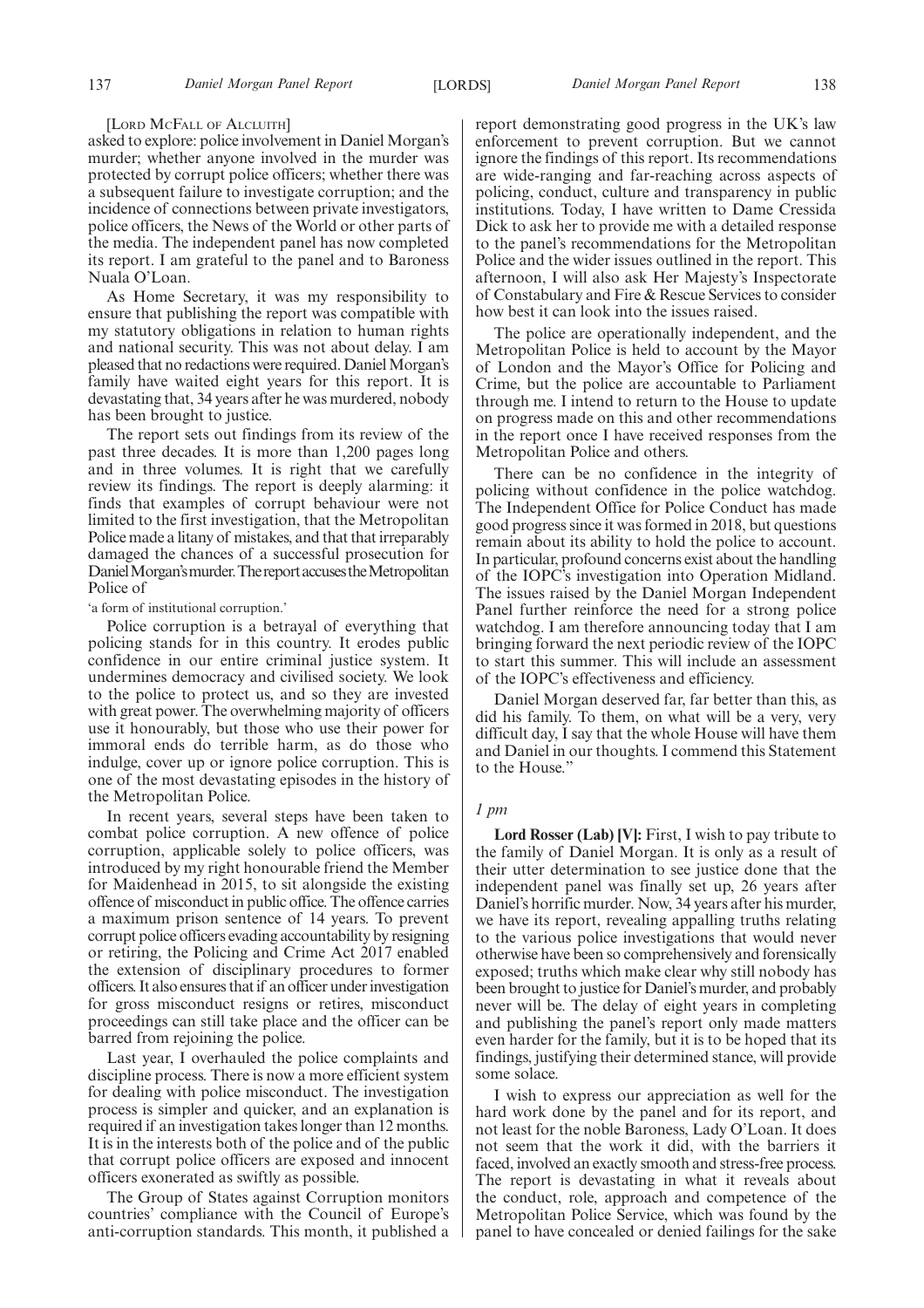of its public image. It was found that this was dishonesty on the part of an organisation for reputational benefit and constituted a form of institutional corruption.

It is a conclusion that has already been abruptly rejected by the MPS as continuing to still apply, even though it has still to meet the Home Secretary's requirement for the commissioner to submit a report setting out the Metropolitan Police Service's response to the findings and recommendations of the independent panel. Would the Government say, first, when that MPS response has to be with the Home Secretary, and, secondly, if that written response from the MPS will be placed before Parliament, unamended and unredacted?

The overwhelming majority of MPS officers and staff will be gutted by the findings of the report. Certainly, my involvement with the MPS, as a participant in the parliamentary police scheme, left me with nothing but admiration for the way MPS officers and staff undertake their work on our behalf.

When the panel was set up by the then Home Secretary in 2013, it was expected to complete its work within 12 months of relevant documentation being made available. Instead, it took eight years, with the last relevant material not being forthcoming from the Metropolitan Police until March this year. The panel was not set up under the Inquiries Act, which would have given it statutory powers in relation to its investigation not least over non co-operation—including powers over timely disclosure of documents and compelling people to appear before it to give evidence. The report is very blunt about the attitude of the Metropolitan Police Service towards the panel, saying that, at times, the force treated panel members as though they were litigants in a case against them. Can the Government say why the panel was left to carry out its work with one arm tied behind its back, as far as its powers were concerned? Would the Government also say if the Home Office was aware of the difficulties the panel was having in carrying out its work with the Metropolitan Police Service, and, if so, when did it become aware and what action did any Home Secretary then take, bearing in mind that the Home Secretary is accountable to Parliament for the police service?

That brings me on to a further statement in the panel report, on page 1138, which says:

"The relationship with the different officials who have been Senior Sponsor … since 2013 has been positive, but the relationship with the Home Office as a department has been more challenging.

Would the Government say in their response whether the Home Office was aware of the specific issues of concern in relation to the Home Office, referred to on page 1138 of the report, and, if so, what action was taken to resolve them and then to ensure that no similar situation could arise again? One would have thought, bearing in mind that the panel was established in 2013 by the then Home Secretary, that the Home Office would have given its full backing and support to the panel. Clearly, that was not the case.

The Home Secretary told the Commons that she was asking the Inspectorate of Constabulary to look into the issues raised by the independent panel's report. What are the exact terms of reference that have been given on this to the inspectorate?

The Home Secretary also said that she would return to update Parliament on progress made on the recommendations in the report, which include a duty of candour, greater protection for whistleblowers, more effective vetting procedures and adequate provision of resources to deal with corruption, once she had

"received responses from the Metropolitan Police and others."— [*Official Report*, Commons, 15/6/21; col.128]

Would the Government spell out exactly who "and others" covers, and whether that means the Home Secretary does not intend to return to the Commons with an update until she has received a response from all those, however many they may be, covered by "and others"?

Will oral updates to Parliament be given at regular intervals on progress being made in the light of the panel recommendations and other responses? One of the panel recommendations is a statutory duty of candour. Will the Government confirm that that recommendation, along with others about a requirement for co-operation from public bodies, will be implemented in time for the inquiry into the Covid pandemic?

Finally, would the Government say what further action they intend to take to provide justice for Daniel Morgan and his family? They are the ones who have been denied justice for 34 years. Public trust and confidence in our police are crucial, not least for policing by consent. The Government need to ensure that this kind of appalling episode can never happen again. Will the Government confirm that that is their objective in considering the findings and recommendations of the panel report, and that regular oral updates will be given to Parliament on how and to what timescale that objective is being delivered?

**Lord Paddick (LD) [V]:** My Lords, I commend the noble Baroness, Lady O'Loan, on her report and her patience. I apologise to the Morgan family for the way an organisation I was part of for over 30 years has conducted itself. The only points I wish to make are that this report chimes exactly with my professional and personal experience, that this report needs to be taken seriously, and that urgent action needs to be taken as a result. The Metropolitan Police puts its own reputation before openness, honesty and the pursuit of justice, and those who are telling the truth are ostracised and forced out.

Let me give noble Lords another example. In 2005, as a police officer holding the fourth highest rank in the Metropolitan Police, I gave evidence to the Independent Police Complaints Commission inquiry into whether the Metropolitan Police has misled the family of Jean Charles de Menezes after he was mistakenly shot and killed by the police following the London bombings. The then commissioner had told the media that both he and all those advising him believed for 24 hours after the shooting that Jean Charles de Menezes was a suicide bomber, when, in fact, five hours after the shooting, his closest advisers had told me that Jean Charles de Menezes was innocent. Noble Lords will recall the trial of the Metropolitan Police for health and safety breaches, where the Met digitally altered the image of the suspect it was pursuing to make it look more like de Menezes and claimed mistaken identity.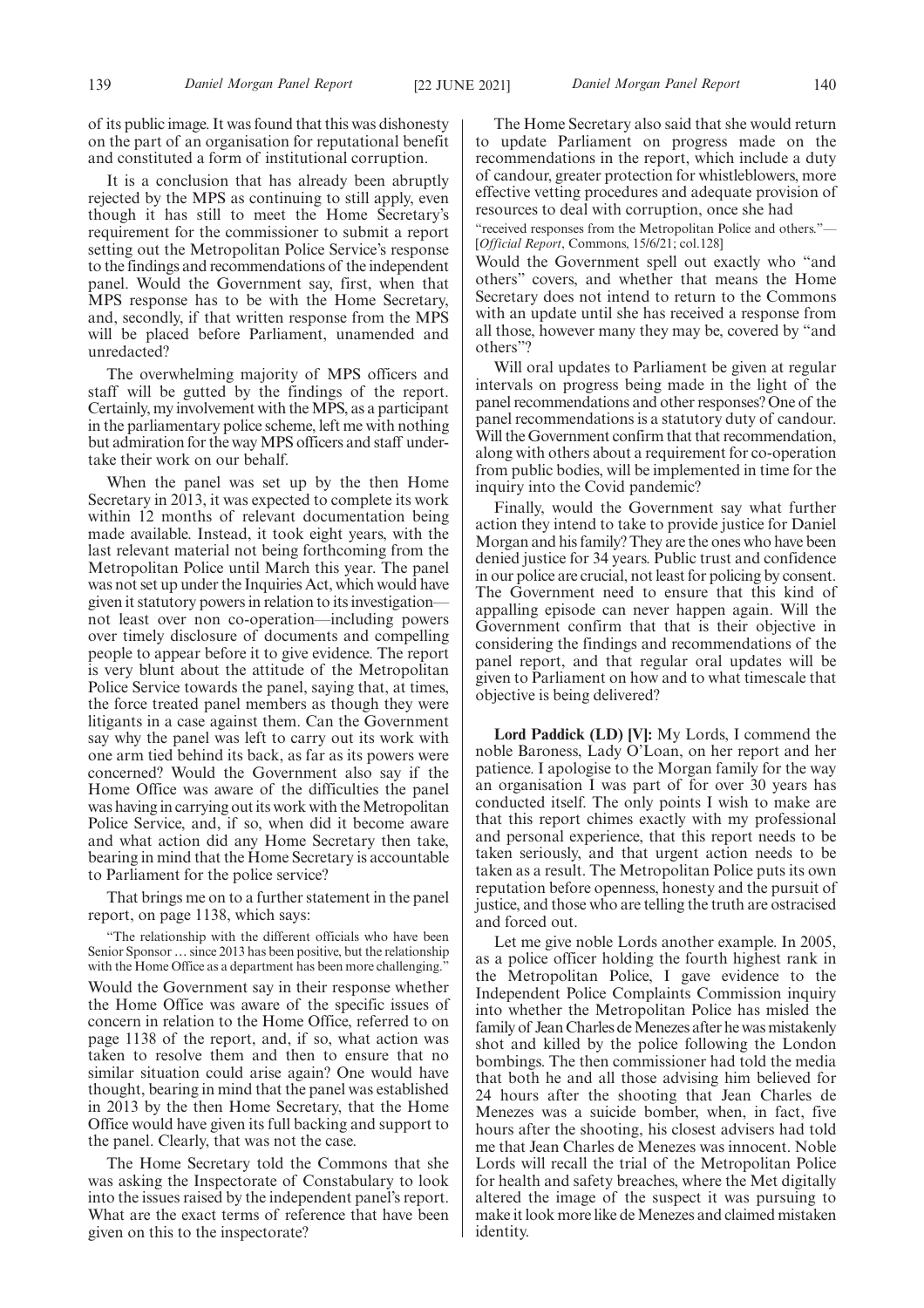#### [LORD PADDICK]

After an uneasy truce of about 18 months, I was sidelined from being in day-to-day charge of 20,000 officers to overseeing a project with 20 officers because the commissioner had lost confidence in me. He had done so because I told the truth. As a police inspector, I was told that I was too honest to be a senior police officer, and 20 years later I found out that that was true. That was the culture of the Metropolitan Police then, and this report tells us that it is the culture of the Metropolitan Police now. It highlights various types of corruption, including what it describes as "incontrovertibly corrupt behaviour", such as selling stories to press contacts and planting false evidence.

Research that I saw when I was a serving police officer showed that when there were surges in recruitment, as there was 30 years after the end of the Second World War and again 30 years later, there were significant increases in misconduct in those cohorts of recruits, increasing in seriousness as they secured important investigative positions within the organisation. The usual peak for misconduct was between 10 to 15 years' service. In the early 2000s the peak was between nought and two years' service. The report is right to highlight vetting systems, but this is nothing new. Why have the Government not taken action to address this recurring problem in the police service?

The report also highlights what it describes as a form of institutional corruption, failings in police investigations, unjustified reassurances rather than candour and a culture of obfuscation. The panel describes hurdles placed in its path, such as a refusal to recognise the necessity to have access to the HOLMES computer database, limiting access to the most sensitive information and even failing to provide a copy of the London homicide manual. It set out how murder investigations should have been conducted at the time of Daniel Morgan's murder, and its existence was not even revealed to the panel until December 2020.

The Metropolitan Police were able to claim repeatedly that the initial Daniel Morgan murder investigation was in accordance with the standards of investigation at the time by concealing the manual that proved that it was not investigated in accordance with the standards of investigation at that time. This is how the Metropolitan Police acts now, under its current leadership. This is not just about a few corrupt police officers who thwarted a murder investigation in 1987 or even the further corruption identified after a subsequent investigation; this is about a culture that enables corruption to thrive. The kind of institutional corruption identified in this report is not some kind of academic construct, an isolated incident of a few corrupt officers. It is the tip of an iceberg that threatens to undermine policing by consent in this country. That is a matter for the Government and the Home Secretary, and it must be urgently addressed.

**The Minister of State, Home Office (Baroness Williams of Trafford) (Con):** I again join the noble Lords, Lord Rosser and Lord Paddick, not only in paying tribute to the family of Daniel Morgan but in their appreciation of the work of the panel.

The noble Lord, Lord Rosser, asked when the Metropolitan Police Service will respond to the Home Secretary. The Home Secretary has undertaken to update the House by the end of the year, so the answer to his question is "swiftly". The noble Lord, Lord Rosser, talked about the obstruction in obtaining documentation. On the production of documentation and the funding required to carry out the work of the panel, the Home Secretary feels that the money and resources were sufficient to carry out the investigation. To date, some £16 million has been spent on this investigation.

On the relationship with the Home Office, I do not think that it has been smooth sailing. The previous Home Secretary, my right honourable friend Theresa May, set up the inquiry and it was never the intention that the relationship with the Home Office should be difficult. The Home Office has tried to assist the panel in whatever way it can.

I do not have to hand the terms of reference for the inspectorate, but I assume that that they would have been set up for the precise reason of ensuring that there is a full inspection. On the point of the term "and others", I presume that one of the "and others" is the IOPC. On the duty of candour to be taken forward, as I said earlier, the Home Secretary will want to speak to the family and to progress matters after that.

I was asked by the noble Lord, Lord Rosser, whether the Government will ensure that such a tragedy and miscarriage of justice never happen again and that the police cannot get away with impunity. I said earlier that Section 35 of the Inquiries Act 2005 makes it an offence to commit acts that are intended to have the effect of distorting, altering or preventing evidence being given to a statutory inquiry, although this was not a statutory inquiry, and I understand that. However, it is an offence intentionally to suppress, conceal or destroy a relevant document.

On recent measures, the noble Baroness, Lady O'Loan, talked about historic failings. The investigations may be historic, but police corruption is something that the Government have focused on. The introduction of the code of ethics in 2014 went some way towards correcting it, as did the establishment in 2015 of a specific criminal offence of police corruption. I recall, because I took the legislation through the House, that measures to ensure that officers cannot resign or retire to evade accountability were brought in in 2017, as well as a barred list to prevent dismissed officers rejoining policing.

There are also last year's reforms to ensure that misconduct investigations are more transparent and swift. Much work has been done by national policing to tackle corruption, particularly through the national action plan on abuse of a position for a sexual purpose. I know that HMICFRS is currently undertaking a follow-up inspection of all forces' counter-corruption and vetting capabilities and, as I may have said earlier, the Home Secretary has asked HMICFRS to ensure an urgent focus on the Metropolitan Police Service.

**The Senior Deputy Speaker (Lord Gardiner of Kimble) (Non-Afl):** We come now to the 20 minutes allocated to Back-Bench questions. I ask that questions and answers be brief so that I can call the maximum number of speakers.

#### *1.27 pm*

**Lord Harris of Haringey (Lab) [V]:** My Lords, I refer again to my policing interests as set out in the register. The finding of institutional corruption is uniquely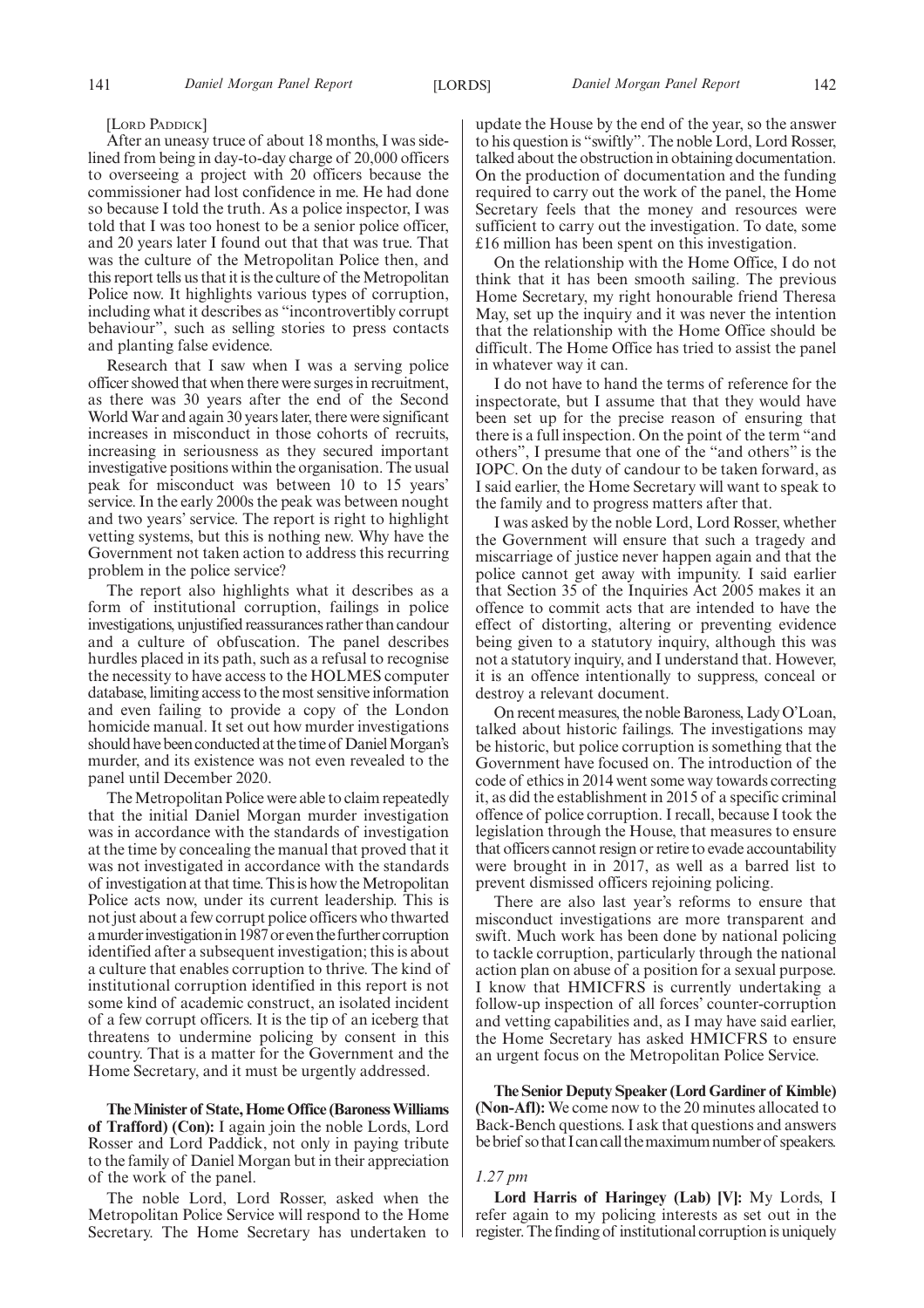serious, but two issues are being conflated. The first is the corrupt relationships that undoubtedly existed between police officers, criminal groups and the news media that frustrated a proper investigation of the murder of Daniel Morgan. When I chaired the Metropolitan Police Authority, there was a system of integrity-testing police officers on an intelligence-led basis, but also randomly. My understanding is that the latter was phased out during Boris Johnson's mayoralty. Does the Minister agree that this was unwise?

The second issue is the culture of defensiveness. The Daniel Morgan report suggests that such a culture is just as significant now as it was when I first raised the need for a further investigation into the 1987 murder and was told by the then commissioner that there was no point as the case was 15 years old, the Met had changed and a fresh investigation would only undermine the reputation of the police. Openness and accountability are essential, so will the Government lead by example?

**Baroness Williams of Trafford (Con):** I apologise to the noble Lord because the sound was not very good, but I understood that he sees a culture that has not changed over many years, particularly one of defensiveness. The report makes it clear that there were significant failings in the Met and that the force put its reputation first, ahead of its duty to the public.

The vast majority of Metropolitan police officers, who work tirelessly to keep us safe and often put themselves in the way of danger, cannot be forgotten. They uphold the highest standards expected of them. Lessons need to be learned and the Home Secretary has decided that she wants a clear and transparent response from the commissioner, as the noble Lord says.

**Baroness Ludford (LD):** My Lords, the report calls for police officers to be required to register membership of the Freemasons with their chief constable. This is a modest requirement compared to the recommendation of the report of the Home Affairs Select Committee, 24 years ago, that a register should be publicly available. A voluntary declaration, not even seen by the public, is inadequate to remove any perception of conflict of loyalty and ensure trust in the police. When will the Government act at least to make it mandatory to declare membership of the Freemasons, if not for that to be publicly available?

**Baroness Williams of Trafford (Con):** The panel is clear that it did not find any evidence that freemasonry had any effect on the investigations. The *Code of Ethics*, published by the College of Policing, makes it clear that the police must remain impartial and that membership of groups or societies must not cause a conflict of interest or impact an officer's duty to discharge their duties effectively.

Lord Balfe (Con): My Lords, at Chapter 10, Paragraph 470, there is a quote that

"'the corruption of freemasonry influenced every attempt at seeking the truth in the initial Morgan criminal investigation and subsequent enquiries'."

Later, there are some figures on the voluntary database, where 96% of judges, 88% of magistrates, but

"only 37% of police ... declared whether or not they were Freemasons".

The recommendation actually says:

"All police officers and police staff should be obliged to register in confidence".

They are not asked, but are obliged to do so. Later on, it says:

"The 'rotten apple approach' to dealing with corruption does not meet the needs of a police service seeking to minimise, and even prevent corruption".

Is it not time at least to accept the recommendation that police officers should be obliged to register whether they are Freemasons?

**Baroness Williams of Trafford (Con):** I thank my noble friend. As I said to the noble Baroness, Lady Ludford, on the definition of freemasonry, the *Code of Ethics* published by the College of Policing makes it clear that the police must remain impartial and that membership of groups or societies must not cause a conflict of interest or impact an officer's ability to discharge their duties effectively. As I said earlier, the panel is clear that it found no evidence that freemasonry had any effect on the investigations.

**Lord Sikka (Lab) [V]:** My Lords, a statutory duty of candour is a necessary first step in checking institutionalised corruption through the sunlight of transparency, candour and frankness. That point was made strongly by the 2013 Francis report, the 2015 Harris review, the 2015*Report of the Morecambe Bay Investigation* and the 2017 Jones report on the Hillsborough tragedy, which specifically called for the establishment of a duty of candour for police officers. Can the Minister explain why the Government have ignored such calls? Secondly, if the Government are sincere about creating such a duty, they can easily and speedily adopt the Public Authority (Accountability) Bill, which was tabled in March 2017 by former MP Andy Burnham. There we are—we have ready-made legislation. What prevents the Government adopting it?

**Baroness Williams of Trafford (Con):** The noble Lord may not have been here for an earlier question, but I said that the Home Secretary is very keen to speak to the families before publishing our response on this duty.

**Lord Beith (LD):** My Lords, senior police officers, who abhor the corrupt relationships with criminals that are fully illustrated in this report, still find it difficult to accept that they may be guilty of institutional corruption. Is it not important to make it clear that the culture of cover-up, delay and denial is indeed a form of institutional corruption, which makes space for criminal corruption and leads the victims of corruption to believe that there is neither point nor prospect in trying to challenge the police about it?

**Baroness Williams of Trafford (Con):** As I said, the Home Secretary has written to the commissioner to set out her expectations and has explained that she is taking personal responsibility to make sure that progress is made on the issues outlined in this report. She has also brought forward a review of the IOPC and its governance structures, as well as asking HMICFRS to consider how it feels it can best focus on the issues raised.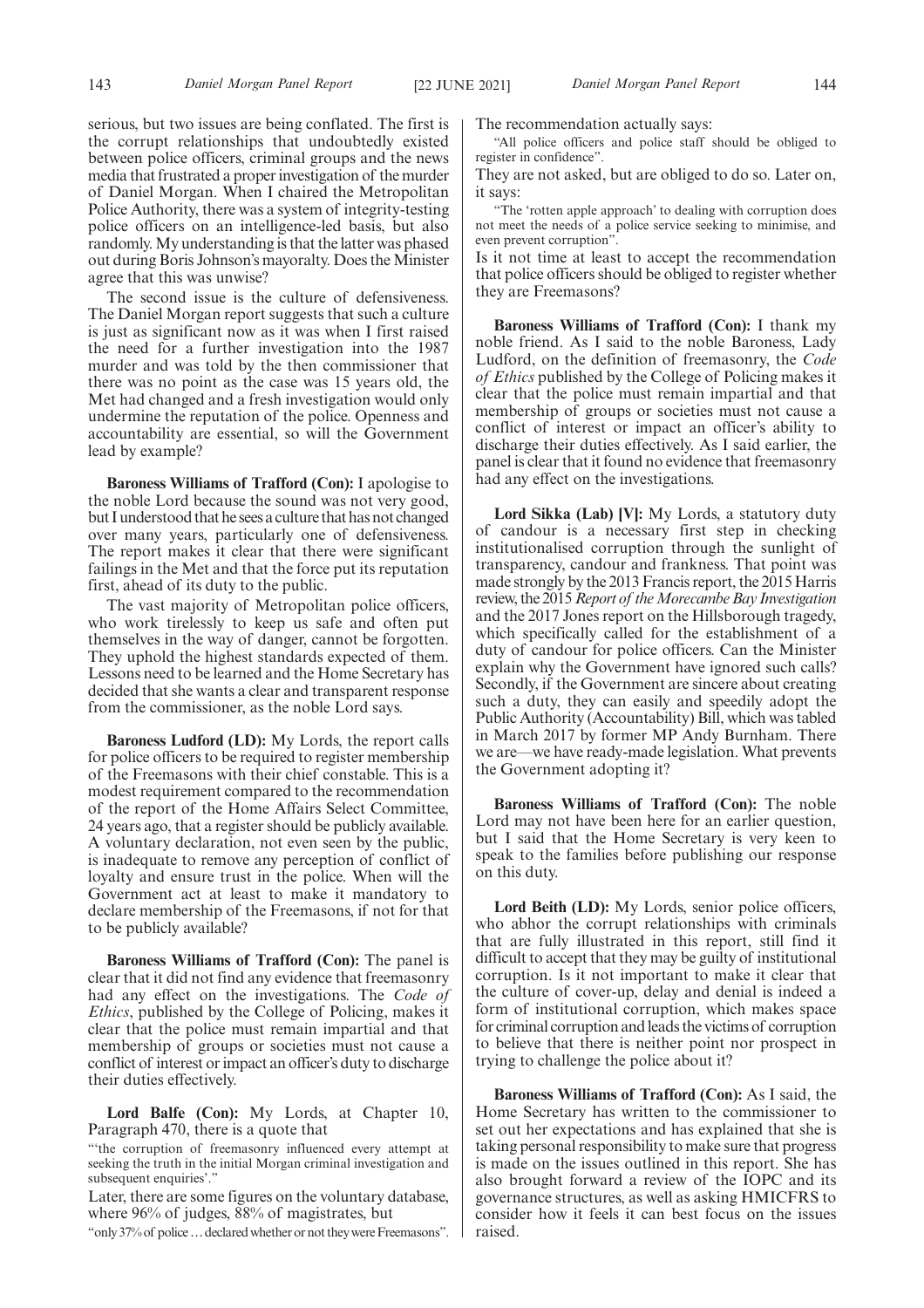**Lord Davies of Gower (Con):** My Lords, I too pay tribute to the family of Daniel Morgan and to the late Paul Flynn MP, who pursued this matter relentlessly on behalf of the family. The failure of the Metropolitan Police to identify and prosecute any person or persons responsible for Daniel Morgan's death is deeply regrettable, and I extend my heartfelt sympathy to his family. This was clearly a failure of investigative leadership and of others at the top of the organisation.

The Metropolitan Police has been accused in this report of being institutionally corrupt. By definition, an institution consists of those people within it. I was one of them for 32 years, so let me state clearly that I was not corrupt, neither were the tens of thousands of police officers and support staff who I had the privilege of working with over those years. I do not accept, and neither do my former colleagues—including the noble Lord, Lord Blair of Boughton, the former Metropolitan Police Commissioner—that there is any evidence whatever of systematic corruption in the Metropolitan Police, now or previously. The report has failed miserably to substantiate this general allegation, which frankly is a slur on the reputation of those police officers who have so diligently pursued terrorists and organised criminals and who daily face the dangers of policing this great capital. Sadly, I fear the report will be remembered solely for this unfortunate misrepresentation. I ask the Minister to join me in rejecting the baseless allegation of institutional corruption.

**Baroness Williams of Trafford (Con):** If I can, I will echo the words of my noble friend Lord Davies of Gower. As I said earlier, thousands of police officers patrol the streets of Greater London, putting themselves in danger and helping the lives of the members of the public whom they serve. The Home Secretary is looking into the institutional defensiveness that goes hand in glove with this report, but it is important to remember that we owe an absolute debt of gratitude to the thousands of police officers who keep us safe.

**Lord Berkeley (Lab) [V]:** My Lords, I pay tribute to the noble Baroness, Lady O'Loan, for achieving something incredibly difficult that has taken so long largely because she did not have the powers of the Inquiries Act 2005. Can the Minister explain the issue of the Freemasons? The report says:

"The Panel has not seen evidence that Masonic channels were corruptly used in connection with either the commission of the murder or to subvert the police investigations."

Of course, the Freemasons are very good at hiding everything, particularly from women, so the noble Baroness, Lady O'Loan, probably had a more difficult job, as would the Minister. Who is monitoring and enforcing what the police are doing? The police code of ethics may be better, but who is checking on it? I am afraid, on the evidence that I have seen, that I have to conclude that there is significant corruption in the Metropolitan Police.

**Baroness Williams of Trafford (Con):** My Lords, I repeat, as the noble Lord said, that the panel is clear that it found no evidence that freemasonry had any effect on the investigations, and I refer noble Lords to the code of ethics. It might help the noble Lord to know that HMICFRS is currently undertaking a follow-up inspection of all forces' counter-corruption and vetting capabilities. The Home Secretary has asked HMICFRS to ensure an urgent focus on the Metropolitan Police.

**Lord McNally (LD):** My Lords, surely the people who should be most angry and outraged by this report are the vast majority of police officers, to whom the noble Lord, Lord Davies, referred, because they have been betrayed by these institutional failings. This is not a historic report; it is a current report. I understand that the College of Policing has drawn up a number of key action points for police forces to counter corruption. Will the Home Secretary inquire of chief constables and police and crime commissioners what action they have taken in response to those suggestions from the College of Policing? Does she share the report's sense of urgency that something must be done very quickly?

**Baroness Williams of Trafford (Con):** I agree with everything that the noble Lord said. The Home Secretary definitely shares that urgency, seeing as she will be coming back to report HMICFRS's findings towards the end of the year. It is worth pointing out now the work that national policing has done to tackle corruption, and that forces are periodically inspected on anticorruption capabilities by HMICFRS—including this year. That does not take away from the report itself, which clearly shows that certain individuals are sadly lacking in that area.

**Baroness Ritchie of Downpatrick (Non-Afl) [V]:** My Lords, I offer my sympathies to the family of the late Daniel Morgan and pay tribute to the noble Baroness, Lady O'Loan, for her report. Both the Minister and the Statement refer to the "periodic review" of the Independent Office for Police Conduct that will take place. Can she outline the timeframe for that review? How long will it take? In looking at governance structures, will it look at the issue that will deal with a form of institutional corruption, which the panel's report highlighted?

**Baroness Williams of Trafford (Con):** There was due to be a review of the IOPC at the end of this year, and the Home Secretary is bringing it forward to start as soon as practicable in the next few weeks.

**Lord Lexden (Con):** My Lords, the noble Baroness, Lady O'Loan, has said that the Commissioner of the Metropolitan Police placed "hurdles" in the way of the panel's work, prolonging it by years. The commissioner has said that she gave "maximum co-operation" to the panel. Who are we to believe? Will Sir Tom Winsor, in the course of his inquiries, tell us the truth about these two irreconcilable statements? It is not unsurprising that the Morgan family has been unable to accept the apology of the Metropolitan Police, whose sincerity must be open to doubt.

**Baroness Williams of Trafford (Con):** My Lords, I can understand the feelings of the Morgan family; it has been a devastating 34 years for them. Clearly, this review has covered more than one commissioner; it has been in train for the last eight years. I cannot say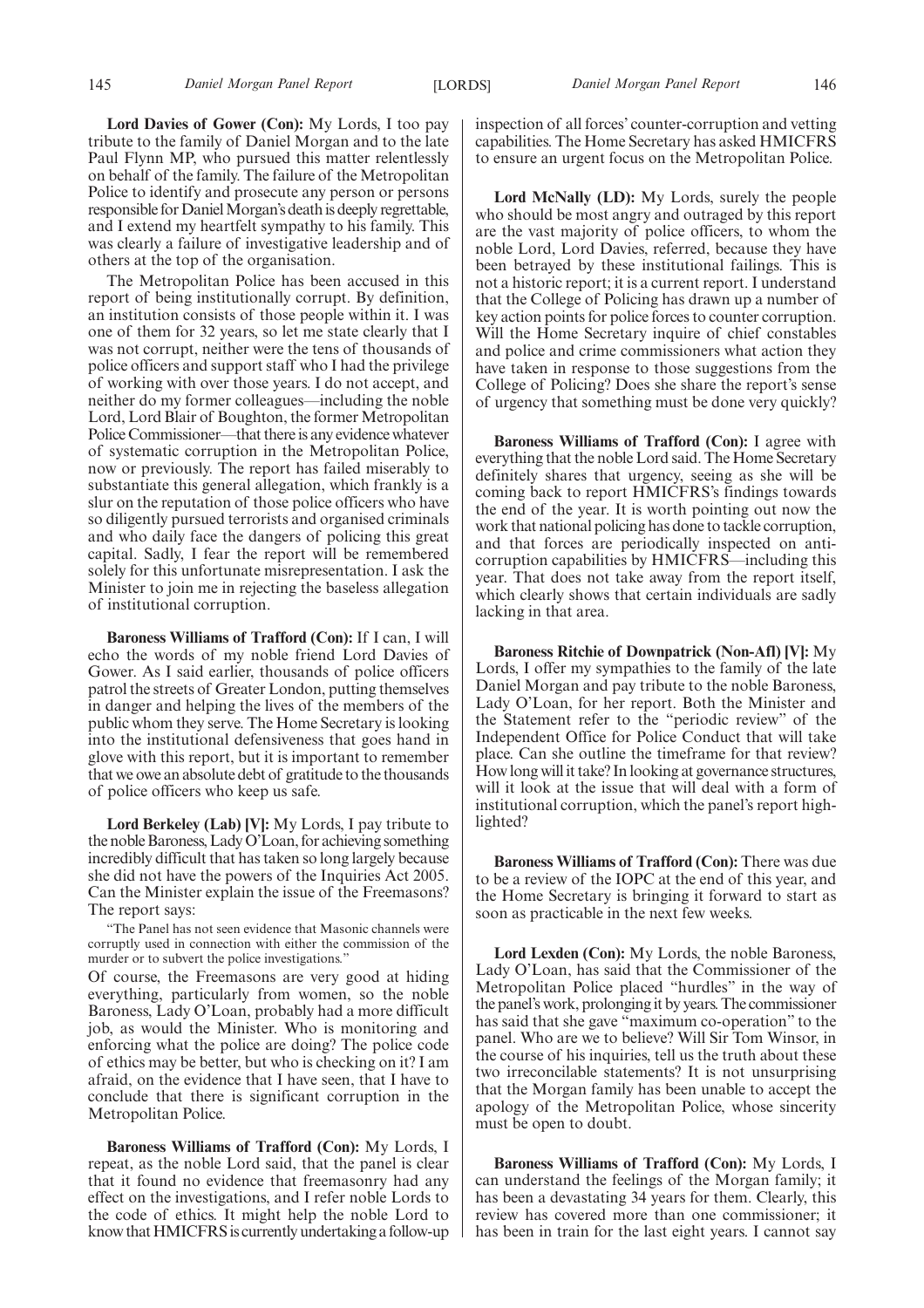whether the commissioner gave full support to the inquiry but, certainly, some of the following investigations will look into it, particularly that of the HMICFRS.

*1.36 pm*

*Sitting suspended.*

# **Arrangement of Business**

*Announcement*

#### *1.40 pm*

**The Senior Deputy Speaker (Lord Gardiner of Kimble) (Non-Afl):** My Lords, the Hybrid Sitting of the House will now resume. I ask all Members to respect social distancing. For Committee on the Professional Qualifications Bill, I will call Members to speak in the order listed. During the debate on each group, I invite Members, including those in the Chamber, to email the clerk if they wish to speak after the Minister. I will call Members to speak in order of request. The groups are binding. A participant wishing to press an amendment other than the lead amendment in a group to a Division must give notice in debate or by emailing the clerk. Leave should be given to withdraw amendments. When putting the question, I will collect voices in the Chamber only. If a Member taking part remotely wants their voice accounted for if the question is put, they must make this clear when speaking on the group. We will now begin.

# **Professional Qualifications Bill [HL]**

*Committee (3rd Day)*

*1.42 pm*

*Relevant documents: 2nd and 3rd Reports from the Delegated Powers Committee*

*Clause 8: Duty of regulator to publish information on requirements to practise*

# *Amendment 45*

#### *Moved by Baroness Noakes*

**45:** Clause 8, page 5, line 35, at end insert—

- "(1A) Subsection (1) does not apply to a regulator of a regulated profession if—
	- (a) the regulator oversees the regulation of a regulated profession carried out by another person or persons,
	- (b) the regulator is satisfied that the information required by this section is available on the website of that other person or persons, and
	- (c) the regulator's website states where the information may be found."

Member's explanatory statement

This makes provision for a regulator which does not regulate a profession directly but oversees the regulation carried out by other professional bodies.

**Baroness Noakes (Con):** My Lords, in moving Amendment 45 I will speak also to Amendment 46 in my name. I shall also speak to Amendments 63 and 68 in this group, in the name of the noble Baroness, Lady Hayter of Kentish Town, to which I have added my name.

Amendments 45 and 46 both deal with the position of regulators that oversee the regulation of a regulated profession but do not carry out that regulation themselves. This typically arises where a regulator oversees a number of professional bodies, each of which provides qualifications for, and regulate those who practise, the profession. An example of this is the Financial Reporting Council, which oversees regulated auditors, but wholly or partly through the work done by several professional accountancy bodies. Those professional bodies qualify and regulate the accountants within their membership, not all of whom are regulated auditors. I will not attempt a technical description of the medical and dental professions, but the General Medical Council and the General Dental Council sit over the top of various other bodies and medical colleges to which individuals belong, and I suspect that similar issues arise.

Clause 8 requires the regulator to publish information on requirements to practise. My Amendment 45 is intended to ensure that, if the information is displayed on another website, the regulator need not gather and load up that information on its own website but can signpost where to find it. For example, the FRC could signpost information on the websites of the Institute of Chartered Accountants in England and Wales and the corresponding bodies in Ireland and Scotland, as well as the other bodies which have recognised audit qualifications. Anything else is just bureaucracy for the sake of it and is inefficient.

Clause 9 places a duty on a regulator to provide information to a regulator in another part of the UK. My Amendment 46 says that if someone else holds the information, they should seek to get the information provided by that other person. A regulator may have information about individuals in relation to the particular regulated profession but may not have information relating to the broader context of an individual's membership of a professional body—for example, a full disciplinary or complaint record. Gathering information only for the purpose of sharing it with another UK regulator would again be duplicative and inefficient.

Since the amendments in this group were tabled, the noble Baroness, Lady Hayter, and I have received an extraordinary letter from the Minister that is relevant to all the amendments in this group. This was one of my noble friend's Sunday missives, which we have all learned to love during the passage of this Bill. Noble Lords may recall that I initially asked for a list of the bodies covered by the Bill. I received a letter, dated 23 March, listing 160 regulated professions. The Minister said at the time that this was a list of the regulated professions that BEIS considered fell within the Bill's definition. Last Sunday's letter claimed that the earlier list was "indicative"—although he did not say that at the time—and a new list was attached. The new list has over 250 professions and nearly 60 regulators.

# *1.45 pm*

The letter clarified the position of statutory auditors, which I have been banging on about, and recognised that, while the FRC remains a regulator within the terms of the Bill, the bodies that actually regulate audit as recognised supervisory bodies—the chartered accounting bodies—are also now within the terms of the Bill. This does not alter the need for my Amendments 45 and 46.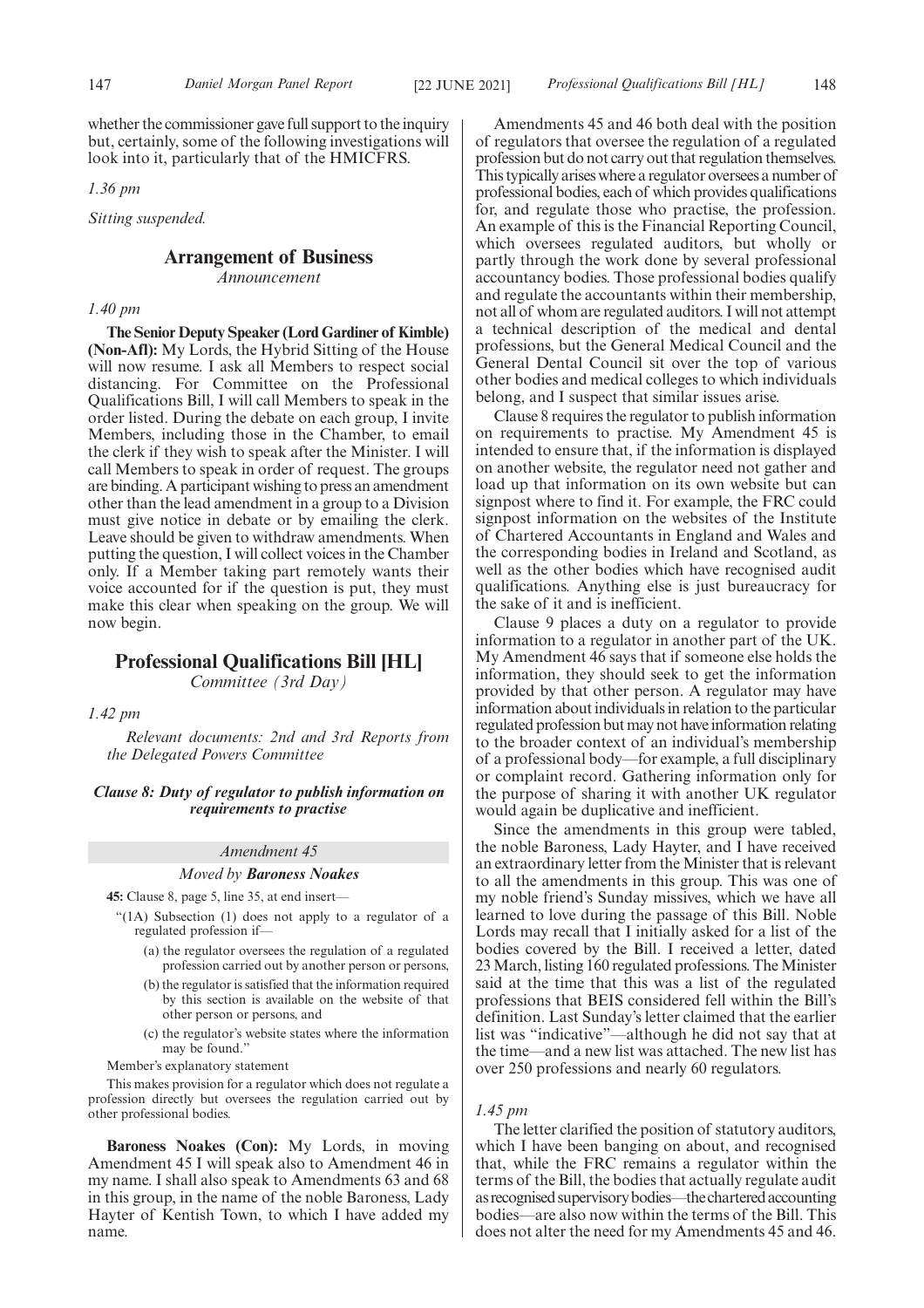[BARONESS NOAKES]

Indeed, it strengthens the case, because asking the FRC to duplicate information held by the chartered bodies or handle information requests when the correct information is held by the chartered bodies would be unnecessary—and, as I said, I am sure that this issue is wider than just audit.

More broadly, this latest letter has shaken what little faith I had in BEIS in relation to the Bill. I have never really understood the rationale for the sweeping powers in this Bill and it has all the hallmarks of being a Bill conceived and executed by officials with little or no ministerial policy direction or oversight. My noble friend the Minister has been unable to justify the Bill other than in the most general terms, and last week we learned that one of the clauses was likely to apply to only four bodies. Now we learn that the Bill was drafted with a far-from-perfect understanding of the territory that it purports to cover. This is no way to legislate. The Government would be well advised to pause the Bill, once we complete Committee today, and to think long and hard about whether and to what extent it is appropriate to legislate in this Bill.

In the light of these latest developments it is absolutely clear that Amendments 63 and 68, tabled by the noble Baroness, Lady Hayter, are necessary in principle. The content is of course already out of date, and I note from the Minister's letter that there is no claim that the latest list is definitive—because apparently it is still being tested. We will need a final list on the face of this Bill before it leaves your Lordships' House, because it is simply unacceptable for legislation to be uncertain as to who or what is within its scope. I beg to move.

**Baroness Hayter of Kentish Town (Lab):** My Lords, it is nice to follow the noble Baroness, Lady Noakes. Clearly, she and I were doing the same thing on Sunday afternoon; when everyone else was out enjoying the rain, we were sitting at our computers waiting for letters from the Minister. When I have finished speaking to Amendments 63 and 68, I am sure that, if he were to indicate the Government's willingness in principle to accept them, the House would give him leave to give such an indication and save us from having to go through the whole group.

In respect of Amendments 45 and 46, respectively moved and tabled by the noble Baroness, Lady Noakes, it is clearly right that an arm's-length regulator, which now also includes the Legal Services Board, should not have the same legal requirements to provide regulators' information to the assistance centre, and nor should it be caught by the other requirements that apply to frontline regulators.

As we have heard, 160 professions were originally caught by this legislation; as late as the Minister's letter to me of 18 June, it was still 160 professions. The first time round, of course, it was the 57 varieties in the letter to the noble Baronesses, Lady Noakes and Lady Garden, on 24 May. As the noble Baroness, Lady Noakes, said, even the new list is "indicative", although we were not told that the first list was indicative. I received the Minister's letter at 2.16 pm on Sunday afternoon with some amusement because, as the noble Baroness said, we now have 60 regulators and about 200 professions. As I think she indicated, you really could not make it up.

Legislation has been drafted without the department even knowing which bodies are covered. It has then had to correct or revise it quickly afterwards to add, for example, recognised supervisory bodies, because it has just realised that the Companies Act and the Statutory Auditors and Third Country Auditors Regulations include them. As we heard, the Institute of Chartered Accountants in England and Wales has been added. We had specifically been told on 5 June, and again as late as 18 June, that the ICAEW was not included; we now find that it is. As the Minister's letter was not private, I shared a copy of it with the ICAEW. It emailed to say that

"it feels like government seem to be rushing through this legislation without having thought through the detail of the Bill and its consequences, and parliamentarians"—

I think that means us-

"are now having to try and fix this. For the list of regulators and professions affected by this Bill to have changed so substantially while the legislation is being scrutinised ... does not help give certainty on such an important and wide-ranging legislative measure—a point hopefully the Minister would recognise.

I mentioned the Legal Services Board, which is now included in the list when it was not before, but the list still lists the Law Society of England and Wales as the regulator of solicitors. I would have thought that it would be more appropriate for the Solicitors Regulation Authority to be listed. The SRA has written to me, to say:

"We would support the SRA being named on the face of the bill".

It is rather surprised that the Law Society is mentioned. That was undoubtedly correct under the Legal Services Act 2007, but it should now be the SRA because it has recently been established as a legal entity. Clearly, even what we had on Sunday still needs correcting, and it needs correcting now, rather than at some point in the future.

As the noble Baroness, Lady Noakes, said, the Minister's letter says that the Government are still testing the list, and will make it public only after that. That really is not sufficient. The Government should not only know which bodies will be covered but have consulted them prior to drafting the Bill. It is no good finding out now that new regulators have not had the chance to put their pennyworth in, and that their specific remit, structure and the way they work clearly cannot have been considered because they have not been consulted.

I think that the noble Baroness and I both agree that it is also not adequate, even when the list is finalised, simply to have it available somewhere in the ether once the Bill is enacted. How are professions regulated by these bodies, or indeed foreign professionals who might want to be authorised here, to know whether the Bill covers them and whether it covers a list of regulators? Saying that there is a list on GOV.UK is insufficient, because who would know to look there to see whether there was a list of regulators covered by the Bill?

This is a powerful Bill. It will enable a Minister to mandate a supposedly independent regulator to put certain processes in place—our Delegated Powers Committee calls it a Henry VIII power. These professions are regulated in law but supposedly with an arm's-length approach, up till now, as to how they gain and retain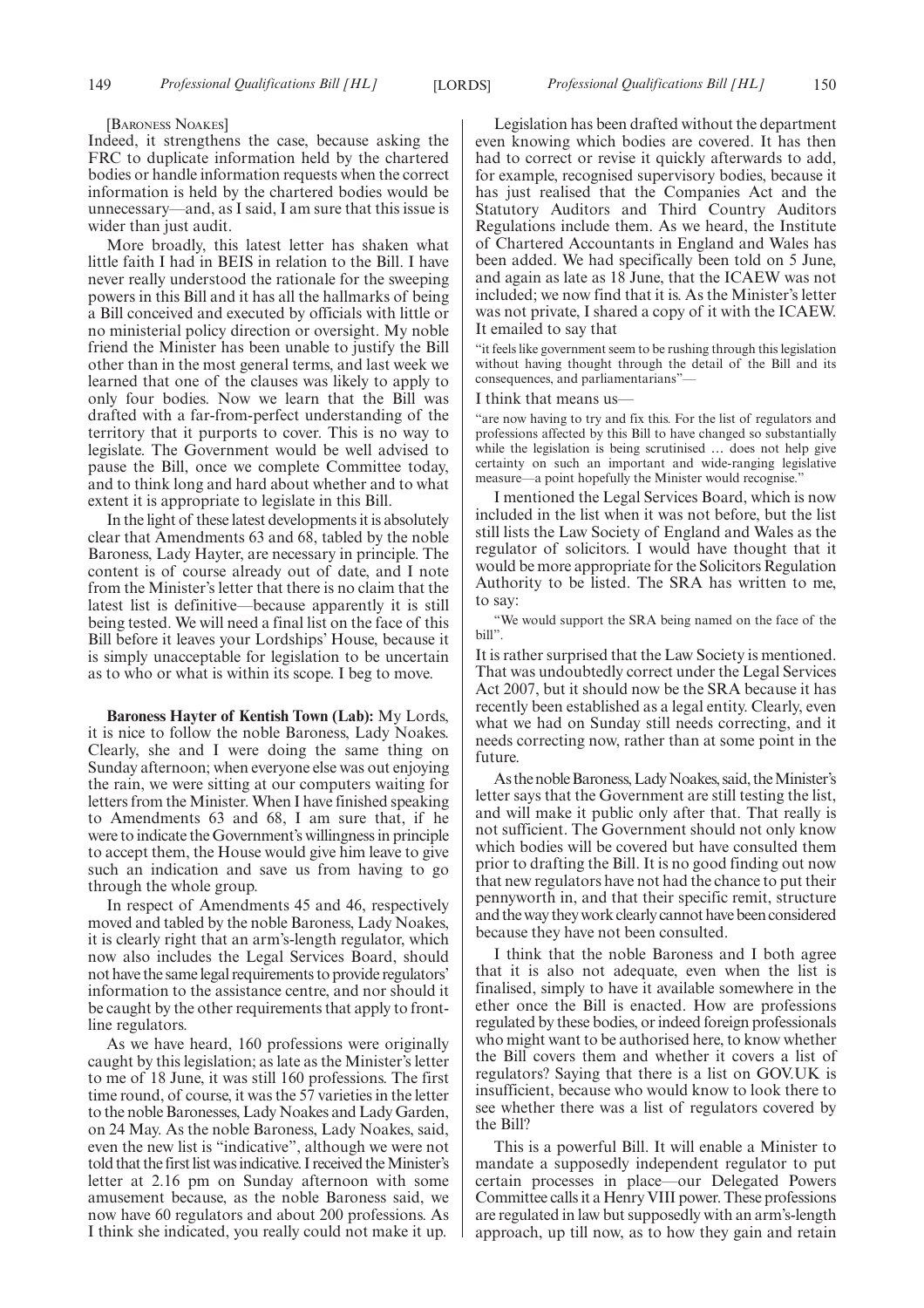their professional standing. A new law would give powers to Ministers over these professional regulators. How can it be possible that those regulators are not listed in the Bill? Of course it must be possible to add or subtract regulators as they change their titles or merge—the sort of thing that happens over time—but it cannot be right to add in a new regulator at the whim of a Minister with no by your leave from Parliament and no mention in legislation.

Amendment 63 would therefore add in a reference to a schedule listing the regulators covered by the Bill, and Amendment 68 comprises that proposed new schedule. As the noble Baroness, Lady Noakes, suggested, given that it was a copy-and-paste, it is not now as accurate as I thought it was when I tabled the amendment. That is not my fault; the list was from the Minister's original letter. Unless the Minister will now accept the amendment in principle, the amendment I will table on Report will be the corrected version. Perhaps by then the Minister will have been able to confirm that all statutory bodies covered by the Bill have been identified and consulted, and to provide us with a list of which of those 60 regulators do not already have the power to recognise overseas qualifications and therefore might not even need the Minister's authorisation, as allowed for in the Bill. As I said, if the Minister will indicate now that he accepts this in principle, then I am sure that we can shortcut this.

**Lord Purvis of Tweed (LD):** My Lords, I have been a Member of a Parliament—either the Scottish Parliament or this Parliament—for nearly 18 years now. I cannot remember a government proposal for legislation that is so catch-all and which would have powers to amend primary legislation with whatever it wants, by whoever it wants, whenever it sees fit. For the Government not to know who the Bill will apply to while it goes through Parliament is unacceptable. Therefore, although I support all the amendments in the group, I also support the call for the Government to take their foot off the accelerator and pause, so that not just Parliament but the Government themselves can properly scrutinise who will be impacted by the Bill.

In many respects we have an indicative Bill, not an indicative list of bodies. We should not have indicative Bills presented to us. If the Government want to do this properly, there are well-established measures for presenting draft Bills. A draft Bill would probably have fleshed out all these aspects, and allowed those groups to indicate whether or not they will be part of the framework, whether they want to be part of it, or whether they desperately do not want to be. At least we would have known. When I say "we", I want to be all-inclusive, and I include the Minister—he would have known as well.

It is not just a question of whether the Government know which regulators and regulated professions will be in the framework. The impact assessment also includes a number of those that will not be in the framework, which is equally important. Do the Government also know this list? Otherwise, there might be some horrible kind of purgatory, where some of these bodies do not know whether they are on the way to legislation, and so are in a holding pattern, or whether they will not be part of it.

*2 pm*

The impact assessment says there are 90 regulators and over 140 professions not likely to be included. Does that mean that when the list in the letter to the noble Baroness, Lady Hayter, goes up, that list goes down? Or do the Government not actually know how many regulators or regulated professions there are in the first place? If that is the case, I wish them luck in defining demand in those professions that they do not know exist. The impact assessment is therefore no longer valid. The Government need to withdraw version 1 and give us another version. This is not just something to be amused about—were it not for the talk about a new royal yacht, this might be the funniest thing I have heard today. Rather, it is the fact that this could cost up to £42 million, which is a burden on the bodies that will come into this framework.

The noble Baroness, Lady Noakes, is absolutely right that bureaucracy costs. At a time when we are asking all our regulatory bodies and professions to work as efficiently and effectively as possible, this is an extra layer of bureaucracy and burden upon them. Many who may be listening to this debate could be part of that. Both noble Baronesses are absolutely right. It was breath-taking to read—I think they were to a degree trying to reassure us—that the Government are continuing to test, with interested parties and the devolved Administrations, which bodies should be included.

I think I have got to the bottom of why the Government are in a bit of a pickle. When I looked at the list, I was slightly surprised to find that pig farmers were exclusively singled out. Having represented a number of pig farmers in my former constituency, I was not sure why the Government felt that they, uniquely among all livestock farmers, should be part of the framework under this legislation on professional qualifications. This was raised previously by the noble Baroness, Lady McIntosh of Pickering, and the letter may confirm her doubts about how robust the Government's position is. I looked this up and—thinking, "Surely this cannot be the case" —phoned a friend who is a pig farmer. I think I have got to the bottom of it: this is a cut and paste job. The noble Baroness is right; it is a cut and paste job from the European Union, because this is the database that was used by the European Union for professional qualifications.

I wondered why pig farmers, uniquely across all of the United Kingdom, would be regulated by Defra, which, for this purpose, is the English department. So it was a surprise to find that my Scottish pig farmer friend had his non-existent professional qualifications regulated by the English department. I looked into the European database and, lo and behold, the contact for the UK, as a member state, was Defra. The regulations that are linked to it are, of course, Scottish, and there are separate ones for Northern Ireland. So I ask the Minister: will the third iteration be robust before we get to Report? I do not think so, because there are other professions where the UK Government as a ministry, or body, are put down as the regulator, but they are not—that is just the contact for the European Union; the regulations and standards are devolved.

My final point is that this list gives myself and my noble friends even greater concern about the interaction with the UK Internal Market Act. We have sought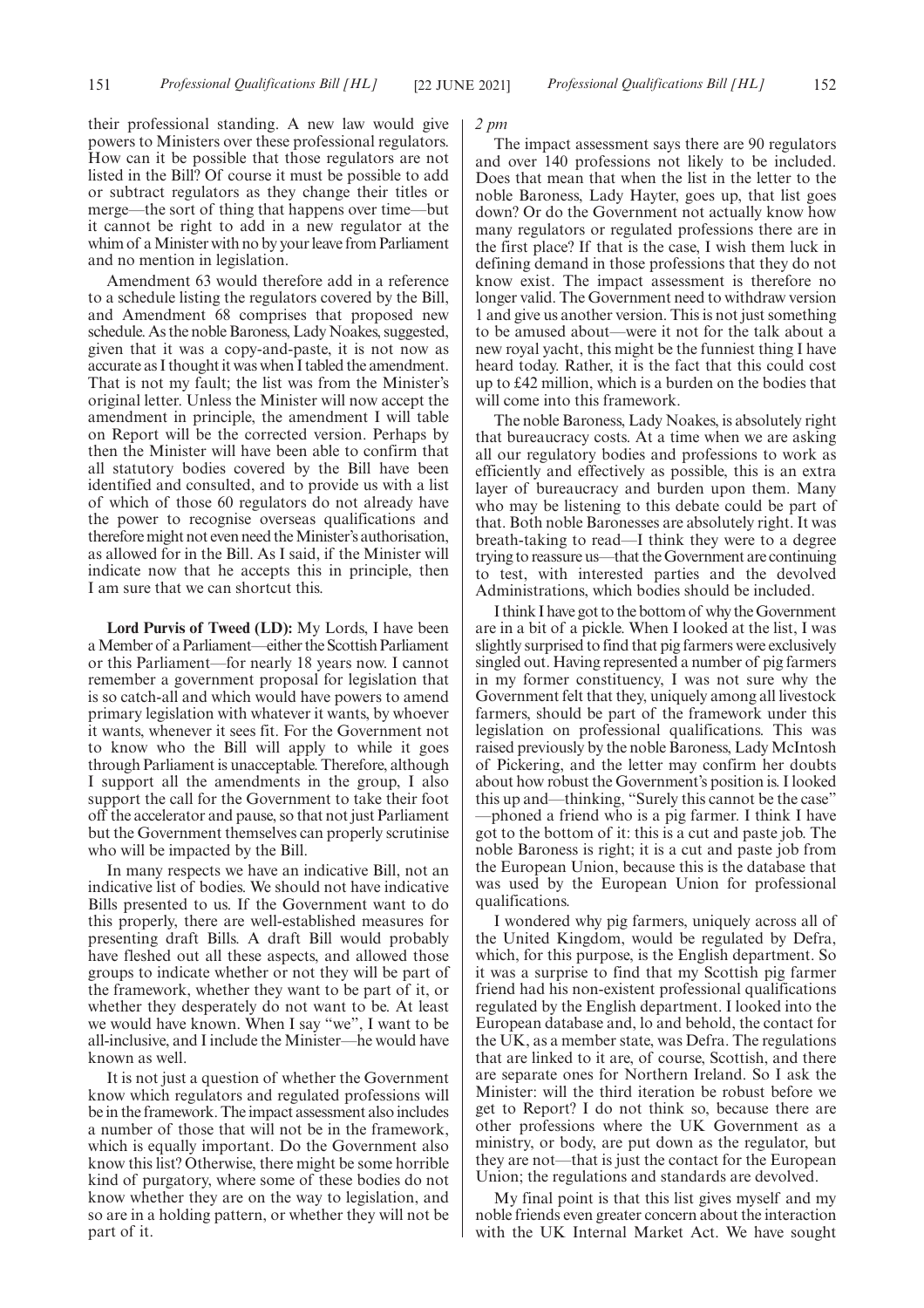#### [LORD PURVIS OF TWEED]

assurance that the carve-outs in that Act relating to the legal and teaching professions would be respected. It looks as though under this list they will not be. As we will be discussing later, when you add that to the Government's position on the Australian trade deal, which includes automatic recognition of, for example, all Australian lawyers to practise anywhere in the United Kingdom, this is a direct override of the UK Internal Market Act. So, while the Government have more work to do, this should not be on the hoof, or while the Bill is going through Parliament. So I agree with the noble Baroness that this now needs to be paused.

**Lord Moynihan (Con):** My Lords, I will speak to Amendment 45 in the name of my noble friend Lady Noakes, which makes provision for a regulator that does not regulate the profession directly but oversees the regulation carried out by other professional bodies. This refers precisely to the British Association of Snowsport Instructors, to which I referred at length at Second Reading. I too congratulate the noble Baroness, Lady Hayter of Kentish Town, on her excellent Amendment 63. I will speak in favour of it because it recognises:

"The appropriate national authority or the Secretary of State may by regulations amend"

the schedule,

"so as to insert additional regulators."

These will not necessarily be regulators of regulated professionals by statute but may be regulators such as the British Association of Snowsport Instructors.

I highlight this case because I have received a letter, distributed in May by the department of the economy in the Canton du Valais in Switzerland. That canton has more mountainous regions than any other in the Alps, including many famous ski resorts such as Crans-Montana, Zermatt and Morzine-Avoriaz, to name but a few. The letter, sent by the department to ski instructors in Switzerland, said:

"The enforcement of Brexit on 1 January 2021 will mean major changes in the hiring of British nationals. We would like to inform you of the following changes to your sector of activity. As of 1 January 2021, British nationals can no longer avail themselves of the agreement on the free movement of persons. They are therefore subject to the foreign nationals and integration Act (AIA), its ordinance (AOA) and its directives (AIA directives). This implies that the employment of British nationals is strictly reserved for highly qualified persons and must meet the strict conditions of the applicable law. Thus, according to the LEI guidelines, the hiring of snow sports teachers can only be done for qualified teachers, provided that there is an exchange agreement between a partner in the country of origin and a Swiss institution. In addition, the teachers must come from non-EU EFTA countries where there is a long tradition of the activity in question. Therefore, it will not be possible to hire British nationals as ski instructors. The recruitment of ski instructors will have to be done at Swiss level, or within the European Union countries. The Foreign Labour Section team is at your disposal for any further information. Please take note of the above. Our best regards".

That is a massive blow, announced in May, for all British ski instructors who have done so much over many generations to develop the sport of skiing, both in Switzerland and in Europe. It is also wrong. It says that the ski instructors should come

"from countries where there is a long tradition of the activity in question"

but, of course, the country with the longest tradition of activity in Swiss-based skiing is the United Kingdom. It was Sir Arthur Conan Doyle who introduced skiing to Switzerland after returning from one of his skiing trips in Norway. He brought with him some skis, and he felt that Switzerland was the perfect terrain for such activity.

This is extremely serious for the future of not just British ski instructors but all those who support them. Seasonal businesses and the travel industry have argued the case very strongly that most people who go skiing in the Alps are supported. When they go on holiday, they tend to book through a British company, to be met at the resort by a British representative and, often, to be looked after by British staff—cooks, cleaners and ski instructors, as well as water sports instructors elsewhere in Europe and bar staff. This is all at risk. So the UK outbound tourism industry is facing a crisis in this sector post Covid. Thousands of young people—some 25,000 UK young people support outbound tourism—are also at risk.

It is exceptionally important to cover the second point, but I appreciate that it is the first point, on the British Association of Ski Instructors, that is most pertinent to this set of amendments. Not only does it effectively regulate all ski instructors in the United Kingdom but, through its hard work and diligence with international regulators—many of whom are supported in law in their respective countries—it is in a position whereby, as a result of the situation in which we currently find ourselves, it is not given the support by government that is absolutely necessary to remedy this.

Of course, when we were looking at the previous clause, Clause 7, on the assistance centre, there was an opportunity to put a great deal of effort, time and commitment behind securing the interests of those people as we go forward. I would argue that it is very urgent. If that sort of letter is circulating within the Alps, we need to act now.

I very much hope that one of two things might happen. The Minister is a Whitgift-educated man, and Whitgift is an outstanding centre of sporting excellence. I am sure that he wants to go back there with his head held high, having defended the interests of ski instructors in this country. Either he can use his extraordinary powers of negotiating skill to return pretty swiftly to Brussels to sort out this problem—and, in the case of Switzerland, negotiate with his counterparts there—or he can give a commitment that he will strengthen the assistance centre to make sure that this is a priority for the help given by the assistance centre. There was much debate and uncertainty about whether the resources behind the assistance centre would be adequate when the Committee looked into that in detail. Alternatively, he can accept the amendments in the names of the noble Baroness, Lady Hayter, and my noble friend Lady Noakes. Those are the three options.

I very much hope that the Minister will recognise the importance of this issue, which is now critical and urgent, and in so doing be able to give a very clear commitment to the Committee today that he intends to take this forward. I hope that he will underline the urgency in the same way that I have tried to do for the Committee this afternoon.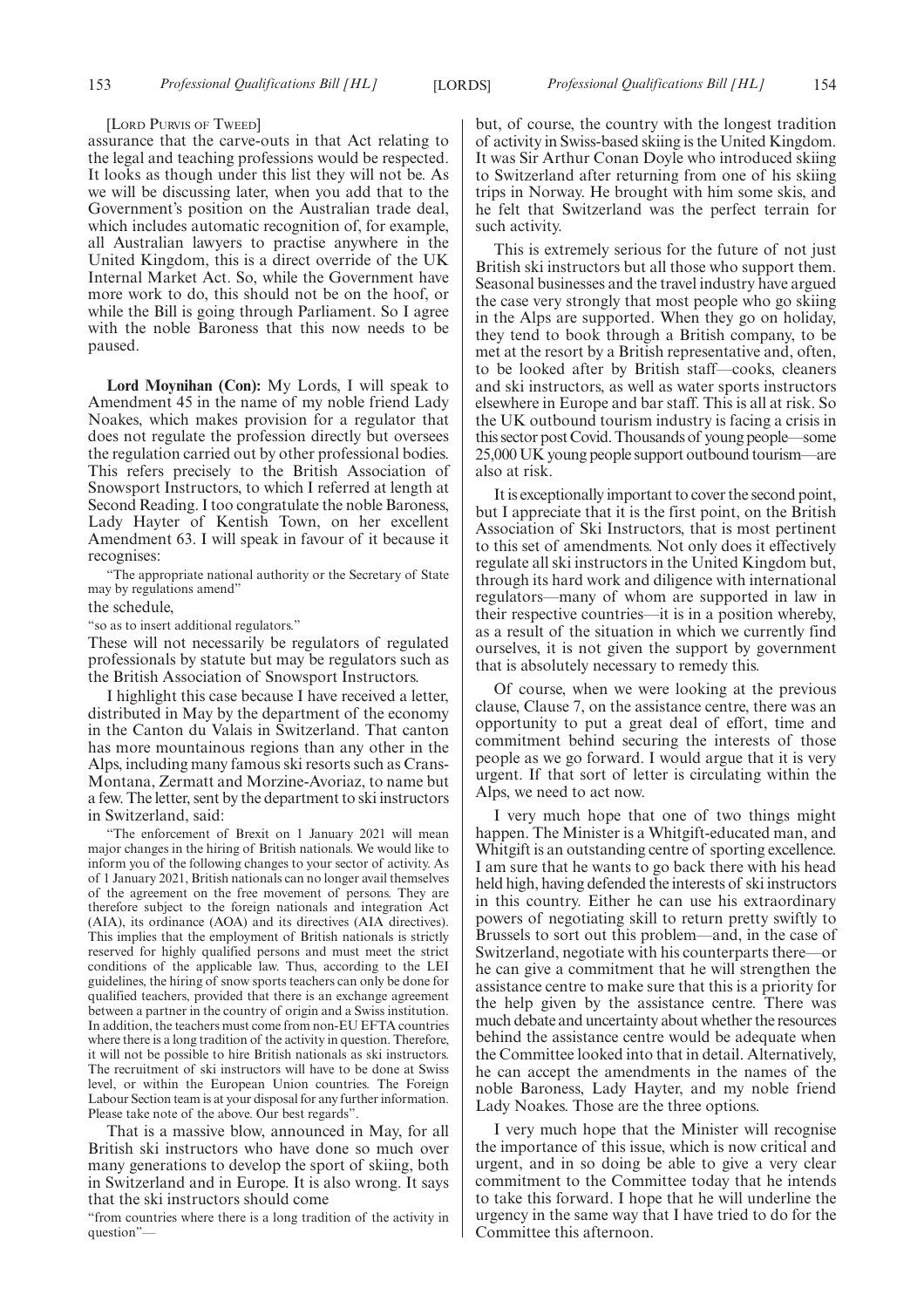**Lord Patel (CB) [V]:** My Lords, I shall speak briefly to Amendments 45 and 46, but I support all of the amendments in this group. Before I do so, I thank the Minister for the correspondence that I received like everyone else—I made a lot of fuss about it in the previous Committee meeting, and I am grateful now that I am receiving this correspondence.

I shall speak mainly about the medical profession, because I know that best. Although the regulator, which is the General Medical Council, is responsible for all areas of training and certification, the GMC delegates quite a lot of its responsibilities to other bodies. Therefore, information about the different aspects and different levels of training is available from the bodies that deliver the education and training. For instance, it is mostly the universities that deliver undergraduate training. They all follow a core curriculum set by the General Medical Council, but in addition most universities also provide some medical training that will be different from other universities. For instance, my university, the University of Dundee, puts more emphasis on primary care, as well as meeting all the requirements of the core training set by the General Medical Council. The regulator has the information about core training and also publishes information on the universities, but it is the individual universities that will have the information about their particular training in medicine.

For specialist training, again the regulator is the General Medical Council, but all specialist training is delivered by colleges and faculties—I declare an interest as a fellow of several colleges. It is the colleges that write the curriculum and the training, which is approved by the General Medical Council, and they make sure that the training is conducted according to the agreement. At the completion of specialist training, which may take several years, it is the General Medical Council that issues a certificate of completion of training and puts the doctor on the specialist register.

Some doctors may take higher degrees, such as a doctorate in medicine or a PhD; these are totally controlled by the universities that issue those degrees. The regulator has no role there, although in 99% of cases the degrees will relate to some aspect of medicine, whether that be research or clinical science. Following the completion of all this training, it is the regulator, the GMC, that is responsible for the revalidation that every doctor has to undergo every five years. That, too, is delivered and checked by professional bodies such as the colleges, but it is the regulator, the GMC, that is responsible for making sure that it approves the revalidation certificate.

### *2.15 pm*

What this shows is that lots of other organisations and bodies are involved. The information will be held by these bodies, although there is a common regulator in the General Medical Council. In that respect, therefore, I support in particular Amendment 45, which is on the responsibility for where this information should be held.

I will not comment further on the list issue, because a lot has already been said very competently by other speakers, particularly by the noble Baronesses, Lady Noakes and Lady Hayter, and the noble Lord, Lord Purvis. I will not add to that, but there is a problem, which we may discuss in a later amendment about the list.

**Lord Hope of Craighead (CB) [V]:** My Lords, it is a pleasure to follow my noble friend Lord Patel. I too wish to support all the amendments in this group, but I shall particularly mention Amendments 45 and 46, in the name of the noble Baroness, Lady Noakes. I like these amendments because they are directed precisely to an issue which affects two of the regulatory functions that I had when I was Lord President of the Court of Session in Scotland, as I mentioned at Second Reading.

The word "regulator" is defined in Clause 16 as meaning a

"a person having functions under legislation that relate to the regulation of the profession in the United Kingdom"—

a broad definition. The Lord President is such a person. But he does not exercise those functions on his own. His function, in essence, is to supervise or oversee the other regulator which in each case is the professional body itself. The definition does not draw that distinction, but it is relevant to what Clauses 8 and 9 require the regulators to do. The information to which Clause 8 refers is held by the professional bodies, not by the Lord President.

Amendment 45 addresses itself exactly to the function that the Lord President can perform, which is to ensure that the professional body does what Clause 8 requires. That makes very good sense. There is no need for him to duplicate what the professional bodies are asked to do—which, if the Bill remains as it is, would be its effect. All that is needed is to identify what the Lord President should do as overseer to ensure that the information is made available. The same is true as regards Clause 9. Here too duplication of what the professional body is being asked to do is unnecessary. What Amendment 46 requires of the Lord President is just the kind of thing that he does frequently throughout the year to ensure that the professional body is doing what it is required to do.

For these reasons, I am grateful—indeed very grateful —to the noble Baroness for bringing these amendments forward. I do not need to comment, for the reasons that the noble Lord, Lord Patel, gave, on Amendments 63 and 68. I hope that the Minister will recognise that the amendments to which I have been speaking make very good sense and will improve the Bill, which in its present form is, for reasons I have hinted at, highly unsatisfactory. I hope that he will feel able to accept them.

**Lord Davies of Brixton (Lab) [V]:** My Lords, I declare my interest as a member of a profession, as listed in the register of interests. I support Amendment 63, tabled by my noble friend Lady Hayter. It is entirely reasonable that it should be clear to which professions this legislation should apply—in addition to architects, who get their own bit in the Bill—so I commend my noble friend's diligent work.

However, I have a question about what counts as a regulated profession. I know this issue comes up under Clause 16, but it is clearly important in the context of the amendment. Clause 16 tells us that

"'regulated profession' means a profession that is regulated by law in the United Kingdom"

and draws our attention to Clause 16(3), which says: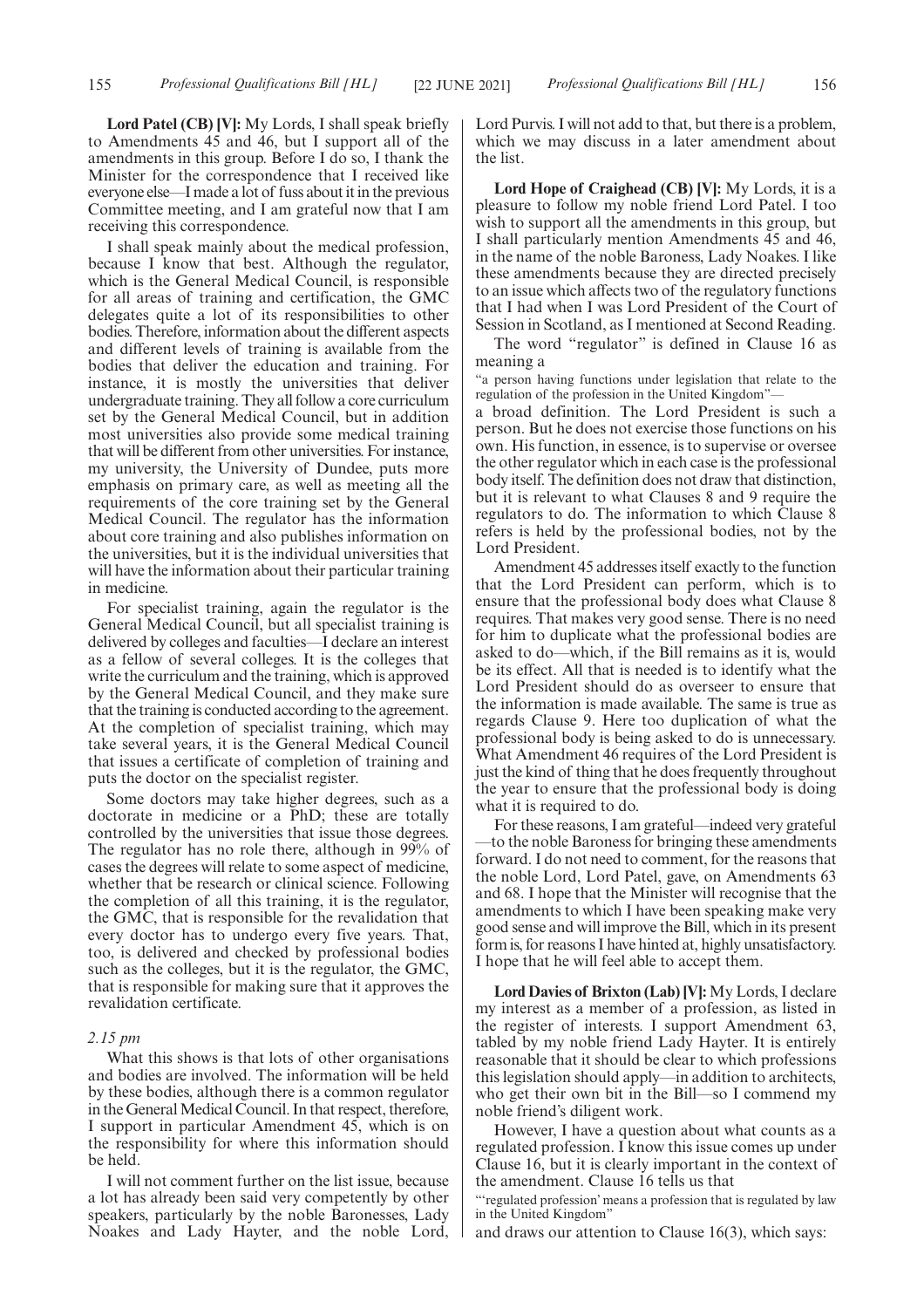[LORD DAVIES OF BRIXTON]

"For the purposes of this Act, a profession is regulated by law in the United Kingdom … if by reason of legislation … individuals are entitled to practise the profession in the United Kingdom … or … individuals are entitled to practise the profession in the United Kingdom, or in that part of it, only if … they have certain qualifications or experience, or … they meet an alternative condition or requirement."

All that tells us, in effect, is that a regulated profession is a profession that is regulated by law. I find this difficult without a comprehensive index of all the legislation that might be caught by that definition, particularly given the open-ended Clause  $16(3)(b)(ii)$  at the end about meeting

"an alternative condition or requirement".

So this question is relevant to the amendment. Could the Minister tell us a bit more about what is envisaged might be covered by that part of the definition?

Let us start from the other end. What professions might be covered by the Bill and is there a useful definition that covers them? My noble friend Lady Hayter has helpfully provided us all with a list. The list is interesting in itself, making clear the extraordinary hodge-podge nature of the Bill. Clearly, it is not a list based on a rational assessment of the needs for legal recognition; it is probably a combination of historical accidents. My question is: how do I, other noble Lords and, most relevant, the Government really know which professions are covered by the Bill, given the breadth of the requirement to meet an "alternative condition or requirement"?

How do we know there is not buried somewhere in past legislation a condition or requirement that applies before an individual can practise their profession? I mentioned this issue at Second Reading. Here is an example: there are requirements in the legislation covering both pensions and life insurance that an actuary can sign off on certain statutory reports only if they have been approved by the relevant government Ministerinvariably, the Secretary of State. Does that count as regulation? If so, should various Secretaries of State be included in the list of regulators? Perhaps the Minister could address this issue. I do not ambitiously expect an immediate response, but a considered response would be helpful.

**Baroness McIntosh of Pickering (Con):** I support my noble friend Lady Noakes in her two amendments and the noble Baroness, Lady Hayter, in her Amendments 63 and 68. The first list that I saw was the one produced informally by my noble friend Lady Noakes, which I was delighted to see and took as gospel. Now we have had two or three iterations of it. While that may cause us some confusion and bemusement, one has to look to the professions and the regulators that are required to regulate them. I start from a simple premise: I am a non-practising member of the Faculty of Advocates. I understand what the faculty does, along with the corresponding regulator in England and the Law Society of Scotland—that is, the regulators for their respective professions.

I am delighted that the noble Lord, Lord Purvis, has leapt to the cause that I supported on the question of why pig farmers were chosen for special treatment under the Bill. If I may pause on the completeness of the list, I am not even sure that all the professions listed on pages 20 and 21 of the impact assessment—which I know the noble Lord, Lord Purvis, thinks is no longer entirely up to date—are covered in the new list. It is difficult to see whether

"Chief engineer class I fishing vessel"

and

"Deck officer class II fishing vessel"

have simply been renamed in the list that we received on Sunday afternoon or whether they are the same in the impact assessment and the latest letter. What causes me some concern and confusion, in the light of the comments by the noble Lord, Lord Purvis, is the footnote to table 4 on page 20 of the impact assessment:

"European Commissions' Regulated Professions Database. It should be noted that recognition decisions are captured at the generic profession level and not the specific profession level. Some generic professions listed may therefore include specific professions which do have alternate routes and/or which may be likely to be included in the new framework. This table is therefore likely to overstate the recognition decision numbers of the specific professions without alternate routes and which are not likely to be included in the new framework."

Now I am even more confused than before.

In the light of the forensic work that the noble Lord, Lord Purvis has done in this regard, I am still not entirely convinced as to why pig farmers are included, and producers of chickens for meat production only are included. Does that mean that overseeing eggproducing chickens is not deemed to be a profession and is therefore not regulated for the purposes of the Bill? I go back to what I said when this issue was first raised on the second day of Committee: could my noble friend please state the legal basis for including pig farmers? Has it been correctly identified by the noble Lord, Lord Purvis? I would like to understand, when I meet them at Thirsk auction mart, whether they are included or not. Are egg-producing chickens included or only those for meat production? Perhaps more importantly, on what basis are beef and lamb producers and producers of chickens for other purposes not included? Is that a permanent exclusion or could it be revisited, and might they be included at a later date?

The noble and learned Lord, Lord Hope of Craighead, was being very restrained when he said that this is an unsatisfactory situation. We have to accept that the Bill before us is perhaps not fit for purpose and that we need to do other work on it. I do not think that, hand on heart, we can allow it to go forward to Report and eventually leave the House in this form, because we would not be serving well the professions or indeed their regulators if we did. So I support Amendments 45, 46, 63 and 68 and particularly the call from my noble friend Lady Noakes to pause the legislation at this stage so that we can do the work that, undoubtedly, my noble friend and his department would be delighted to do.

**Lord Fox (LD):**My Lords, this has been an interesting debate. Before talking about the amendments specifically, I want to respond to the noble Lord, Lord Moynihan. I support his point, but the ski instructors of Great Britain are not alone in having their route to working in the EU cut off. We should look at the overall economic impact of this. Research by Make UK, which represents the UK's manufacturing industry, shows that 61% of manufacturers regularly send their employees to the EU to follow up their manufacturing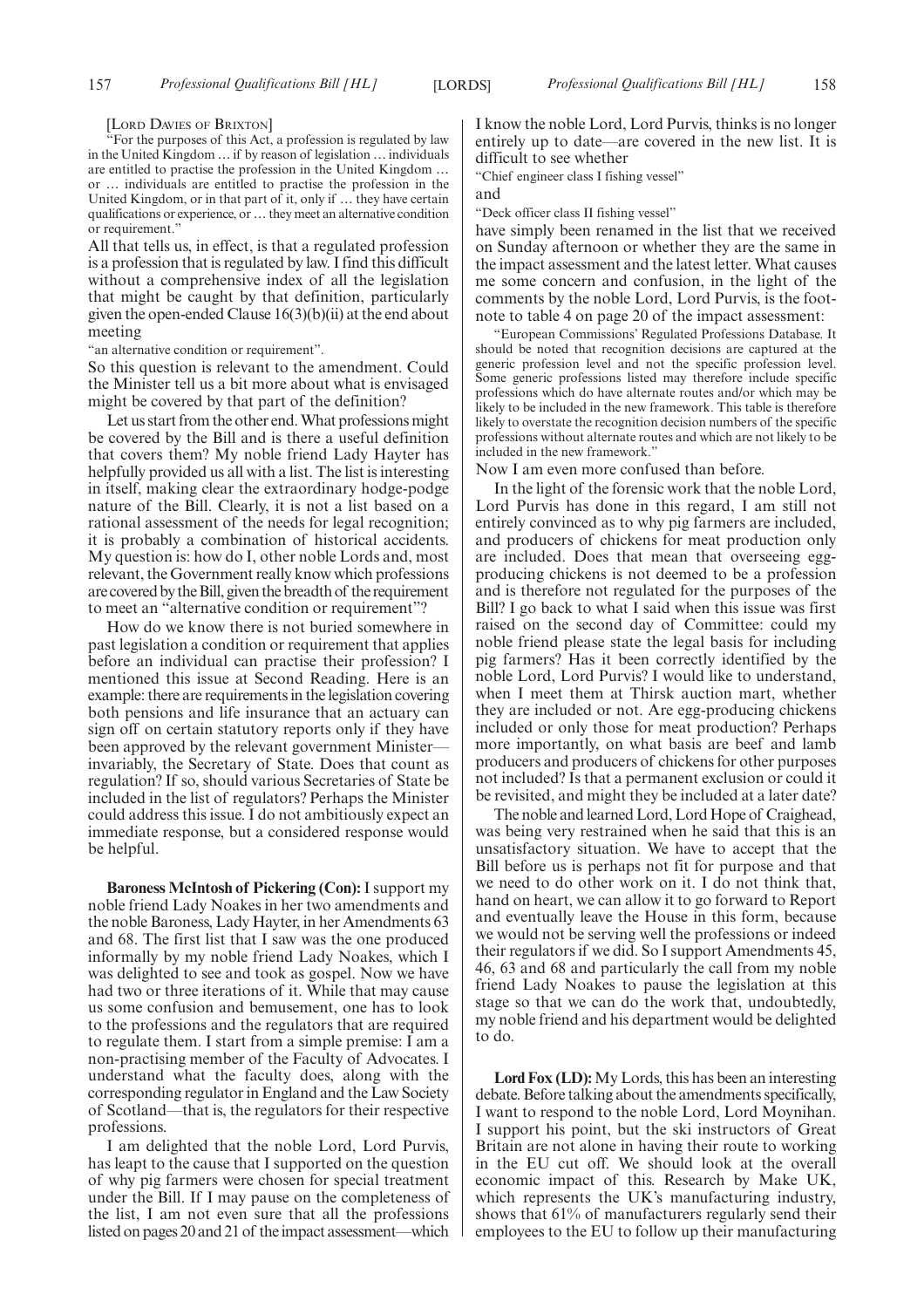work with service work. Almost all of those have qualifications that until now have been recognised in the EU, but that is no longer the case. So this is a huge economic issue, not just for ski instructors and their families but for the entire manufacturing and indeed service sector of this country. The noble Lord has hit on a point, but it is actually a much bigger point overall.

#### *2.30 pm*

The Minister is in danger of establishing a tradition. We are sitting down to our Sunday lunch—whether it is a well-regulated piece of pork or an unregulated leg of lamb we do not know—when one of his letters arrives. This letter was timely, but only because the noble Baronesses, Lady Hayter and Lady Noakes, insisted that we have it. It is quite clear that the Government's intent was that we should go all the way through the Bill without knowing the contents of this list. It is also quite clear now that the department and the Government are going all the way through the Bill without knowing the content because, as was so elegantly pointed out by Members of the Committee on all Benches, this is what might best be described as a work in progress.

That brings up another point touched on by my noble friend Lord Purvis, which is, if the department is having problems simply drawing up a list of which professions are included, how is it going to manage a process of demand management? It does not even know who the people are. For example, we have notaries here, so perhaps the Minister can explain how demand management of notaries might be achieved. Is it how long you wait, or how many there are? Is there a quota per town of notaries? I do not know. Then we have banner-towing pilots. How do we know when we have a shortage? Are there too few banners?

#### **Noble Lords:** Ha!

**Lord Fox (LD):** This is not funny, because the Government are trying to micromanage the skills of this country, and it is truly absurd that we should be debating this and a shame that the Government have got themselves into this position. This letter is indicative of a failure of precision and a lack of detail. The Minister stood up and said that the Government need the Henry VIII powers because they are unable to foresee the future. They actually need these powers because they are unable to describe the present and need this to retrospectively fill in the gaps that the Bill will almost certainly leave because of that lack of precision and the failure to understand the detail.

I am sure the Minister's ambition when he first heard about the Bill was to take it through this House as quickly as possible and get on with what he considers to be the other more important parts of his job. It is clear that the Bill came before him very late in the drafting process, by his own admission. But it is now very hard to see how anything we can do to the Bill makes it fit to leave your Lordships' House. The comments from all Benches about having a hard, long look at this before it goes any further are very wise advice to the Minister.

**The Minister of State, Department for Business, Energy and Industrial Strategy and Department for International Trade (Lord Grimstone of Boscobel) (Con):** My Lords, I thank noble Lords for the comments in this debate, which, as they may imagine, I have listened to with a certain lack of enjoyment. If I may, I will come back to the substance of that later.

I thank my noble friend Lady Noakes and the noble Baroness, Lady Hayter of Kentish Town, for their Amendments 45, 46, 63 and 68, which concern the regulators that the Bill applies to, as well as the duties on those regulators to publish information. I will start with Amendment 45, which concerns Clause 8 and the duty of a regulator to publish information on requirements to practise. We might remind ourselves of the purposes of this clause. Clause 8 is first and foremost about increasing transparency. It does this by requiring regulators of professions in all parts of the UK to publish information on the entry and practice requirements of professions. This is in direct response to our evidencegathering. We found a complex regulatory landscape—I think the whole Committee would agree with that—which is difficult for professionals and aspiring professionals to navigate. Some regulators already publish the information listed in Clause 8, and those that do not should be able to prepare it within the six months of lead time set out in the commencement provisions relating to the clause.

The amendment's explanatory statement by my noble friend Lady Noakes helpfully clarifies that "persons" means "professional bodies", but I remind the Committee that many professional bodies regulate on a voluntary basis and not by law. The core principle of the Bill—I will come back to this again later—is that it applies to those regulators which are regulated by law in whole or part. The Bill does not apply to many of them because they regulate on a voluntary basis and so fall outside the duty to publish information under Clause 8. The amendment could create new burdens on bodies not covered by law in any other way.

Moreover, Clause 8 already makes provision, where there is more than one regulator involved in the regulation of a profession, for just one to publish the transparency information required. My noble friend Lady Noakes is seeking to provide for a similar effect with her amendment to a wider group of organisations in this space but, with all due respect, it is not necessary.

Amendment 46 concerns Clause 9 and the duty of a regulator to provide information when requested to a corresponding regulator in another part of the UK. This information helps regulators to check things like fitness to practise when a professional moves between jurisdictions within the UK. The amendment would apply these provisions to "another person or persons" suggested in the explanatory statement to be professional bodies. Once again, this blurring of the nature of the bodies to which the Bill applies is unhelpful. Indeed, in this case it creates risks.

The clause places a specific duty on a defined regulator to make sure that important information is shared when requested. This might be critical to protect the public from harm. This amendment creates ambiguity around which body must fulfil the duty. It also introduces "must seek to ensure" into the provision. I do not believe this is enough. If there is more than one regulator or professional body involved in regulating a profession, then the law must be clear on who must provide the relevant information; it should be the regulator of the specific professional activity regulated in law. This is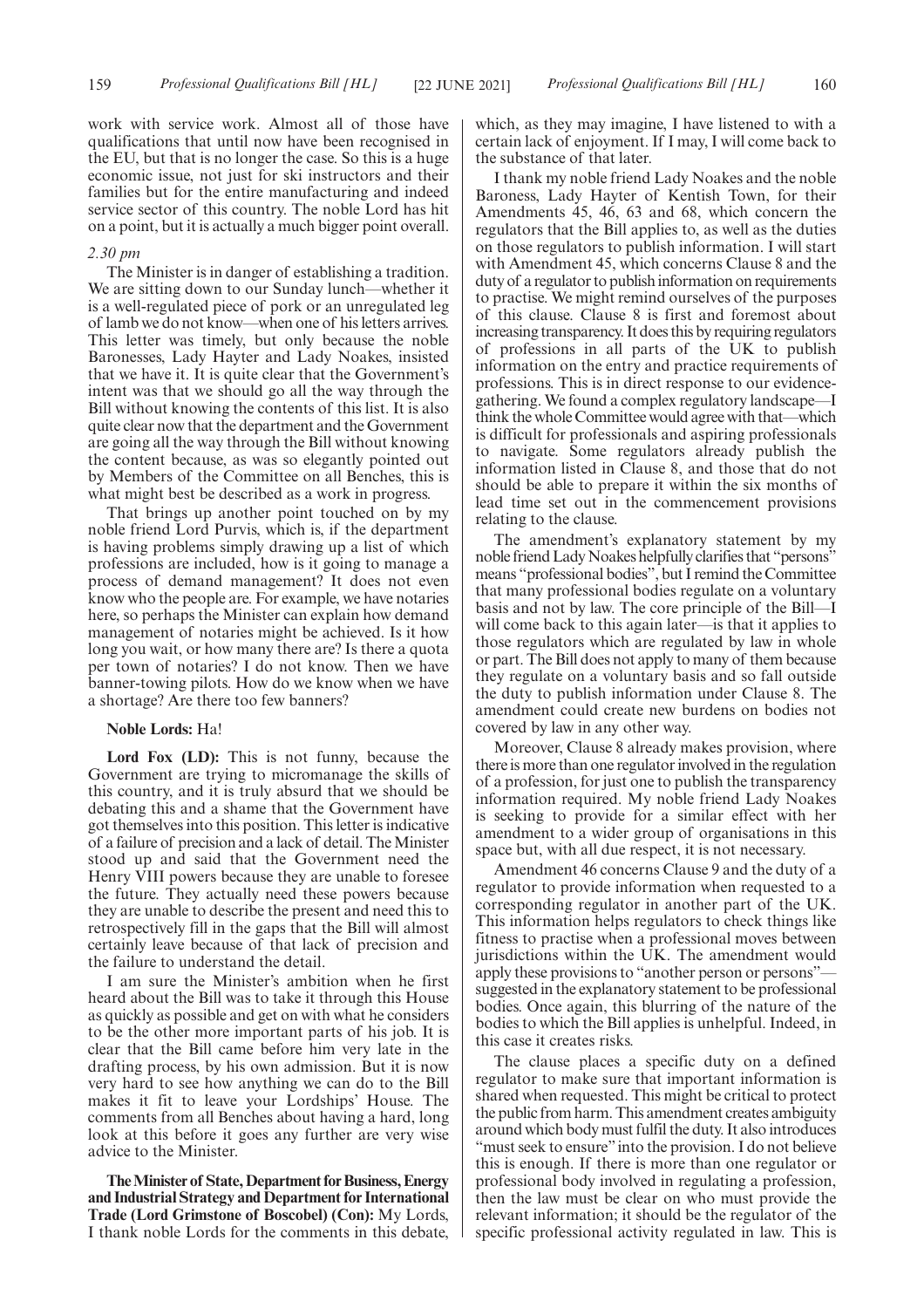[LORD GRIMSTONE OF BOSCOBEL]

important to make sure necessary checks are done on professionals in a timely way. This clause is particularly important where a professional activity is regulated by different regulators in different parts of the UK. At our last count, the number of "corresponding" regulators this amendment would apply to was around 25. The provision in the clause is important, but any burden arising from it will be very limited.

I thank the noble Baroness, Lady Hayter of Kentish Town, for her Amendments 63 and 68, which seek to remove the definition of when a profession is regulated by law in Clause 16 and add a schedule listing the regulators to which the Bill applies. I think we have all learned things through the passage of this Bill. In particular, I have learned that a definition which was apparently clear-cut on when

"a profession is regulated by law"

has taken this amount of time to establish.

As the noble Baroness said, the list in the proposed schedule in her amendment is the same as the list of professions and regulators in the letter which I placed in the House of Lords Library on 24 May. Actually, I indicated at that time that this was not the final list:

"The following table is comprised of over 160 professions and more than 50 regulators that BEIS consider fall within this definition"—

the definition regulated by law—

"and is the product of engagement with other departments, regulators and external organisations. Please note that BEIS are still conducting assurance work to confirm the professions and regulators to which the Bill will apply … The list below should be considered indicative only."

I think that was the appropriate health warning to put on that letter. A very detailed exercise has been going on across Whitehall to confirm who is covered by law, which, as I said earlier, one would have thought it would be straightforward to find out. A very detailed exercise has been going on to update that letter, which was indicative, and to make the letter I have now sent as accurate as possible—although even that letter may still need some updating around the margin going forward.

In order to achieve this list, we have had to work with a large number of government departments and the regulators. This thorough mapping of the landscape of regulated professions has not been done properly, I have written down here, "for far too long". I wonder whether it has ever been done properly at all before now. Yet this list of regulators regulated by law was the list to which the European Union regulations applied. What has come to light, frankly, during this process, is that not all regulators have a copy of the list of the professions which they regulate. The list of professions attached to this list has come from the regulators and, quite rightly and properly, the GMC drew attention to the fact that some extra medical professions needed to be included in the list. Furthermore, not all departments had full visibility of which regulators that fell under their purview were covered by law.

I accept, without reservation, that it is not good enough that these lists have been incomplete and that noble Lords must have felt they were playing a game of blind man's buff in trying to see who the Bill applies to. Of course, as a Minister on the Front Bench, it has been uncomfortable to sit here and listen to the quite reasonable points made by my noble friend Lady Noakes, the noble Baroness, Lady Hayter of Kentish Town, the noble Lord, Lord Purvis of Tweed, and others.

This list must be put into good shape. By the mere act of our working through this Bill and unearthing these matters—in the way that our House is here to do—we are doing a good job. The landscape is complex, but by the time we have finished the Bill, I believe we will have learned all there is to learn about regulated activities, and this rather technical matter about which regulators and professions are covered by law.

Since the first letter, there have been, as I have mentioned, some changes to the indicative list, with some more regulators coming on to it. We have now identified close to 60 regulators—I think it is 55 or 56 —and more than 190 professions as falling within the ambit of the Bill. I placed an updated list in the House of Lords Library yesterday. I thought noble Lords would congratulate me on working at the weekend on a Bill as important as this; I now have almost perfect knowledge of when noble Lords eat their lunch on a Sunday. I have asked my officials to keep the list under review as they continue their work with national authorities and regulators. Certainly, I would not want to be the Minister who took this Bill forward without knowing to whom it applied. I will, of course, inform noble Lords if further updates are made.

Actually, the vast majority of the professions and regulators contained in the indicative letter I shared on 20 June are the same as those I shared in the indicative letter of 23 May. As I said, we have done further work with departments to assess where existing legislation will mean that the Bill applies to certain professions and to determine the relevant regulators. This is detailed work that has drawn on expertise from many departments.

In answer to the point of my noble friend Lady McIntosh about animals—the virtual zoo to which she referred—whether or not an animal or a farmer falls under regulations that are governed by law is a matter for legislation that is owned by Defra, which at certain times in the past must have considered it appropriate to put an animal or an activity into its statutes. It is not something that I or my department have taken a value judgment on in relation to the list that should be included in the Bill.

#### *2.45 pm*

I reassure noble Lords that my officials have already been in discussion with the small number of regulators that came to light to make sure they understand the implications of the Bill. As I say, the vast majority of professional activities and regulators on the list have not changed. I asked officials to review whether the small number of changes have significantly affected the costs and benefits of the impact assessment. We believe that the transitional costs of revoking the current arrangements and the costs of the transparency requirements and information-sharing requirements may increase slightly, but by a very small percentage. Many of the costs will be unchanged.

Having given some explanation of where we are and how uncomfortable I have felt about this, I turn now to the detail of the amendments. I have concerns about the proposed approach. Inadequate though it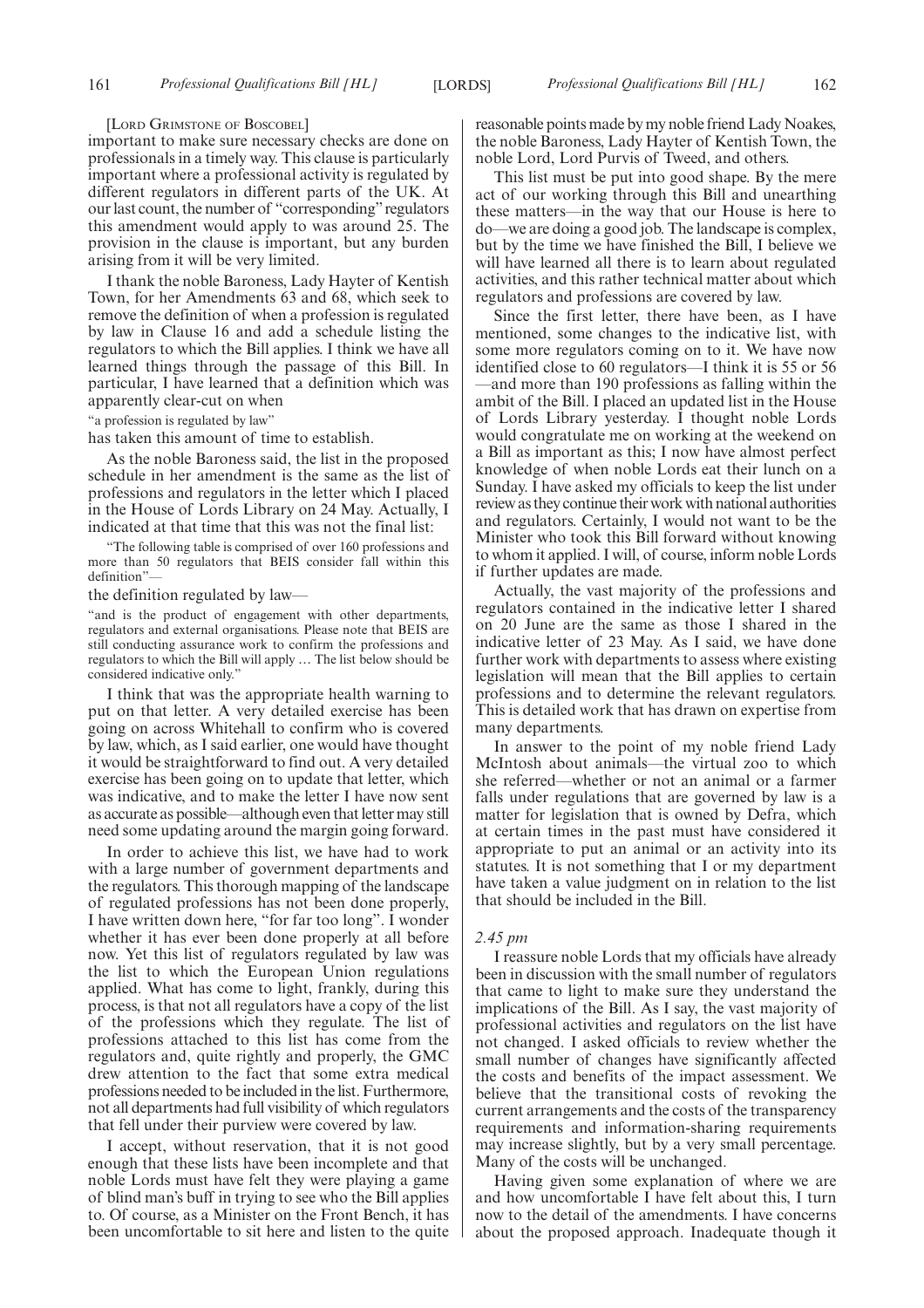must seem to noble Lords, having listened to us get to this point, I have to say that I still prefer the definitionbased approach—a regulator which is regulated in law—because it ensures that no provision is overlooked. This means that national authorities and regulators will have to consider carefully, as they should, whether each professional activity for which they are responsible meets the definition of regulated professions set out in the Bill. The question I would ask is not why the Bill has brought this to light, but why have not national authorities, professions and regulators had these facts at their fingertips before now.

We will absolutely continue the detailed mapping of the landscape and support national authorities and regulators to deepen their understanding of their responsibilities. I believe that this definition-based approach, regulated in law, is future-proof. If and when a new professional activity is regulated or even deregulated, or its name changes, the Bill will not need to be amended. There will be no need to pass regulations to amend a schedule for what might be quite trivial reasons. Having said that, I completely and utterly accept that it must be reasonable for there to be easily accessible and in the public domain an overview of which professional activities and regulators the Bill applies to. I will think further about whether it is best done through GOV.UK or through the assistance centre, which I know some noble Lords have mixed feelings about, but it must be done somewhere where it is completely visible, can be updated easily and can sit alongside other information and guidance about professional qualifications.

I believe that we should stick with the definition-based approach. I should publish an updated live list and do all that can be humanly done to make sure that it is complete, but I believe that it is unnecessary, and indeed would be unhelpful in terms of keeping that list up to date, for it to be put into law. What should be in law is the definition of a profession that is regulated by law, and the consequences of what is in law should be available publicly.

Before I close, I turn to the powerful points made by my noble friend Lord Moynihan in relation to ski instructors and some ancillary points made by the noble Lord, Lord Fox. I understand, of course, the concern that my noble friend feels. I have had a number of letters about this myself and will ensure that we look at it again properly. I will consult our posts in the countries concerned and look at whether there is anything else we can do. I will report back in writing and copy that to other Peers who have spoken on this topic.

Again, I apologise to the House that the initial list was indicative. I hope that noble Lords know that I have eaten a fair amount of humble pie in trying to explain why we have got to where we are.

I can answer the noble Lord, Lord Purvis of Tweed, quickly on his point about lawyers and the Australian free trade agreement. I am told that the agreement we have reached is so far only an agreement in principle. It will contain provisions on legal services, as we have heard, but it will not confer the automatic ability for Australian lawyers to practise law in the UK. We will have to wait for publication of the text to have the fine detail but, coming back to our favourite word, I hope I can assuage the noble Lord's mind on that.

I hope that my explanation in relation to Amendments 45, 46, 63 and 68 has been helpful. I ask that my noble friend Lady Noakes and the noble Baroness, Lady Hayter of Kentish Town, withdraw and do not press their amendments.

**The Deputy Chairman of Committees (Lord Duncan of Springbank) (Con):** My Lords, I have received two requests to speak after the Minister, from the noble Lord, Lord Purvis of Tweed, and the noble Baroness, Lady Hayter of Kentish Town. I will call them in that order.

**Lord Purvis of Tweed (LD):** My Lords, on the Australian point, I think the Statement on the Australian agreement will be repeated in this House, and I will pursue that aspect with the Minister there; so he has advance notice. What he just said at the Dispatch Box does not tally with what he sent me in letters, with accompanying documentation, about services and the recognition of professional qualifications. My questions to the Minister are on the back of this.

This place will scrutinise legislation but also the Government's proposals. We have no proposals from the Government to scrutinise because they have not brought forward proposals on what they want to do with some of these powers, so we are struggling. On the specific point of the list, it is not just the regulator bodies that should be on a list. The list is meaningful if we know what the bodies are with regards to the professional qualifications.

On the regulated professions database, the entry for pig farmers shows that they are regulated by legislation. No one has ever denied that is the case because anybody involved in livestock maintenance or husbandry in this country operates under the welfare of farmed animals regulations. On the database, there are the Welfare of Farmed Animals (England) Regulations, the Welfare of Farmed Animals (Scotland) Regulations there is no reference to any for Scotland on the list—the Welfare of Farmed Animals (Wales) Regulations, and the Welfare of Farmed Animals Regulations (Northern Ireland). Further down it has a box:

"Qualification level: NA—Not applicable".

If the Bill is about recognising professional qualifications for someone wanting to become a pig farmer in any component part of the United Kingdom, and there are no applicable qualifications for it, why is it on this list? We know that a farmer is regulated by laws, and lots of them, but that is irrelevant for the purposes of the Bill. It is of concern because, if it is in the Bill, it will fall foul of all the different requirements under the Bill.

I want to ask a second question with regard to the list and say why it has to be meaningful. Incidentally, we have raised farriers previously; the noble Baroness, Lady Hayter, did so. Farriers remain on the list, so I looked up the Farriers Registration Council. It says that the route to be a farrier is through an apprenticeship; there is no qualification route as an automatic mechanism which can be recognised by someone else. All the professions under the list which have apprenticeship routes are not covered by Clause 1, so where would they be covered? That is the concern that this list generates. It is not just about what is or is not on it; what does it mean by being on it?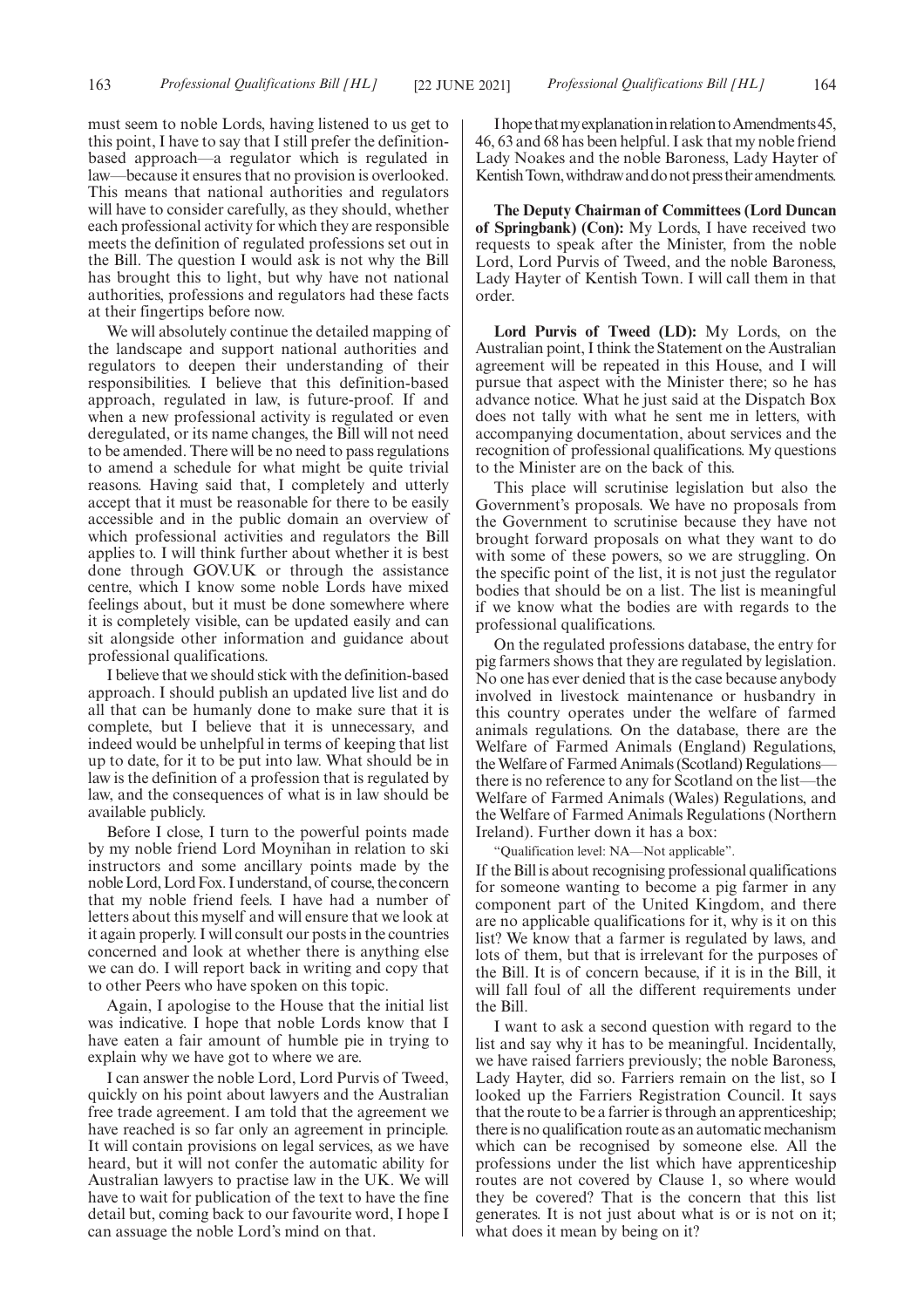**Lord Grimstone of Boscobel (Con):** I thank the noble Lord for that. Surely this is why we are going to have the assistance centre and why we are going to require regulators to publish on their websites what it takes to become a member of their profession. I say to the noble Lord that an apprenticeship is a qualification, and if the requirement to become a farrier is that you have to be an apprentice, it is quite right that the farriers should put that on their website. It should say how one goes about being an apprentice; it should not be something known only to a favoured few. Boys or girls who wish to become a farrier should have a place to go and find out how to do it.

The Bill will open up, for the first time, for this list of professions—which nobody has pulled together and done the work on—whether you have to have qualifications or apprenticeships to do them. It will make that publicly accessible, and that will be a good thing in encouraging our people—young, middle-aged and old—to a route if they want to qualify and join these professions.

**Baroness Hayter of Kentish Town (Lab):** I think I am in even greater despair now than I was before the Minister responded. Is this a "better regulation" Bill or is it about recognising incoming professionals from other countries, who can then have the right to practise here?

I find some of the Minister's words extraordinary: he said that he felt uncomfortable, that he has apologised and that he has eaten humble pie. I thought he was leading up to saying, "And therefore we will, if you don't mind, put your amendments to one side and come up with our own words". I thought he was leading up to saying, "Actually, you've got it right". Because he also said that—I am not very good at writing quickly, so I may not have got it quite right—as a Minister, he needs to know to whom the Bill applies. But so do the professions: the farriers, the pig farmers and the chicken farmers, abroad or here, need to know, because this is all about bringing people here from another country. It is not about our sixth-formers wanting to know, if they want to become a professional, whether they should do an apprenticeship, go to university or go to a college of further education. It is not about that.

I think it was this Government who set up the Better Regulation Task Force, or maybe it was ours. Perhaps my noble friend Lord Hunt will help me.

**Lord Hunt of Kings Heath (Lab):** We definitely had one of those.

**Baroness Hayter of Kentish Town (Lab):**I am assured that we had one of those, so I cannot even blame this Government. But we do have a Better Regulation Task Force, so if there is no list of regulators at the moment, what on earth has that task force been doing in all the time that it existed under a Labour Government and for the 11 years that it has existed under a Conservative Government? That is exactly the sort of job it should be doing.

If we really need a list of regulators, so that young people can know whether to go to an apprenticeship or get their articles—that is what they used to be called, but I do not think they do those any more; the noble Lord, Lord Palmer would remember—I would understand

that. But that is not what this Bill is about. It is about giving powers to a Minister to say to a regulator: "You will do something to accept people coming from another country to use the qualifications they have obtained" whether by apprenticeship or by degree, or by sitting next to Harry or whatever—"to come here", either because we have a skills shortage or because we are signing a deal with Australia, or wherever. That is what the Bill is about. It is not about helping our sixth-formers know where to get a job.

#### *3 pm*

The problem is that if the Minister says that he needs to know to whom this Bill applies, so does everyone else. The regulators need to know and the professions need to know. If he cannot answer, and if his department, after all the weeks working on this, cannot answer, then relying on the idea that two gentlemen—there might be a lady, but I think there are two men in the assistance centre at the moment—are going to be able to define whether a profession or a regulator are covered shows that we are really in a very sorry position. The Minister's answer makes the idea of a schedule even more important—he can have a definition as well, if he wants—so that the matter is clear. I only ask him to agree to go away and think about what we said about that.

The specific question I want to ask the Minister is this. He said that his colleagues have now contacted, or been in touch with, all the new regulators whose names appeared in the new list. Perhaps he could feed back to us, either in a letter or in some other way, what the responses were from those regulators—who were contacted only late in the day—and whether they were content to be there. I really urge him to think very hard about putting a very powerful Bill on the statute book without even his advisers, let alone us, knowing who is covered.

**Lord Grimstone of Boscobel (Con):**I thank the noble Baroness for her comments. Of course, it goes without saying that I always listen to the noble Baroness's comments very carefully and take them away for consideration. The best advice I can give her about what this Bill is about and what is covered is to refer her to the Explanatory Memorandum on the Bill.

**Baroness Noakes (Con):** Well, my Lords, that rather took my breath away—and doubtless the breath of everyone else involved in this Committee. I am sure that my noble friend the Minister will want to reconsider his advice to the noble Baroness, Lady Hayter, on that point and perhaps write to her.

I certainly want to thank all noble Lords who have taken part in this debate, which has been an extremely important one. I pay tribute to my noble friend Lord Moynihan for his ingenuity in bringing forward the very real issues related to British ski instructors under BASI, but I do not think that they quite fit in this group of amendments. Nevertheless, it was good to have those issues raised again.

I will deal with my two amendments first. My noble friend said that the amendments were not necessary. I do not think he was listening to what I said about the accountancy, auditing and other related professions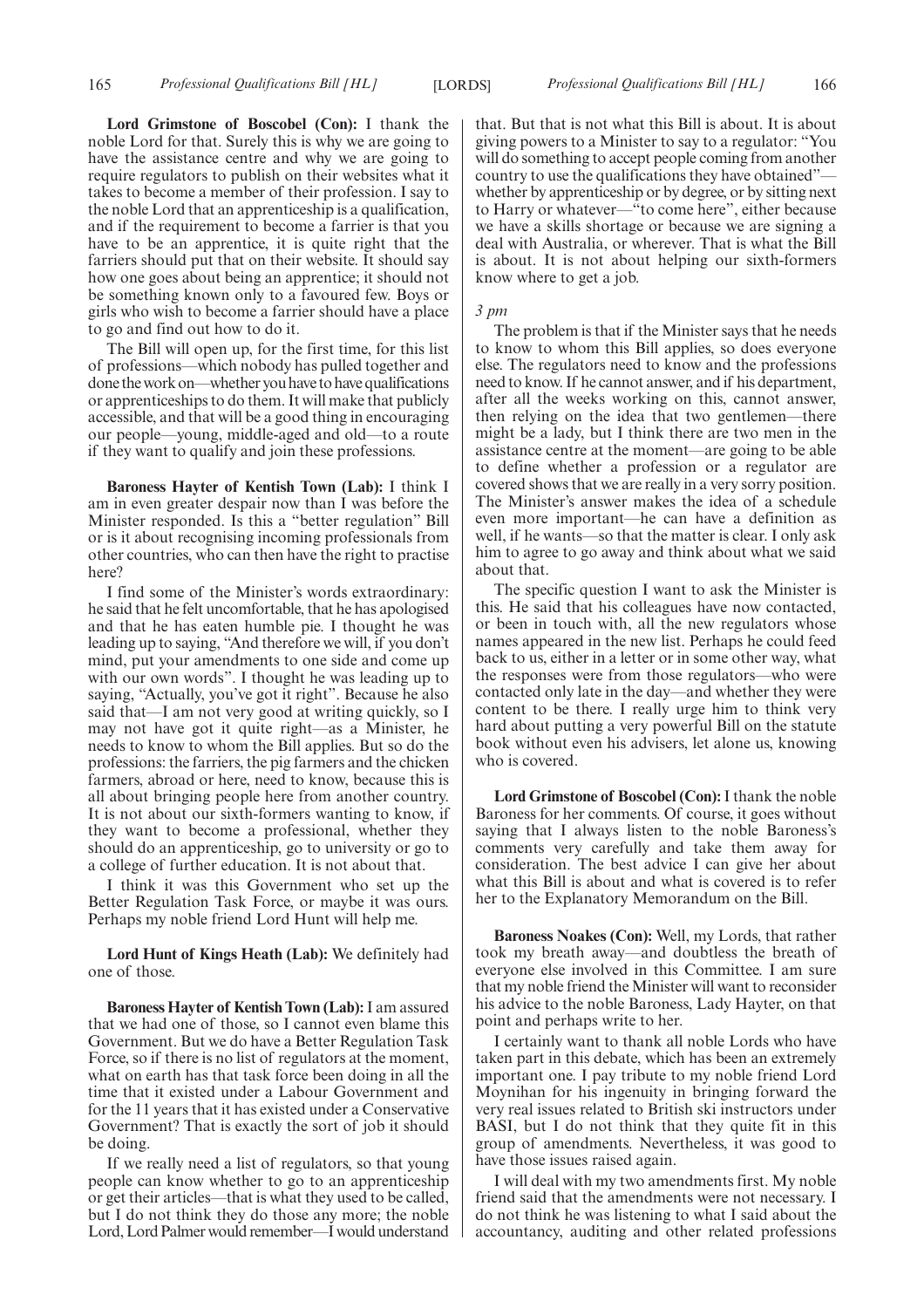such as insolvency practitioners, what the noble Lord, Lord Patel, said about the medical profession, or what the noble and learned Lord, Lord Hope of Craighead, said about the legal profession in Scotland. People who understand about professions think that this is important.

My noble friend said that this is not necessary. Of course, it is not necessary: the burden of my argument was not that this is necessary but that it is not desirable to require regulators who do not, by the nature of what they are doing, hold lots of information, to duplicate that information within their systems and on their websites. I hope that my noble friend will look carefully at what other noble Lords have said. I am happy if he ignores me, but if he would listen to what other noble Lords have said on these issues, he will see that there are some very real problems in there. The fact that a regulator might need to point to what is on a professional regulator's website or to information that a professional body has, rather than the regulator, does not seem to me to be an impediment, nor does it muddy up his precious concept that this Bill applies only to professions regulated by law. I therefore hope he will think about that again before we get to Report, because otherwise I think I shall probably bring these back at that stage.

We obviously had a lot of discussion on the list, and it is clear that it is still very much a work in progress, as my noble friend the Minister has said. I was really quite surprised to find the concept of some form of regulation being equal to professional qualifications. I never thought that this Bill was about an activity being regulated, but that now seems to have come within the purview of this Bill. It has changed for me the concept of what this Bill is supposed to be about.

I do not think the list is complete. For example, under "Professional business services and administrators of oaths" the only regulator that is cited is the Institute of Chartered Accountants in England and Wales. Actually, I did not know that chartered accountants were administrators of oaths, but I will bet you a penny to a pound that there are many other professional bodies that are regulated for the administration of oaths and it is not just the ICAEW. So we might say that even this latest list is perhaps not worth the paper that I have printed it out on.

It is not just about the completeness of the list; it actually goes to the heart of this Bill. BEIS did not consult on this Bill or any policy proposals. All it did was issue a rather strange call for evidence, some of the replies to which were really rather thin, and it then worked out its own policy and put out a statement of policy at the same time that it published the Bill. We have been aware for some time that a number of the professional bodies have been behind the pace on whether they are covered by the Bill and how it will affect them. Some are not even particularly well aware of it. My noble friend said that his officials were now reaching out to all these other bodies that they are now starting to bring within the net of the Bill, but that does not take the place of proper consultation on what is in this Bill, how it applies to a number of professional activities and whether we actually have a solution that is robust and deals with all the practical issues that arise with respect to professional bodies.

As we have heard, each of the major professions has its own set of idiosyncrasies, and that is quite likely to continue.

My own view, and I think that of the noble Baroness, Lady Hayter, is that we will need a list on the face of the Bill for all the reasons that she said a few minutes ago. It is not enough to have a definition-based approach, and I was glad that my noble friend said that he would consider that further. We will return to all of these issues again at Report, but for now, I beg leave to withdraw the amendment.

*Amendment 45 withdrawn.*

*Clause 8 agreed.*

# *Clause 9: Duty of regulator to provide information to regulator in another part of UK*

*Amendments 46 to 49 not moved.*

**TheDeputyChairmanof Committees(BaronessFookes) (Con):** We now come to the group consisting of the question whether Clause 9 should stand part of the Bill. Anyone wishing to press this to a Division must make that clear in the debate.

# *Debate on whether Clause 9 should stand part of the Bill.*

**Baroness McIntosh of Pickering (Con):** My Lords, I am delighted to have the opportunity to pose some general questions on Clause 9. Taking up my noble friend the Minister's invitation to read the Explanatory Memorandum, I am looking at the relevant paragraphs as a starting point. Clause 9 is entitled "Duty of regulator to provide information to regulator in another part of UK". First, how wide is this duty, and how many regulators does my noble friend believe will fall within the remit of Clause 9? Being more familiar with the law and the legal profession than any other, I am obviously aware that the legal profession has devolved regulators in other parts of the four nations, but how many professions fall into that category? My other concern is that my understanding is that surely this would be happening anyway, so is why Clause 9 needed in that regard?

If it is some consolation to the noble Baroness, Lady Hayter, I am also struggling to understand the background and the need for this Bill. Perhaps I have a different starting point to the noble Baroness: my starting point was that I was full of admiration and thought it was the right thing for the Government to recognise professional qualifications from EU countries, EEA countries and Switzerland, but I was hoping—as I have mentioned before during the passage of this Bill—that we would have reciprocal rights negotiated. I repeat my disappointment that, having shown them an open door, that was not reciprocated by the other nations to which this Bill applies.

Harking back to the last debate on the amendments in the names of my noble friend Lady Noakes and the noble Baroness, Lady Hayter, I am disappointed that my noble friend the Minister was not able to point to the Defra legislation regulating the profession of pig farming and chicken producing for the production of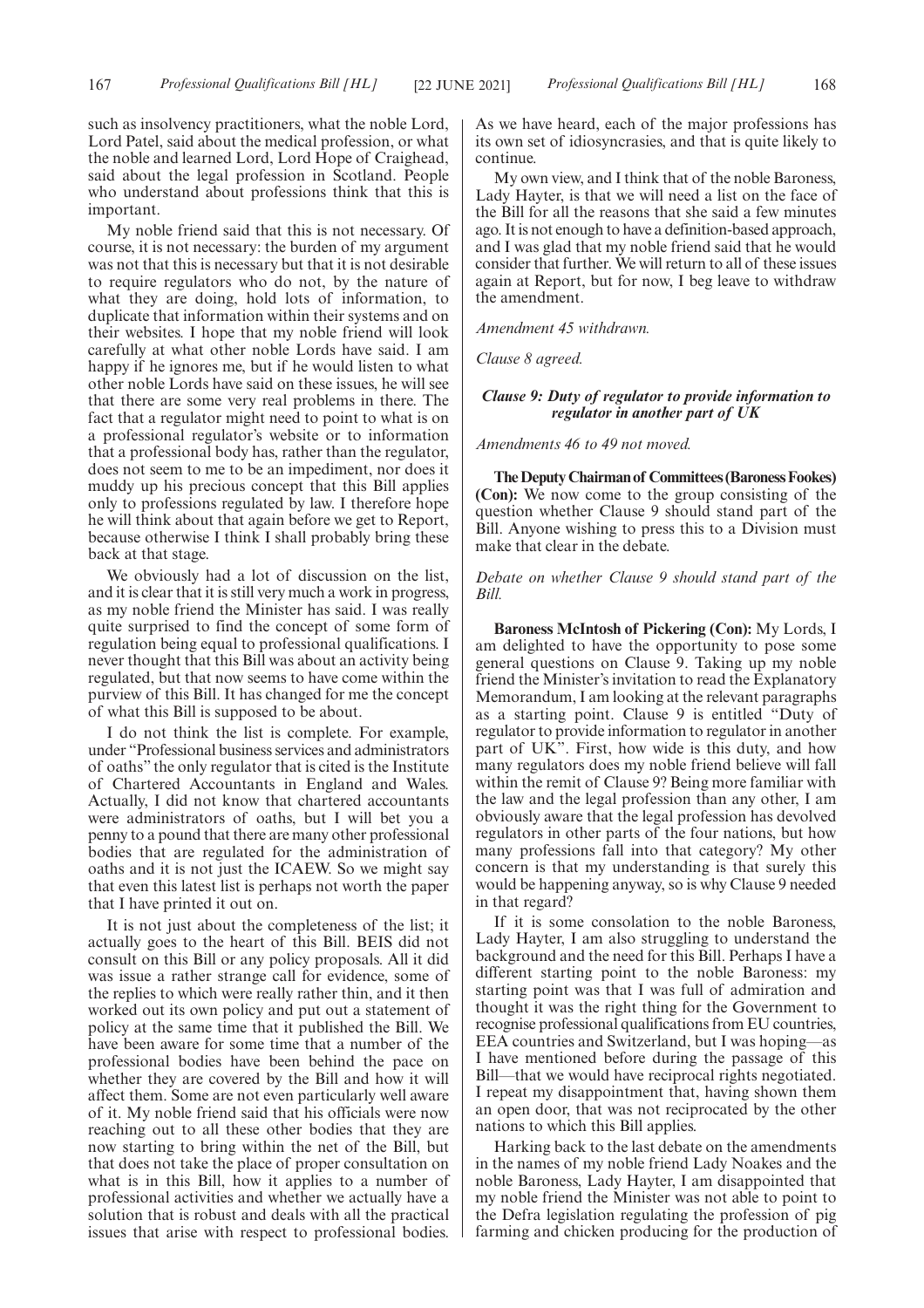169 *Professional Qualifications Bill [HL] Professional Qualifications Bill [HL]* [LORDS] 170

[BARONESS MCINTOSH OF PICKERING]

meat only. Given that we have left the European Union—everyone keeps telling me we have, and that we are in this brave new world where we no longer rely on it—how on earth is it that we are relying on the European Commission database in this regard? That seems completely perverse.

My noble friend referred to this as a "technical matter", but I do not see it as just that. To me, it goes to the heart of this part of the Bill: which professions are to be regulated by law, particularly in the context of Clause 9, which causes a regulator to

"provide information to regulator in another part of UK"?

The Law Society of Scotland briefing states:

"The provisions in this clause seem reasonable for the most part. However, the terms of clause 9(3) and (4) raise some questions. Clause 9(3) provides that a disclosure of information does not breach '…(b) any other restriction on the disclosure of information (however imposed)'. This provision sits uneasily alongside clause 9(4).

Clause 9(4) provides that 'Nothing in the section requires the making of a disclosure which contravenes the data protection legislation (save that the duty imposed by this section is to be taken into account in determining whether any disclosure contravenes that legislation)'.

These provisions lack clarity. The duty under clause 9 can be taken into account when considering if a disclosure contravenes data protection law. Why should it not simply be that compliance with clause 9 is a defence to an accusation that data protection law has been contravened?"

I realise that we discussed that earlier in the debate.

I will also look at the impact assessment and raise the issue of costs. Paragraph 131 of the impact assessment states:

"In total, we are aware of 32 regulators operating in different parts of the UK, which regulate 20 professions, which may be affected by the information-sharing provision upon commencement. These professions are care managers (adult care home, domiciliary, residential child-care)"

and a whole host of others. It goes on to state:

"22 of the regulators are public sector, and we"—

the Government—

"are treating the other 10 as businesses."

It then states in table 19 that, at 2019 prices, the total annual cost to "collect  $\&$  share data" is £2,380. For businesses, the

"Ongoing direct costs of collecting/sharing data to regulators treated as public sector",

at 2019 prices, are deemed to be £4,759. However, the

"Transitional direct costs to regulators treated as public sector for collecting/sharing data"

are deemed to be £38,076, and the

"Transitional direct costs to regulators treated as businesses for collecting/sharing data"

are deemed to be £19,000-plus, at 2019 prices. Could my noble friend confirm that those figures are still correct, or will they now be revised as the indicative list keeps growing, as we have heard this afternoon?

Given those few remarks, I believe that it would be immensely helpful to take some time between the completion of Committee, which will hopefully be today, and Report, so that my noble friend the Minister can call and chair a round table—I hope that noble Lords may also find this appealing and wish to participate—with the regulators covered by Clause 9 before we reach Report. I would find it immensely helpful to know which professions we are dealing with and which will fall within the remit, and to understand entirely how they feel Clause 9 and other provisions in the Bill will relate to them.

### *3.15 pm*

Along with the other questions I have posed, I ask my noble friend to look favourably on the suggestion that we all have an opportunity to meet face to face under his chairmanship with the regulators in question, in order to have an idea of where we are heading with Clause 9 and how it relates to the rest of the Bill.

**Baroness Noakes (Con):** My Lords, while I sought to amend Clause 9 in the last group of amendments to avoid unnecessary burdens resulting from it, I could not work out why it was needed. When I searched the documents accompanying the Bill, I could not find an explanation of why it is needed. It has not been needed, to date, for people who practise within the United Kingdom and I cannot conceive of the circumstances in which it would be needed going forward.

I ask my noble friend the Minister to explain specifically why Clause 9 is needed, rather than making generalisations such as, "If a regulator needs to have information, this facilitates the sharing of it". What problem is Clause 9 trying to solve? That is what I am trying to get to the bottom of.

The impact statement relating to Clause 9 is pretty unsatisfactory. It seems to be based on one regulator alone answering a question, with some costs and benefits then being extrapolated from three or four regulators that answered a completely different question. This borders on the absurd, and I do not know how my noble friend the Minister managed to pluck up the courage to put his signature on the front page. If he can help me by explaining how he acquired the courage to sign off on the costs and benefits that accompany Clause 9, I am sure that that would be of value to the Committee.

**TheDeputyChairmanof Committees(BaronessFookes) (Con):** The noble Baroness, Lady Blake of Leeds, has been forced to withdraw, owing to a connection problem—I am sure that we can all sympathise with that—so I call the Minister to reply.

**Lord Grimstone of Boscobel (Con):** I thank noble Lords for their contributions on Clause 9. In answer to my noble friend Lady McIntosh of Pickering, we are not relying on EU data to work out the coverage. As we discussed at length earlier, the EU data is incomplete, which is why it has been necessary to go back to departments and source regulators to try to complete it. On her point about round tables, I would be more than happy to do that, and I will ask officials to work out with me what series of round tables would be useful and whom they would involve.

In answer to my noble friend Lady Noakes, I will have another look at the impact assessment to make sure that it still fully represents the situation, and I will write to her and other noble Lords if I feel that it does not.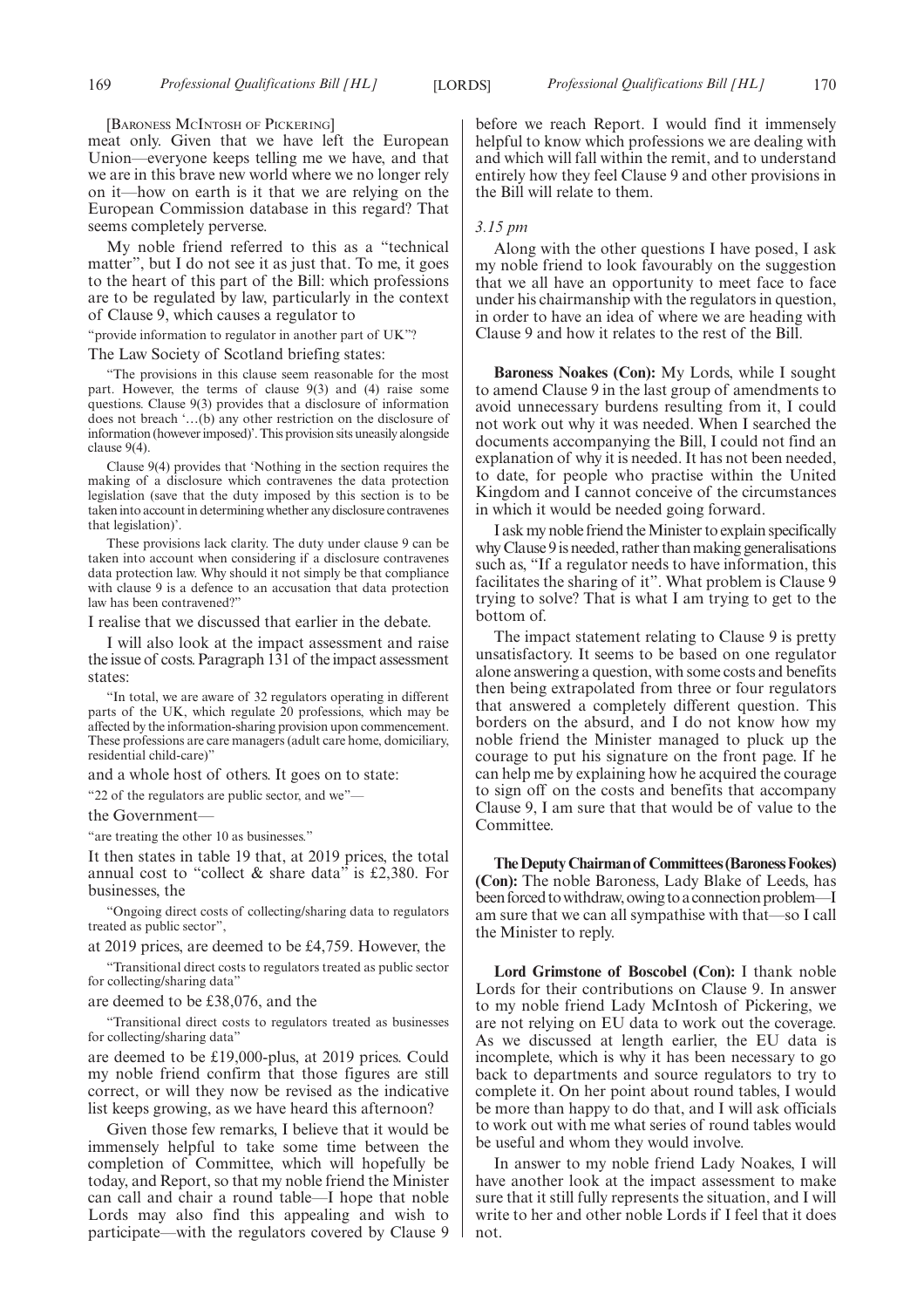Several noble Lords have previously commented positively on the commitment to ensuring the sharing of information between equivalent regulators in the UK. Of course, I am in complete agreement with that; that is why I believe that this clause is so important. My noble friend Lady McIntosh of Pickering has indicated that she intends to oppose this clause, but I hope to convince her to support its inclusion in the Bill.

Let us remind ourselves that the clause's purpose is to ensure that regulators in one part of the UK provide relevant information about individuals who have been recognised in that part of the UK to regulators of a corresponding regulated profession in another part of the UK, where required. This is important. Although existing voluntary arrangements work well in certain cases, in answer to the point made by my noble friend Lady Noakes, they do not always work well, I am told, and this Bill's provisions will ensure consistency. They will give greater confidence to regulators that they can access necessary information where required and pass it on to the corresponding regulator to ensure that a professional is qualified to practise in that part of the UK. I do not think that the fact that it may work smoothly now with some regulators takes away the need for it to be made to work smoothly with all regulators.

To put a little more context around the discussion, noble Lords have spoken a number of times during debates on the Bill about certain professions falling within devolved competence. Some of the professions have different regulators in different parts of the UK, of course. If a professional whose qualifications are recognised in one part of the UK wishes to practise in another, and his profession is one of those that falls within devolved competence, it follows that the regulator in the second part of the UK will need to consider whether that professional is rightly qualified to practise in their jurisdiction. To that end, the regulator will need to access information about the individual's qualifications, experience, fitness to practise and, if applicable, any evidence of malpractice. This is why, during the application process for recognition but also beyond—such as if a malpractice case comes to light following recognition—these regulators find themselves needing to share information.

As I have said, I understand and acknowledge that, in several cases, this kind of information sharing already takes place, such as in the teaching profession, where the General Teaching Council for Scotland, the General Teaching Council for Northern Ireland, the Education Workforce Council and the Teaching Regulation Agency all share information with each other. However, although there are existing sharing obligations in some sectorspecific legislation, this differs between professions. It can even vary within professions. So, again in answer to my noble friend, this clause therefore brings consistency.

Let me be clear also that I do not believe that this is unnecessary red tape. It does not put an unreasonable duty on regulators. The information required to be shared in this clause is limited to information held by the regulator about the individual and would not require a regulator to procure information it does not already hold. The information sharing that this clause requires of regulators delivers many of the purposes of regulation that your Lordships'House has highlighted

during these debates, such as protecting consumers and public health, by making known to regulators those individuals who have not upheld our high regulatory standards.

My noble friend Lady McIntosh of Pickering brought to the attention of the House that legal services and systems of course have distinct natures in the different parts of the UK. She suggested that

"there are sufficient differences between these legal systems to warrant an exclusion from the provisions that create greater regulatory integration of other professions between the UK's composite parts".—[*Official Report*, 9/6/21; col. 1481.]

I want to be clear that this clause already recognises that professions are regulated differently in different parts of the UK. Indeed, its very purpose is not to undermine this but to ensure that information flows effectively when there is a need to do this. To exclude legal professions would not only confuse the scope of the Bill but exclude from this clause the range of legal regulators that for the most part regulate separately across the UK and will therefore require information on professionals whom they do not regulate.

I hope that I can assure noble Lords completely that legal regulators will still operate completely autonomously to make decisions about who practises within their jurisdiction. My officials have engaged closely with legal regulators and the Ministry of Justice in developing these proposals. The Bar Standards Board, the Solicitors Regulation Authority and the Chartered Institute of Legal Executives were content to be included in this clause specifically.

As my noble friend acknowledged, the Law Society of Scotland described the provisions in it as

"reasonable for the most part."

Its specific concerns were around data protection—my noble friend Lady McIntosh reiterated that today—which we fully considered in an amendment that we debated on day 2, to the satisfaction of the House. The clause is explicit that the information required to be shared does not require any disclosures that would contravene data protection legislation. This should help the Law Society of Scotland in that regard.

The provision in the clause is required for the good reasons I have set out here, but the extent of concern around its potential impact is perhaps not. As I noted in my comments on Amendment 46—this is in direct response to my noble friend Lady McIntosh—we estimate that the number of corresponding regulators covered by this amendment is around 25.

Clause 9 will facilitate and support greater co-operation across the union and give confidence to regulators, professionals and consumers that professions are regulated appropriately and effectively across our United Kingdom. It gives a legal underpinning to co-operation that already works well in some cases but at the moment ultimately relies on good will. I hope that my noble friend will feel able to withdraw her opposition to this clause standing part of the Bill.

**TheDeputyChairmanof Committees(BaronessFookes) (Con):** I have received requests to speak from the noble Lord, Lord Hunt of Kings Heath, the noble Lord, Lord Fox, and the noble Lord, Lord Purvis of Tweed. I first call the noble Lord, Lord Hunt.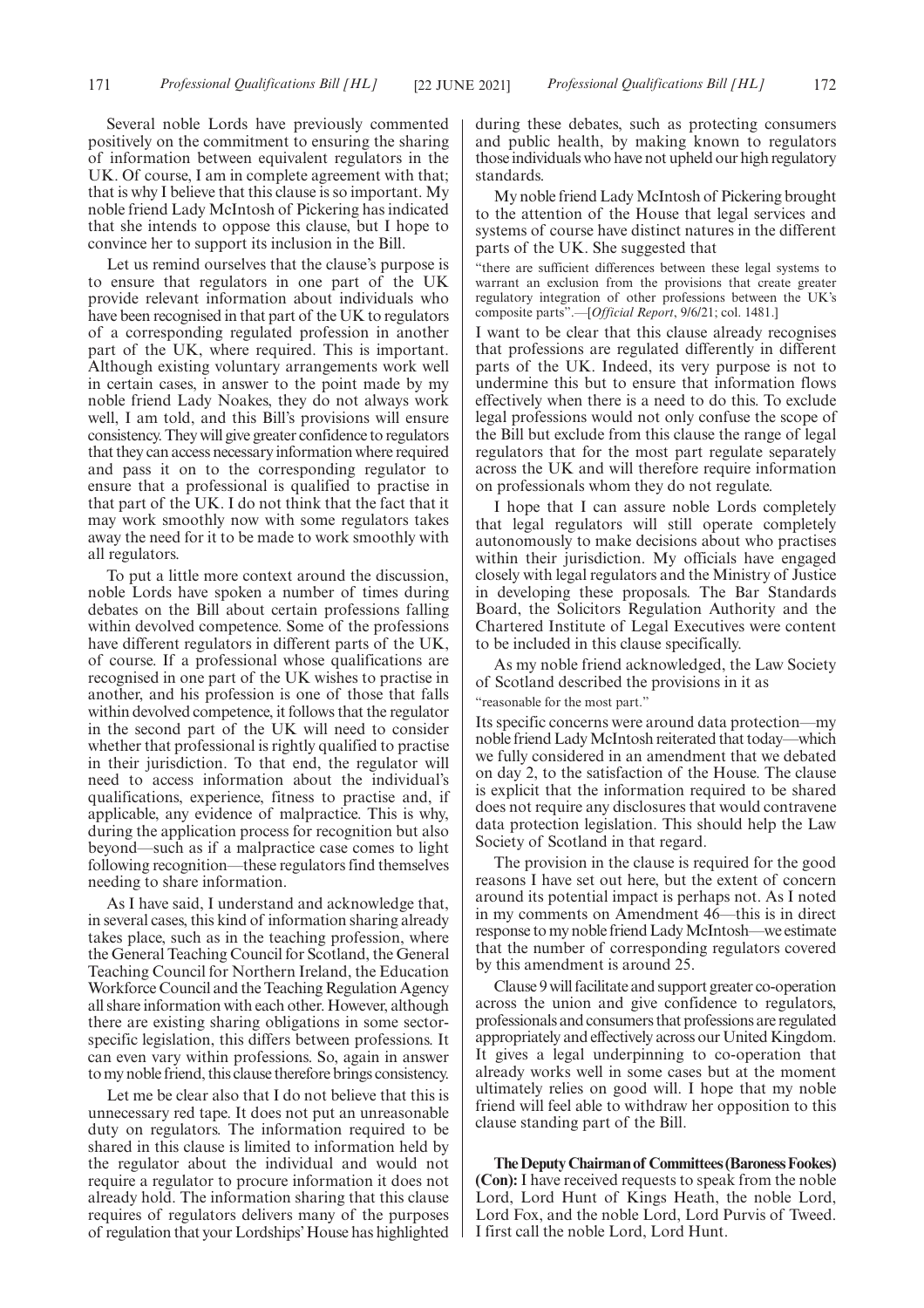**Lord Hunt of Kings Heath (Lab):** My Lords, I support the noble Baroness, Lady McIntosh, in her request for a round table with regulators between Committee and Report. That would be very helpful indeed.

I just want to ask the Minister about Clause 9. I remind the House of my membership of the GMC board. The Minister will know that, particularly in the health sector, there are regulators that currently regulate for the whole of the United Kingdom, but the devolved Administrations could decide to take over regulatory authority if they wished under the legislation that led to the devolved Administrations; that is particularly the case in relation to Scotland. That being so, will this clause apply to the interrelationship between the regulators in both countries? If the answer is yes, that makes the case for this clause because, clearly, one of the issues relates particularly to the National Health Service. Although it is run by four different government departments, none the less it has some UK-wide characteristics. The key one I believe is an ethos, but secondly there is the ability of staff in the NHS from the different countries to cross the border without any problem in relation to qualifications.

**Lord Grimstone of Boscobel (Con):** I thank the noble Lord for his question. Again, I repeat that I am very happy to hold round tables on this, as necessary.

On the noble Lord's particular point, if a new separate regulator was set up that fell within the definition of a corresponding regulator for the purposes of this Bill, Clause 9 would automatically apply to it and the information sharing would happen in that way.

Lord Fox (LD): My Lords, I am getting more confused; I am Confused of Wherever. When we set out on our journey on this Bill, the Minister was clear that this was about the mutual recognition of qualifications between different regulatory countries and repealing certain aspects as a result of Brexit. Since then, in the debate on a previous group, the Minister talked about recruiting people into skills, which was not in the initial remit, and now we seem to have strayed firmly into the territory of the internal market Act. Most of the people in this Chamber sat through the happy hours of the then internal market Bill, which was there to do the things that the Minister has just talked about. It seems to me that we are conflating lots of different objectives, the reason being that, once again, if you read the title of the Bill, it can be almost anything you want, and, because of the Henry VIII powers, you can do almost anything you want. Things keep changing. The furniture keeps getting moved. So can the Minister please reassert the focus of this Bill so that I can perhaps knuckle down under his iron will and we can get through it?

#### *3.30 pm*

**Lord Grimstone of Boscobel (Con):** I thank the noble Lord. When I earlier impolitely snapped at the noble Baroness, Lady Hayter, and said to read the Explanatory Memorandum, I was not saying that with any disrespect. This Bill, as we have just acknowledged, is about professional qualifications. It has a broad long title and one sees from the Explanatory Memorandum that it covers a number of matters that affect regulators and professional qualifications, additional to the mere mutual recognition of professional qualifications from overseas. You could easily say that Clauses 1, 2, 3 and 4, allowing recognition arrangements, are the heart of the Bill. But at the same time, as I said—and we have obviously not tried to hide this, as it is stated in the Bill—it covers various other matters in relation to regulators in the United Kingdom.

**Lord Purvis of Tweed (LD):** My Lords, the point from the noble Lord, Lord Fox, about the internal market Act remains valid. An entire part of that Act, Part 3, relates to professional qualifications. Under this Bill, a UK resident will be someone who, under a trade agreement, is entitled to practise. Under the internal market Act, that qualification is automatically recognised in another part of the UK, other than for those professions that are excluded. Can the Minister be very clear? Where does Clause 9 sit in relation to the internal market Act, given that that Act requires automatic recognition for a person's qualifications in another part of the United Kingdom? Is it not just more bureaucracy, as has been suggested?

**Lord Grimstone of Boscobel (Con):** I thank the noble Lord for that question. The way I see it is that the UKIM Act introduced a principle of automatic recognition of professional qualifications gained in one part of the UK, as well as provisions for the equal treatment of individuals who obtain their qualifications in a particular UK nation and those who obtain theirs in other parts of the UK. Clause 9 merely supports professionals as they seek recognition in another part of the UK by providing a legislative underpinning to information shared by regulators with their counterparts in another part of the UK. This is entirely about information sharing. It is not about the recognition of professional qualifications.

**Baroness McIntosh of Pickering (Con):** My Lords, I am grateful to noble Lords who have spoken at various stages of the debate. I want to clarify at the outset—and I am sorry if I was not clear—that I was in no way calling for an exclusion of the legal profession. I clearly stated that my experience is most familiar with the legal profession because I am a non-practising member of the Faculty of Advocates. I simply asked how many regulators will be covered by Clause 9, and my noble friend was kind enough to answer that he thinks 25 regulators will be covered by it. I asked for specific examples of where the Government think Clause 9 provides a solution to a particular problem.

I have to say that, from the questions raised by the noble Lords, Lord Fox and Lord Purvis, I am even more confused now than I was at the beginning of the debate as to the relationship of this clause to this Bill and the relationship of this clause to the internal market Act, which I sat through and contributed to on this specific theme. If anything, my noble friend has confirmed my understanding, and that of my noble friend Lady Noakes. I am most grateful again for her eloquence in stating her own view as to why Clause 9 is perhaps not necessary. My understanding is that the regulators are already communicating in the way that they should.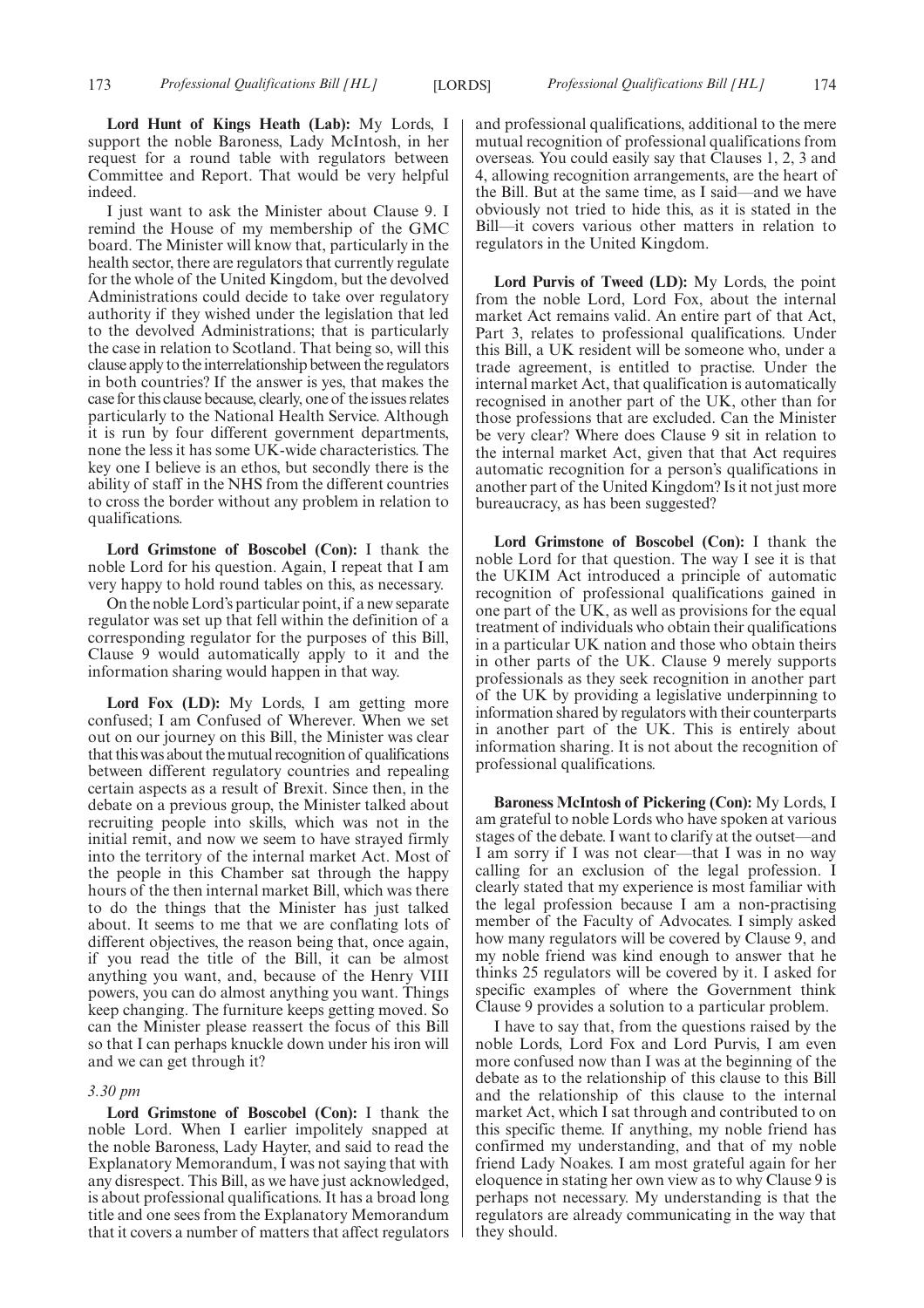The noble Lord, Lord Hunt, made an argument as to why Clause 9 might be needed in one specific aspect, but I think that would have been covered in any event under the relevant provisions of the internal market Act.

I am grateful to have had the opportunity to debate this. I would just like to add a word of caution to my noble friend the Minister. The Explanatory Memorandum is not entirely clear in every particular. I refer to Clause 3 —not that we are debating that at the moment and particularly paragraph 32 on page 6, which I think raises more questions than could possibly be answered.

This is something that I will keep under review for the next stage. I am not entirely convinced as to why Clause 9 is in this Bill, but, for the moment, I will not press my objection.

*Clause 9 agreed.*

# *Clause 10: Duty of regulator to provide information to overseas regulator*

*Amendments 50 and 51 not moved.*

*Clause 10 agreed.*

*Amendments 52 to 55A not moved.*

*Clauses 11 and 12 agreed.*

# *Clause 13: Regulations: general*

### *Amendment 56 not moved.*

**TheDeputyChairmanof Committees(BaronessFookes) (Con):** We now come to the group consisting of the question that Clause 13 stand part of the Bill. Anyone wishing to press this to a Division must make that clear in debate.

# *Debate on whether Clause 13 should stand part of the Bill.*

**Lord Hunt of Kings Heath (Lab):** My Lords, in introducing this debate, I would like to apologise to my noble friend. I do not think that I was a member of the Better Regulation Task Force. I was the deregulation Minister in the Department of Health for a glorious period of four years, during which time we got rid of a few regulations—but I put through four major Bills to make up for that. Having done that, I was promoted, and I became a Better Regulation Minister in the DWP, the MoJ, Defra and finally DECC, where we were regularly hauled across to Downing Street to be given an absolute bollocking by the Prime Minister for why we were not doing enough to deregulate. Of course, for the other three months, we were called across and asked why we were not doing more to legislate to deal with a specific concern of Downing Street. Life does not change much. This Government talk a lot about deregulation but, my goodness me, they do not half like regulations when it comes to giving Ministers powers. That is really what I would like to explore in this stand part debate.

Clearly, we have had a very illuminating debate this afternoon. Despite the best intentions of the Minister, there is a sense of unease about the Bill, its rationale, the professions to be covered and its drafting. I say to the Minister that I would particularly note the comments from the noble and learned Lord, Lord Hope, when he talked about the unsatisfactory nature of the Bill. Coming from him, those were very telling comments indeed.

My own concern, as I have said, is about the extensive powers being given to Ministers throughout this Bill, and Clause 13 is an example. Clause  $13(1)(a)$ , taken together with the definition of legislation in Clause 16(1), means that the powers to which the Delegated Powers Committee has drawn the attention of the House in its report are Henry VIII powers. The powers conferred by Clause 5(2), Clause 6(1) and Clause 10(4) are also Henry VIII powers.

This is just one example of the increasing trend for Ministers to take powers unto themselves without adequate justification or explanation. I know that the Minister has sent a supplementary memorandum to the Delegated Powers Committee, and that we have had amendments to Clause 1, which have been very welcome. But it is noticeable that the Delegated Powers Committee, having considered that, says in its follow-up report that it none the less wishes to continue

"to press the Minister to provide … a much fuller explanation about the provision that could be made in regulations under clause 1; and"—

here it seems to me is the nub—

"full justification for all such provision—including that which amends primary legislation—being made by statutory instrument instead of by primary legislation with its attendant scrutiny."

I do not want to repeat what I said at Second Reading or in our earlier debates, but the report of the Secondary Legislation Scrutiny Committee must be seen in parallel with the reports of the Delegated Powers Committee. It complains about the number of pieces of legislation that have been introduced, partly in response to the pandemic but partly because of our withdrawal from the EU, which are extraordinary in the powers they give to Ministers. In this Bill so far, the Minister has very courteously defended the use of these Henry VIII powers on what I would call technocratic grounds—in other words, "We need the powers because they are demand-led, and demand will change over time."

As we have heard today, it is not possible at this moment for the Government to state explicitly where these powers will be used or what organisations or qualifications they will apply to. The Minister has explained the process he is still going through, but you could make the same arguments for any piece of legislation. The question I put to him is this: are we not seeing a general trend towards continuously bringing skeletal Bills in which extensive powers are given to Ministers and of which Parliament has very little opportunity to really go into the details?

The Minister has relied on the need for this Bill in relation to the specific needs of the different regulators, but he has not responded to the constitutional issues raised by it. I have instituted this debate to allow him to do so.

**Lord Patel (CB) [V]:** My Lords, to add to what my friend, the noble Lord, Lord Hunt of Kings Heath, has said, I will concentrate mainly on Henry VIII powers, which apply to other clauses in the Bill, not just Clause 13.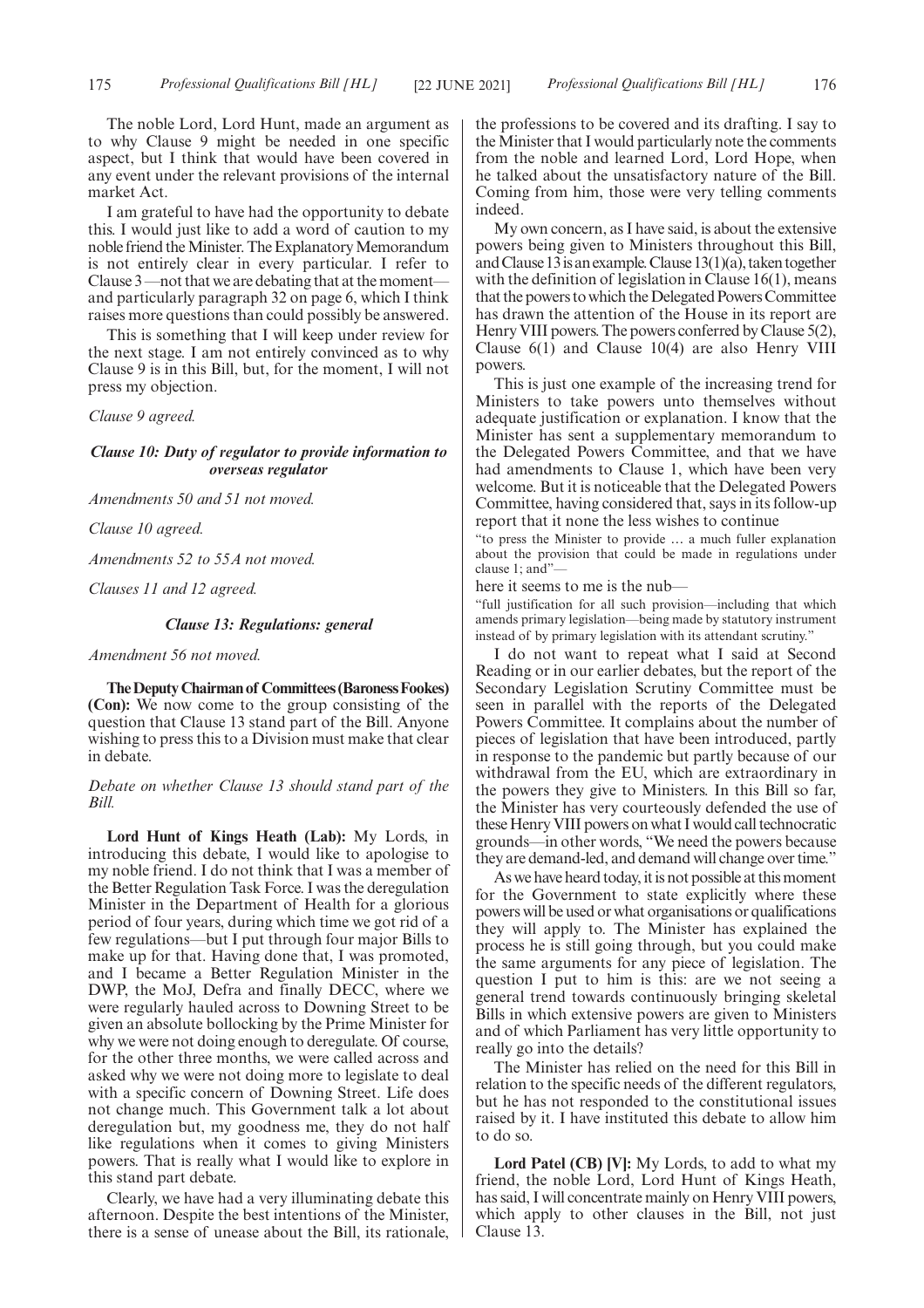[LORD PATEL]

Henry VIII clauses allow Ministers to amend or repeal provisions in an Act of Parliament using secondary legislation. I tried to look up what the laws might say about Henry VIII powers being adopted. For those not familiar with them, *Halsbury's Laws of England* provides the following description:

"As a general rule, primary legislation amends other primary legislation but leaves subordinate legislation to amend itself; subordinate legislation frequently amends other subordinate legislation, but mostly does not amend primary legislation.

Powers conferred by statute cannot be assigned without statutory authority, and whether they can be delegated depends on the construction of the statute. It will be assumed by the courts that Parliament does not delegate legislative or other power unless it does so by express provision or unavoidable implication; and provisions conferring power will be construed strictly against the person on whom the power is conferred.

An Act of Parliament may contain a power to make subordinate legislation which in turn can amend the enabling Act or another piece of primary legislation. The clause of the Bill containing such a provision allowing primary legislation to be amended by secondary legislation is commonly termed a 'Henry VIII clause' and the power itself is likewise called a 'Henry VIII power" terms familiar to us all. It goes on:

"The normal principles of statutory construction apply to Henry VIII powers but the courts will apply a restrictive interpretation if there is any doubt as to the scope of the power."

The noble and learned Lord, Lord Thomas, who is speaking on this group, may wish to comment on that.

#### *3.45 pm*

The House of Lords Delegated Powers and Regulatory Reform Committee has said:

"Henry VIII powers should not be inserted in Bills as a matter of routine, and any that are included should be fully explained and justified."

For many of these clauses, including Clause 13, the scope and intent are not fully explained, although perhaps the Minister, as the noble Lord, Lord Hunt, has said, may wish to expand on that.

The House of Lords Constitution Committee report *The Legislative Process: The Delegation of Powers* had this to say:

"'Henry VIII clauses' are clauses in a bill that enable ministers to amend or repeal provisions in an Act of Parliament using secondary legislation. As secondary legislation is subject to a lesser degree of scrutiny than primary legislation, Henry VIII clauses are a significant form of delegated power."

#### It concluded:

"This is an increasingly common feature of legislation which, as we have repeatedly stated, causes considerable concern. The Government's desire to future-proof legislation, both in light of Brexit and the rapidly changing nature of digital technologies, must be balanced against the need for Parliament to scrutinise and, where necessary, constrain executive power.

Henry VIII clauses are 'a departure from constitutional principle. Departures from constitutional principle should be contemplated only where a full and clear explanation and justification is provided.' Such justification should set out the specific purpose that the Henry VIII power is designed to serve and how the power will be used. Widely drawn delegations of legislative authority cannot be justified solely by the need for speed and flexibility."

Clause 13 is a key example of taking wide powers to amend even primary legislation. Hence I believe that Clause 13 should not stand part of the Bill.

**Lord Davies of Brixton (Lab) [V]:** My Lords, I fully support my noble friend Lord Hunt and the remarks of the noble Lord, Lord Patel. I will look at the wording of the clause; I might be slightly more inclined to consider giving the Government these powers if I understood better what the clause is getting at. I admire and sympathise with the parliamentary draftsperson; I understand that there is a massive amount of custom and practice, but what does the wording of this clause actually provide? We know what the Government are trying to do—take all the power—but we should at least try to provide something vaguely comprehensible.

Let us look at the wording. Subsection  $(1)(a)$  says that you cannot modify the legislation; under subsection  $(1)(b)$  you can

"make different provision for different purposes";

and under subsection  $(1)(c)$  you can

"make supplementary, incidental, consequential, transitional, transitory or saving provision."

That is just a word salad. I assume that there are good definitions of all these words, which make them distinct, but I struggle to understand what they are.

Subsection (2) says that, under Section 8, there is no power to modify legislation. Does that mean that you can still make different provisions for different purposes under Section 8, or does the word "modify" encompass everything in one? Subsection (3) gives us even more words: "amend, repeal or revoke".

I really hope we can get an understanding of what the real powers that can be exercised under this clause mean and what the distinctions are between all these different ways of expressing what to me—a lay person seem essentially to be the same objectives.

**Lord Thomas of Cwmgiedd (CB) [V]:** It is a pleasure to follow the noble Lord, Lord Davies of Brixton, and his analysis of Clause 13. I do not wish to add to it, because each of the words used in that clause is deliberately used by parliamentary draftsmen for purposes that, at the moment, I do not fully understand. My objection to the clause—this is why I support the noble Lords, Lord Hunt and Lord Patel—is that this is yet another piece of framework legislation with extensive Henry VIII powers, unclear as they are, as the noble Lord, Lord Davies, pointed out. There are occasions when one can see a justification for Henry VIII clauses or wide regulatory powers, but we have to ask about the context, and the context of this Bill is the professions, however broadly we define them. It is essential that professions be regulated under a structure approved in detail by Parliament, simply because we must be certain, first, of the quality of the professions, and secondly, of the scope of the restrictions. Thirdly, we must be certain that the professions are completely independent of government interference, given the reliance the Government place on them and the need for them to be steadfast in their independence and independent advice and statements to government.

The debate earlier this afternoon on Amendment 45 showed the fallacy of trying to do what the Government propose. It is only because this Bill—framework though it is and vague though it is—has been fully subjected to parliamentary scrutiny that some of the really difficult issues and the lack of preparation have come out. I dread to think what will happen when we move to looking at the way the Bill is to operate under regulations. It is clear, then, that the regulations will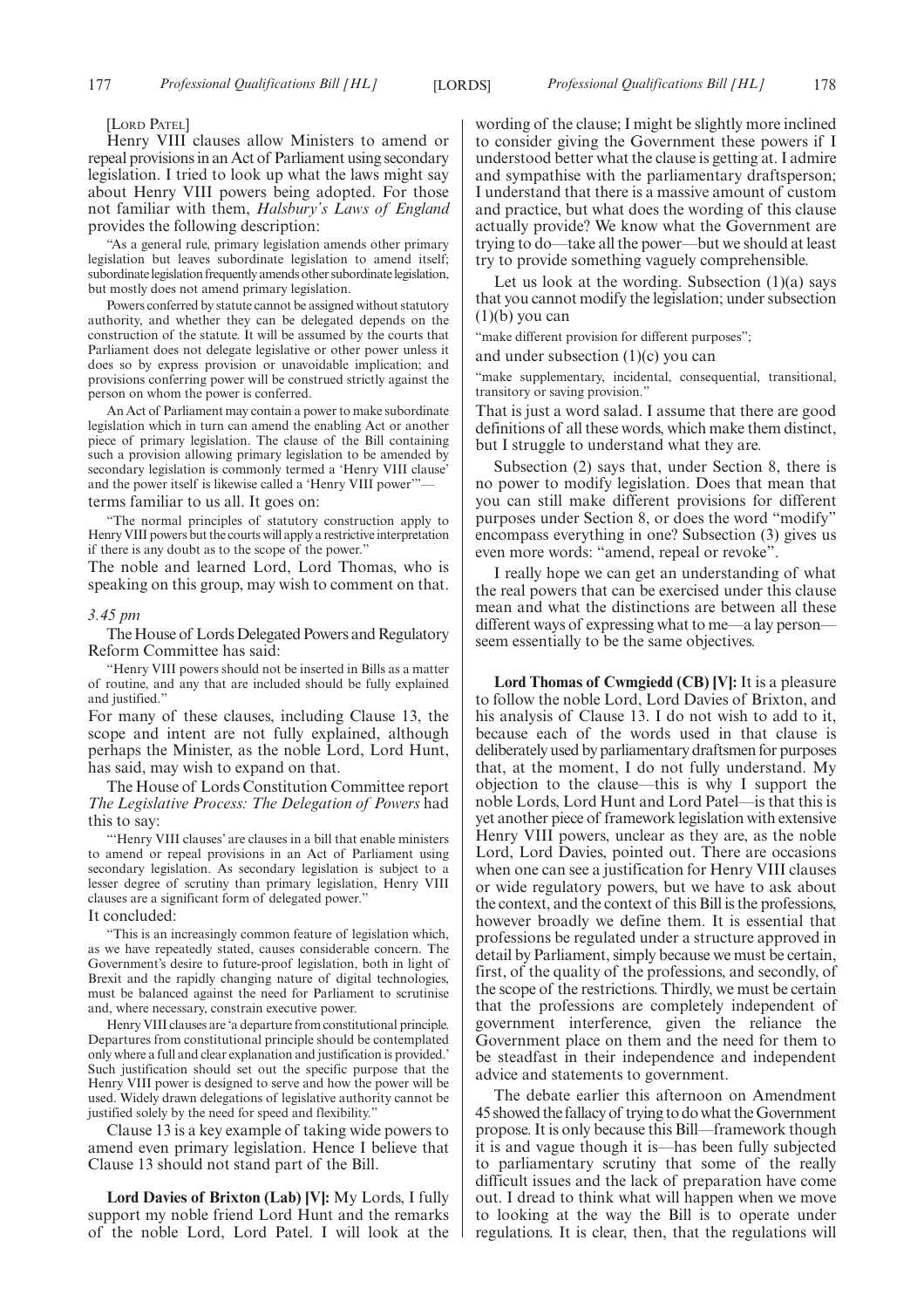not subject to detailed parliamentary scrutiny. What can be worse than passing what I regret to say, with due deference to parliamentary counsel, for whom I have the highest respect and have had the pleasure of working with on many occasions, is a wholly unsatisfactory and poorly prepared Bill? But a draftsman is not to be blamed for that. The blame lies with those who give the draftsman instructions.

This is the kind of Bill on which Parliament must now take a stand. We should not be legislating without good primary legislation that sets out the detail, so that we are sure how the regulatory powers are to be used. We should curtail the use of these powers in relation to matters of great importance to the prosperity and health of the nation, and that is the independence of the profession.

I therefore warmly support the noble Lords, Lord Hunt and Lord Patel, in this regard. I have not added to what the noble Lord, Lord Patel, said about Henry VIII powers because I do not think I could have improved upon his eloquent explanation.

**Baroness McIntosh of Pickering (Con):** My Lords, first, it was churlish of me not to thank my noble friend the Minister for his enthusiastic embracing of the idea of a round table in connection with Clause 9; for that I am extremely grateful to him. I am also grateful that he asked us again to refer to the Explanatory Memorandum in relation to Clause 13, in addition to the remarks made by the noble Lord, Lord Hunt, in moving this amendment. The EM states that the powers under Clause 13

"may be used to modify legislation, including, where relevant, Acts of Parliament."

Again, an Act of Parliament is being amended not by another Act, but simply by regulation.

Every Government like to govern by regulation and every Opposition would prefer things to be on the face of the Bill—that is just a fact of life to which I am becoming accustomed, having only served as a shadow Minister, not the real thing. But I would like to take this opportunity to ask my noble friend the Minister one specific question. Clause 13 as drafted is silent on any requirement to consult on these regulations. What consultation will there be, and at what stage might draft regulations be passed to the regulators as well as the relevant devolved Administrations? It is extremely important that they see them at the earliest possible stage.

Could my noble friend also put my mind at rest regarding an issue that the noble Lord, Lord Hunt, referred to in connection with Clause 9: the potential conflict between regulators of a devolved nation and regulators in another devolved nation or, indeed, the "mothership"—the English regulator? Might that situation arise under Clause 13? How would my noble friend aim to prevent that arising?

Lord Fox (LD): I am grateful for the speeches we have heard so far. I am a cosignatory to this amendment and I would like to associate myself completely with the comments of the noble Lords, Lord Hunt and Lord Patel. However, if they will excuse me, I would like to single out the comments of the noble and learned Lord, Lord Thomas of Cwmgiedd, which were a clear, clarion call as to what we need to do with this clause: take it out. If we do not, we will let a Bill leave your Lordships' House with so much power vested in the Minister and the department.

We are still struggling with what this Bill is for. If, as the Minister says, the first four clauses are its beating heart, then if things change, these issues can be picked up in primary legislation. Secretary of State Fox was very clear: trade deals will be brought to Parliament and debated as primary legislation. If and when the Government renege on that, perhaps it would be a problem of their own creating, but to leave this Henry VIII clause in the Bill is to pass too much untrammelled power going forward. I am sure that every department wants that ability not to have to worry about what Parliament says when it is making regulations and primary legislation, but your Lordships are here to stand up against things like that. We should remember the words of the noble and learned Lord, Lord Thomas, as we move forward to Report.

**Baroness Hayter of Kentish Town (Lab):** My Lords, my noble friend Lord Hunt referred to "unease" about the Bill. I would put it slightly stronger: the "worry" about the Bill is threefold. First, as we have been hearing, it is badly thought out, badly drafted and not subject to proper consultation. Secondly, it is powerful: it allows statutory bodies—ones we thought autonomous —to have their roles, structures and working practices altered, not at their request to a Minister but to comply with government policy. Thirdly, as we have just been hearing, these changes to statutory bodies will be imposed by secondary legislation.

Hence, it is entirely legitimate to ask questions about Clause 13. Again, it is about whether there are two parts to the Bill. I have been focused on the idea that the Bill is about recognising international qualifications, but we are hearing from the various trade talks that the Government will indeed want to add professional services into the mix. As we have said before, this will often be really welcome and will be prioritised, I hope, in some of the trade talks—but only where it is judged good for our professions and not where it is imposed in a deal for something else.

#### *4 pm*

Today is the launch, as we know, of the negotiations with 11 countries belonging to the Comprehensive and Progressive Agreement for Trans-Pacific Partnership. One day I will learn to say that, so it rolls off the tongue, but I have not quite got there yet, and "the CPTPP" does not roll of the tongue either. The launch of those negotiations today highlights the possibility of liberalisation through the recognition of qualifications, encouraging this, particularly in legal services and engineering. As I say, this is excellent when it is in our interest, but only so long as the UK can continue to set its own regulatory frameworks and standards, and only where any changes are brought properly through legislation and not just via Henry VIII powers.

As the noble and learned Lord, Lord Thomas of Cwmgiedd, says, without a change to the powers in the Bill, this will allow for no detailed parliamentary scrutiny of the implementation of the secondary legislation that will fall as a result of those new trade deals. They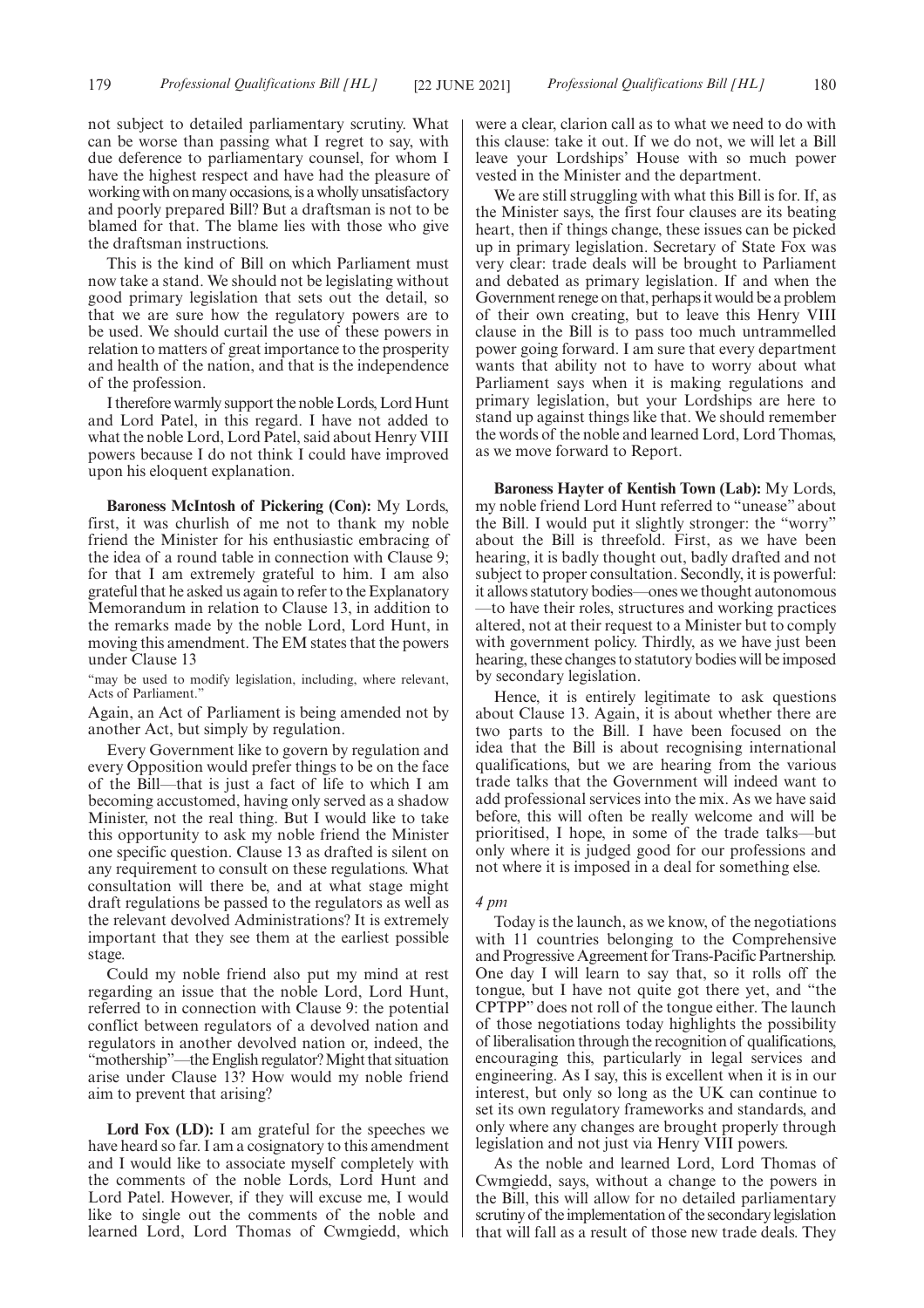[BARONESS HAYTER OF KENTISH TOWN]

could be in areas of really significant, independent professional standards, so there is real concern here about the powers that are granted to Ministers in Clause 13.

**Lord Grimstone of Boscobel (Con):** My Lords, I note that the noble Lords, Lord Hunt of Kings Heath, Lord Fox and Lord Patel, have stated their intention to oppose that Clause 13 stands part of the Bill. The purpose of Clause 13 is to clarify and set out the parameters of the delegated powers in the Bill. Without it, there would be uncertainty about the limits of the powers in the Bill. Appropriate national authorities could have more, not less, discretion over how they make regulations under this Bill. For example, without Clause 13, the limits placed on the power to make regulations in Clause 10, which can amend the duty to provide information to overseas regulators, would no longer apply. The regulation-making powers could potentially be interpreted more broadly. On this point, the DPRRC observed that the power in Clause 10, which is described in Clause 13 as presently drafted, was an appropriate use of delegated powers. I do not believe that introducing uncertainty in the use of the powers under the Bill is the outcome noble Lords are seeking to achieve.

The debate, rightly and properly, has often returned to the DPRRC's report on the Bill and its recommendations about the broad powers in the Bill. I respect and understand the points made by the DPRRC and by noble Lords during the Committee proceedings. I particularly noted the comments made by the noble Lord, Lord Hunt of Kings Heath, in this regard, supported by the noble and learned Lord, Lord Thomas of Cwmgiedd. The challenge we face, and I know I have said this previously, is that the existing legislative frameworks across numerous regulators include a mixture of primary and secondary legislation, so national authorities may require the ability to amend both primary and secondary legislation. I recognise the concern that noble Lords, including the noble Lords, Lord Patel and Lord Purvis of Tweed, and the noble Baroness, Lady Hayter of Kentish Town, have about the Henry VIII powers and the important comments made by the DPRRC. I will ensure that on Report I give as full an explanation as I can of why I believe those powers are necessary. I will not attempt to answer the legal points raised by the noble Lord, Lord Davies of Brixton, now. If I may, rather than doing it from the Dispatch Box, I will write to him, copied to other noble Lords present today.

I believe that if we are to move forward and put some greater coherence into the legislation surrounding professional regulators regulated by law in the UK this is the only route open to us. It allows us to provide for the implementation of international agreements of professional qualifications or to introduce routes to recognise qualifications from around the world in areas of unmet demand. The powers have also been designed to allow for flexibility to meet future needs. Of course I understand that noble Lords are worried about anybody at this Dispatch Box using the word "flexibility". This is why I will have to explain as fully as possible how these powers will be used.

These future needs may be the terms of future trade agreements or changes in demand for professions in the UK. Clause 13, as drafted, allows appropriate national authorities to act expediently and in a proportionate manner through statutory instruments. These statutory instruments will of course be held to the rigorous scrutiny of the appropriate legislative process and will be informed by intensive engagement and, I can absolutely ensure my noble friend Lady McIntosh of Pickering, consultation with interested parties. Regulations made under this Bill—and I know this was a concern of the noble Lords, Lord Purvis and Lord Fox—will not cut across reforms to specific professions where they are also being taken forward. For example, DHSC's consultation on proposals to modernise the legislation of healthcare professional regulators closed last week. If legislative changes are needed as a consequence of that reform programme, the intention is to use the existing powers under health legislation.

I hope that I have offered some reassurance about the intention behind the delegated powers in the Bill and I will, of course, continue to reflect on the points raised during the debate. I will see what I can do further to explain the rationale for these powers, but I do not believe that removing Clause 13 would address the concerns raised. I hope that the noble Lords feel able to withdraw their opposition to Clause 13 standing part of the Bill.

**The Deputy Chairman of Committees (Lord McNicol of West Kilbride) (Lab):** I have received one request, so far, to speak after the Minister. I call the noble Lord, Lord Purvis of Tweed.

**Lord Purvis of Tweed (LD):** My Lords, I am grateful to the Minister for indicating that we will have more information on Report, but we have been asking some questions of concern since Second Reading, so I think the very least the Minister and the Government can do before we start Report, and indeed before the deadline for amendments on Report, is to provide information. Otherwise, it is pointless once we are on Report.

My question follows up a question from the noble Baroness, Lady Hayter, on trade deals to which the Minister referred. In an earlier group, in response to a question I had about legal services in the Australia deal, the Minister categorical ruled out that there would be mutual recognition of lawyers in the Australia deal to try to allay my fears that it would override the internal market Bill. The attachment in the Minister's letter to me, which is about the agreement in principle, has a specific paragraph:

"Legal services provisions which will both guarantee that UK and Australian lawyers can advise clients and provide arbitration, mediation and conciliation services in the other country's territory using their original qualifications and title".

If that is not a new agreement on professional qualifications that will have to be implemented by this legislation, in which the Minister is intending to using a Henry VIII power rather than primary legislation under previous commitments, how on earth can we trust any other commitments about intent from the Dispatch Box?

**Lord Grimstone of Boscobel (Con):** I thank the noble Lord, Lord Purvis, for that. I really believe that we have to wait until we see the detailed text of the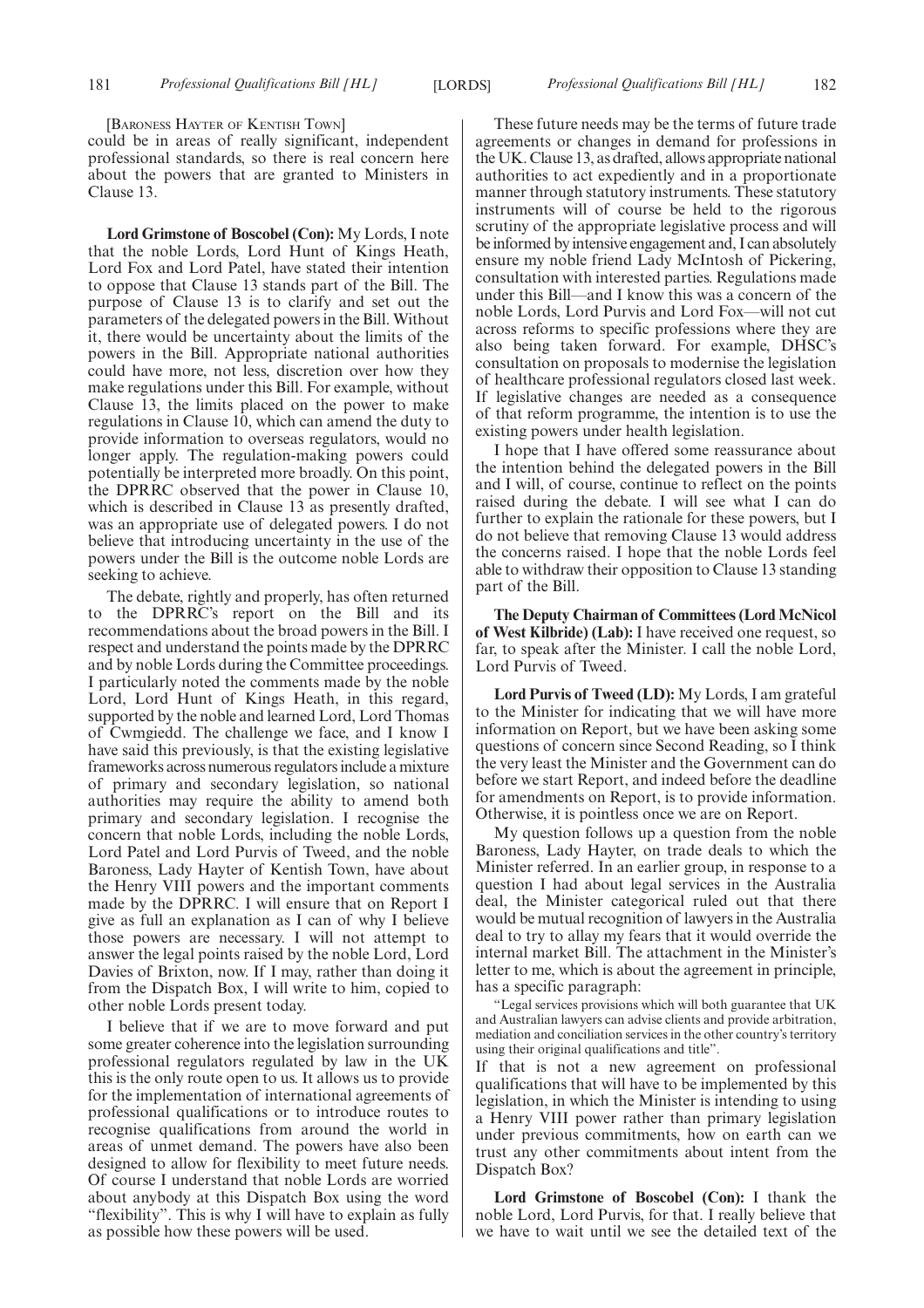Australia FTA, which will be subject to proper scrutiny. I think if there is one thing that the noble Lord and I agree on, it is the need for proper scrutiny of free trade agreements once the text is available. Trying to debate these free trade agreements purely on the basis of brief references to what they say is not something that I believe either he or I would feel is satisfactory.

Coming back to his earlier point, I will communicate with noble Lords as fully as can before Report on the matters to which he referred.

**The Deputy Chairman of Committees (Lord McNicol of West Kilbride) (Lab):** I have received one further request to speak after the Minister, from the noble Lord, Lord Lansley.

**Lord Lansley (Con):** My Lords, I welcome what my noble friend had to say about returning to this issue on Report. When we do, given that, as the noble Lord, Lord Fox, said, it is our anticipation that future free trade agreements will be implemented in primary legislation, would my noble friend at that time also give us a guarantee that, where there is a choice between using primary legislation to make the necessary legislative changes to implement an international recognition agreement and using a power under this Bill, the Government will use the former to allow this House to scrutinise it in more detail?

**Lord Grimstone of Boscobel (Con):**I thank my noble friend for that comment. As we know, these questions are difficult to answer in the abstract. What I can say is that, where primary legislation is needed, it will be used. I do not think that it is reasonable to ask me to define which aspects will be covered by primary legislation at this stage for agreements that have not yet been finalised.

**Lord Hunt of Kings Heath (Lab):** My Lords, this has proven to be a very interesting debate, and it has moved us on a little. The noble Lord, Lord Patel, was very clear about why we are concerned about the use of Henry VIII clauses. He should take the noble and learned Lord, Lord Thomas, saying that he could not better his words as a pretty good compliment.

It seems to me that there are two things here. The first is the actual wording of Clause 13. My noble friend Lord Davies did a great service when he went through it. I reread it and, frankly, found it very hard to understand. When the noble and learned Lord, Lord Thomas, also says that he does not fully understand Clause 13, I suspect that that means that no one does, except perhaps one parliamentary counsel and possibly an official in the noble Lord's department who issued the instructions. The fact is that this is poor legislation if it is almost impossible to work through what this clause actually means.

At heart, this is not just an academic debate. The noble and learned Lord, Lord Thomas, put his finger on it when he said that at the heart of this is the independence of our professions. One of the great successes that we in the UK enjoy, both in terms of prestige and financially, is the way in which many of our senior professions are viewed globally. The independence of those professions is one reason why that is so. That is what makes the Bill so important and why we are all rather worried about the current situation with it.

My noble friend Lady Hayter said that, if we leave it as it is, we are leaving any changes in the future without sufficient parliamentary scrutiny. The noble Baroness, Lady McIntosh, asked for draft regulations; I do not think that she received an answer to that, but it was a very important point.

The Minister has promised a full explanation on Report, which we will now get earlier, but he needs to come forward with changes to the Bill because it will clearly not get through after its current process through your Lordships' House. There is a question for noble Lords generally about what to do with it.

The noble Lord, Lord Lansley, asked a pertinent question in relation to trade deals and the Government's preference for primary or secondary legislation. The Minister answered him very carefully by saying that there would be primary legislation when needed, which is not quite the answer that I think the noble Lord was seeking. Of course, he had an earlier amendment that seeks to deal with this in one way; I have a sunset clause, which is another way of dealing with the problems in the Bill. There may be other approaches, but, between now and Report, we have to do something to protect the independence of our professions and Parliament's role in scrutinising the provisions in the Bill.

# *Clause 13 agreed.*

#### *4.15 pm*

**The Deputy Chairman of Committees (Lord McNicol of West Kilbride) (Lab):** We now come to the group consisting of Amendment 56A. Anyone wishing to press this amendment to a Division must make that clear during the debate.

# *Clause 14: Authority by whom regulations may be made*

#### *Amendment 56A*

#### *Moved by Baroness Finlay of Llandaff*

**56A:** Clause 14, page 11, line 2, leave out subsections (5) and  $(6)$ 

**Baroness Finlay of Llandaff (CB):** My Lords, I start by apologising to the House, as I wrongly said previously that nursing associates are not regulated. Actually, the Nursing and Midwifery Council now holds the register of those who meet those criteria.

In moving Amendment 56A, I am grateful to my noble and learned friend Lord Thomas of Cwmgiedd for his support. We have already had a discussion about exactly which regulators are affected by this Bill. There are two regulating bodies based in Wales that this legislation would affect: the Education Workforce Council and Social Care Wales. There is no valid reason whatever that the Westminster Government should have a say over these bodies, as they operate in wholly devolved areas.

The letter previously referred to, which was sent by the noble Lord, Lord Grimstone, to the noble Baronesses, Lady Hayter of Kentish Town and Lady Noakes, concerning the professions and regulators within scope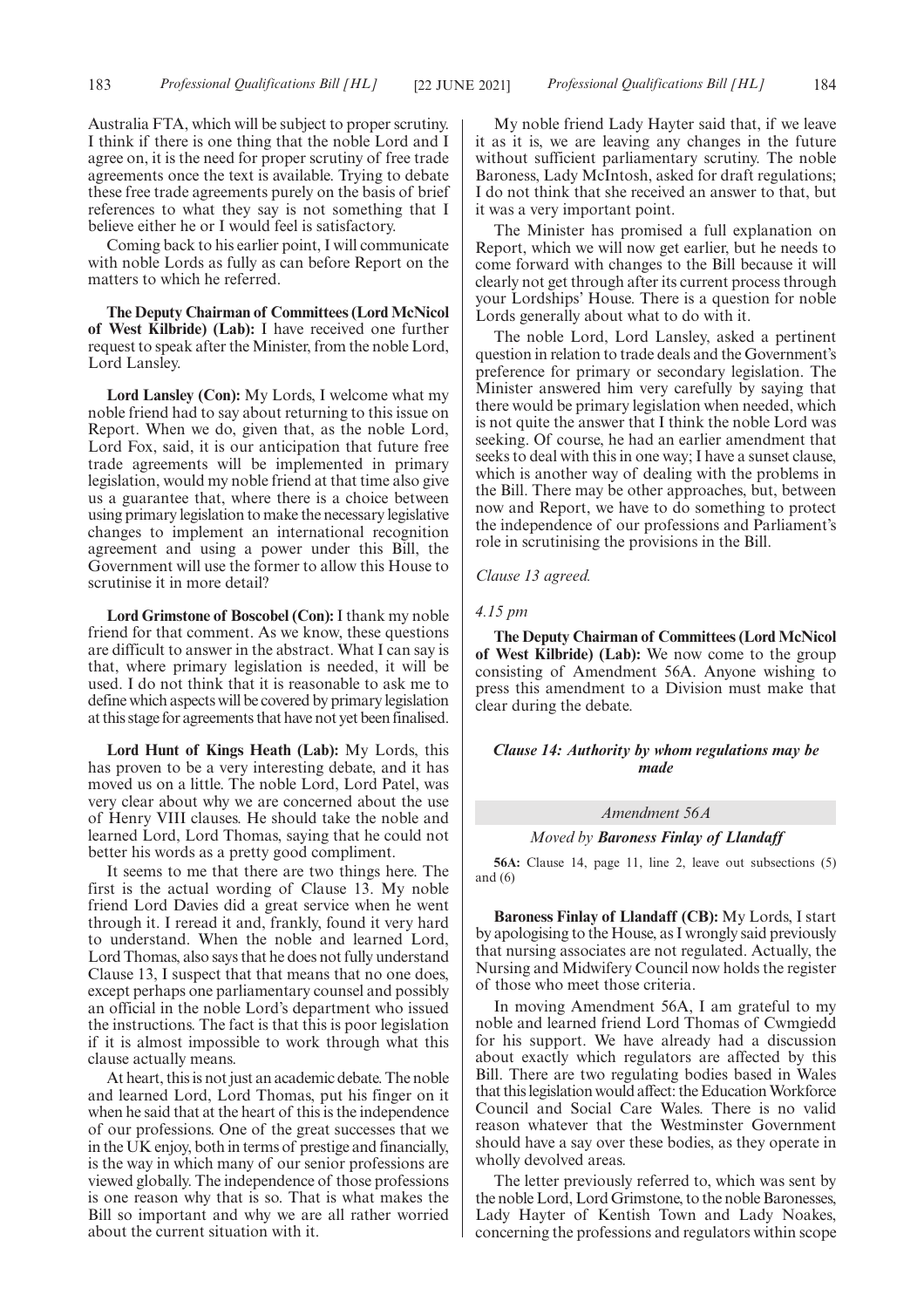[BARONESS FINLAY OF LLANDAFF]

of the Bill, exemplifies a key concern that my amendment tries to address. The letter failed to clarify that the Education Workforce Council is a Wales-only regulator, but also failed even to mention Social Care Wales. This was clearly a mistake, as we have now heard, and I hope it has been corrected, but it also flags a wider issue: Wales and Welsh bodies are clearly an afterthought for this Government when considering this Bill.

In its current state, I fail to see how the Welsh Government would recommend that the Senedd consent to the Bill, unless a number of issues are satisfactorily resolved. Clauses 1, 3 to 6, 8 and 10 confer various regulation-making powers for different purposes on the "appropriate national authority". Of particular and cross-cutting concern to all these clauses is the way "appropriate national authority" has been defined by Clause 14. This means that the powers of the Welsh Ministers, along with those of the other devolved Governments, are exercisable concurrently by the Secretary of State or Lord Chancellor. Hence, the Secretary of State or Lord Chancellor could make provision, through regulations, on matters that fall within devolved competence.

In addition, as we have heard, Clause 13 contains provisions that mean that the powers to make regulations, conferred by Clauses 1 to 6, include powers to modify primary legislation, such as UK Acts of Parliament and Senedd Acts, as well as secondary legislation. The combination of concurrent functions and Henry VIII powers means that the Secretary of State could exercise these regulation-making powers to amend Senedd Acts and regulations made by Welsh Ministers. While Ministers may claim they do not intend to use these concurrent powers in areas of devolved competence, the wording of the Bill does not reflect this sentiment. The Secretary of State and Lord Chancellor would be able to exercise these powers in devolved areas without requiring any consultation with, or consent from, Welsh Ministers. That is clearly unacceptable.

Clause 14(5) requires Welsh Ministers, when exercising the regulation-making powers in the Bill, to obtain the consent of a Minister of the Crown when such regulations would, if made in an Act of the Senedd, require the Minister of the Crown to consent under Schedule 7B to the Government of Wales Act 2006. This effectively imports the restrictions imposed by paragraphs 8 to 11 of Schedule 7B to the 2006 Act into the regulation-making process. This restriction is unique to Welsh Ministers' powers; Scottish and Northern Ireland Ministers are not subject to a corresponding restriction. However, it is not without precedent—a similar restriction was imposed by the Fisheries Act 2020.

What does this mean in practice? It means that the Welsh Ministers would, when making regulations using the powers conferred by this Bill, need to obtain the consent of a Minister of the Crown in certain circumstances, including where, for example, the regulations modified or removed a function exercisable by a reserved authority. Further, the removal of this provision via a future Act of the Senedd would also engage the Minister of the Crown's consent requirements. Again, this is not a suitable state of affairs. Therefore, I must question whether some of these powers are even necessary.

For example, the power conferred by Clause 1 enables the "appropriate national authority" to make regulations that require specified regulators to consider and assess whether qualifications and experience gained outside the UK should be treated as if they were specified UK qualifications for the purposes of practising that profession in the UK. Both the Education Workforce Council and Social Care Wales already have powers enshrined by Welsh Ministers in Welsh legislation to recognise international qualifications and determine whether they are equivalent to UK qualifications, so I ask the Minister why the Bill now gives powers to override this. The solution, I suggest, is simply to accept my amendment.

**Baroness Randerson (LD):** My Lords, I am pleased to have the opportunity to support the amendment in the name of the noble Baroness, Lady Finlay. I shall take a moment to express my concern about the chaotic state of this Bill. I will not waste more of the time of this House by repeating what the noble Baroness said, but the omission of the social care regulator from the Minister's letter was such an obvious error. I cannot help thinking that a lot of work still needs to be done to make this Bill ready to pass into legislation.

As the noble Baroness has said, as the Bill is drafted, the regulator confers a suite of regulation-making powers on the appropriate national authority. Welsh Ministers are that authority for the devolved professions and have a right to be fully recognised as that, not to have to ask for permission from the UK Government nor to have their existing powers overridden by this legislation. According to the Bill, those powers are to be exercised concurrently with the Secretary of State and Lord Chancellor, who could legislate in devolved areas and, as the Bill stands, would not need the consent of Welsh Ministers on those regulations.

It is worth adding that the situation in Wales is always slightly more complex, because of the nature of Welsh devolution; it started from a bad place, has moved forward significantly in gaining clarity and logic, but is not 100% there yet. There are areas where Welsh Ministers have some Executive powers that are not reflected in the legislative powers of the Senedd, and that has to be recognised.

The reassurance that we received from the noble Lord the Minister—I realise that the noble Baroness, Lady Bloomfield of Hinton Waldrist, will respond to this group of amendments—that the power to override Welsh Ministers would not normally be taken is of no great reassurance to us, because the UK Government have said that in the past and then overridden the decision of the Senedd or the wishes of Welsh government **Ministers**.

This is a serious issue for the Government and this Bill. I warn them that, as the Bill stands, the Government will not get consent from the devolved Administrations or the Senedd in Wales. They have to take that into account as, to get this on to the statute book, they must start by overriding Welsh Ministers and Senedd powers.

**Lord Thomas of Cwmgiedd (CB) [V]:** My Lords, the issue on which I speak will be brief and parallels what I said earlier on Clause 13. It is important to keep this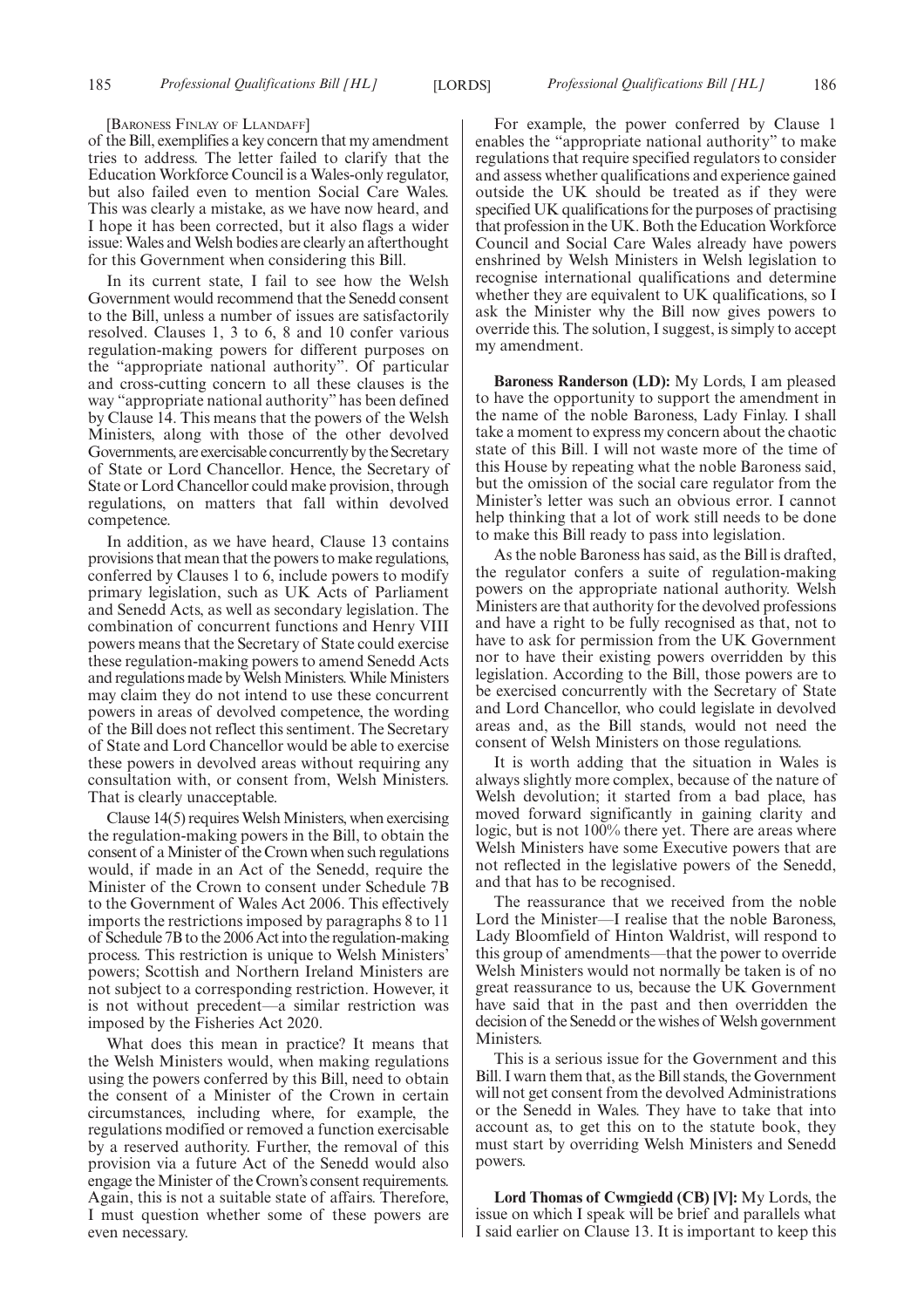Bill as defined as possible. This amendment tries to do that by forcing the Government to explain why the relatively simple issues on Wales cannot be dealt with in the Bill. If there is a real need for the consent of Ministers of the Crown for Welsh Ministers to exercise powers, can a reason be given?

As the Minister knows from her own experience, the Welsh devolution settlement is extremely complicated, and all this part of the Bill does is make it even more complicated again. I can see no reason why the consent of Ministers of the Crown is required for just two regulators in Wales. Therefore, if there is no real need for these powers, this clause should not be in the Bill. Otherwise, I entirely agree with what has been said by the noble Baroness, Lady Randerson, and my noble friend Lady Finlay of Llandaff. I hope the Government can explain why this clause is needed and, if there is no satisfactory explanation, remove it.

**Baroness Garden of Frognal (LD):** My Lords, in the face of such Welsh expertise, I rise apprehensively as an Englishwoman to add my support to the noble Baroness, Lady Finlay, the noble and learned Lord, Lord Thomas, and my noble friend Lady Randerson, and to support Wales and the Welsh Assembly. We all recognise that the Scottish Parliament, the Northern Ireland Assembly and the Welsh Assembly have different powers, remits and terms of reference. However, it seems strange that the Welsh Assembly is the only one to require the consent of a Minister of the Crown before being able to act, whereas the others do not. If devolution is truly to mean that the different nations have mastery over their countries, this surely cannot be necessary. The noble Baroness has already pointed out that Wales has prestigious bodies which could undertake these tasks.

#### *4.30 pm*

The other thing which puzzles me is that the Bill talks about the consent of "a" Minister of the Crown, so it is not necessarily the Welsh Minister or a Minister who knows anything at all about Wales. It seems it could be any passing Minister who has a few minutes to spare, regardless of his or her Welsh knowledge. I do not know whether that is how the Government intend the legislation to read, but that is how I read it. This really is unnecessary, for all the good reasons that have already been said. These sections should be withdrawn. We need to retain the friendly regard and respect which the nations of the UK should have, one towards another. As my noble friend Lady Randerson said, there should be no right to override the Welsh Assembly in these matters.

**Baroness Hayter of Kentish Town (Lab):** My Lords, I really do not want to add to what has been said because it is slightly strange that the UK Government will have to consent to regulations made by a Welsh Minister. I am sure the Minister will say, "But the Welsh Government saw this and did not object." Can she tell us exactly what discussions took place with the Welsh Government, and what assurances they were offered if they did nod it through, which I think is unlikely? What assurances were they given to allay their fears about it?

**Baroness Bloomfield of Hinton Waldrist (Con):** Hoffwn ddiolch i bawb a siaradodd yn y dadl byr ond bwysig hon. I thank all noble Lords who have spoken in this short but very important debate. I thank the noble Baroness, Lady Finlay of Llandaff, for her amendment, which relates to Clause 14 and the Welsh Minister's powers to make regulations under the Bill. I note that it is supported by the noble and learned Lord, Lord Thomas of Cwmgiedd. The amendment would remove the subsections within Clause 14 whereby a Minister of the Crown's consent would be required before any provision is made by Welsh Ministers in regulations that would, if contained in an Act of Senedd Cymru, require such consent.

First, I reiterate that the Government fully respect the devolution settlements. Devolved matters should normally be for the devolved Administrations to legislate on. It is hard to conceive of a scenario where this would not be adhered to. I remind noble Lords that the Government are seeking legislative consent to the Bill in line with the Sewel convention. The conditions in Clause 14 that the amendment would strip out are entirely in line with the devolution settlements. To deviate from the agreed position under the Welsh devolution settlement purely for the purposes of regulations made under the Bill would be inappropriate and unnecessary.

On the concurrent powers in the Bill, some professions are regulated on a UK-wide basis, and the regulation of some professions is entirely at devolved level. The Bill will apply to the entirety of the UK and, in line with the devolution settlements, allow the devolved Administrations to make regulations within devolved competence. The inclusion of concurrent powers ensures that professions which fall within devolved competence but are regulated on a UK-wide basis can be dealt with under the Bill by the relevant appropriate national authority. Of course, we shall always consult the relevant devolved Administration before these powers are used in devolved areas.

In answer to the noble Baronesses, Lady Randerson and Lady Finlay of Llandaff, officials met the Education Workforce Council at the end of April and are meeting the social care regulators next week to discuss the Bill. Social Care Wales was on the first indicative list and came off the second one following clarification from departments. As noble Lords know, the Education Workforce Council was on both lists. Because we are meeting the regulators so shortly, I will agree to write to noble Lords and update them on the progress of those discussions when they have actually happened. To that end, I hope that I can persuade the noble Baroness to withdraw her amendment.

**Baroness Finlay of Llandaff (CB):** My Lords, I think I should start by saying "Diolch yn fawr iawn" to the Minister for her reply.

I am most grateful to the noble Baroness, Lady Randerson, for supporting me and the noble and learned Lord, Thomas of Cwmgiedd, in this amendment. I am also grateful for the support of the noble Baroness, Lady Garden of Frognal, and for her interpretation when she described it as "any passing Minister" being able to make some power, which is how it did feel when I read this in the Bill.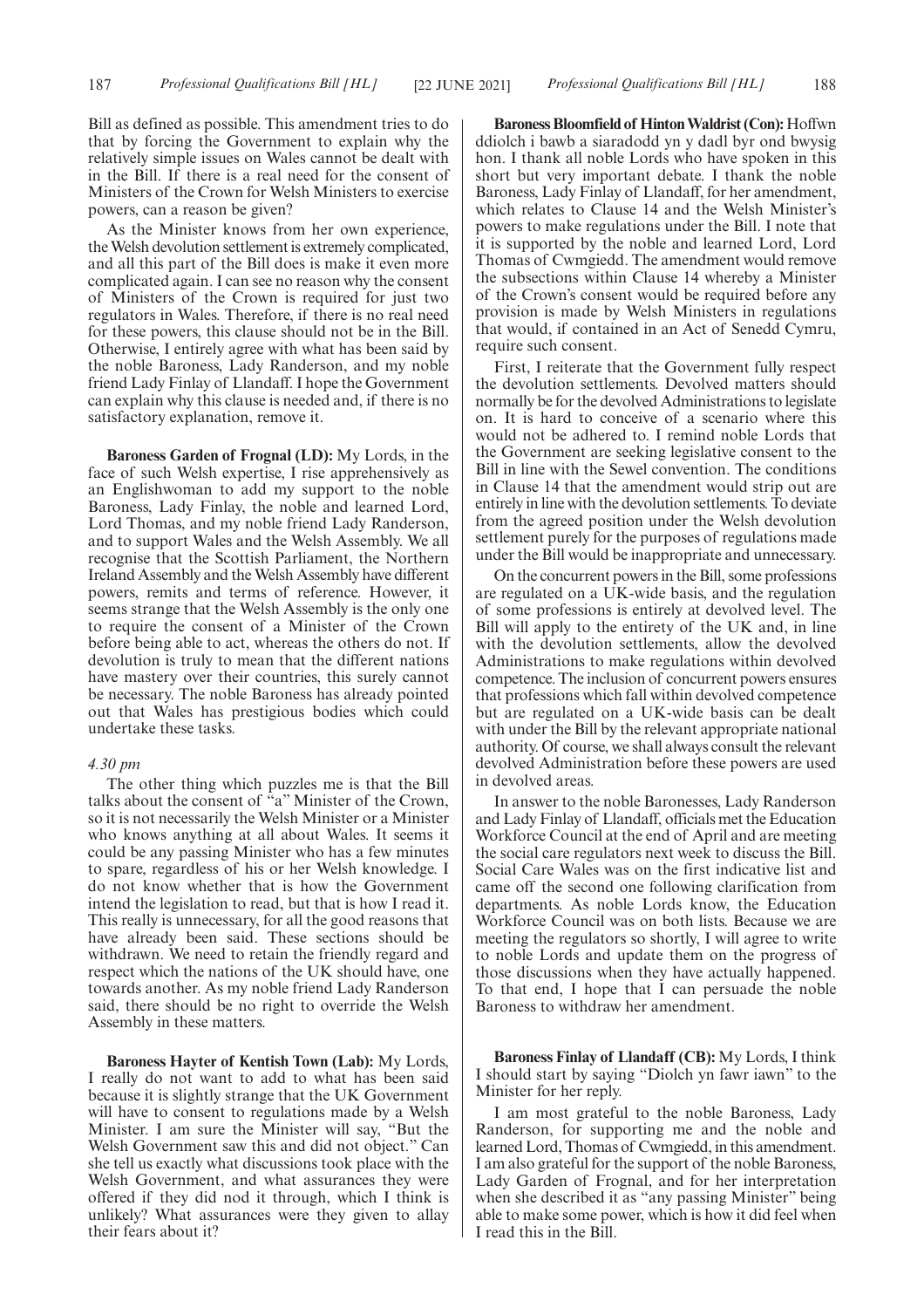#### [BARONESS FINLAY OF LLANDAFF]

As has been said, the devolution settlement is indeed very complicated, and the problem is that the Bill appears to worsen those complications. The noble Baroness, Lady Hayter of Kentish Town, really put her finger on it in explaining what is, in some ways, the delicate nature of all this. I look forward to having a written reply from the Minister, because this is very complicated indeed. I do not think that we have clarified it adequately and, following that letter, I may well want to come back to it on Report. In the meantime, I beg leave to withdraw the amendment.

#### *Amendment 56A withdrawn.*

#### *Amendment 57 not moved.*

#### *Clause 14 agreed.*

**The Deputy Chairman of Committees (Lord McNicol of West Kilbride) (Lab):** We now come to the group beginning with Amendment 58. Anyone wishing to press this or anything else in the group to a Division must make that clear in the debate.

# *Clause 15: Parliamentary procedure for making regulations*

#### *Amendment 58*

#### *Moved by Baroness Randerson*

**58:** Clause 15, page 11, leave out lines 10 to 13 Member's explanatory statement

This amendment would mean all regulations made under the Act are subject to the affirmative procedure.

**Baroness Randerson (LD):** My Lords, I will speak to Amendment 58 in my name and that of the noble Baroness, Lady Bennett. This is about as modest an amendment as one could possibly imagine. It simply requires that all regulations that flow from the Bill are made by the affirmative procedure. The Government have acknowledged that most of the substantive changes to the law envisaged by the Bill are to be made by delegated powers.

The Delegated Powers and Regulatory Reform Committee has drawn our attention to what it sees as significant problems with the Bill in respect of the constitutional principles involved. The noble Lord, Lord Patel, drew our attention to this issue earlier in our debates this afternoon. For instance, the DPRRC draws attention to the Henry VIII power in Clause 1, which gives the Government power to amend primary legislation to make provision about a wide range of issues, including details of the approach to assessing applications from overseas applicants, guidance to regulators on how to assess them, fees to be paid and appeals.

The Government's excuse is that these changes are to be demand-led, but the DPRRC does not regard that as a justification for Henry VIII powers. Paragraph 20 of its report points out that when those powers will be executed by affirmative procedure, that in itself will provide minimal scrutiny. Paragraph 23 points out that "Ministers will have no duty to consult before making regulations."

Clause 3 of the Bill gives Ministers powers to make regulations in connection with the implementation of international recognition agreements—another Henry VIII power and, this time, not subject to any conditions. We can already see the reality of this principle with the very broad agreement made between the UK and Australia in the recent trade deal, which specifies mutual recognition of professional qualifications in some detail.

The Constitution Committee makes the point that there is a long-standing constitutional convention that international agreements that change UK law require an Act of Parliament, so the DPRRC considers that Clause 3 should be removed from the Bill. Clause 4 also contains a Henry VIII power on authorising a regulator to recognise an overseas regulator. I go through this because I am pointing out that, in the face of this barrage of criticism from those in this House whose job is to safeguard the constitutional integrity of the UK, it is a very small request in this amendment that the blizzard of regulations that we can expect to flow from this Bill should be made by the affirmative procedure.

**Lord Moynihan (Con):** My Lords, I declare my interest, having in prior years been a long-standing member of the Delegated Powers and Regulatory Reform Committee. I echo the comments of the noble Baroness, Lady Randerson, that its report on the Bill and the use of secondary legislation makes telling and worrying reading. Before I cover that, I place on record my thanks to my noble friend Lord Grimstone for his response to my speech earlier and the constructive way in which he handled that. Also, it is important for the Committee to place on record that he has sought to catch the mood of the House rather than to counter it by speaking "note rote". That is a notable parliamentary and diplomatic skill, and he has done it more capably than many Ministers that I have heard in nearly 40 years in both Houses. However, as he knows, that does not negate the challenges that the Government face with this Bill on its passage through the House.

Most of the substantive changes to this Bill are envisaged to be undertaken by the Executive. As the noble Lord, Lord Hunt, has said, there is a creeping growth of secondary legislation. Some of it is understood in the context of the huge number of statutory instruments following Brexit, but both Houses need to review and reverse that process, otherwise we will be in a situation where the balance of power between the Executive and the legislature is out of kilter. Parliament must be consulted. My noble friend Lord Grimstone said that many of the Bill's aspects would be under rigorous scrutiny with interested parties; it is even more important that they are under rigorous scrutiny with Parliament.

The noble Lords, Lord Hunt of Kings Heath and Lord Patel, when talking about Henry VIII powers, and the noble and learned Lord, Lord Thomas of Cwmgiedd, on the lack of detailed parliamentary scrutiny, made eloquent contributions to what is relevant not only to the very light-touch but important amendment in the name of my noble friend Lady Sanderson but to the wider use of secondary legislation, because there is a significant difference between negative and affirmative resolution. With negative, there is no requirement to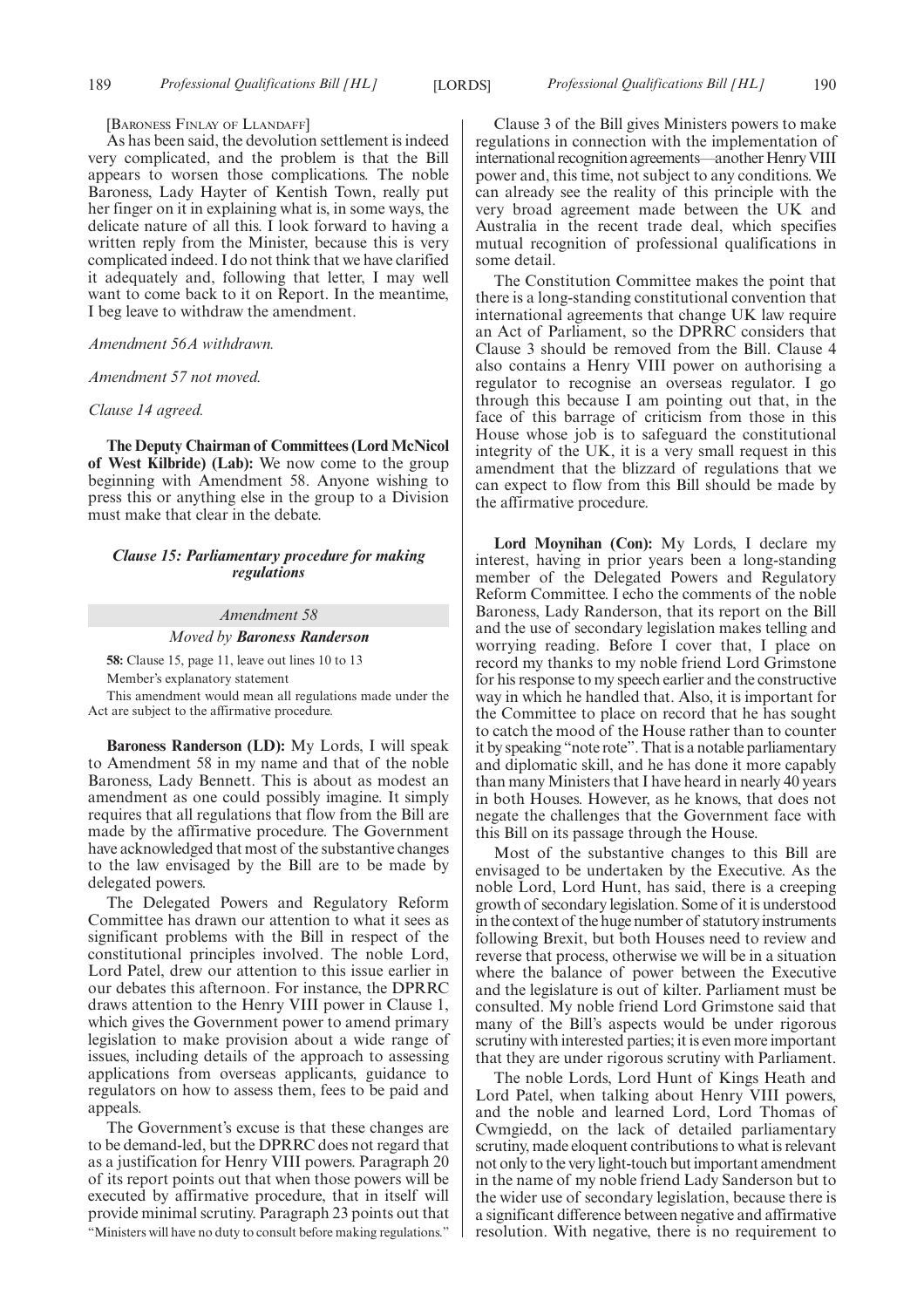approve the SIs for them to become law, and with the affirmative, there is a far higher degree of scrutiny sought, with the three forms of high and appropriate scrutiny that are well known to every Member of the House. That is why, wherever possible, Parliament should insist that as much as possible is on the face of the Bill, and why resorting to secondary legislation should be kept to an absolute minimum. It is with those comments in mind and made that I believe, not only in the context of Amendment 58 but throughout the Bill, that we need to return on Report to make sure that there is appropriate parliamentary scrutiny throughout.

**Lord Purvis of Tweed (LD):** My Lords, I support Amendment 60 in my noble friend's name, and I will speak to Amendments 65,66 and 67 in my name and that of my noble friend Lord Fox. This is a very short debate which in many respects reinforces points made in other groups, but it can be divided into two areas: first, the necessity of avoiding, where at all possible, using secondary legislation to amend primary legislation, as the previous group have indicated; and, secondly, to have an argument about pausing not just the Bill but the implementation of an Act before the Government have their policy ducks in a row.

#### *4.45 pm*

The second point relates to Amendments 65, 66, and 67. Part of the Government's intent with this legislation is to have an alternative framework to the one that we have left by virtue of membership of the European Union single market. It is inevitable that we will need some form of arrangement with the European countries that are our biggest service sector trading partners. It may not be depressing to everybody but it is depressing to me that the Government's assumption on this Bill is using the Home Office modelling that there will be a 70% reduction in the number of applications from EEA citizens seeking mutual recognition of their qualification to provide a service within the UK. On the second day of Committee I indicated the statistics that need not be repeated about how this is to the disbenefit of the United Kingdom—but the Government are on this journey. Part of the route for this will be to offset the shortages in labour and the increases in demand for services that the Government themselves are forecasting are inevitable.

However, we do not know yet how the Government will calculate demand, only that they have said that they will take a number of factors into consideration. We do not yet know, as we have demonstrated today in Committee, how many of the regulators will be asked to reduce fees, shorten timeframes, or change their application processes for those outwith Europe. The Government have indicated that they will not publish any draft regulations, and we have yet to see clarity on what those regulations might look like. Also, when it comes to non-European countries, the Government have not indicated how they intend to use this Bill vis-à-vis international trading agreements. As my noble friend Lady Randerson and the noble Lord, Lord Moynihan, indicated, there are now inevitabilities that we will be asked to implement new mutual recognition provisions within trading agreements. Australia has been referred to.

I hope that the noble Lord, Lord Grimstone, who is not responding to this debate, knows that I respect him greatly. I hope that he also knows that it is fairly futile to ask me not to ask questions of him about letters that he writes to me, and that it is not premature to ask questions about documents that are sent to me by his office. I will scrutinise them. Agreements in principle are very significant documents; they are inked international agreements and I will continue to scrutinise them.

As my noble friend Lady Randerson rightly indicated, there are professional qualifications chapters within the Australia trade agreement, and they are worth scrutiny—but proper scrutiny. Scrutiny and accountability do not come simply with a piece of secondary legislation. Yes, we may pray against and annul it—although that is exceptionally rare in this House, as we all know. In fact, I think it is the position of the Official Opposition that they will never seek to do that. Therefore, that is not necessarily a useful tool, and if they are not accompanied by full consultation and do not go through stages where they can be amended, this is a very much lower standard than what was promised by the Secretary of State, Dr Fox, when he told the House of Commons that the Government would

"bring forward a bespoke piece of primary legislation when required for each new future trade agreement that requires changes to legislation and where there are no existing powers."—[*Official Report*, Commons, 16/7/18; col. 42.]

That is different from saying, "If the Government need to". Dr Fox was categorical; now we have equivocation.

That leads on to my second point: what are our future trading policies going to be when it comes to professional qualifications and trade agreements? The Government's impact assessment gives the impression that it is to our advantage that we have to negotiate separately with the 27 countries for mutual recognition agreements. At the same time the Government have agreed a multicountry agreement with Norway and others, and now they want to have within CPTPP an 11-country-wide agreement. So what is the Government's approach? Do they support multilateral mutual qualification frameworks or do they want bilateral country-to-country agreements?

The Government have not published either a skills framework or a skills strategy that would be the basis on which we looked at demand. The amendments would give the Government an opportunity within a year, if the Bill goes through, to publish such statements, policy and strategy. At that point we would be able to implement the legislation with a much clearer idea of what the regulations would include, and of course who they would impact.

**Baroness Blake of Leeds (Lab):** This has been an interesting debate, especially for those of us who are only just beginning to get to grips with the whole process of affirmative and negative procedures. I thank the noble Baroness, Lady Randerson, for her explanation and the clarity with which she gave her understanding of why she has put forward the amendment. Clearly the Minister needs to explain why a distinction has been drawn and why the Government believe it is necessary.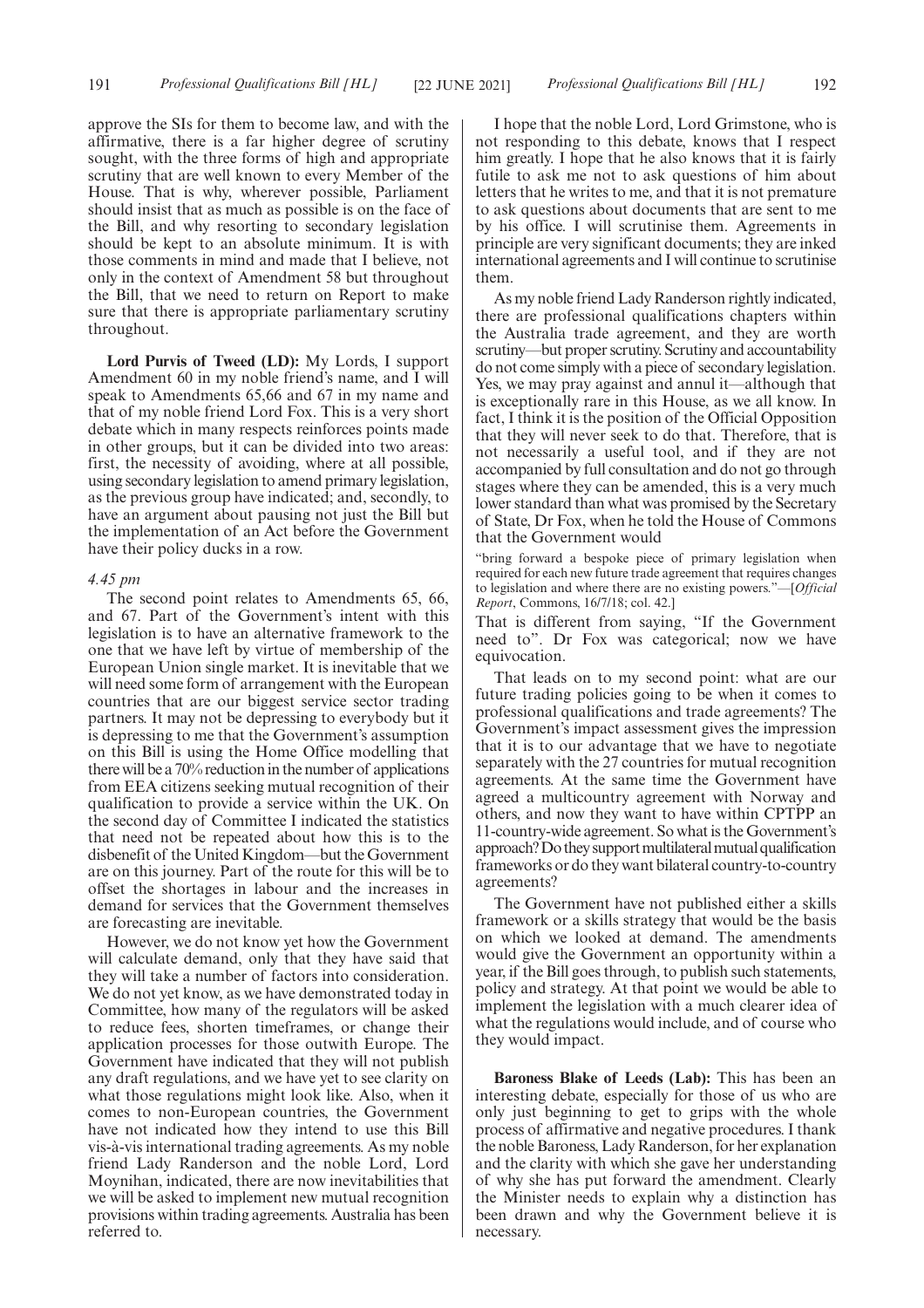[BARONESS BLAKE OF LEEDS]

As we have heard, Clause 15 states:

"Regulations under this Act are subject to the affirmative resolution procedure where they contain provision amending, repealing or revoking primary legislation or retained direct principal EU legislation"

otherwise, regulations are negative. Amendment 58, in the names of the noble Baronesses, Lady Randerson and Lady Bennett, seeks to ensure that all regulations made under the Act will be subject to the affirmative procedure. As the noble Lord, Lord Moynihan, stated, the Delegated Powers Committee has raised similar concerns, stating, for example, that the power in Clause 10(4), which is subject only to the negative procedure, was "inappropriate".

There seems to be a recurring theme throughout the discussions and debates that we are having as we go through these procedures: namely, that we must ensure that Parliament is not sidelined and that appropriate parliamentary scrutiny can take place. How many negative SIs does the Minister expect to come before Parliament in the first year after Royal Assent?

On Amendments 65, 66 and 67, I thank the noble Lords, Lord Purvis and Lord Fox, for putting forward the idea of one-year delay to revoking retained EU legislation, and I thank the noble Lord, Lord Purvis, for his detailed explanation of why that could be an attractive route to follow. I would like the Minister to explain whether this was ever considered. Indeed, would it give the regulators time to raise funds to cover any additional costs, or—to return to the theme of unease around so many areas of the Bill—is the Minister only worried about how a one-year delay could affect the UK's pursuit of trade agreements?

**Baroness Bloomfield of Hinton Waldrist (Con):** I thank the noble Baroness, Lady Randerson, and the noble Lord, Lord Purvis of Tweed, for their proposed amendments. As we have heard in this debate, the amendments concern parliamentary procedure for regulations made under the Bill and, separately, the timings for the revocation of relevant retained EU law. I note the concerns raised by almost all noble Lords who have participated in this debate about the use of delegated powers.

The Government have carefully considered the powers in the Bill and consider that they are necessary and justified. It would be unfeasible to specify in the Bill detailed amendments to a large number of pieces of primary and secondary legislation. In respect of certain policies, there is a need for flexibility to make changes over time. For example, the Bill takes a power to implement international agreements so far as they relate to the recognition of professional qualifications, the content and timing of which will depend on the outcome of trade negotiations.

On trade negotiations, I reiterate that the UK's offer to potential trade partners on the recognition of professional qualifications depends on many factors, including the size of the potential market for the export of professional services. On the concerns addressed by the noble Baroness, Lady Randerson, I reiterate my noble friend's comments about the status of the Australian trade deal. I understand the noble Baroness's concerns, but I feel that we should probably wait for the final text to be issued.

I will start with Amendment 58, which I note the noble Baroness, Lady Bennett of Manor Castle, supports. The amendment would have the effect that all regulations made under the Bill would be subject to the affirmative procedure. Clause 15 sets out the parliamentary procedure for how regulations under the Bill should be made. The clause already provides that any regulation amending, repealing or revoking primary legislation or retained direct principal EU legislation is subject to the affirmative procedure. It is right that Parliament has the appropriate scrutiny of such regulations.

The clause goes on to set out that the negative procedure should be used for other, more technical regulations. Further, as an additional safeguard, the Bill provides that regulations subject to the negative procedure may be made also subject to the affirmative procedure where required. For example, regulations made under Clause 10(4), in relation to the duty placed on UK regulators under that clause to provide requested information to their overseas counterparts, would be made under the negative procedure. Those regulations may make provision in connection with that duty—for example, in relation to the timeframe in which the duty is to be complied with. The negative procedure is clearly more fitting in these instances and will provide an appropriate scrutiny for such measures.

I turn to Amendments 65, 66 and 67, which propose a minimum of 12 months before revoking relevant retained EU law. I thank the noble Lord, Lord Purvis of Tweed, for tabling these amendments, and I note that the noble Lord, Lord Fox, supports them. We have already discussed at length the core professionals whose qualifications and experience have been gained overseas, reflecting our status outside the EU single market and our global outlook. Clauses 5 and 6 play a key role in doing that. The details of those clauses were addressed on day 2 of Committee, so I will not repeat them now, but I will repeat what my noble friend the Minister said about the timing of commencement regulations for these clauses and his assurance to noble Lords that the Government have no intention of rushing this.

The Government will consider carefully when to implement commencement regulations to revoke the EU-derived system under Clause 5(1). In order to support a coherent legislative framework while making sure that decisions are taken at the right time for the professions affected, there will need to be appropriate prior engagement with the devolved Administrations, regulators and other interested parties. Likewise, Clause 6 provides for the revocation of other retained EU law by the appropriate national authority, and I would expect there to be appropriate engagement from all such authorities with regulators. As a result, I am confident that the Bill will come into force in an orderly manner with no surprises for regulators, and that it will not bring with it such wholesale changes for which the regulators would need a year to prepare if regulations were to be made before that period had elapsed. I hope that has allayed some of the concerns of the noble Lord, Lord Purvis, that we were passing legislation before we had our policy ducks in a row.

I hope my explanations on these points have provided appropriate reassurance and I ask that the amendment be withdrawn. Lastly, I apologise to the noble Baroness, Lady Blake, but perhaps I could write to her with specific answers to her questions.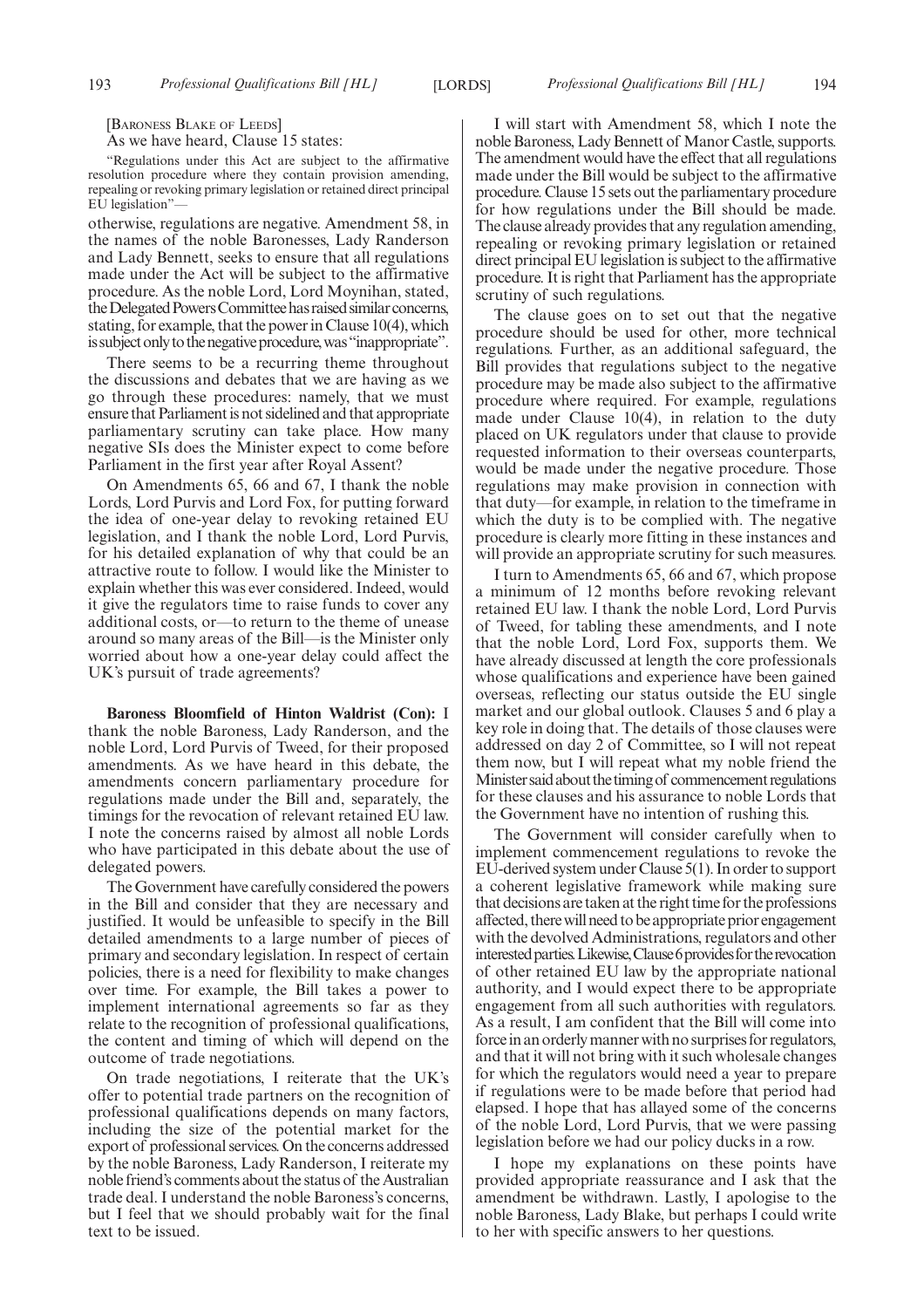#### *5 pm*

**Baroness Randerson (LD):** I thank all noble Lords who spoke in this short debate. To sum up the situation on the affirmative versus the negative procedure, the reality is that negative instruments slip through this House almost unnoticed. The occasional one might catch the eye of an eagle-eyed Peer who might raise it and turn it into an affirmative procedure, but the vast majority slip through. The procedure is intended for routine things such as renewals year on year, not the kind of procedure envisaged in this legislation. At least we get the opportunity to debate affirmative instruments, although that is done on an "accept it or reject it" basis. We cannot amend them, and it is therefore a pretty blunt instrument. Noble Lords know that the number of affirmative instruments rejected by this House is extremely small.

I join the noble Lord, Lord Moynihan, in thanking the noble Lord, Lord Grimstone, for his acceptance that he has to provide greater clarity in response to our criticisms. The noble Baroness, Lady Bloomfield, also indicated that she will write in response to the specific questions from the noble Baroness, Lady Blake. My noble friend Lord Purvis pointed out a lack of clarity about how and why this legislation will operate.

I noted the Minister's comments about the Australian trade deal. The announcement sets out in detail the issues that will be covered, but not exactly how they will be covered. I read it with great interest. The two Prime Ministers stood there in person and announced it proudly. Is the Minister now saying that this is just a rough sketch of what might be and that we should not rely on this as the brave new future announced to us only a week or so ago?

I conclude by saying that the Bill has come to us far too soon. That view is probably shared by many noble Lords across the Committee. There has been a lack of consultation with the devolved Administrations and the regulators and a lack of research. It shows. The Bill was conceived with absolutely no understanding of the complexity of this process. Going back to Second Reading, my noble friend Lady Garden and I warned that the process of agreeing the mutual recognition of qualifications will take years. We have been arguing about how we set up a system to do that. It has nothing to do with the process of making the agreement on mutual recognition. We are in the calm before the storm on this.

We have a situation where there is uncertainty about who the regulators actually are and there is no recognition of how long it takes to agree the qualifications. This is a truly terrible Bill. I do not say that because I disagree with the principle behind the need for mutual recognition of qualifications. We need to have it, but we have a Bill that has not decided what it is about, how it will do it and why it will have to do it. The noble Baroness, Lady Noakes, said that it is bordering on the absurd, so I urge Ministers to go back to their department to have a long and honest conversation and then either withdraw the Bill and put it out of its misery or at the very least have a delay before Report to give them the opportunity to recharge their batteries and consider what they really want from the Bill. In the meantime, I beg leave to withdraw my amendment. *Amendment 58 withdrawn.*

*Clause 15 agreed.*

### *Amendment 59*

#### *Moved by Lord Hunt of Kings Heath*

**59:** After Clause 15, insert the following new Clause— "Expiry

- (1) The appropriate national authority may not make regulations under this Act after a period of four years beginning with the day on which this Act is passed.
- (2) Any regulations made under this Act expire on the day after that period."

**Lord Hunt of Kings Heath (Lab):** My Lords, I will carry on with the theme of the previous debate, which was very interesting in relation to statutory instruments and how far they afford us an opportunity to scrutinise provisions in the Bill.

I believe one solution to the challenges facing the Bill is to sunset the whole Bill. I am putting this forward as a proposition for discussion now between Committee and Report. It is not the only solution. The noble Lord, Lord Lansley, also had an interesting amendment earlier which seeks to deal with the issue in a slightly different way, but nonetheless is worthy of consideration.

The Government's defence, if you like, of parliamentary scrutiny is that the orders that come as a result of the use of the Act, when enacted, will come before Parliament in the form of statutory instruments, and most of them will be affirmative. The noble Baroness, Lady Randerson, asked what that means in practice. Since the Second World War, five statutory instruments have been defeated in your Lordships' House. We also had the debate on tax credits in 2015 where we agreed two amendments to the Motion to approve the tax credit regulations. They sought essentially to delay consideration of the regulations until certain conditions were met. The Government were very cross about that, but the fact is that they decided not to proceed and one can say that the Lords defeated that statutory instrument, so six since the Second World War.

The Minister says, "Ah, but Parliament can debate them and scrutinise them in relation to an affirmative instrument", and I accept that most will be affirmative, it means nothing. All we get is an hour's debate, at most. We can put a regret Motion down, but what does that mean? Ministers take no account of regret Motions. It makes us feel better because we have a vote and defeat the Government, but it is meaningless.

This is the whole problem with the parliamentary appraisal of secondary legislation. It was not really considered when the Parliament Act was first introduced. We have an absolute veto, but because it is an absolute veto we feel very reluctant to use it. In effect we have no leverage whatsoever. As the noble Baroness said, apart from the imaginative use of the 2015 regulations, we cannot amend statutory instruments either. My suggestion is that the only way to deal with this, if the whole of the Bill needs to go forward, is a sunset clause.

Sunset clauses, as the noble Lord, Lord Purvis, reminded us on the second day in Committee, are not unknown to the Minister, who has just taken through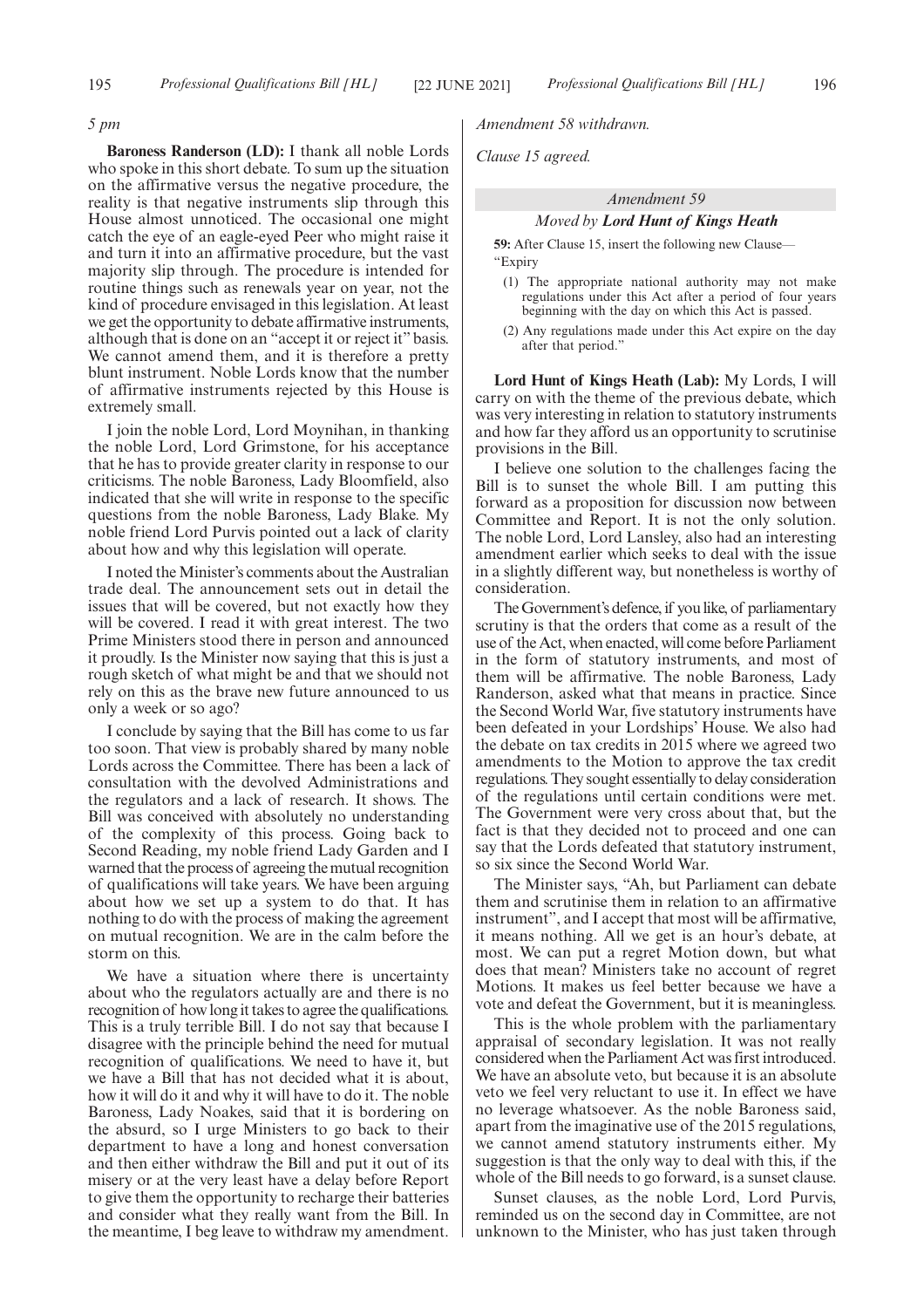#### [LORD HUNT OF KINGS HEATH]

the Trade Act, which has sunset provisions. The power there, I gather, is for five years, with an option for another five years through regulation. It simply ensures that if changes are made in that period, Parliament has the opportunity to scrutinise them again through debating further primary legislation. The noble Lord, Lord Purvis, asked for some form of comparable treatment in this Bill, and the Minister said that there is a difference, in that the trade agreements in the Trade Act are rollover agreements, many of which will be replaced in due course by other agreements. He argued that what we are talking about in this Bill are mutual recognition agreements rather than rollover agreements, and that there is a distinct difference. Up to a point, Minister, up to a point. It strikes me that there are some parallels. We currently have a status quo in relation to the existing regulation of professional qualifications. In time, we can expect more mutual recognition agreements to come forward and, as with the Trade Act, surely it is not unreasonable for Parliament to be able to scrutinise them properly and in primary legislation after a period of years.

Sunset clauses provide an expiry date for legislation and are used in circumstances where it is felt that Parliament should be given time to decide on its merits —again, after a fixed period. This is certainly one avenue we need to explore if the Bill is to be taken any further. I beg to move.

**Lord Patel (CB) [V]:** My Lords, I support the amendment of the noble Lord, Lord Hunt of Kings Heath, which would insert a sunset clause into the Bill. Why do I say that? Because many of its clauses, as we have already discussed, take Henry VIII powers and the intent of those clauses is not quite clear. The sunset clause overview states that a such a clause provides an expiry date for legislation:

"Sunset clauses are included in legislation when it is felt that Parliament should have the chance to decide on its merits again after a fixed period."

Sunset clauses let Parliament reassess the legislation at a later date, once it is clear how it has been used in practice and how suitable it is to the policy challenge at hand.

The introduction of a sunset clause is also a useful method of reaching political compromise. It is clear from our discussions that we do not quite agree with a lot of the clauses. Reaching political compromise in the case of a controversial or sensitive provision allows the Government to make the provision they need for the time being, while building in a statutory guarantee of review of and parliamentary control over the Bill. In that respect, it is also good for the Government: they get their Bill through but it includes a sunset clause to allow Parliament greater scrutiny.

I was interested to see the guidance on the use of sunset clauses. The Government published guidance, through BEIS, on the better regulation framework in March 2020. This was written for government departments and explains how the better regulation system should operate. Section 1.5 of the guidance provides the following information on the use of review and sunset clauses:

"At an early stage in policy development,

#### government departments

"will need to consider whether either a statutory review clause is required or a sunset clause is appropriate … Sunset clauses are not a requirement, but a tool for policy makers to use where they are deemed appropriate and impose an automatic expiry of the measure on a specified date … and ensure scrutiny of the decision on whether or not to renew the regulation.

On that basis, a sunset clause is the ideal way to deal with this Bill and the powers it takes through its different clauses, and I therefore support it.

### *5.15 pm*

**Lord Fox (LD):** Once again, my Lords, I find myself following the wise words of the noble Lords, Lord Hunt and Lord Patel. In his speech, the noble Lord, Lord Hunt, referenced the Trade Act. Students of the Trade Act will have heard me make a speech about secondary legislation on at least two occasions and I am not going to repeat it, but—spoiler alert—it was very similar to the speech the noble Lord, Lord Hunt, gave. The key element both of us brought out was the complete lack of government jeopardy when it comes to secondary legislation. In other words: it is essentially a bet that cannot be lost. What they are betting with is the right governance of a very important thing.

After several trailers from the noble Lord, Lord Hunt, we come to this amendment. He has trailed this several times and the sunset clause is one way of putting some insurance into this Bill. What we would really like is for the Bill to leave this House not needing a sunset clause; that has to be the objective. This is very much a second-order or third-order solution to something sub-optimal. In that respect, I am not enthusiastic; I am somewhat reluctantly drawn to supporting this clause because we have to put in some element of insurance if we cannot get this right. I hope that, by hook or by crook, we can get the Bill right and perhaps not need a sunset clause, but in the meantime, we should keep that option open.

**Baroness Blake of Leeds (Lab):** I thank my noble friend Lord Hunt and the noble Lord, Lord Patel, for tabling Amendment 59. A four-year sunset clause is an interesting proposal, given the wider concerns that keep coming up throughout these debates: how quickly the Bill has been put together, the lack of thinking through of all the elements, and the concerns just raised by the noble Lord, Lord Fox.

Have the Government considered a mechanism for reviewing the Act's effectiveness and, if so, what sort of review is the Minister proposing? I hope he will acknowledge the lack of confidence that has been expressed from all sides of this Chamber. I finish by asking the Minister to explain why the Bill's provisions should last longer than four years, without a review mechanism.

**Lord Grimstone of Boscobel (Con):** My Lords, I thank the noble Lord, Lord Hunt of Kings Heath, for his amendment and the noble Lord, Lord Patel, for the views he expressed.

The amendment would impose a time limit of four years on appropriate national authorities making regulations under this Bill, once enacted, and regulations already made under the powers in the Bill would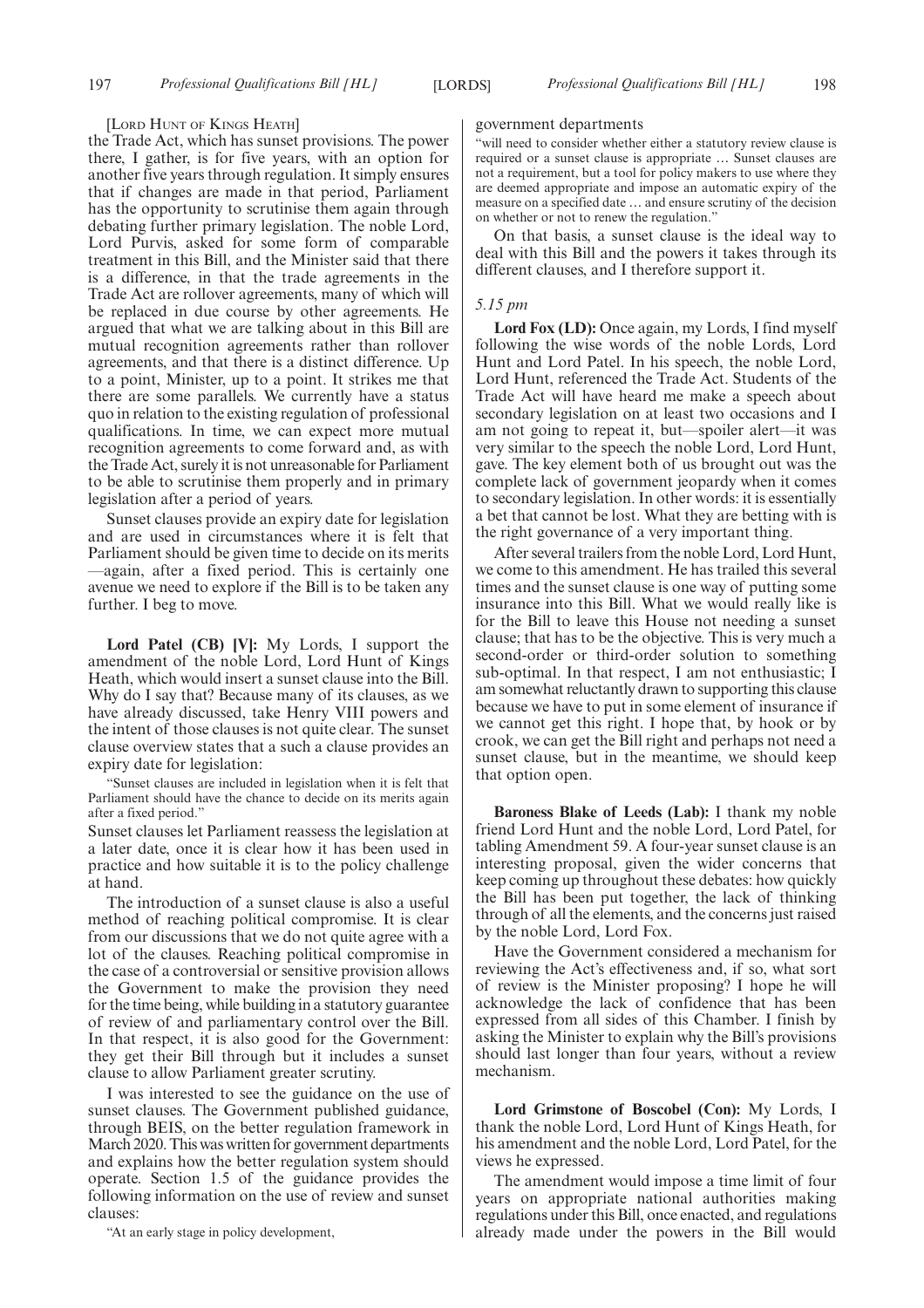expire the day after that four-year period is completed. Of course, this is familiar to many as a sunset clause. However, sunset clauses are typically insurance policies against powers that, at some point in the future, may be no longer suitable to deliver the policy aims which required the legislation to be made.

The Trade Act, which we have heard referred to by a number of noble Lords, with its rollover of international agreements to be replaced in due course, is an example of legislation in which a sunset clause that can be renewed by Parliament is appropriate. However, this Bill and the delegated powers within it are drafted deliberately to endure, futureproof the legislation and provide flexibility to make necessary changes over time. I even like to think of the Bill as having a sunrise —not sunset—effect because it is intended to help our professionals enter new markets and deliver a global Britain, having ended the one-sided, EU-derived temporary arrangements. I therefore feel that a sunset provision is at odds with the purpose of the Bill.

Returning to debate a new professional qualifications Bill in four years' time because this Bill no longer provides for that flexibility, would, I respectfully suggest, not be the best use of the expertise of this House. Of course, I have nothing against such clauses where they are appropriately used, but inclusion here would undermine the ability of the UK Government and devolved Administrations to respond swiftly to changing demands for services. It would potentially thwart the implementation of future regulator recognition agreements, which, as we know, may not in reality be implemented for some years after a free trade agreement is agreed.

There is also a risk that in providing for the expiry of regulations made under Clause 3 to implement international agreements, the UK may be left without provision upholding the commitments that we have made under those agreements, thereby placing us in breach of their terms. As I remarked to the noble Lord, Lord Purvis of Tweed, on day two in Committee, I believe that sunset clauses would not be appropriate in these circumstances. By sunsetting, we limit the opportunity for service trade and constrain regulators' abilities to exploit opportunities with their international counterparts, for example through Clause 4.

The powers in the Bill are designed to support a flexible response as the regulatory landscape evolves over time. Curtailing the ability to do that through a time limit would put us into regulatory limbo rather than preparing us for the future. We know that the Bill will allow the UK to replace the interim system of recognition currently in operation. Stripping away regulation that the Bill creates to replace the EU system would only create a new gap.

Finally, if the intent behind this amendment is indeed to mitigate any potential misuse of powers, I reiterate that the powers detailed in the Bill are carefully tailored to its requirements; they are focused on a specific purpose. I believe that the reason why some noble Lords are arguing for a sunset clause is that they think it is a rotten Bill: "If we are not able to kill it off now, why not do so in four years' time?" I prefer to share the ambition of the noble Lord, Lord Fox—I was pleased to hear him state it so clearly—that the Bill should leave our House in good shape, do what it is intended to do and be fit for purpose. On that basis, I hope that the noble Lord, Lord Hunt, will agree that a sunset clause is not appropriate and will consider withdrawing his amendment.

**Lord Hunt of Kings Heath (Lab):** My Lords, I am grateful to the Minister and to noble Lords who have taken part in this debate. The Minister is an eternal optimist and I liked his description of the Bill as a sunrise Bill. I say at once that I agree with the noble Lord, Lord Fox, that a sunset clause is not to be desired. The aim is to reach some consensus on the way forward. My reading is that the Minister is not going to get the Bill through at the moment, as it will be heavily amended on Report. This is a House of Lords starter Bill so the Parliament Act does not apply, and—

# **Baroness Hayter of Kentish Town (Lab):** What?

**Lord Hunt of Kings Heath (Lab):** No, I do not think that it applies to Lords starters; it applies to Commons starters.

Rather than just repeating the reasons why the Government need the clauses as they are, I hope they will start to negotiate because that is the way to get through this. There are ways in which the Bill can be amended to modify the executive provisions, but the Government have to be prepared to move. I thought the noble Lord, Lord Patel, was very wise in repeating to the Minister the wise words of his own better regulation advice on where sunset clauses can be appropriate. My noble friend Lady Blake asked where there will be a review mechanism at all if there is no sunset point.

Ultimately, it seems that we have reached a crunch position where the House is unhappy and will vote to take chunks out of the Bill, one way or another, unless we can reach a satisfactory solution. Clearly, the Bill is a Lords starter for one reason: it is a Bill on which we should be able to come together because at heart we all want to see professional qualifications in this country maintaining independence, a very high standard and interchangeability with other countries, where that is appropriate. Although noble Lords may have some doubts about this Bill, I do not think there is any argument about the intent of where the Government seek to go. We now need to see movement from the Government. Having said that, I beg leave to withdraw my amendment.

*Amendment 59 withdrawn.*

*Amendments 60 and 60A not moved.*

#### *Amendment 60B*

#### *Moved by Baroness Hayter of Kentish Town*

**60B:** After Clause 15, insert the following new Clause— "Saving: autonomy of regulators

- Nothing in this Act affects the autonomy of regulators to act in the interests of their profession, including but not limited to the ability to—
	- (a) set and maintain professional standards.
	- (b) set requirements to practise a profession.
	- (c) determine who is fit to practise.
	- (d) set requirements for having insurance.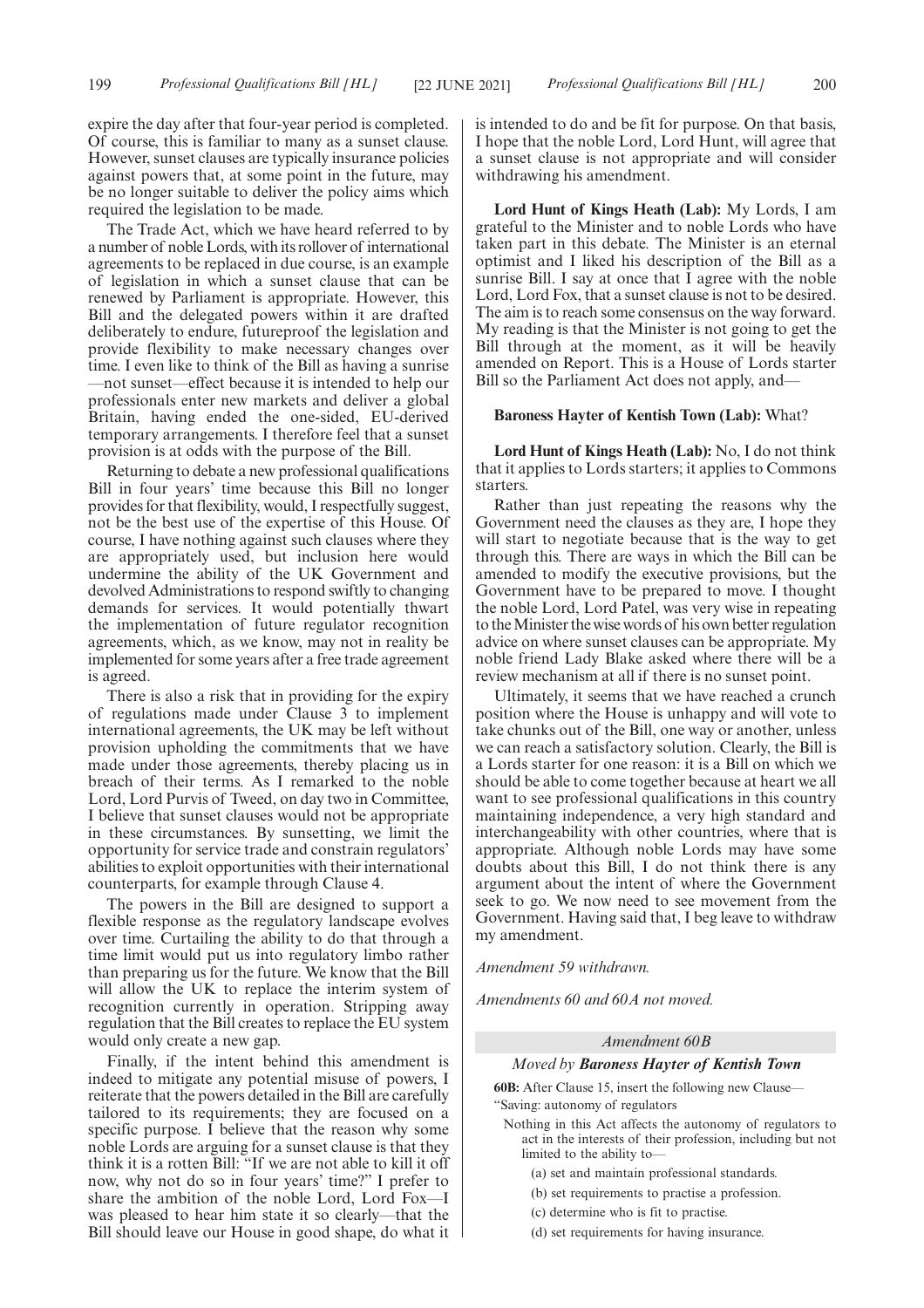- (e) set the training requirements (including requirements about gaining experience).
- (f) determine appropriate levels of flexibility in assessment practices;
- (g) determine to make a regulator recognition agreement."

**Baroness Hayter of Kentish Town:** I apologise for my response during my noble friend Lord Hunt's comments. Is it not wonderful that you learn something new every day? I had not realised that a Lords starter is not subject to the Parliament Act. I was just preparing something for a meeting I have tomorrow saying how the Bill was a Lords starter because that is normal for a noncontentious Bill. That is presumably why noncontentious Bills are put here.

However, with a final flourish, Amendment 60B is in my name and those of the noble Baroness, Lady Noakes, and the noble Lords, Lord Lansley and Lord Fox. It basically sums up the deep concerns we share about the Bill's potential to undermine the independent standard-setting and public interest duties of what we have seen as autonomous regulators. As the Minister will recognise, everything in this amendment is what he promised in Committee. I am not suggesting that the department made up its position as the Bill went along. In this amendment we have simply brought things together to make the Government's position, as the Minister has stated, much clearer and easy to read, so because of that, I think the Minister will have no issue at all with the amendment and will probably want to accept it.

As the amendment is all things that the Minister has been saying, I do not propose to rehearse all the arguments—he is familiar with all of them—save to say that a Bill to compel regulators either to enter negotiations with an overseas regulator or put in place a process for recognising the qualifications of applicants trained abroad to fulfil a promise made by the Government in a trade deal or to fill a skills shortage defined by a Minister is not compatible with a regulator's independence if it is carried out by diktat rather than at the regulator's request. I completely understand that if there is a deal and particular professions would like to have the mutual recognition of qualifications, they may find they do not have the powers and may come to the Minister saying "Look, our statute does not allow for it. Please can you do the necessary?" I quite understand that that power might need to exist but it should come from them, not from the imposition of the Minister.

#### *5.30 pm*

The noble Baroness, Lady Randerson, has gone but, basically, I am going to suggest to the Minister the same as she did. He should do one of two things: add this amendment right at the start of the Bill on Report to provide the assurances that we are all demanding; or amend the Bill so that its powers to allow a Minister to amend a regulator's freedom to consider that sort of mutual agreement occur only at the request of the regulator and not at the behest of a Minister. Or, of course, he could throw the Bill away and start again. I beg to move.

**Lord Purvis of Tweed (LD):** My Lords, we started Committee with an amendment in the name of my noble friend Lord Fox. It sought to establish at the very outset of the Bill the principle that nothing in it would have a negative impact on the autonomy of our regulators. I am glad that we are able to say—well, not quite "We told you so", but certainly the fact is that we have learned little in Committee that has meant that the case is not even stronger, so reassurance needs to be provided in the Bill.

The powers in Clause 1 could be extensive when it comes to individual applications. The powers in Clause 4 could be forced on a regulator. The powers in Clause 3 could implement elements of trade agreements on regulators in all four parts of the United Kingdom with little scrutiny or accountability. In reverse order, on the trade side, during the debate on the previous group, the Minister sought to give the impression that the regulatory powers were needed to implement trade agreements and the professional qualifications elements of those agreements because, without those powers, we would not able to implement international agreements and therefore may need to act urgently. Clearly, I have not been following in Committee because, by definition, these regulators are statutory. If the Government's statement that a treaty would be implemented by primary legislation is correct, that would be the vehicle—when that treaty is being implemented—to make changes to any of the legislation of those regulators. I simply cannot understand why a Henry VIII power is necessary for that.

On forcing the regulators to enter into mutual recognition agreements, if the Government are saying that this measure is purely enabling, there is a degree of merit in that. However, in Committee, we have heard that such enabling could go beyond and add extra pressure. In Clause 1, the powers on the application process are extensive. Whether we have a declarative statement at the outset or the protections that would be brought about by this amendment, there will have to be protections. If the Government genuinely want to avoid a situation where this Bill either must be paused or does not progress at all—my understanding is that the noble Lord, Lord Hunt, is absolutely correct that Bills starting in this place are not subject to the Parliament Act and that the Minister therefore has to be nicer to us—they must provide reassurance. That can happen now only through much greater detail about the organisations and regulators that will be impacted by this, as well as about certain areas of draft regulations along the lines of what the Government would really want to use these powers for. Without meaningful reassurances, this Bill has significant difficulties.

**Baroness Noakes (Con):** My Lords, I need to say very little, other than that I support what the noble Baroness, Lady Hayter, and the noble Lord, Lord Purvis of Tweed, have said. I know my noble friend has heard the strength of feeling in Committee, about the importance of regulator autonomy. I think there is agreement in Committee, though not necessarily yet with my noble friend the Minister, that something needs to be in the Bill to recognise that.

I hope that by the time we get to Report, if indeed there is a Report stage on this Bill, the Government will have taken ownership of the issue, because I am afraid that if they do not the House will.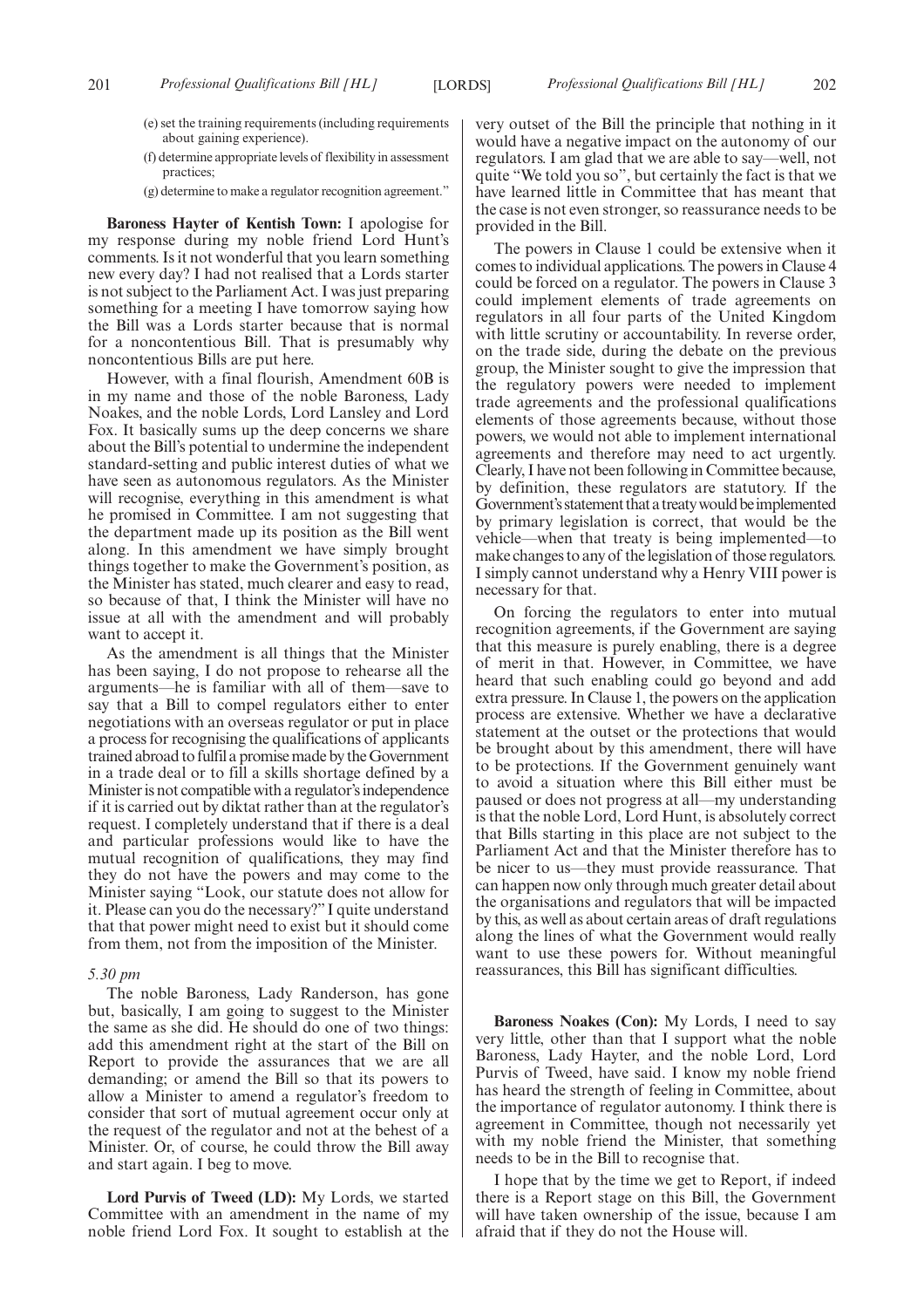**Lord Fox (LD):** My Lords, I have gone through the entire Committee session in complete agreement with the noble Baroness, Lady Noakes. Not a scintilla of difference has come between us all day. The fact that this amendment is signed by such a broad group of people indicates two things. One is that there is broad hope that we can get a Bill out of this process that we can live with. Also, this is the essential building block that has to start the process of creating a Bill that this House is much more comfortable with. As we have heard, the Minister has spoken time after time about the autonomy of the regulator. He cannot be faulted in the number of times he has said it. However, at no point is that autonomy echoed in the words of the Bill. That is what this amendment, very simply, seeks to do. As the noble Baroness, Lady Hayter, put it, it is to take the Minister's words and to put them into the Bill. Without that insurance, as my noble friend Lord Purvis explained, that are plenty of ways that autonomy can be eroded and, indeed, set to one side.

My noble friend Lady Randerson, speaking to a previous group, explained that mutual recognition of qualifications takes years. It does not take years if it rides in on the back of a free trade agreement and overrides the rights and autonomy of our regulators. That is the fear that runs through all the people trying to correct this Bill. This amendment, or something that the Government pick up and make their own, is one way of starting the process of having the dialogue that will help the Bill make further progress.

**Lord Grimstone of Boscobel (Con):** My Lords, I thank the noble Baroness, Lady Hayter of Kentish Town, for her amendment, which sets out the autonomy of regulators to act in the interests of their profession. I note that the amendment is supported by my noble friend Lady Noakes and others. Of course, I commend their commitment to upholding regulator autonomy, and it will come as no surprise that I support their intent here. I was told before I joined your Lordships' House that understanding the mood of the House was an important requisite if a Minister was to have a chance of even modest success in his role. I do not think that anybody who has listened to our debates on this matter could be in any doubt about the mood of the Committee on this topic.

I spoke at length on regulator autonomy on days one and two of Committee, saying, in particular, that regulatory autonomy is, and has always been, a priority in this Bill. Throughout the Bill's development and following its introduction, the Government have engaged closely with a wide range of regulators—even the newly discovered ones—to make sure that their autonomy is upheld throughout the Bill. We will of course continue to do so, not just during the Bill's passage but in its implementation. Subject to the usual channels, I believe that we may now have time available to us before the Bill moves to Report stage to make sure that process is fully and conclusively completed.

This is why of course we listened even before the Bill started its passage through the House, and tabled our amendments to Clause 1: to ensure, in that case, regulatory autonomy over decisions about who practises a profession and flexibility in assessment practices, in line with the rigorous standards set by regulators. I think noble Lords will recognise now that the overall effect of Clause 1, as amended, will be to ensure that regulators can use a full range of approaches to make their determinations about knowledge and skills, and it preserves their ability to set further conditions, such as those set out in the amendment. I am pleased that, through discussion, we were able to get both the General Medical Council and the Nursing and Midwifery Council to welcome this. The proposed new clause would also specify that regulators are able to determine whether to make a regulator recognition agreement. Perhaps I may humbly say that Clause 4 is already the means of achieving this.

Clause 3 ensures that, where the UK has international agreements on the recognition of professional qualifications, these can be implemented. The principle of autonomy will be a key priority in reaching these agreements. Of course, I understand the point made by the noble Lord, Lord Purvis of Tweed, that there will be a number of future free trade agreements that will require primary legislation to implement them. Equally, there may be some, for example the Swiss mobility agreement—not a full free trade agreement but one that acts within the spirit of the Bill—which may not need primary legislation. That is why it has been important to have this flexibility.

Agreements under Clause 4 are entirely regulator-led. The appropriate national authority may grant regulators the power only to enter into agreements, not to dictate what agreements to enter into. It is for the regulator to decide whether it wishes to enter into a recognition agreement with its counterparts overseas, and the terms of any agreement. I hope that I have conveyed through this, and my previous comments, that the Bill protects and values the autonomy of regulators. But of course, I go back to my earlier comments: the strength of feeling expressed by Members of this House has not gone unheard. I have listened carefully to the points made and I will continue to consider the importance of regulatory autonomy and to ensure that this is respected.

I would still highlight that the Bill, as drafted and amended by the Government, does give powers to regulators where they need them. If the Bill can be improved through scrutiny, who would not want it to be? However, the Bill is already consistent with the intended effects of the amendment, so I suggest that there is no need for an additional clause. I therefore ask that this amendment be withdrawn.

**Baroness Hayter of Kentish Town (Lab):** I thank the noble Lord and the noble Baroness, Lady Noakes, for their support for this. If I have understood the Minister correctly, he said, "Don't worry about it because it's all in the Bill, so it isn't necessary". But if it is all in the Bill, there is no harm in it. Given the concerns that we have had, I see nothing wrong with the reassurance, as I mentioned at an earlier stage. Sometimes, when things are tested, perhaps in courts afterwards, a very clear statement of intent and reassurance can work wonders—even more than a ministerial statement from the Dispatch Box. Therefore, it would not be right to say that it is not needed. If it is an extra bit, that seems to me a welcome addition.

However, I am very grateful to the Minister for saying that he has listened to everything we have said and will think about this. I will give away a small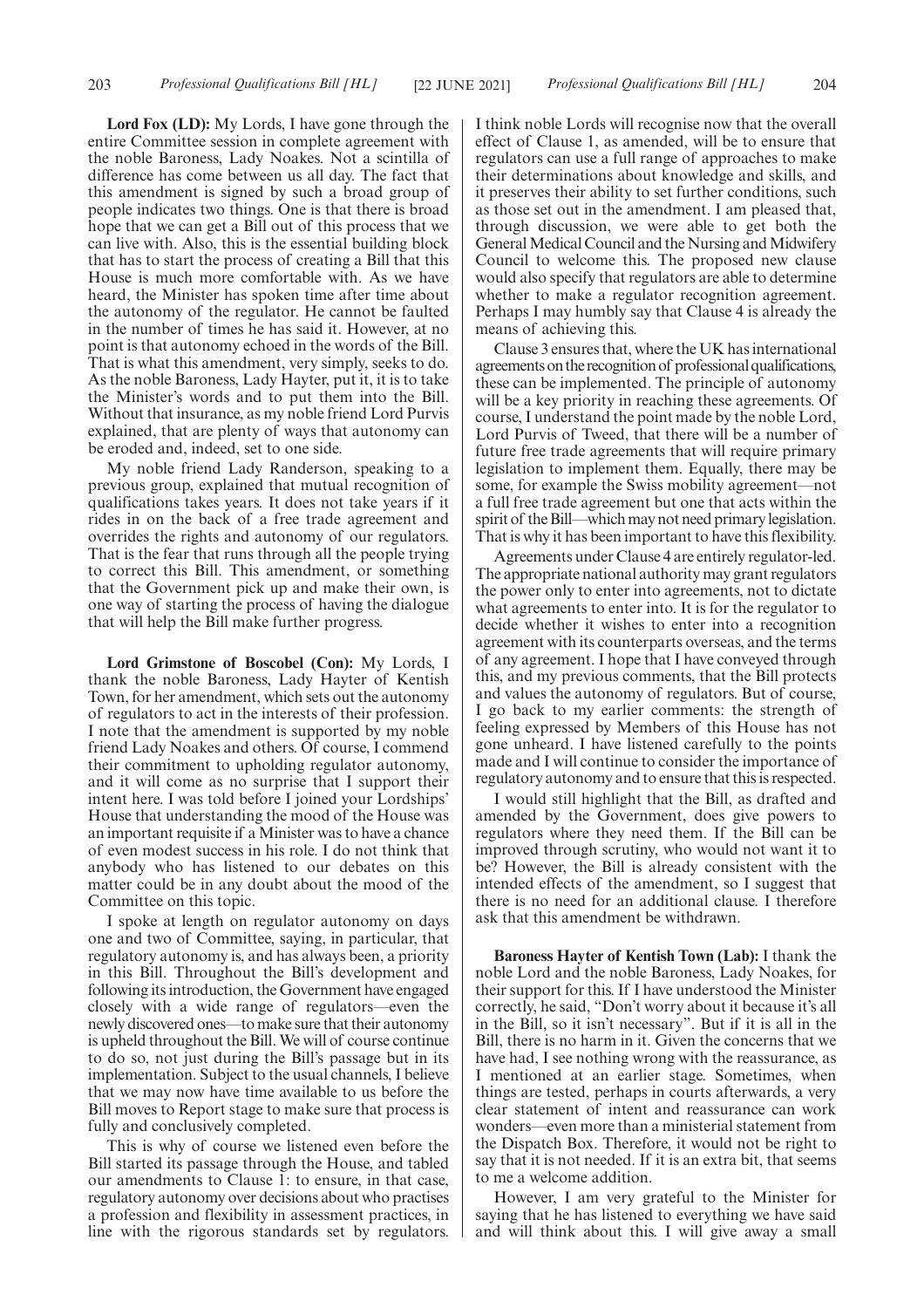#### [BARONESS HAYTER OF KENTISH TOWN]

secret, just within these four walls: there is no date, as yet, in July for Report, so it may well be that we have until September, which should give the Ministers and their drafters plenty of time. It would obviously be better if any amendments that we agree with could come in their names, because they tend to be drafted better than ours, and it is also much easier to have a discussion and agree.

#### *5.45 pm*

I will ask the Minister whether he is going to take the time to do it over the Summer Recess, which I think would be sensible. Please do not send us letters on a Sunday because we will all be on holiday—but any other update over the summer would be very welcome. I really do think that something like this is needed. Maybe because of the way it was put together, maybe because it was done in a hurry, and maybe because it had not been consulted on, there are worries that call out for some reassurance. I think that we will need to come back to this in some way. It may be right that it should be earlier in the Bill. It may be that it should be for Clause 3. Where it is best put is for discussion. The statement is an important one but, for the moment, I beg leave to withdraw the amendment.

#### *Amendment 60B withdrawn.*

**The Deputy Chairman of Committees (Lord Duncan of Springbank) (Con):** Before I go on to the next group, it is perhaps worth saying to those who wish to speak after the Minister that the earlier they can inform us, the more likely it is that the message can be passed directly on. I am afraid that I was not able to call the noble Lord, Lord Lansley, as I had to apply the same rules that I applied to the noble Lord, Lord Purvis of Tweed, for the same reason.

We now come to the group beginning with Amendment 61. Anyone wishing to press this or anything else in this group to a Division must make this clear in the debate. I call the noble Lord, Lord Palmer of Childs Hill.

#### *Clause 16: Interpretation*

#### *Amendment 61*

#### *Moved by Lord Palmer of Childs Hill*

**61:** Clause 16, page 12, line 40, at end insert ", or a chartered accountancy profession (see subsection  $(3A)(a)$ ).

Member's explanatory statement

See explanatory statement for the amendment in the name of Lord Palmer of Childs Hill to page 13, line 19.

**Lord Palmer of Childs Hill (LD):** My Lords, it is my great pleasure to speak here in the graveyard spot on this Bill to the amendments in my name. I thank the Minister for his letter of 20 June concerning the professions and regulators to which this Bill applies. It would have been a bit more helpful to have had it earlier.

It seems that BEIS has recognised the point I made in my amendments that the ICAEW and other accountancy professional bodies are in the scope of the Professional Qualifications Bill, owing to their role as recognised supervisory bodies for the purposes of statutory audit, insolvency, probate and administration of oaths. This has been referred to by many noble Lords from around the Chamber during the course of this Bill. As this addresses the point made in my amendments regarding the rationale for including the ICAEW, of which I am a member, in the scope of the legislation, I hope that the Minister will acknowledge when he replies that it helped to review the actual impact of the Bill, as his letter helped me in making this speech.

It feels like the Government are rushing through this legislation without having thought through the detail of the Bill and its consequences. Noble Lords are now having to try to fix this. For the list of regulators and professions affected by this Bill to have changed so substantially while the legislation is being scrutinised by your Lordships' House does not help give certainty on such an important and wide-ranging legislative measure.

Between this Bill's conclusion in the House of Lords and it eventually beginning to go through the lower Chamber—and eventually when it comes to Report—it is vital that BEIS takes stock of this legislation, reviews its intended and unintended consequences, and engages with those regulators and professional bodies in scope to iron out any remaining concerns. The noble Baroness, Lady Noakes, said earlier in this debate that there needs to be a pause to the Bill. There needs to be a certain something which does not just carry on as we are now.

A remaining concern—and my last words on this—is on the need for the regulation of accountants and tax advisers. At present, anyone can set themselves up to give this service—and maybe they should. I hope that the Government will consider whether any regulation in some form is required. After all, where pig farmers go, accountants should surely follow. I beg leave to move the amendment.

**Baroness Noakes (Con):** My Lords, the noble Lord, Lord Palmer of Childs Hill, has tabled these amendments, which I know were suggested by the Institute of Chartered Accountants in England and Wales, so I felt somewhat obligated to speak on the amendment. I know that the ICAEW is pretty keen to be included in the Bill's scope. As the noble Lord explained, its wish has been granted to some extent, but only for certain aspects where it regulates professions. The noble Lord's amendments would actually go considerably further by making chartered accountancy a regulated profession. Amendment 64 names the ICAEW as the "chartered accountancy regulator", thus relegating all the other chartered accountancy bodies to also-rans. If the noble Lord was even thinking about pressing his amendment, I would strongly oppose it. I hope that my noble friend the Minister will resist it.

The inclusion of chartered accountancy is not logical. The ICAEW already enters into mutual recognition agreements, so Clauses 3 and 4 would have no relevance whatever. I cannot believe that the Government would ever make a determination under Clause 2 that there is a problem with meeting a demand for accountants' services. There is no shortage of accountants.

The ICAEW's rather grandiose briefing to me said that it wanted to be in the Bill so that there could be "a debate on the role of the profession in shaping global business practice, reporting and governance".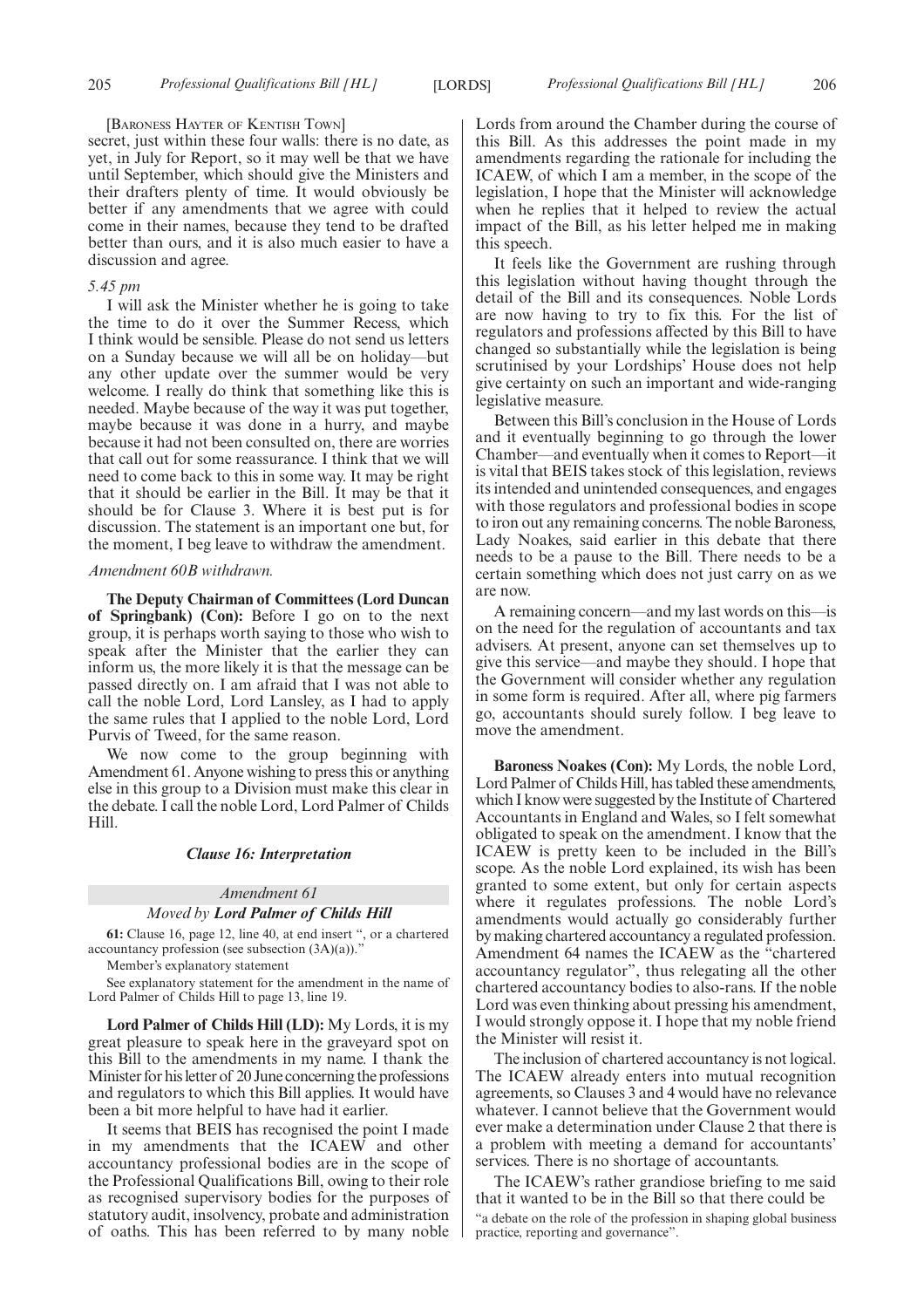In other words, the ICAEW wants to be seen as important. Legislation should not be used to support the egos of anybody, let alone professional bodies.

Right at the end of his remarks, the noble Lord, Lord Palmer of Childs Hill, raised whether the provision of accountancy and tax advisory services should be regulated. That is pure protectionism and not something I would ever support, even for my own profession of accountancy. I know that the noble Lord will not press his amendments, but if he does I hope that my noble friend the Minister will strongly resist them.

**Baroness Hayter of Kentish Town (Lab):** My Lords, my sister is not a chartered accountant, but she is an accountant. I do not know whether that is an interest to declare, but I should note that.

Unsurprisingly, I have a lot of sympathy with what the noble Baroness, Lady Noakes, said. In fact, when the noble Lord first raised the possibility of this with me, I was really interested, but we were both quite surprised that somebody actually wanted to be regulated. As someone who has worked very much on the consumer side, I have tried to get people regulated and on the whole they have resisted. However, that falls apart, because we have now discovered in the letter that the ICAEW will be there.

Earlier, I read out the note that I had had from the ICAEW as a result of the Minister's letter on Sunday, saying that it seemed as if the Government were "rushing through the legislation". I did not quote this, but I will say it now:

"Between this Bill's conclusion in the House of Lords and it beginning to go through the lower chamber, it is vital that BEIS take stock of this legislation, review its intended – and unintended – consequences, and engage with those regulators and professional bodies in scope to iron out any remaining concerns."

As I said on the previous group, I hope that we will use the time between now and Report, rather than between now and when the Bill arrives in the other House, but it sounds as though the ICAEW and the other accountancy bodies have not yet had a discussion with departmental officials. I hope that that can be put in hand. I hope the Minister will be able to confirm, although maybe not at this moment, that those meetings have taken place so that, as the ICAEW says, any intended or unintended consequences are fully understood and any problems can be ironed out. I look forward to hearing from the Minister that that will take place.

**Lord Grimstone of Boscobel (Con):** My Lords, I thank the noble Lord, Lord Palmer of Childs Hill, for his amendments. I am grateful for the opportunity to clarify the Government's thinking on whether the chartered accountancy profession is one to which the Bill applies, as well as the situation in respect of other chartered professions. I hope that noble Lords have noted, as I have responded to this, that we have been listening to their concerns and that we are looking to engage and make improvements where we can. I can confirm to the noble Baroness, Lady Hayter, that officials are already in discussion with the ICAEW.

As a short digression, I have to say that it is nice to hear regulators are now clamouring to join the bandwagon of this Bill. I hope that marks a turning point for us. I will be going home with a spring in my step this evening, having heard that.

I should begin by acknowledging that the UK's chartered accountancy bodies set the highest standards with their qualifications and require continuous professional development, rightly. As a result, the UK's accounting sector is highly respected and valued both domestically and across the world. We are rightly proud of it.

I would also like to highlight that, as we have heard from noble Lords, the ICAEW is a regulator to which the Bill applies, by virtue of its role as a regulator of auditors, insolvency practitioners and some other distinct specialisms. The professional activity of audit is regulated in statute by the ICAEW and the other recognised supervisory bodies for audit, all overseen by the Financial Reporting Council. We continue to deepen our understanding of these relationships as a result of the mapping work that I described much earlier today.

One of the objectives of this Bill is to revoke the current EU-derived system for recognising professional qualifications and experience gained overseas. We are taking away this prescriptive system and leaving it to our autonomous regulators to decide what recognition arrangements they require. If our regulators need help to create recognition routes to meet demand, or to agree reciprocal agreements with overseas counterparts, we can use the powers in this Bill to give them what they need.

Chartered titles are, in general, a form of self-regulation. Chartered accountancy is not a profession regulated in law, and there are no statutory impediments to the chartered bodies having whichever international recognition routes they deem appropriate. So there is simply no need for government intervention under this Bill to help chartered bodies set up recognition routes or international recognition arrangements for professional activities not regulated in law. Indeed, the ICAEW already has many overseas members and international agreements relating to accountancy. Therefore, the profession of chartered accountancy does not need to be included among those professions to which the Bill applies.

This is true of all voluntarily regulated professions. Professional bodies for those professions continue to reign with autonomy over their unilateral recognition routes and over the formation of the content of recognition agreements with overseas counterparts. So, I repeat: they do not need any help under the powers of this Bill. I hope that the noble Lord is reassured by this explanation, and I ask that he withdraw the amendment.

We are now reaching the end of the 27th grouping, which marks the end of the Committee stage for this Bill. I would like to express my sincere thanks to all noble Lords for their excellent and insightful contributions. I think it is fair to say that Ministers and officials have learned things from these insightful contributions. I will be reflecting on all the points made. If the noble Baroness would like to tell me where she will be for her summer holiday, I will make sure that the letters are delivered to her expeditiously.

I look forward to continuing to discuss this Bill with noble Lords. I will hold further round tables; I, and officials, will meet further with regulators; I will meet with the devolved Administrations; and I will do this before we return for Report.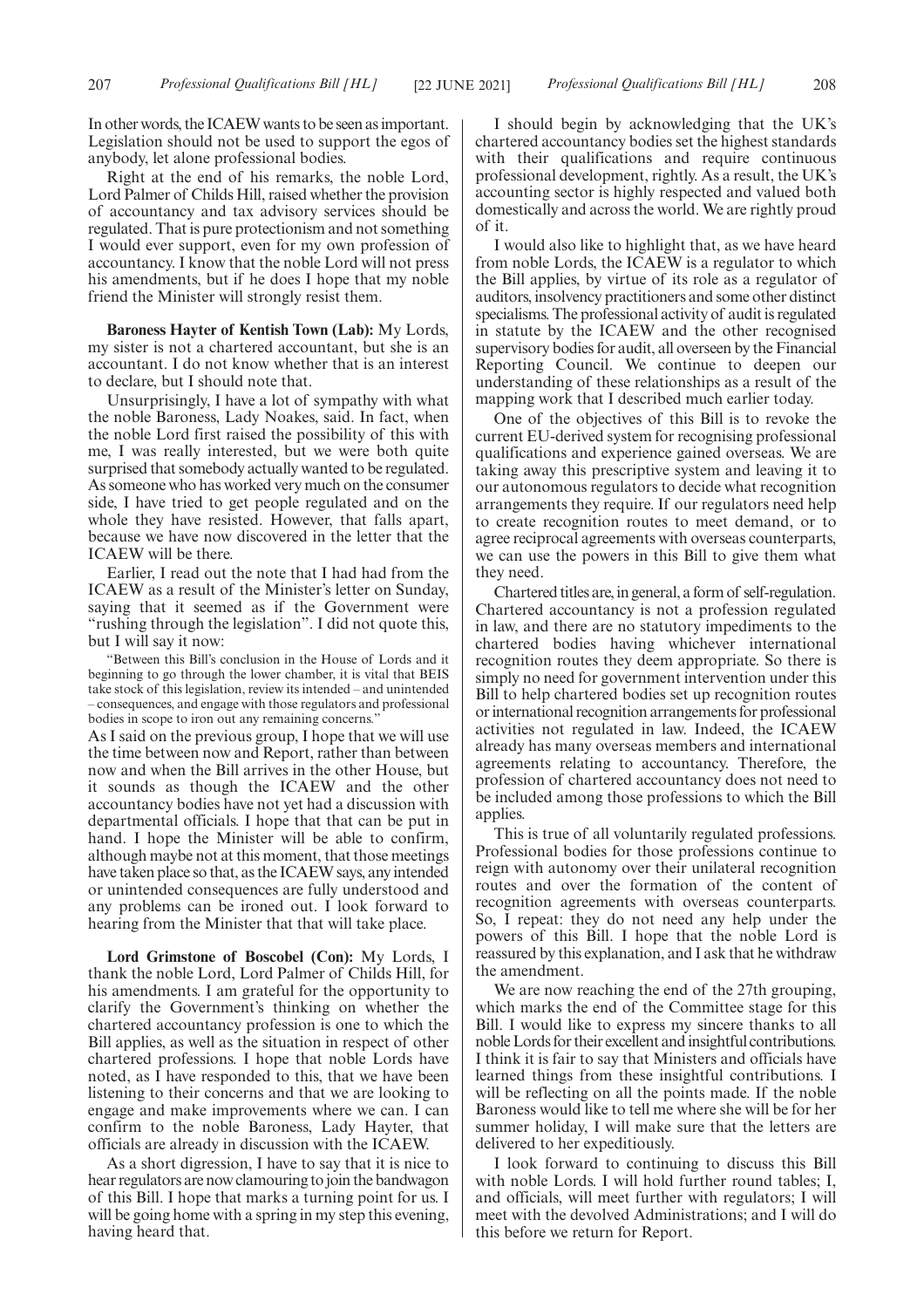#### *6 pm*

**The Deputy Chairman of Committees (Lord Duncan of Springbank) (Con):** Before saying that there are no requests to speak after the Minister, I will just confirm this time that there are no such requests. No? Excellent—I therefore call the noble Lord, Lord Palmer of Childs Hill.

**Lord Palmer of Childs Hill (LD):** My Lords, I am glad that the Minister understands the mood of the House, which has been very clear over the course of our proceedings on the Bill. I thank the noble Baronesses, Lady Noakes and Lady Hayter, for contributing on these amendments, which noble Lords will appreciate were put down at a very early stage of the Bill, on the basis of the Institute of Chartered Accountants in England and Wales indicating to me—but not to everybody—that it wished to be named in the Bill. The noble Baroness, Lady Noakes, quite rightly said that it is not the only accountancy body. I raised this with the ICAEW, which said that it did not at this late stage want to be seen as speaking for all the other bodies but to test the water on behalf of the accountancy profession.

Noble Lords made the point that there is no shortage of accountants, but inclusion in the Bill does not necessarily mean shortage—I am not sure whether there is a shortage of pig farmers but nevertheless they are in the Bill; therefore, there is an argument for this. The noble Baroness, Lady Hayter, quite rightly said that some accountants feel that they need to be seen in, and part of, the Bill, but they have come very to it very late. I hope that this can be ironed out.

I thank the Minister for replying positively to many of the points that concerned me and beg leave to withdraw my amendment.

*Amendment 61 withdrawn.*

*Amendments 62 to 64 not moved.*

*Clause 16 agreed.*

*Clause 17 agreed.*

# *Clause 18: Commencement*

*Amendments 65 to 67 not moved.*

*Clause 18 agreed.*

*Clause 19 agreed.*

*Amendment 68 not moved.*

*Bill reported with amendments.*

*House resumed.*

*6.03 pm*

*Sitting suspended.*

# **End-to-end Rape Review** *Statement*

*The following Statement was made in the House of Commons on Monday 21 June.*

"I would like to make a Statement on the Government's *End-to-end Rape Review Report on Findings and Actions*. Rape and sexual assault are some of the most horrific offences dealt with by our criminal justice system. They can leave devastating effects on victims for life. While the majority of victims of rape are women, this crime can have a devastating effect on male victims as well. Over the last five years, we have seen an alarming decline in the number of police referrals, charges, prosecutions and convictions for these sorts of crimes—a trend that the Government are determined to reverse with urgency. I want to pay tribute to the bravery of victims and to commend their courage in coming forward to report these crimes. It is crucial that the system gives all victims the reassurance that they will be believed and that they will receive the right support, right from the moment they report their crime through to the conclusion of their case and beyond.

In March 2019, the National Criminal Justice Board commissioned the first ever end-to-end review of how the criminal justice system handles rape cases. The rape review report and action plan outlines how we will act on its findings to deliver much-needed improvements, building confidence in the system and encouraging more victims to come forward. That will enable cases that are better prepared from the start, more prosecutions of rapes, greater encouragement of early guilty pleas, and fair and timely trials. This has been a collaborative effort between the Ministry of Justice, the Home Office, the Attorney General's Office—I am grateful to the Solicitor-General for being here today—the police, the Crown Prosecution Service, and Her Majesty's Courts and Tribunals Service, which is something that we believe will be crucial to its long-term success. Alongside the action plan, a government social research report outlining the underlying primary research in detail is also being published. I have laid that report before the House.

Our action plan sets out a robust and ambitious programme of work to improve the way in which the criminal justice system responds to rape at every stage in the process, so that victims are better supported to get the justice they deserve and so that all our constituents can have confidence that perpetrators of these sickening crimes will be rightly punished. As the House will know, this has been a priority area for government for some time, and I would like to take this opportunity to highlight some of the work already done, alongside the new actions that we are committed to delivering in the implementation of the review.

We appreciate that this is not the first piece of work in this area of criminal justice, and that both victims and stakeholder groups want change to happen as quickly as possible. The Government could not agree more, which is why the Minister for Crime and Policing will be personally pushing this work forward, and the Government will publish updates every six months detailing progress to ensure clear accountability. That will include scorecards monitoring progress against key metrics, including timeliness and victim engagement in each part of the system, and implementation of the action plan. Our ambition is for the volume of cases referred by the police for charging decisions and reaching court to return to 2016 levels by the end of this Parliament.

One of the key themes of the review is how we can create the conditions that will enable effective joint working between the police and CPS. It launched its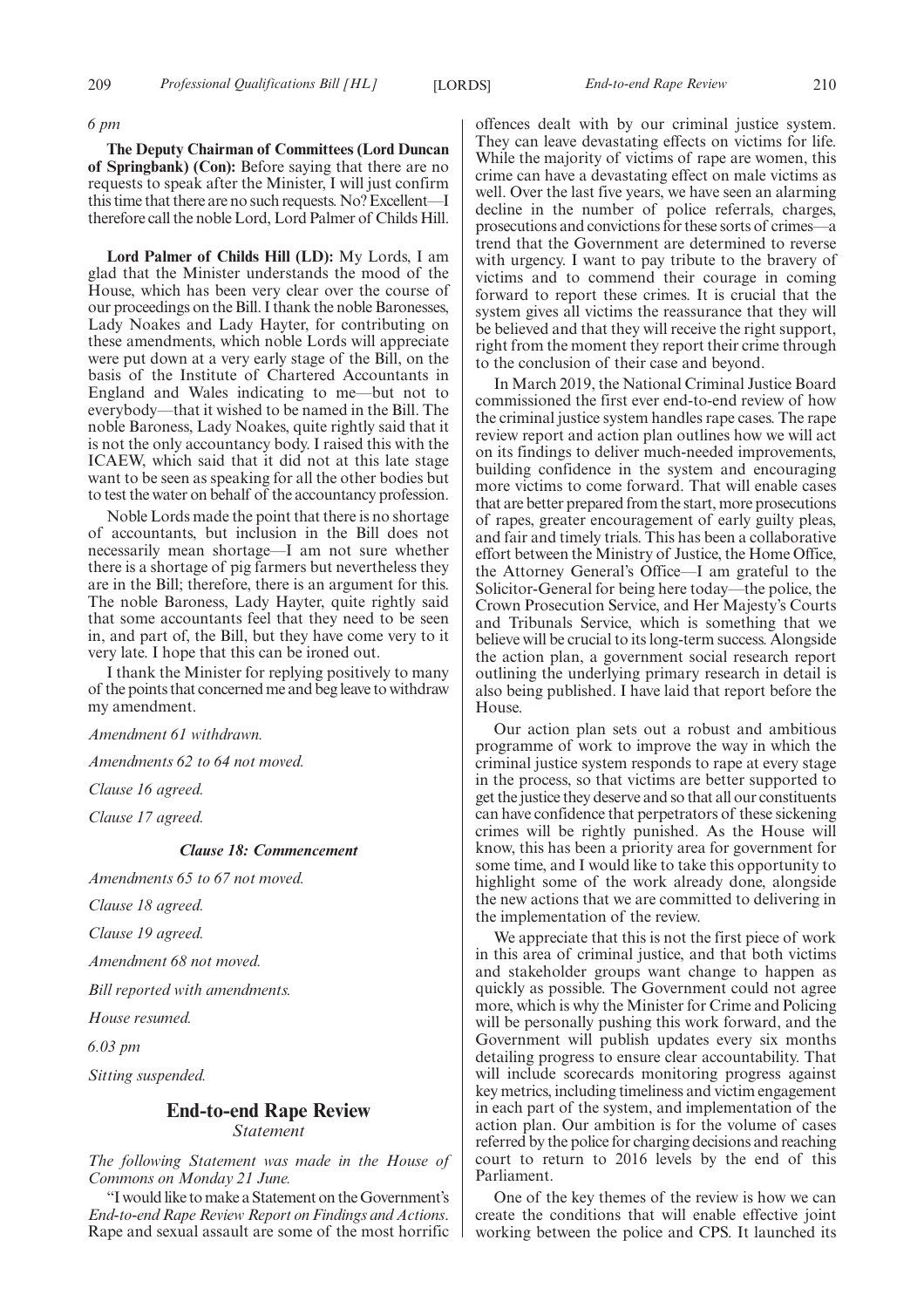joint action plan in January this year. That will enable both the police and CPS to work hand in glove to support rape victims and to secure convictions. In the implementation phase of the review, we plan to introduce joint decision-making guidance for CPS and police investigation teams that will be implemented as part of a necessary culture change. We will also build on the shared learning and development in the form of training and guidance around trauma, to develop understanding of its effect on victims right across the system. In the next 24 months, we will have a framework for a new operating model that can be adopted by forces nationally.

A key plank of our work to transform the way in which cases are dealt with is the pathfinder programme known as Operation Soteria, which is being launched to drive systemic and sustainable transformation in how the police and CPS handle investigations into rape and sexual offences. I am pleased to say that we have already begun to transform the support provided to victims by publishing a revised victims' code, which sets out 12 clearly defined rights. We have invested record amounts in support over the last 18 months, including spending more than £70 million on rape and domestic abuse services in 2020-21 and £27 million on the expansion of the independent sexual violence adviser service—the ISVA service.

I accept that more needs to be done to reform support services to meet current and rising demand, and ISVAs play a crucial role. Research suggests that their involvement in the criminal justice system can make a victim 49% more likely to stay engaged and see their complaint through to its conclusions. With that in mind, we will shortly consult on a statutory underpinning for the ISVA role as part of the forthcoming victims Bill consultation. The police and CPS will work together to introduce minimum standards on how to communicate with ISVAs after a complaint is made, throughout the investigation process, through charging decisions and through court proceedings themselves. This will be done through a national framework to ensure that standards improve right across the country.

We are also committed to ensuring that no victim is left without a means of communicating through an extremely traumatic period in their life, which is why we are working to increase the capacity of the front-line technology used to examine digital devices. We will work with the mobile phone technology industry to support police efforts to provide swap-out phones for victims to use when their own devices are unavailable. Our ambition is that no victim will be left without a phone for more than 24 hours.

We recognise that the court experience can be particularly distressing. Last year, we rolled out Section 28 of the Youth Justice and Criminal Evidence Act 1999 to help support children and vulnerable adult victims and witnesses to give their evidence and be cross-examined sensitively. We are already piloting the same arrangements for intimidated witnesses and victims in three locations, and plan to increase that pilot to three additional courts. Subject to that evaluation, we aim to commence full rollout to all Crown courts for this group, and will consider whether any further legislative change is needed. We also plan to test the use of Section 28 in the youth court.

We will continue to explore how we can increase the use of special measures in rape trials, and will develop a best practice framework for rape and sexual violence cases during court proceedings. Additionally, we have asked the Law Commission to explore the use of rape myths and evidence about victim credibility at court to see whether there are changes we can make there to improve the experience for victims and give them the opportunity to present their best evidence. In addition, the CPS has updated its legal guidance to address rape myths and stereotypes.

We will go further than the work outlined in the review; later this year, we will publish a new strategy to tackle violence against women and girls, and we will consult on the new victims Bill. I am sure that the whole House will join me in acknowledging the many people and organisations who are working tirelessly to improve the way in which these cases are handled. I thank the organisations in this field. Their expertise, research and challenge is invaluable. I am incredibly grateful to Emily Hunt in particular, who has been working as an expert adviser on the rape review, and ensured that the voice of victims was heard loud and clear as the Government considered their approach.

I reassure the House that if the proposed actions do not yield sufficient change in the timescales that we have set out, the Government are prepared to look at more fundamental changes to the criminal justice system, including measures to strengthen accountability and governance more widely. The review represents just the beginning of this work. We must continue to challenge the entire system to deliver urgent and sustained change. We owe that to every victim of these terrible crimes. Every part of the system can and must do better; now is the time for it to deliver. I commend this Statement to the House."

#### *6.08 pm*

**Lord Falconer of Thoroton (Lab) [V]:** The issue about the extent to which rape is properly prosecuted in this country is now a real one. The Lord Chancellor rightly apologised for the lack of prosecutions, yet did nothing to deal with the problem properly. He announced a sum of money, in the region of £150 million, most of which went to refuges. Refuges are very worth while but will not deal with the problem of the lamentably low rate of convictions for rape. The average amount of extra expenditure on rape cases, if one applies it to the number of rape cases the Government estimated last year, is £15 a case.

Why have the Government not made more resources available, if their apology is serious? Why have they not rolled out Section 28, which allows for victims of rape to give evidence as soon as possible after the crime has been committed and for their evidence to be recorded?

**Lord Thomas of Gresford (LD) [V]:** I congratulate the authors, researchers and statisticians who have contributed so much to this comprehensive and excellent review. I trust that the Government will fully resource its recommendations, but agree with the noble and learned Lord, Lord Falconer, that there is no sign of it so far.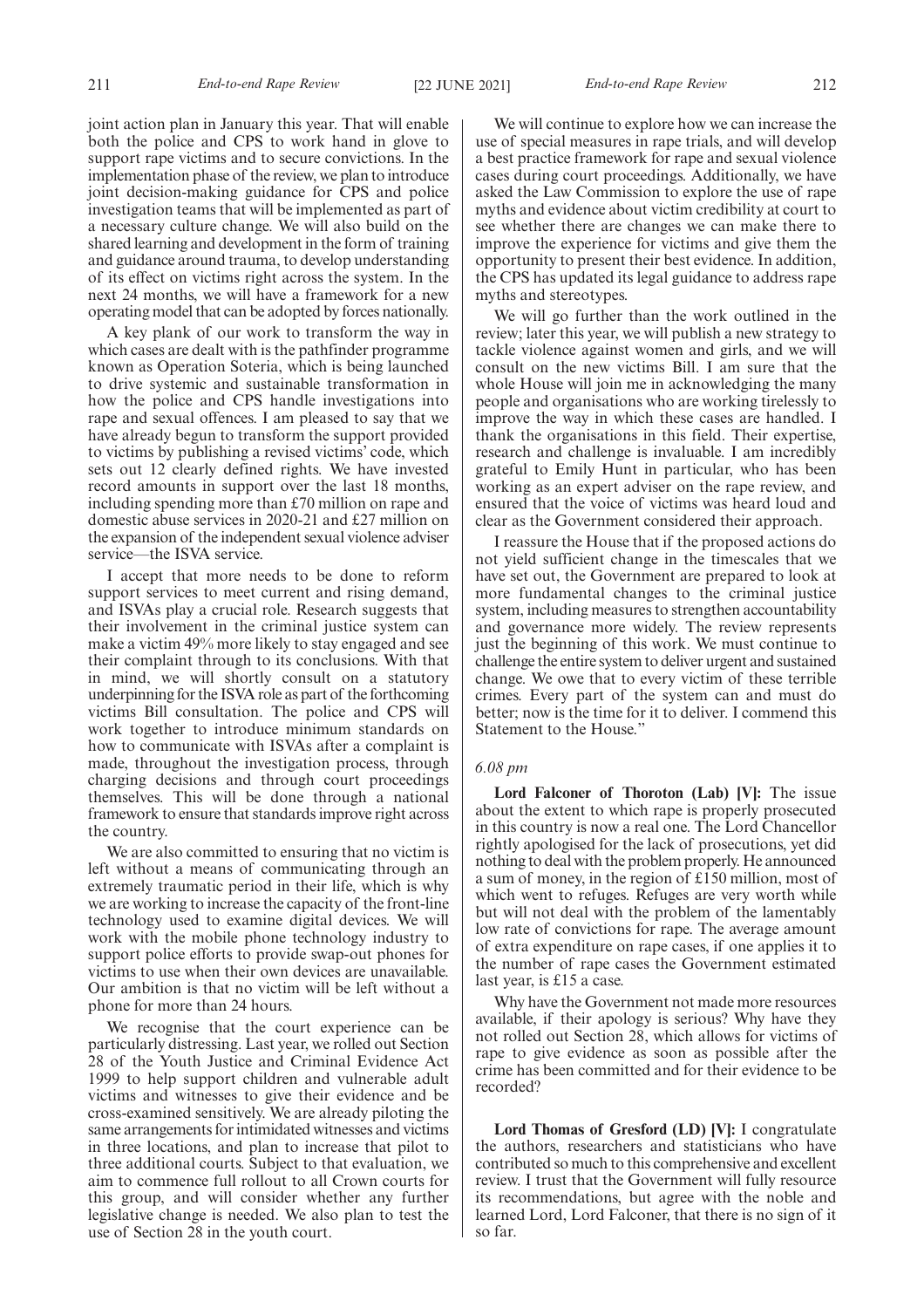[LORD THOMAS OF GRESFORD]

I focus on one of the review's findings—namely that, in 57% of all adult rape cases, the victim feels unable to pursue their complaint. Given that in 90% of cases the victim knows the perpetrator—as a member or friend of the family, fellow student or worker, friend or acquaintance—that may not be too surprising. I strongly suspect that very few of those withdrawals concern the small minority of cases where the perpetrator is unknown. I am interested to know whether the Minister has a figure for the percentage of withdrawals in cases of stranger rape.

So, what are the reasons for disengagement by the victim? First, there is delay. Giving evidence is always a stressful experience, as I know well. Standing exposed in a witness box with one's honesty, accuracy of recollection and motives challenged is not pleasant. Giving evidence about intimate sexual encounters must be agonising and overwhelmingly stressful. Only those with a high degree of courage and persistence can be expected to stay the course without considerable support. I very much welcome the pilot schemes for the recording of evidence and cross-examination early, well before trial. How soon can those pilots be evaluated and rolled out? Months, if not years, of waiting for a trial must disincentivise victims pursuing their case.

Secondly, there is the intrusion into privacy. In January 2018, the noble and learned Lord, Lord Morris of Aberavon, introduced a debate on this topic. I suggested an algorithm which would require the defence to co-operate by setting out their case in a defence statement and, at that point, indicating keywords for the search of mobile phones. The revised *Attorney General's Guidelines on Disclosure*, published in 2020, set out such a system and it is now operational. The review recognises the importance of privacy by its requirement that mobile phones be returned within 24 hours. If that is done, I hope this disincentive to reporting rape will be removed.

Thirdly, we come to sentencing. I am not convinced that longer and longer sentences have any benefit. The review points out that the minimum sentence guideline is now six years and that the average term served for rape is nine years. This increase in sentencing coincides with a decrease in convictions. So many cases depend upon consent, without these days, in England and Wales, any need for corroboration. The lack of consent by the victim must be proved beyond reasonable doubt, and that is the highest degree of proof.

A victim, already oppressed by delay in bringing a case to court, must generally also contemplate the destruction of the life of an offender whom she knows and may even love. That may also be a potent reason for her to disengage from the case. That there should be a substantial and significant sentence of imprisonment for rape is not in doubt, but excessive increases year on year may have unexpected consequences to the detriment of justice.

Ultimately, the jurors are the judges. Acquittals reflect societal attitudes. At the moment, judges seek hard to dispel the myths and prejudices of the past, with lengthy exhortations and directions to the jury—but attitudes begin in the classroom, and we must train teachers to inculcate respect for others and, above all, the meaning and parameters of consent.

In the last few years, we have developed teams of specialised investigators and prosecutors, special measures for court hearings and victim support services. All these are steps in the right direction but have manifestly had no impact on the rate of convictions. We must try harder. We will support the Government further in implementing the policies that are set out in this review.

**The Parliamentary Under-Secretary of State, Ministry of Justice (Lord Wolfson of Tredegar) (Con):** My Lords, I turn first to the points raised by the noble and learned Lord, Lord Falconer of Thoroton. First, I should repeat the apology that the Lord Chancellor gave in the other place yesterday, setting out by reference the reasons why he gave it, given the time.

As the noble and learned Lord, Lord Falconer of Thoroton, said, it is not right to criticise the Government's response to the rape review for lacking in ambition. On the contrary, we have set out clear ambitions for rape cases with the police and the CPS, and we have set out actions against which they, and we, can be held to account. We want to return the volume of trials for rape to pre-2016 levels, with corresponding expectations for police referrals and cases charged. We want to ensure that no victim is left without a phone—noble Lords will appreciate how important the data found on phones these days can be in these prosecutions—for more than 24 hours. We should not underestimate how difficult it can be for a victim to hand over her—it is invariably her—phone and to know that it will be looked at. We will also publish updates every six months, detailing our progress against our expectations, with scorecards monitoring progress against key metrics, including timeliness and victim engagement in each part of the system. That will enable us to provide information on a regional and local level, to see where things are working well and where there is room for improvement.

I turn to the other substantive point that the noble and learned Lord made, about Section 28 of the Youth Justice and Criminal Evidence Act, which enables people to have their cross-examination recorded in advance. The pilots of this provision have focused on complainants for sexual and modern slavery offences. We are extending them from three to six Crown Courts. I want to increase the availability of Section 28, but we need to do this properly. This is a radical departure from the normal court process, where evidence is given at the same time, in front of the jury. The pilots enable us to understand the impacts of this way of giving evidence—not only the impact on the evidence itself but the operational impacts on the courts, because they have to set out, and set up, a bespoke hearing for such evidence to be given.

Although we have some experience of this working for vulnerable victims, primarily children, victims who can be intimidated or are subject to distress, such as victims of rape and sexual violence, are in a different category. That is why we need to look at the pilots and see how it works in practice before we roll it out nationally, if that is what we do.

I turn to the points made by the noble Lord, Lord Thomas of Gresford. The reasons for complainants' withdrawals are complex, regardless of whether the victim knows the perpetrator. I do not have specific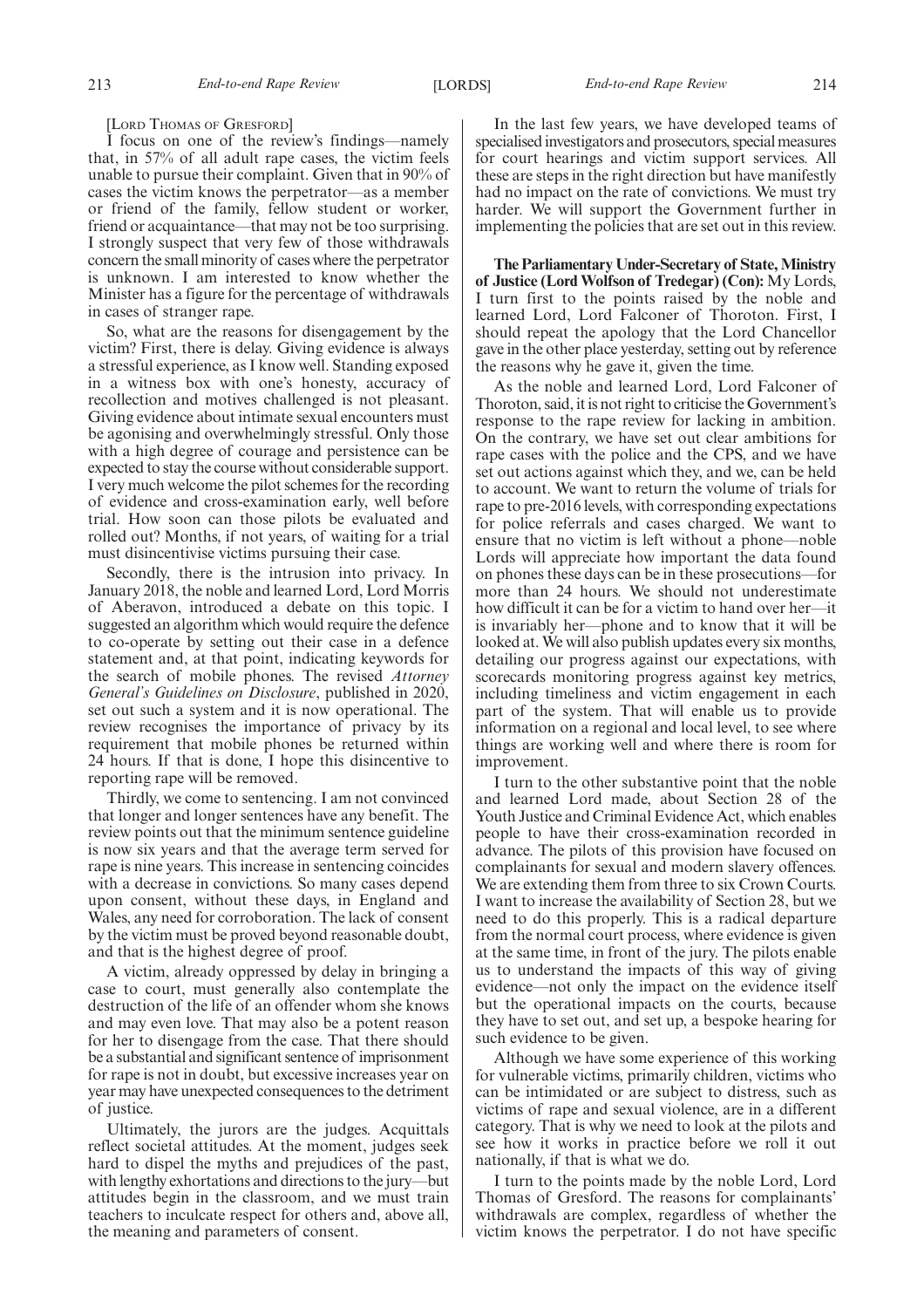215 *End-to-end Rape Review* [22 JUNE 2021] *End-to-end Rape Review* 216

data for withdrawal in stranger-rape cases, but what we do know is that in all cases, good-quality support is a key factor in maintaining victim engagement with the process. That is why we are funding more ISVAs, and we will consider putting that on a statutory basis. As for delay and prerecording cross-examination, I think I have dealt with that point already.

As I said earlier, we recognise that a lack of privacy can be a deterrent and that having your phone gone through can be a very distressing process. We want to ensure that the focus is on the alleged perpetrator and investigating them, rather than on investigating the alleged victim. That is why we do not want to see victims without their phones for long periods of time, and only information that is necessary for an investigation will be asked for. In addition to new guidance for police and information for the public, the Police, Crime, Sentencing and Courts Bill will clarify the power used to extract information from victims' devices and will include privacy safeguards.

As to sentencing, I must disagree with the point made by the noble Lord. Rape is a very serious offence and merits a significant sentence. I take issue with his proposition that there have been excessive increases. On the contrary, I suggest that the sentences for rape, which ultimately are a matter for the judiciary, are entirely appropriate for the very serious nature of that crime.

However, I agree with the noble Lord's point about the importance of education. A tackling violence against women and girls strategy is forthcoming. It will focus on prevention, recognising the importance of education for preventing violence against women and girls. If I may say so, from my own knowledge of what is being taught to my children in secondary school today, the education given to children today in areas such as consent and sexual relationships is far improved and much better than it was years ago. That is a very important part of the process, and I agree with the noble Lord that education is a key component in this debate.

On that note, I echo another point that the Lord Chancellor made yesterday in the other place: we will work across party lines when it comes to this issue. I therefore welcome the noble Lord's concluding remarks, in which he indicated that he too would be prepared to work on that basis.

**The Lord Speaker (Lord McFall of Alcluith):** We come to the 20 minutes for Back-Bench questions. I ask that questions and answers are brief, in order that I can call the maximum number of speakers.

#### *6.23 pm*

**Baroness Bertin (Con) [V]:** My Lords, there is much to support in this review. I am pleased that the Government have been so candid in their assessment of what is a totally unacceptable situation, but I do not doubt their commitment to trying to rectify it.

It is particularly encouraging to see that the report is committed to implementing an offender-centred police process. Putting victims and their character at the centre of the investigation, rather than the suspect and his behaviour, is one of the biggest reasons why so many cases fall down and have "NFA" stamped on them. We have to try to change the culture of questioning the victim's behaviour and focus instead on perpetrators and why they are doing this. In my view, this approach should always have been the norm. Will the Minister commit the Government to a further funding stream and ensure that this approach is rolled out across forces as quickly as possible?

**Lord Wolfson of Tredegar (Con):** My Lords, on funding, we have invested record amounts in support for victims in the last 18 months. We spent more than £70 million on rape and domestic abuse services in the financial year 2020-21, and £27 million on the expansion of the independent sexual violence adviser service—ISVA —which I mentioned earlier. The data is extraordinary, showing that a victim is 49% more likely to stay engaged with the process and see their complaint through to its conclusion if they have that support. That is why we will be consulting on a statutory underpinning for the ISVA role.

My noble friend used the phrase—if I have taken a correct note—"totally unacceptable" to describe the current position. I do not dissent from that. I also agree with her, as I said earlier, that we need to have more focus on investigating the perpetrator and less on investigating the victim.

**Baroness Gale (Lab):** My Peers, while I welcome the publication of this rape review and the Government's apology for the failings on rape—and an apology from the Government is to be welcomed—there is very little consolation for the women who have been failed, including the many victims whose cases have not been progressed by the Crown Prosecution Service.

A few days ago, I heard on Woman's Hour about the case of a woman who had been raped and went to the police, who dealt with her case very well—but the CPS refused to prosecute, as it said that the recording from the CCTV had shown her holding hands with her rapist. Can anyone imagine what this woman felt after all she had been through? Would the Minister agree with me that this should never have happened and that cases like this do nothing to encourage rape victims to come forward?

The review mentioned £70 million spent over the past 18 months on domestic abuse and rape services. Can the Minister say how much of that £70 million is to support victims of rape and how much is allocated to victims of domestic abuse—which is vital but has nothing to do with improving victims' experience of the criminal justice system or improving rape convictions? Can the Minister explain how much of this funding is to support rape victims in getting justice?

The charity Refuge has called for a total overhaul of the rape criminal justice system—both the police and the CPS—and has said that it cannot accept such monumental failings any more.

**Baroness Scott of Bybrook (Con):** Perhaps the noble Baroness could conclude.

**Baroness Gale (Lab):** Thank you. So could the Government urgently provide adequate sustainable funding for specialist rape services, which have been very seriously eroded in the last few years?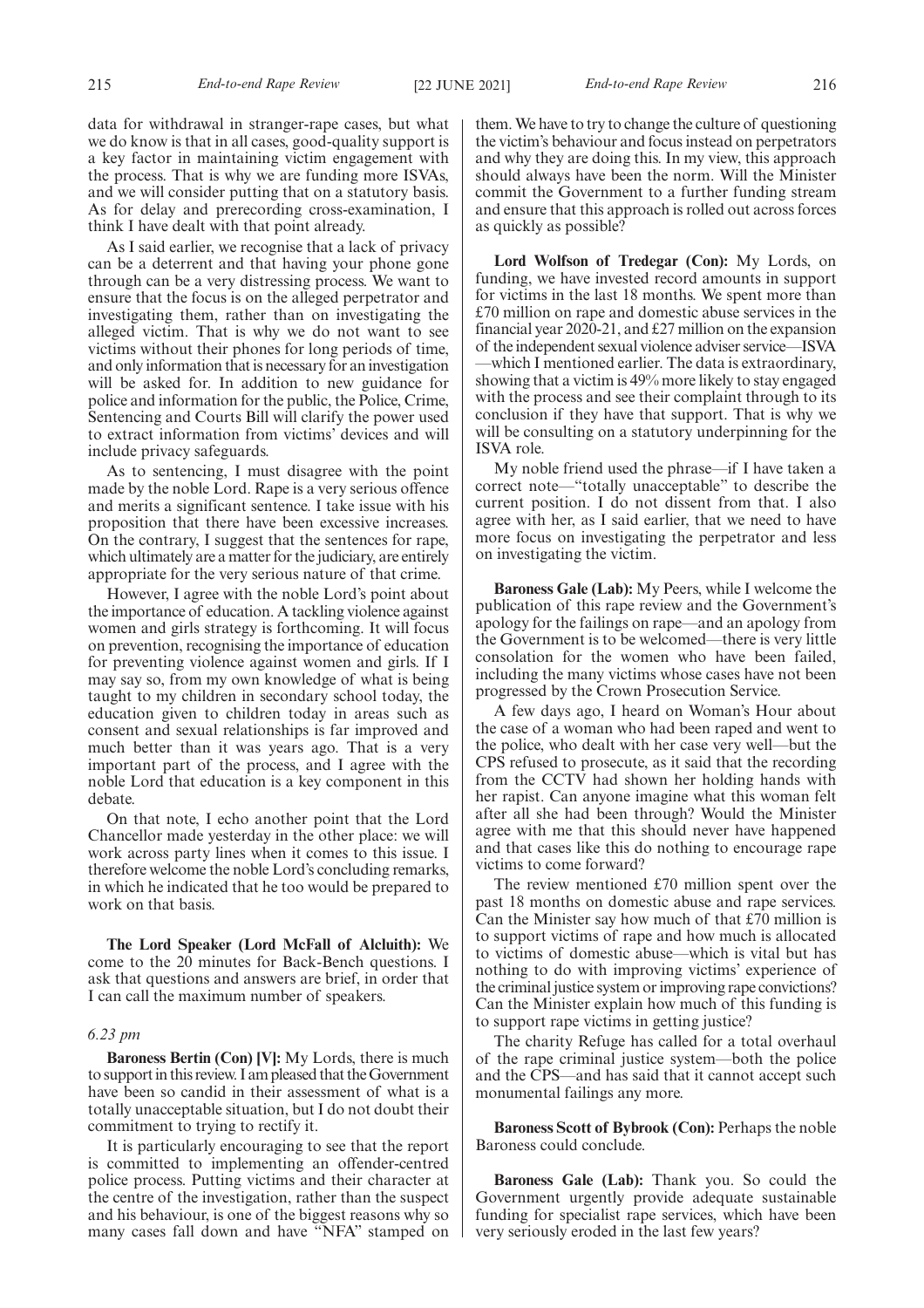#### [BARONESS GALE]

I do hope this review will produce positive results for victims and ensure that rapists are answerable for their crime.

**Lord Wolfson of Tredegar (Con):** My Lords, we can certainly agree on the last point. The focus of the criminal justice system is indeed to make sure that rapists are answerable for their crimes—and they are heinous crimes.

I obviously cannot comment on the particular instance that the noble Baroness mentioned. Of course, the CPS is quite properly an independent agency; decisions to prosecute or not to prosecute cannot and must not be taken by Ministers. But what I can tell the noble Baroness and the House is that the CPS is committed to reversing the negative trend in prosecution volumes seen over recent years. The CPS and the police are putting together a joint plan. The CPS is itself committed to a range of actions to drive forward improvement. This includes consulting and publishing revised rape legal guidance, including new content on challenging rape myths and stereotypes. From what I heard of the example given by the noble Baroness, that is a good instance of "rape myth", and it behoves everybody engaged in this debate to make sure that the public know the facts and are not distracted by myths.

The noble Baroness asked me a couple of precise questions on funding—in particular, the division of the £70 million figure as between rape victims and domestic abuse. May I please write to her on that point, together with the other point on funding which she put to me?

**Baroness Brinton (LD) [V]:** The Statement says that Operation Soteria will transform how the police and CPS handle investigations into rape and sexual offences, and the Operation Bluestone pilot in Avon and Somerset has shown that there is an effective way of working. Can the Minister say if it is true that Operation Soteria will involve only four police forces and has funding for only one year? This is hardly a universal rollout of a new culture of transforming rape services. Can he say when it will be rolled out and properly funded across the country? Victims and victims' organisations have rightly made it clear that not one day should be lost.

**Lord Wolfson of Tredegar (Con):** My Lords, it is not only Operation Soteria that we need to focus on. As part of Operation Soteria, we are working with pathfinder police forces to test the latest technology, including advanced analytics such as machine learning, to, for example, get data off phones as quickly as possible. We will certainly make sure that all police forces have access to the best technology available, so that all victims around the country can see the improvement that the Lord Chancellor and I—indeed, the whole Government—want to see in rape prosecutions. That will involve work not only with the police but with the CPS.

**Baroness Newlove (Con) [V]:** My Lords, there is much in this report that I could talk about and there are many questions but because of time and other speakers, I shall be brief. While I have the greatest respect for the Secretary of State for Justice, the right honourable Robert Buckland, I think this is a shameful report containing nothing that we did not know many years ago. As the former Victims Commissioner for more than seven years, I have met hundreds of victims of rape who have no confidence and would not expect other victims to go through the system. However, saying that, I am very happy to read about the role of ISVA as advocates to help victims of sexual abuse and rape. Their role is very important, so will the Minister say how they are going to be funded? Is it going to be through the Home Office, or does a costly fee have to be paid to become an ISVA? Can we have them as registered intermediaries so that they collect CPD credits and are professional right the way through? That will entail an advocate for the victims law later in the year.

**Lord Wolfson of Tredegar (Con):** My Lords, my noble friend is quite right to mention the victims Bill, which is an important element in this debate. Of course, with her background, she is a strong advocate for victims in this area. She is absolutely right to focus on confidence. We want to make sure that victims have the confidence to go to the police, to stay engaged with the process and to give evidence. That is why all these issues, whether data from phones or Section 28, are all part of making sure that victims stay engaged with the process. On funding, as I mentioned there will be a consultation about statutory footing for ISVAs and I will refer her to that in due course.

**Lord Campbell-Savours (Lab) [V]:** My Lords, I make a plea. There are a number of 70-plus year-old men who, following controversial sex offence trials, languish in prison, ill and with disabilities. They are no risk to society and, during the pandemic, their CCRC case reviews are, legally, access and procedurally problematic. Why not let them home under monitored conditions and free space for people who are a real danger to society? John McGuinn of Darwen in Lancashire is one of them. He is a celebrated case and I appeal on his behalf and that of others.

**Lord Wolfson of Tredegar (Con):** My Lords, I am not sure it is right or proper for me to comment on individual cases from the Dispatch Box. There is a proper procedure for people who seek probation or to have sentences served outside a formal prison, and I think it would be unwise and probably improper of me to say any more on the subject than that.

**Baroness Uddin (Non-Afl) [V]:** My Lords, the heinous crime of rape, including marital rape, violates trust and dignity as well as physical and mental well-being. There cannot be consent to rape, which violates the most fundamental, basic right to say no. Victims must be believed. I worry how many other victims are not reporting.

This report reinforces what we and women's rights organisations know. As my noble friend Lady Newlove said so eloquently, women's organisations have repeatedly called on the Government time and again for action, funding, services and training, including for police officers. Indeed, we have failed hundreds of thousands of women victims and survivors, with the Government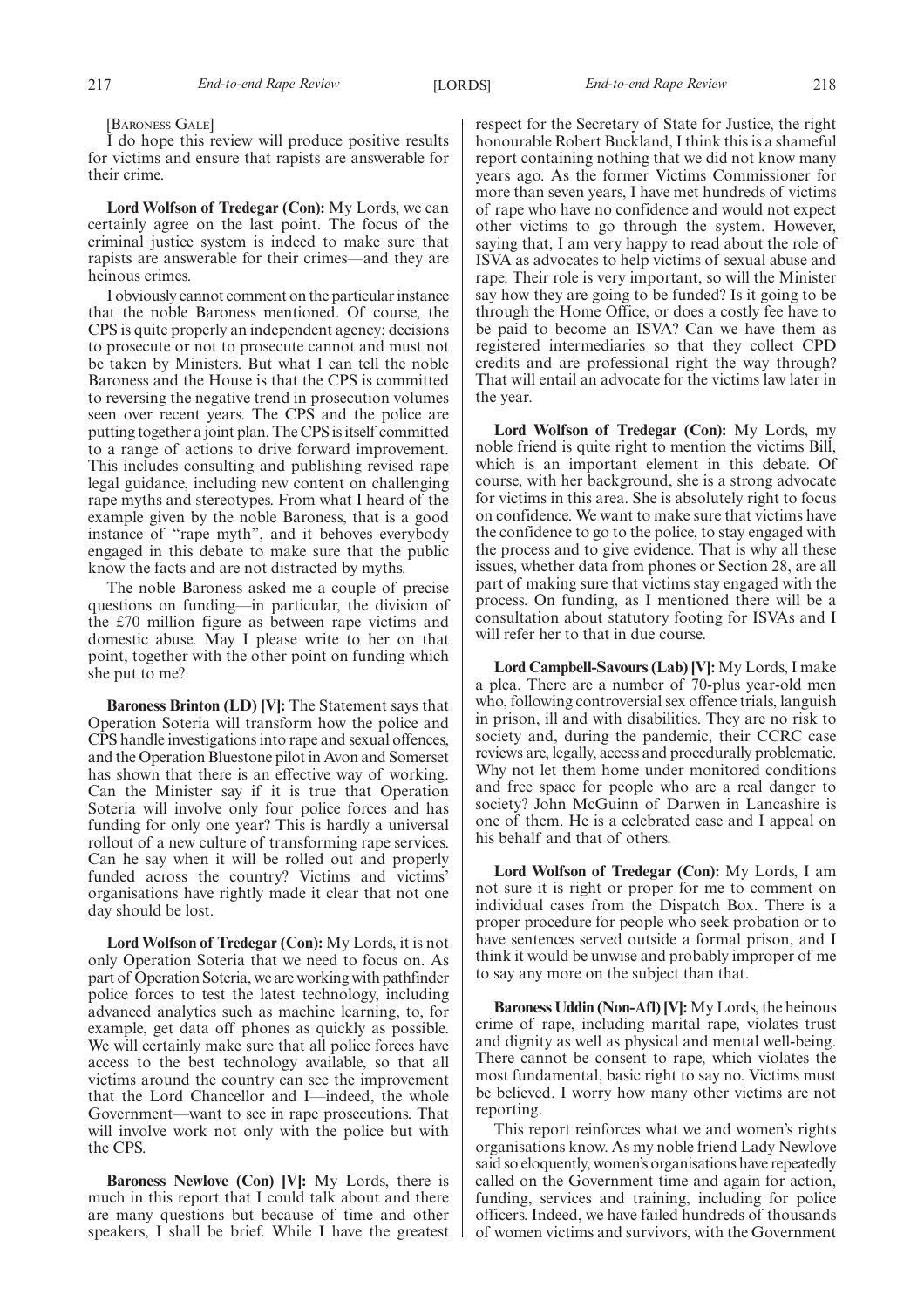fully aware of all the facts contained in this report. Given what the Minister said on the need for education, are the Government further considering the resource implications of the report alongside a public information and education campaign? Knowing also that sexual violence and the abuse of children is prevalent in schools, are they considering working with all communities to state that sexual violence is against the law, that we take this as being of the utmost seriousness and that we are as committed to eradicating this pandemic of sexual violence as we are to erasing Covid, both nationally and globally?

**Lord Wolfson of Tredegar (Con):** My Lords, I am very happy to accept the two adjectives used by the noble Baroness: "serious" and "committed". That is exactly what we are. She is right to say that there are resource implications. There are resource implications in what I said about mobile phone data and Section 28, but we want to make sure that the criminal justice system delivers for victims of rape. Obviously, as the Lord Chancellor said yesterday, resources are a necessary part of that.

**Baroness Helic (Con) [V]:** My Lords, I welcome the review and the Government's commitment on this issue. One of the current problems that rape victims face is severe court backlogs, which cause victims to withdraw before their case is completed. Section 28 would be a valuable tool in combating this problem. Allowing victims to pre-record evidence would help them to stay in the justice process as they could be cross-examined on evidence much earlier. Greater use of this is being piloted, but we have already had pilots for several years. Can my noble friend the Minister tell us when the Government hope to see Section 28 in use across all Crown Courts?

**Lord Wolfson of Tredegar (Con):** My Lords, I am reluctant to give a date for that because we really have to see how it works out in the courts in which it is being piloted. I have already explained that its use in cases of rape and sexual violence raises different issues from its use in the case of vulnerable witnesses in, for example, domestic abuse and children's cases. With respect to the delays, we now have more jury courtrooms available than we did before the pandemic. We have Nightingale courts to provide more space as well. As the Lord Chancellor has said, we are running the criminal justice system hot this year; there is no limit to the number of sitting days in the criminal justice system this year.

**Baroness Verma (Con):** My Lords, following on from my noble friend Lady Helic, would my noble friend the Minister consider putting it out to the police and crime commissioners to create strategies that work across their police forces to measure the progress being made by their local police authorities on responding to victims' needs? I also refer to the critical issue of children who have been groomed and been victims of multiple rapes during the grooming process. If justice has been served, can we make sure that those young people get the support, both physically and mentally, that they will need long after they have had their time in court?

**Lord Wolfson of Tredegar (Con):** My Lords, my noble friend is right to focus on the importance of PCCs in this area. Although, as I have said, the scorecards which we intend to bring in will look at local and regional data, the role of the PCCs in this regard is also very important because they are the people on the ground and they have the relationship with the local police force. Her second point is also extremely important. Victim support does not stop when there is a conviction or a sentencing. Support for victims has to carry on because we know that, for the reasons that my noble friend has said, victims are in need of support often for a considerable time after the perpetrator has been convicted of and sentenced for the crime.

*House adjourned at 6.40 pm.*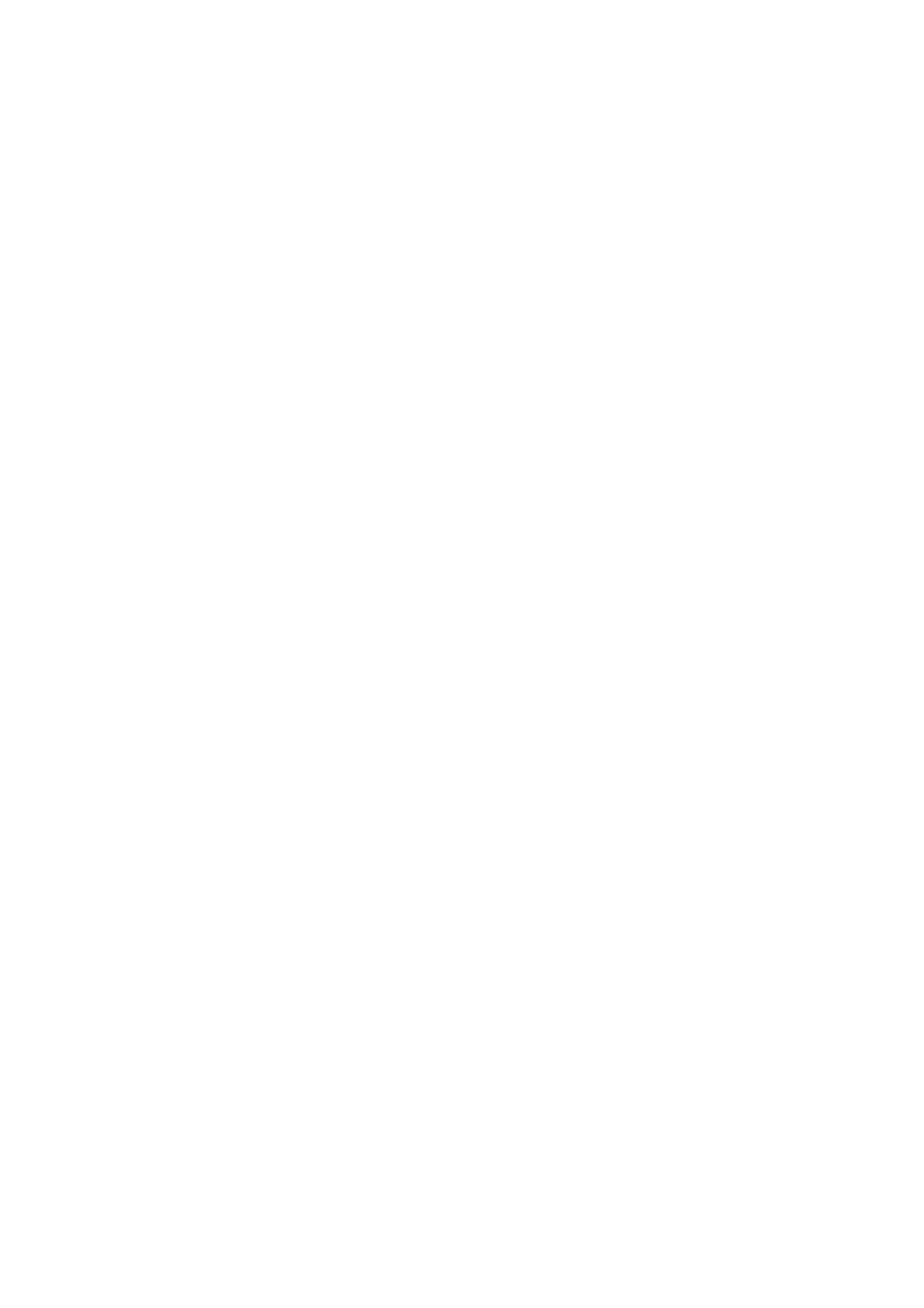# Grand Committee

*Tuesday 22 June 2021*

*The Grand Committee met in a hybrid proceeding.*

*2.30 pm*

# **Arrangement of Business**

*Announcement*

#### *2.30 pm*

**The Deputy Chairman of Committees (Lord Rogan) (UUP):** My Lords, the hybrid Grand Committee will now begin. Some Members are here in person while others are participating remotely, but all Members will be treated equally. I ask Members in the Room to respect social distancing. If the capacity of the Committee Room is exceeded or other safety requirements are breached, I will immediately adjourn the Committee. If there is a Division in the House, the Committee will adjourn for five minutes. The time limit for debate on the following statutory instrument is one hour.

# **Nationality, Immigration and Asylum Act 2002 (Juxtaposed Controls) (Amendment) (No. 2) Order 2021**

*Considered in Grand Committee*

*2.30 pm*

#### *Moved by Baroness Williams of Trafford*

That the Grand Committee do consider the Nationality, Immigration and Asylum Act 2002 (Juxtaposed Controls) (Amendment) (No. 2) Order 2021.

**The Minister of State, Home Office (Baroness Williams of Trafford) (Con):** My Lords, with a bit of déjà vu and humble apologies, I beg to move that this Committee do consider the draft order. It was laid before Parliament in May and is made in exercise of the powers conferred by Section 141 of the Nationality, Immigration and Asylum Act 2002. The draft order is a technical one that corrects drafting errors in an earlier instrument; namely, the Nationality, Immigration and Asylum Act 2002 (Juxtaposed Controls) (Amendment) Order 2021, which I shall refer to as the earlier order.

The earlier order was debated and approved by both Houses. It aligns the juxtaposed controls regime at the seaports of northern France with the regime in operation at Coquelles for the Channel Tunnel shuttle service and at the Eurostar rail terminals in France, Belgium and the Netherlands. The earlier order replicated the legislative approach taken at the other juxtaposed control locations and enabled all UK immigration legislation to be applied in the UK control zones at the ports of Calais and Dunkirk.

The UK operates border controls at specified ports in France. This allows Border Force officers to conduct checks on passengers and freight destined for the UK. It is a reciprocal arrangement, with French officers completing entry checks at certain ports in the UK on passengers and freight destined for continental Europe. Currently, Border Force conducts juxtaposed immigration controls at the ports of Calais and Dunkirk, with French Police Aux Frontières undertaking Schengen entry checks at the UK port of Dover prior to travel.

The juxtaposed controls in Calais and Dunkirk are provided for at an international level by the 2003 Le Touquet treaty. This was put into effect in the UK by the Nationality, Immigration and Asylum Act 2002 (Juxtaposed Controls) Order 2003, which I shall hereafter refer to as the 2003 order. The earlier order amended the 2003 order to grant UK Border Force officers working at the juxtaposed ports of Calais and Dunkirk the full range of immigration powers currently available to them under the immigration Acts, and made the necessary modifications to other enactments to ensure that UK immigration controls could function properly in Calais and Dunkirk.

This instrument corrects drafting errors contained in the earlier order relating to modification to Section 2 of the UK Borders Act 2007, which makes provision for the detention at ports power. I shall refer to this as the 2007 Act hereafter. For clarity, the detention at ports power allows suitably trained and designated Border Force officers to detain an individual of any nationality that the officer believes may be liable to arrest pending the arrival of the relevant law enforcement authority.

This instrument makes the necessary amendments to the earlier order and the 2003 order to do two things: first, to make it explicitly clear that the 2007 Act has been extended to the juxtaposed seaports and, as necessary, modified for the purposes of those controls. This instrument reverses a formatting error that set out the modification to the 2007 Act as a stand-alone article rather than a provision to be inserted into the 2003 order. Secondly, to account for recent legislative changes resulting from the end of the transition period reflecting the UK's departure from the EU, this instrument corrects two further, purely technical minor errors in the modification to the 2007 Act.

To be absolutely clear to the Committee, this instrument does not change the policy content of the earlier order, nor does it make any new changes to the juxtaposed seaports regime. It simply corrects minor drafting errors contained in the earlier order to ensure that the effect of that order is explicitly clear. Again, I must apologise unreservedly to the Committee for the original errors having been made and for the imposition that the correction of these errors is making on it, but it is important they are corrected so that the law is absolutely clear.

# *2.35 pm*

**Lord Bourne of Aberystwyth (Con) [V]:** My Lords, I thank my noble friend for setting out the simple purpose of this order and for her gracious apologies. It is a straightforward matter to correct a formatting error and to clarify the earlier order, and it is clearly necessary; of course, I support that totally. I further appreciate that this order does not alter any policy content and, like the previous order, is not Brexit-related.

I would like to take this opportunity to ask my noble friend about the state of immigration controls in the area of the Channel Tunnel, particularly in the time since the earlier order came into effect, which I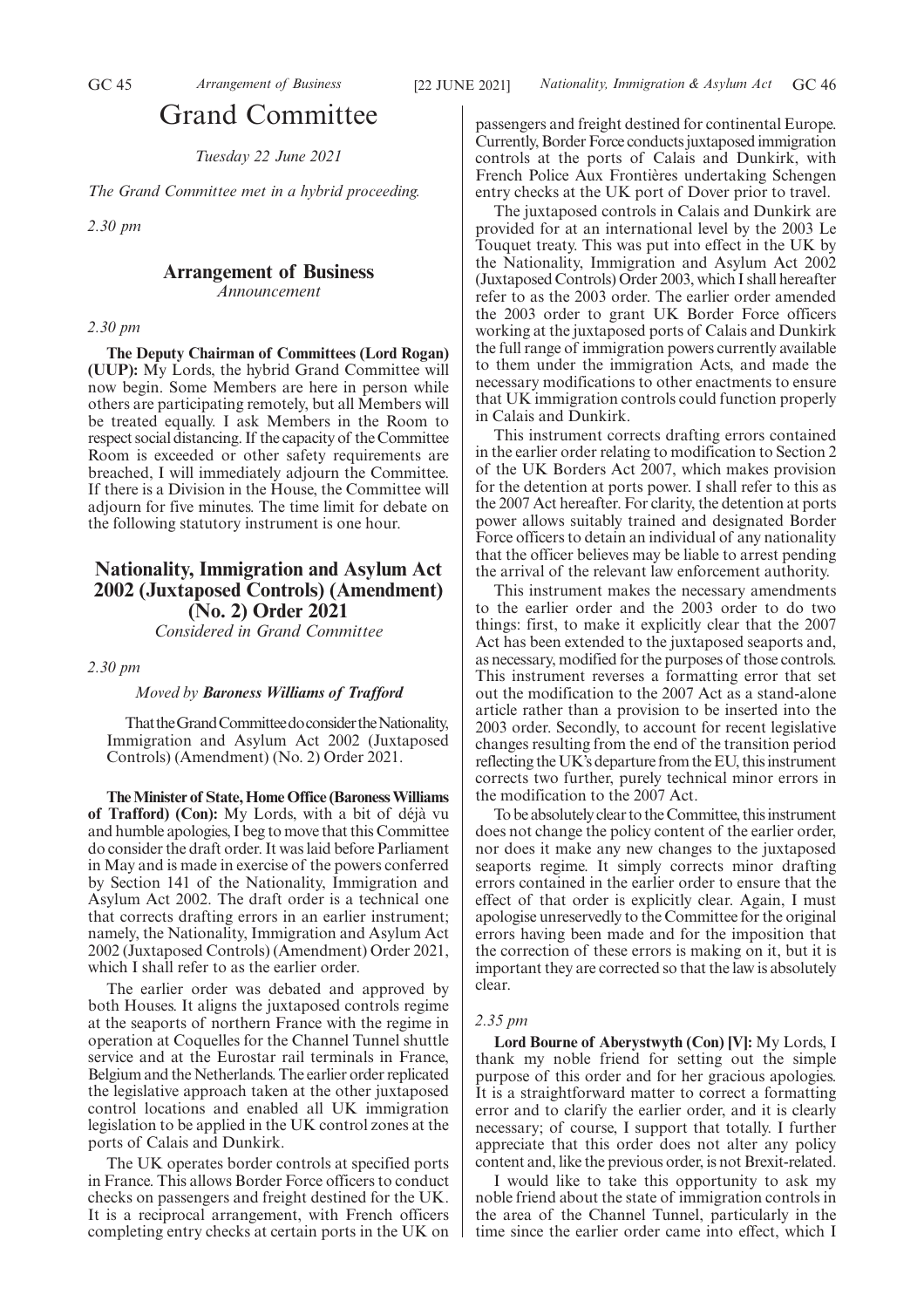[LORD BOURNE OF ABERYSTWYTH]

believe was at the end of March this year. The earlier order was considered by your Lordships' House on 2 March 2021.

That order was approved against a background of considerable pressure on the United Kingdom's borders. Can my noble friend update the Committee on the current situation? Is the pressure any less than it was earlier in the year? Does she have any statistics on the number of incidents at the seaports of northern France involving UK Border Force officials? Further, what do the statistics show about the new powers that were conferred by the earlier order in relation to immigration controls at those seaports of northern France—namely, Calais and Dunkirk? This debate on the amending order provides us with the opportunity of reassurance, hopefully backed up by evidence, that the new powers that were conferred have been useful and indeed necessary in our control of immigration at those ports.

Can I ask my noble friend about the position elsewhere along the east coast of the United Kingdom? I appreciate that this is not within scope of the order, or indeed the earlier order, but to what extent is there similar pressure at Harwich, Felixstowe, Hull and so on, and Aberdeen for that matter, on our immigration controls?

Finally, and again very tangentially to this order—but I have given advance notice of this to my noble friend, which I hope she has received—perhaps I may ask about the future of the Eurostar service. To what extent is that secure? It would be good to hear from my noble friend on this important issue. If she does not have the details to hand, I would be glad to receive a written response to that question.

# *2.38 pm*

**Lord Bhatia (Non-Afl) [V]:** My Lords, this SI has been prepared by the Home Office. It clarifies a provision in the Nationality, Immigration and Asylum Act 2002 (Juxtaposed Controls) (Amendment) Order 2021 relating to the detention at ports power.

Section 141 of the Nationality, Immigration and Asylum Act 2002 permits an order to be made to provide for a law of England and Wales to have effect, with or without modification, at a juxtaposed control at an EEA port. Pursuant to this, the Nationality, Immigration and Asylum Act 2002 (Juxtaposed Controls) Order 2003 was made. At present, the juxtaposed controls locations governed by the 2003 order are those at the ports of Calais and Dunkirk in France and, for the French authorities, at the port of Dover in the UK. These juxtaposed controls are provided for under the Le Touquet treaty of 2003.

The order in 2003 did not follow this model and, instead, stipulated a list of specific immigration enactments to be extended to the control zones in French seaports. To align the operation of controls across all juxtaposed locations in line with the operation of controls across the UK, the Nationality, Immigration and Asylum Act 2002 (Juxtaposed Controls) (Amendment) Order 2021 amended the 2003 order to extend all current immigration enactments, without specificity, to the seaports—

**Lord Parkinson of Whitley Bay (Con):** My Lords, I am sorry to interrupt the noble Lord, but he is simply reading the Explanatory Memorandum, which all noble Lords have. If he has some points to make or questions to ask of the Minister, if he might move on to those, that would be appreciated, I think.

**Lord Bhatia (Non-Afl) [V]:** My question is, who has made these errors and what has been the cost of correcting them?

#### *2.42 pm*

**Lord Paddick (LD) [V]:**My Lords, I thank the Minister for explaining the order. When we debated the substantive order that this order amends on 2 March this year, I complained about the original order's length and complexity. In her letter dated 20 May to Peers who contributed to that debate, the Minister apologised for the mistakes in the original order. I do not wish to add to her embarrassment, but it reads:

"I am acutely aware of the pressures on Parliament over the past year as a result of the pandemic and EU Exit, and apologise unreservedly for these errors. I can assure you that the department has reviewed its internal processes and has taken proactive steps to prevent such errors from occurring in the future."

I am acutely aware of the pressures on the Minister over the past year, but we have arrived at a situation where secondary legislation is being neither properly drafted nor properly scrutinised by Parliament.

At the end of her closing statement in the debate on 2 March, the Minister said:

"I hope that I have answered noble Lords' questions as far as I can today. I will write to noble Lords if I have missed anything out.'

The Minister neither answered my questions at the time —I have read the *Hansard* of that debate—nor has she written to me as promised, as far as I can ascertain from searching my inbox, as such letters are now delivered only electronically. Specifically, I asked:

"According to the Explanatory Notes, one part of these regulations is to reconcile the regime at the juxtaposed-control seaports in northern France with that for international rail services via the Channel Tunnel. The other part, Article 2, extends all immigration enactments to control zones in France and makes the necessary modifications to other enactments to ensure that UK immigration controls are able to function properly in those control zones."

But I asked about Belgium:

"Why not Belgium? Are there no international agreements between us and Holland? What steps are being taken to extend arrangements to Belgium and Holland?"

#### I further asked

"if the arrangements are entirely reciprocal, there appears to be"—

#### the possibility of—

"double jeopardy where a person could be committing an offence under both British and French law. For example, someone who assaults a French official in a control zone in the UK could be prosecuted both in the UK and in France, were the French to have equivalent legislation to these regulations. If that were the case, who would have precedence in terms of prosecution? Would it depend on whether it was a French national or a British national" who was the perpetrator?

My concern is enhanced by the addition of Article 12(7) to the Nationality, Immigration and Asylum Act 2002 (Juxtaposed Controls) Order 2003, which states:

"Any jurisdiction conferred by virtue of this article on any court is without prejudice to any jurisdiction exercisable apart from this article by any French court."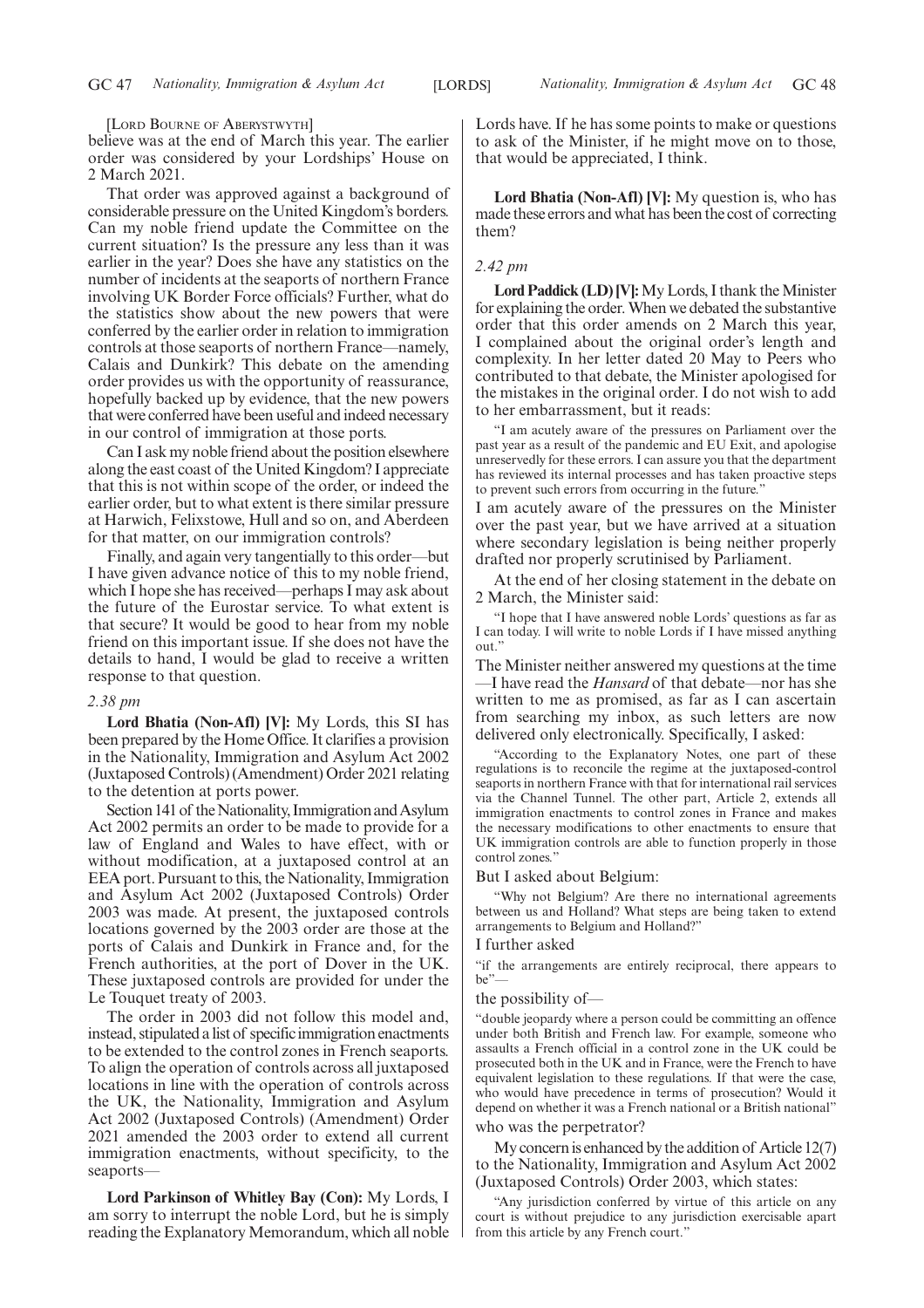#### There was no response. I then asked:

"The regulations appear to significantly expand the enactments having effect in a control zone in France from a specific and limited number of enactments in the 2002 order to all immigration control enactments; the Minister explained that the remit of Border Force officers has expanded since 2002. Even if that is necessary and proportionate, for the sake of clarity should the regulations list those immigration control enhancements so that people know exactly what they are subject to?"

#### There was no reply.

# I also asked:

"The regulations appear to remove the protections provided by the Data Protection Act in relation to data processed in a control zone in France in connection with immigration control. Why is that necessary and proportionate?"—[*Official Report*, 2/3/21; cols. 1103-09.]

#### There was no answer.

This is what Parliament has been reduced to. The Government are making mistakes in the drafting of legislation, regulations are so long and complex that it is difficult for parliamentarians to properly scrutinise them, and even when we get the opportunity to hold the Government to account, our questions are ignored, as they were today on the Statement regarding the Daniel Morgan case. I will regret these regulations when they are tabled for approval on the Floor of the House, and I will tell the House why.

#### *2.46 pm*

**Lord Rosser (Lab) [V]:** This order corrects errors in the earlier 2021 order of the same name, which we discussed in the House on 2 March. That earlier order extended the current immigration enactments, relating principally to detention at ports powers, including the power to use reasonable force, applicable already to the Channel Tunnel route, to the juxtaposed controls at the ports of Calais and Dunkirk. However, the earlier order set out the required modifications to the UK Borders Act 2007 as a stand-alone article rather than a provision to be inserted in a previous order from 2003, which is needed to modify relevant immigration enactments to ensure that the juxtaposed controls in Calais and Dunkirk operate correctly.

This order we are now debating rectifies the situation and incorporates two additional minor changes. I thank the Minister for her letter of 20 May 2021 explaining the background to, and necessity for, this further order. Can the Minister spell out the actual consequences to date of the earlier order being defective in its drafting? Have powers been used for which it now turns out there has been no proper statutory authority, or has it meant simply that the introduction of the powers in the original order has been delayed? If the new powers on reasonable force have been available at Calais and Dunkirk, on how many occasions have they been used since they came in?

In her letter, the Minister said that

"the department has reviewed its internal processes and has taken proactive steps to prevent such errors from occurring in future". Does that mean that the error that did occur was as a result of a deficient process or failure to adhere to a process, rather than being a straightforward mistake or oversight?

In our debate on the earlier order on 2 March, the noble Baroness, Lady Gardner of Parkes, said that she found herself

"perplexed that the legislation governing borders and border control is spread across such a great many statutory instruments …It is just the sort of legislation that frustrates parliamentarians—and others, presumably—because it relies on so many statutory instruments, orders and regulations, rather than the primary piece of legislation, to introduce the rules."—[*Official Report*, 2/3/21; col. 1101.]

I doubt that the noble Baroness would have imagined that her point would be substantiated so powerfully and so quickly by the very fact of our being back just three and a half months later to debate yet another order rectifying an error in the original order of March.

The Explanatory Memorandum to the original order, which this order amends, said:

"Impacts will be monitored through regular collection and analysis of …force data as well as the existing internal review system." What exactly are the impacts that will be monitored, and how will the Government assess the impact of this change, in respect of the use of reasonable force, on national security? How many people have been refused entry to the UK coming through French northern Channel ports in the first three months of this year compared with the first three months of last year? Is it expected that this further order, amending the original order, will have any impact on the number of people entering the UK without authority through the northern French ports and any impact on the quantity of goods entering this country that should not be doing so?

What does a power to use "reasonable force" mean in practice? Where Border Force officers on Channel crossing routes already have the powers, on how many occasions per week or per month on average do they have to use these powers? Are Border Force officers who can use reasonable force also armed officers or are they ever armed officers?

Will enabling Border Force officers to use "reasonable force" at the northern French ports mean that fewer officers will need to be deployed or will the change provided for in this order have no impact on staffing levels? Have concerns been raised by the French authorities that our Border Force officers at the northern French ports not having sufficient powers in relation to "reasonable force" increases the workload and the responsibilities of the French authorities?

There are a number of issues affecting our borders and Border Force personnel that the Government have yet to get a grip on, a couple of which I want to raise briefly. Kent County Council has been warning the Home Secretary for some time of its inability to cope with the number of unaccompanied children arriving into its care. Where are the safe routes to replace both Dubs and Dublin III? The removal of safe routes, without replacement, will simply encourage more vulnerable people to seek to enter the UK by irregular routes. While the Government are correcting mistakes today, could they also give us an update on safe routes for unaccompanied children in Europe?

The Government have gone back on an election commitment by cutting their international aid provision. That will do nothing to solve the refugee crisis which leads to people being forced to leave their own homes and seek refuge elsewhere, including by arriving at our own borders. While the Government are looking again at the powers needed at our own borders, will they also take heed of the warnings, including from many Members on their own Benches, of the impact that our aid policy has around the world?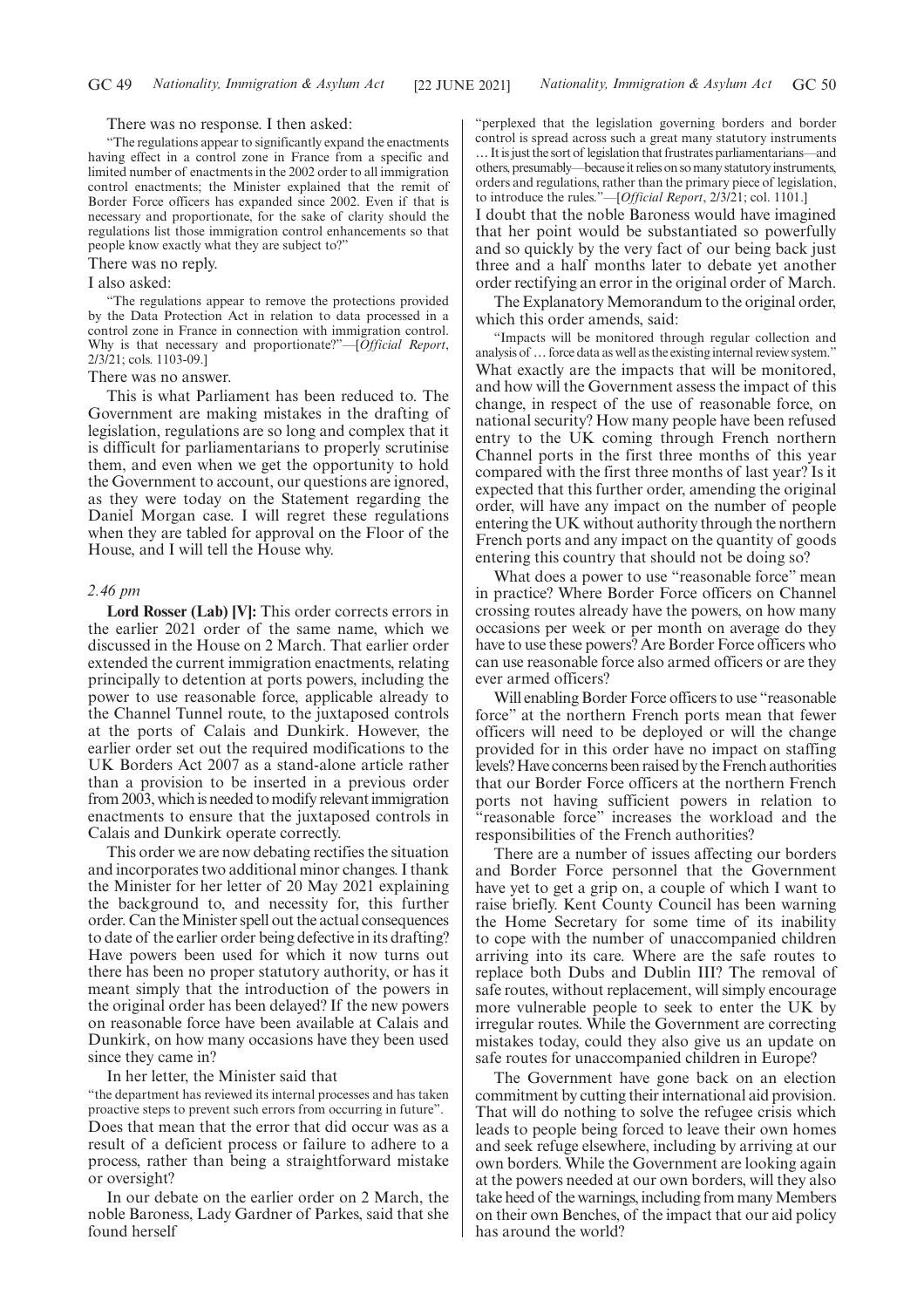#### [LORD ROSSER]

I trust the Government will address the points and questions that I and other noble Lords have raised in their response. One would like to think that this order and the original order will improve national security in a meaningful, necessary and measurable way, and that the orders are not just about either ensuring uniformity across juxtaposed control locations for the sake of it or the Government pursuing other policies which are likely to make the need to used "reasonable force" more likely than ever.

#### *2.53 pm*

**Baroness Williams of Trafford (Con):** My Lords, I thank noble Lords who have spoken in this debate. My noble friend Lord Bourne asked about illegal migration at Calais and Dunkirk. He will know that the UK and France maintain a long-standing relationship in tackling illegal migration at the shared border. As he also knows, the UK and France work to a whole-of-route approach to tackling illegal migration, ensuring intervention at different stages in a migrant's journey.

Both sides agree on the importance of a continued close dialogue to reduce migratory pressures at the shared border, and we continue to keep requirements under review as part of our ongoing partnership with France. As noble Lords will know, it is a shared problem, and the UK has committed several funding packages to support the work. The Sandhurst treaty, agreed in January 2018, represented an ongoing commitment by both the UK and France to the whole-of-route approach, and last year the Home Secretary and her counterpart agreed measures to make that route unviable. At that time, the UK committed to invest in a  $\epsilon$ 31.4 million package with France as part of a joint action to address illegal migration. This package includes doubling the number of officers patrolling French beaches, bolstering security along the 150-kilometre stretch of coastline, which is regularly targeted by people-smuggling networks, and the provision of an enhanced package of cutting-edge surveillance technology, including drones, radar equipment, optronic binoculars and fixed cameras.

So far this year over 5,000 crossings have been prevented —more than two and a half times the number prevented in 2020 for the same period. The proportion of crossings intercepted in 2021 currently stands at around 52%, up from 46% recorded throughout 2020, and on average, the French have arrested more than 100 facilitators each month since the beginning of the year.

My noble friend asked about migrant numbers. It is difficult to be totally accurate but the migrant population at Grande-Synthe, currently assessed at 400 people, remains steady, although the Calais population is seeing a gradual increase from around 500 to 600 a few weeks ago to 875 more recently, despite the regular clearance operations by local law enforcement. That said, the overall numbers are massively down compared with those seen in advance of the Calais camp clearance, when the local population in Calais alone was in excess of 10,000 migrants, with 3,000 to 4,000 of them at Dunkirk.

The noble Lord, Lord Rosser, asked about the numbers refused entry. I do not have those numbers. The noble Lord, Lord Paddick, said that I had not addressed his specific points, either on the previous statutory instrument, the Question that we had earlier, or indeed the debate we had earlier. I know that I wrote to everyone who spoke in the last debate, but I will check for the noble Lord on his specific points.

On double jeopardy, matters relating to the responsible state as regards offences have been considered and are the subject of a specific set of provisions underpinning the Le Touquet agreement, and we have international arrangements underpinning the rail regime with France, Belgium and the Netherlands, which are incorporated into our domestic law by 1993, 1994 and 2020 orders.

On the point about the drafting complexity, again, I apologise to noble Lords. On the question from the noble Lord, Lord Bhatia, about whose fault it is, parliamentary draftsmen draw up our laws, and I can only apologise again. They work very hard and it is amazing the amount of stuff that gets through both Houses in impeccable condition.

As to the actual complexity, the noble Lord, Lord Paddick, was right last time that the order and instrument are technical and complex in nature; both are drafted in line with accepted government practice. The errors did not stem from the complexity of the order but were, as I have explained, the result of human error. As soon as the department was aware of the errors, swift steps were taken to correct them to ensure that the law was made clear. Since they were identified, the department has been proactive in taking steps to improve quality assurance procedures to prevent errors occurring. All I can say, again, is that I apologise for the fact that not only do noble Lords have to listen to me but I have to bring these pieces of secondary legislation for their consideration not once but twice.

On impacts, to answer the question from the noble Lord, Lord Rosser, there is no impact on the reasonable force power; it is just about the detention at ports power. As I said in my opening remarks, the order will make it explicitly clear that Section 2 of the UK Borders Act 2007 has been extended to and modified for the juxtaposed seaports. As part of the earlier order, the Explanatory Memorandum set out that an impact assessment was not conducted. That is correct—the department foresees no significant impacts resulting from the earlier order, given that the intent related to other Border Force control locations. However, it is right that we continue to monitor and analyse the use of force data to draw out and mitigate against any potential unintended impacts.

The noble Lord, Lord Bhatia, asked about unaccompanied asylum-seeking children. Sorry, no, it was the noble Lord, Lord Rosser, who asked me about that—and, yes, we want to help those who are most in need of our help and not force them to rely on unscrupulous criminals. We do not want journeys to be criminality-facilitated; we want them to be on safe, legal routes. I look forward to debating that legislation with the noble Lord in due course.

On asylum returns, I would say to the noble Lord that the joint political declaration between the UK and EU agreed on 24 December last year noted the intention to engage in bilateral discussions with the most concerned member states to discuss suitable practical arrangements on asylum, family reunion, unaccompanied minors and illegal migration. In accordance with the UK's and the EU's respective laws and regulations, we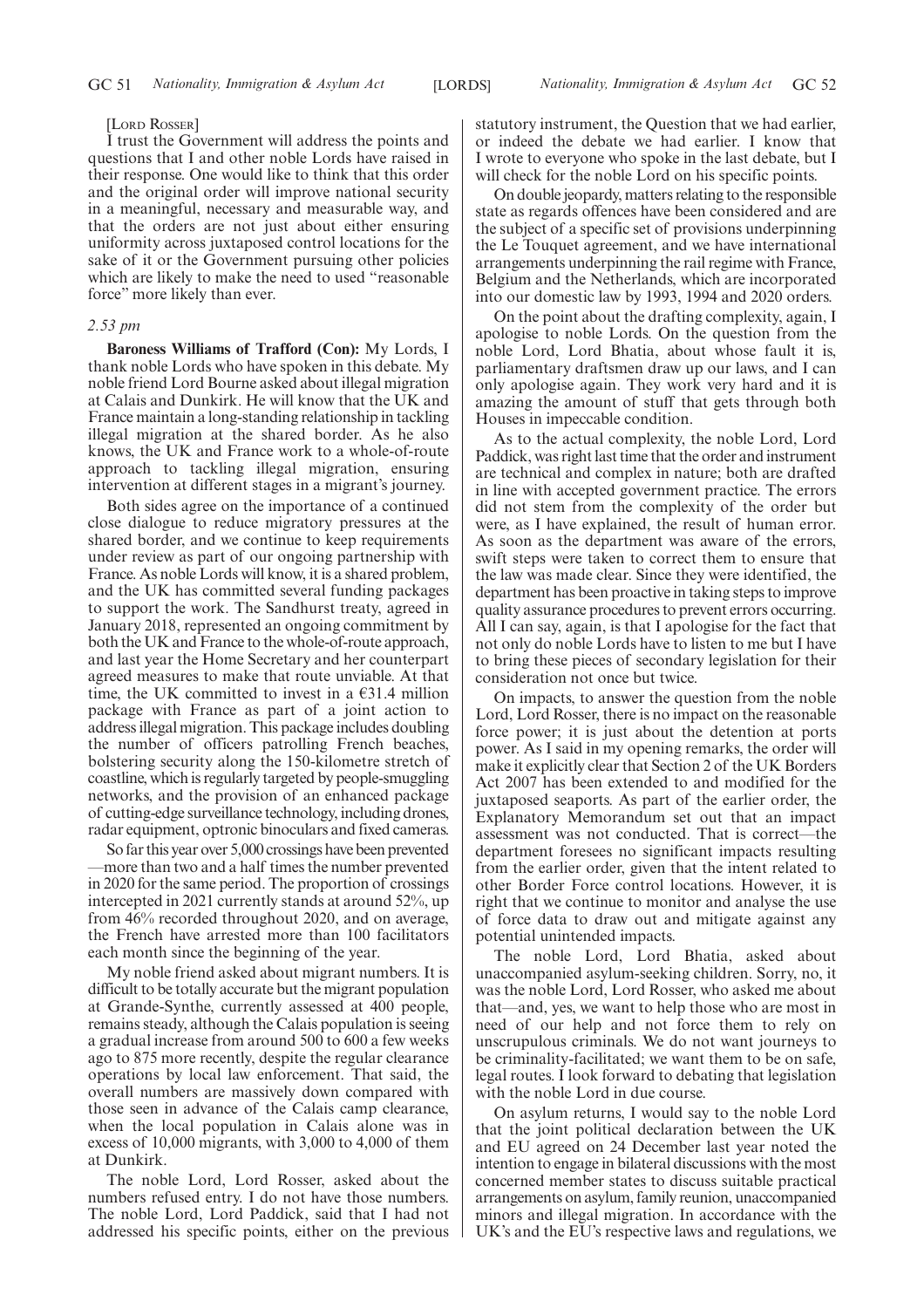have begun bilateral negotiations, and there are a series of existing routes by which people can come. I look forward to discussing these issues further with noble Lords.

I shall leave it there and will write to noble Lords on any areas of clarification.

*Motion agreed.*

*3.03 pm*

*Sitting suspended.*

# **Customs Safety and Security Procedures (EU Exit) Regulations 2021** *Considered in Grand Committee*

*3.20 pm*

#### *Moved by Lord Agnew of Oulton*

That the Grand Committee do consider the Customs Safety and Security Procedures (EU Exit) Regulations 2021.

*Relevant document: 4th Report from the Secondary Legislation Scrutiny Committee*

**The Minister of State, Cabinet Office and the Treasury (Lord Agnew of Oulton) (Con):** My Lords, this statutory instrument is part of the Government's package to extend the staging in of customs controls in Great Britain. The instrument concerns safety and security declarations and will come into force on 1 July 2021. Noble Lords will be aware that the Secondary Legislation Scrutiny Committee reported the regulations as an instrument of interest in its fourth report, published on 10 June 2021.

In June 2020 the Government announced that full customs controls would be introduced in stages in Great Britain after the end of the transition period to allow businesses affected by Covid-19 additional time to meet new customs requirements. In March, after discussion with industry stakeholders, the Government decided to extend the staging in of customs controls to allow businesses additional time to prepare to meet new customs requirements.

The measures in this instrument concern the safety and security declarations aspect of that extension and should be understood in the context of our existing safety and security regime. Safety and security declarations are a standard customs process and are used, along with intelligence from other sources, in the UK's safety and security regime.

The UK approach to safety and security is guided by the World Customs Organization's SAFE framework of standards, which is designed to manage the risks associated with the movement of goods between customs territories. Risks in the international supply chain are mitigated by following minimum standards for customs administrations set out in SAFE. This includes the collection and risk assessment of pre-arrival and predeparture data.

The EU implemented safety and security requirements through the UCC, which has been retained in UK law since the transition period ended on 31 December 2020. While the UK was part of the EU's safety and security zone, safety and security declarations were required only for goods entering or leaving the EU. Since the transition period ended on 31 December 2020, there has been a requirement for safety and security declarations for goods moved between Great Britain and the EU, as well as the rest of the world.

To give businesses additional time to prepare for new customs requirements, in November 2020 the Government introduced a six-month waiver on the requirement to submit safety and security declarations on goods imported from the EU and other territories from which such declarations were not required before the end of the transition period. This waiver is in place until 30 June 2021.

The Government also introduced a statutory instrument granting time-limited powers to issue a public notice waiving or altering the requirements for safety and security declarations on goods exported from Great Britain. These powers were put in place as a contingency option to mitigate any border disruption as a result of the introduction of the new requirements.

Since the beginning of 2021 there have been public notices in force waiving the requirement for safety and security export declarations for two categories of movements. The first category is empty pallets, containers and modes of transport, where they are being moved under a transport contract to places where such movements did not attract a safety and security requirement before the end of the transition period. The second category is all roll-on roll-off movements of goods where an exit summary declaration would otherwise have been required.

As part of the extension to the staging in of customs controls, the instrument we are discussing today will extend the current waiver on the requirement for safety and security declarations for goods imported from the EU and other territories where such declarations would not have been required before the end of the transition period. This means that safety and security entry summary declarations will not be required for these movements until 1 January 2022.

Having listened to businesses' concerns about the impact of Covid-19 on their ability to meet new customs requirements, this extension to the waiver is being introduced to give them additional time to meet these new requirements. As was the case before the end of the transition period and has been the case during the period of the first waiver, Border Force will undertake intelligence-led risk assessments of goods movements into Great Britain. There is no change to the requirements for entry summary declarations for goods imported from the rest of the world as a result of this instrument. This waiver does not create a significant increase in the security risk to the UK.

In most cases, the data that is risk-assessed in relation to goods leaving Great Britain is contained in a customs export declaration. Where such a declaration is not submitted, a stand-alone safety and security exit summary declaration is required. In response to industry feedback, since the beginning of the year safety and security declaration requirements have been waived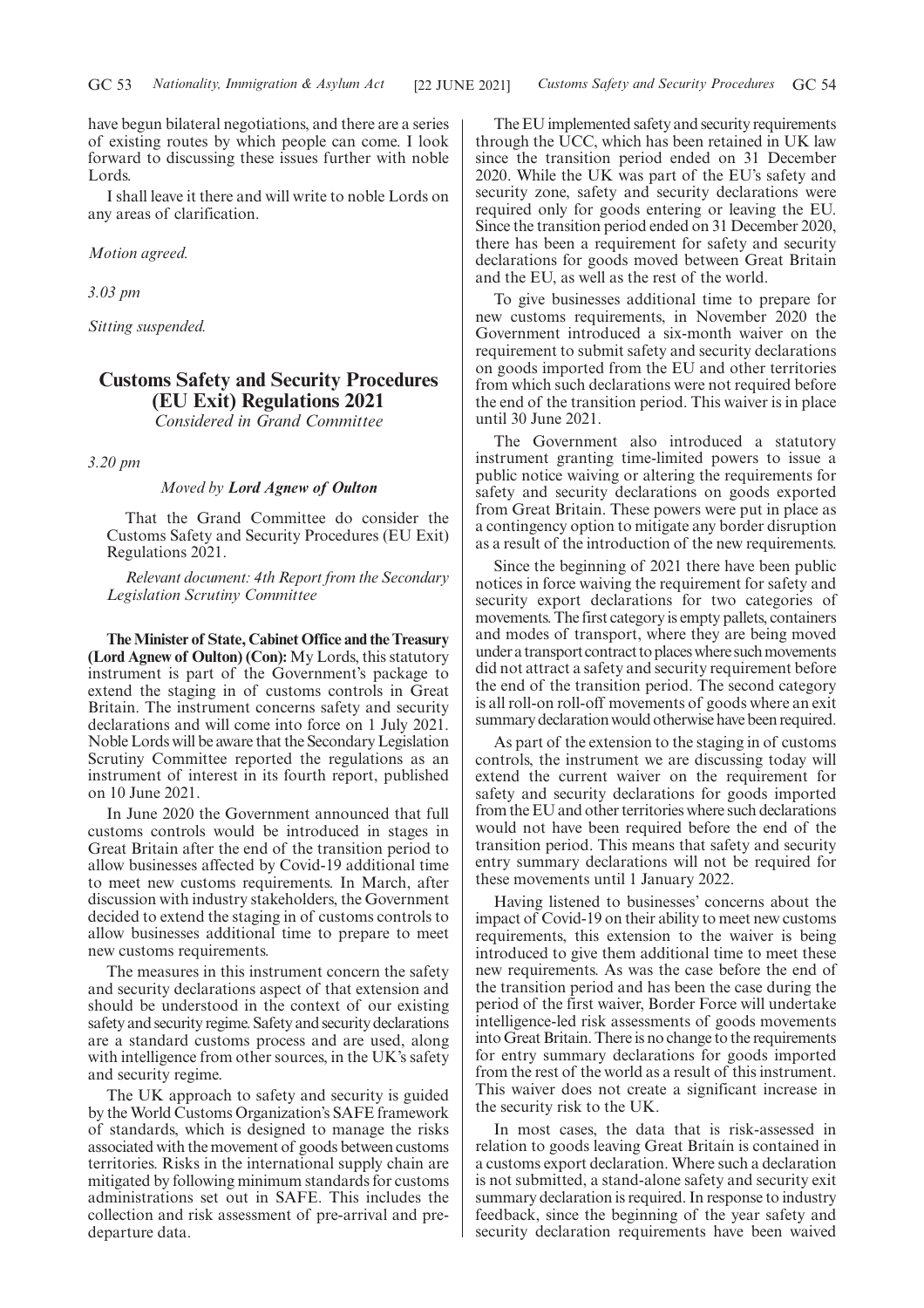#### [LORD AGNEW OF OULTON]

for the two categories of movements that I discussed earlier. This has been done by the issuing of public notices, using time-limited powers introduced in December 2020. These allow the commissioners of HMRC to waive or alter the requirement for pre-departure safety and security declarations. The public notice powers that were used to introduce this waiver can be used only with regard to requirements between 1 January 2021 and 30 June 2021. As such, the Government are introducing this instrument to extend this waiver until 30 September 2021. As with imports and exports during the current waiver, Border Force will undertake intelligence-led risk assessments of goods movements out of Great Britain. As such, there is no significant short-term security risk due to the introduction of this waiver.

The Northern Ireland protocol means that there are no safety and security requirements for goods moved between Northern Ireland and the EU, and that Northern Ireland remains aligned with EU customs rules. As such, this instrument does not affect safety and security requirements in Northern Ireland. Goods moved between Northern Ireland and the rest of the world will be subject to existing safety and security requirements. Northern Ireland businesses moving goods into Great Britain benefit from unfettered access and are not required to submit pre-arrival or pre-departure safety and security declarations. Businesses moving goods from Great Britain to Northern Ireland are not required to submit pre-departure safety and security declarations.

In conclusion, these temporary waivers from safety and security declaration requirements for goods moved between Great Britain and the EU strike an appropriate balance between supporting businesses affect by Covid-19 and maintaining safety and security. Therefore, I beg to move.

#### *3.28 pm*

**Lord Bradshaw (LD) [V]:** My Lords, first, I thank the Minister for his thorough explanation of what is happening. There is a problem in considering these changes because two things are muddying the water— Brexit and the Covid-19 crisis.

I am anxious to find out from the Minister how many extra customs officers or officials are being employed now who were not needed before we left the European Union. If additions have been necessary because of Covid, that can be explained as such and we would expect the numbers employed to return to a more normal level afterwards. However, we were led to expect when we were led along the Brexit path that we were going to get economies as a result, and I am most anxious to know how much more money is having to be spent by government in checking things and by the private sector in preparing documentation for examination. Those are pertinent questions that any legislature would ask of its Ministers because we must be clear that public money is being wisely spent.

#### *3.30 pm*

**Lord Tunnicliffe (Lab):** My Lords, I am grateful to the Minister for introducing this statutory instrument, which follows on from several previous regulations relating to new customs procedures. As the Minister has outlined, this instrument extends waivers granted under the previous regulations for up to an extra six months. These waivers cover both imports from the EU, Norway and Switzerland and certain types of movements back to those territories.

It is fair to say that the first six months of our new relationship with the European Union have not operated as smoothly as the Government promised. The reality of new red tape, coupled with challenges resulting from the Covid-19 pandemic, had a noticeable impact on trade flows from 1 January.

Although there are signs of improvement in some areas, the data in others remains concerning. Last week, for example, analysis suggested that British food and drink exports fell by £2 billion in the first three months of the year. Sales of dairy products plummeted by a staggering 90%. The Government will be keen to label these as teething problems but those in the industry are less sure. The Food and Drink Federation, for example, argues that these figures are

"a very clear indication of the scale of losses that UK manufacturers face in the longer-term due to new trade barriers with the EU."

It is worth reflecting on previous debates on this topic. When we debated one instrument in December, we were told that the powers in relation to exports were being granted purely as a contingency. The impression given was that the Government did not expect to use them. Indeed, the Minister said that the waiver would be applied

"only where absolutely necessary to avoid border disruption".

At the time, I asked whether the Minister envisaged the extension we are debating today. In his response, he said:

"The Government have no plans to extend this contingency beyond the first six months of next year, as we do not anticipate that there will be any risk of disruption, as a result of the safety and security requirements on exports after that period."—[*Official Report*, 10/12/20; col. GC 382.]

As the Secondary Legislation Scrutiny Committee notes in its fourth report of the Session:

"HM Revenue and Customs explains that these extensions are being introduced in response to feedback from industry that the pressures arising from the pandemic have affected their readiness for the introduction of full customs controls from 1 July 2021".

While we have no doubt that the pandemic has had an impact on the ability of businesses to adapt, I am not convinced that HMRC's explanation is complete. We are still hearing complaints about the Government's new customs phone lines, for example. Ministers are also still being coy about the number of customs agents that have been recruited and whether their self-imposed target of 50,000 personnel has been met. Can the Minister provide an update on these projects? Does he believe that the required capacity will be in place by the end of the year? Is there a possibility that HMRC will decide to grant further extensions into 2022?

Finally, in that December debate we also raised concerns about safety, in light of HMRC's admission that bringing certain contingency plans into force could have implications for border security. Can the Minister confirm that these matters have been kept under review during the operation of the customs waivers, and whether such risks have become a reality?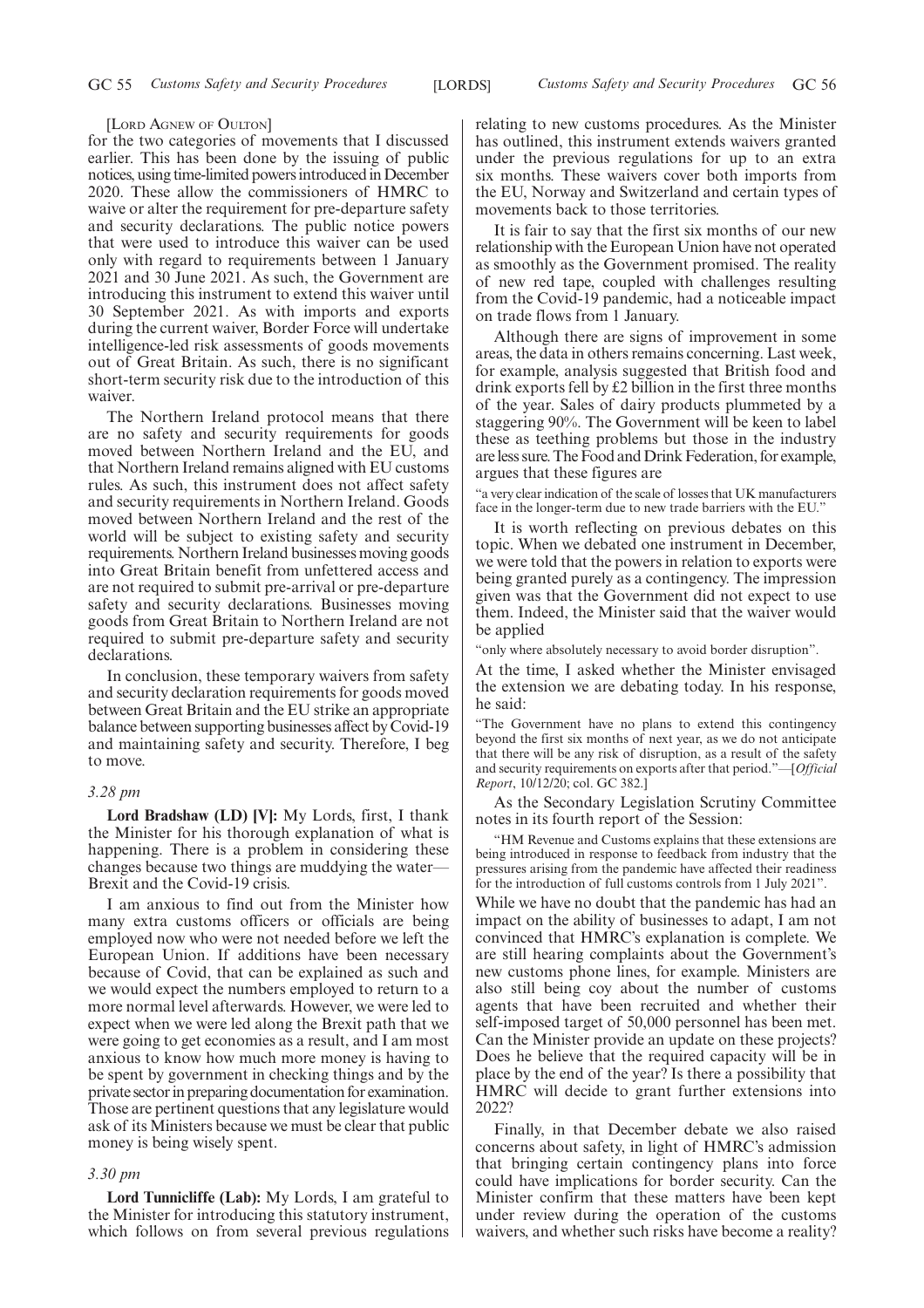Have any incidents occurred that the department would consider significant and, if so, will the Minister commit to sharing the details with us?

# *3.34 pm*

**Lord Agnew of Oulton (Con):** My Lords, I thank the Committee for this debate. I will seek to address the questions and observations raised, starting with those of the noble Lord, Lord Tunnicliffe.

I acknowledge that there have been some very dramatic movements in trade flows over the last few months, but I suggest that there have been exceptional circumstances, with some stockpiling, and it is hard to get a run rate at the moment. However, overall, we are encouraged by the process so far.

On the noble Lord's query about the extension of waivers and assurances that we gave last year, we always wanted to have the flexibility to extend. I think the biggest event that has occurred since then which we were not aware of in December is the emergence of the much more virulent strain of Covid. This caused us to extend lockdown and restrict businesses' ability to operate for longer than we would have hoped at the time.

In terms of the noble Lord's concerns about the customs phone line, I am pleased to say that the customs and international trade helpline has been working well since the beginning of the year. The helpline has answered 97% of its calls since January, with an average speed of answer of 23 seconds. HMRC is offering this service over the weekend and on weekdays until 10 pm.

On customs agent capacity, the Government do not have a specific target or number of customs agents, because the sector is varied and made up of a number of different business models. For example, in the leadup to the end of the transition period, we saw large investment in technology by a number of the larger intermediaries, which meant that their ability to handle declarations was well beyond that of simply adding more people. When thinking about readiness, it is helpful to think of the capacity to make declarations instead of the number of staff involved. We know that the intermediary sector has significantly increased this capacity to meet demand following the end of the transition period. The Government helped it to do this by making over £80 million in support available, including flexible grants that can be used for IT and training and recruitment. We are running an intermediary register on GOV.UK at the moment—for example, in the last two weeks, there have been 1,400 views of that page. There are 1,300 intermediaries listed on the register, of whom 93% say they have capacity, 92% say they are able to help small traders, 54% can support SPS checks and 309 can help with roll-on roll-off. We are improving the register all the time following feedback from traders and intermediaries.

The noble Lord asked whether we are likely to grant further extensions. The Government originally intended to introduce the full customs controls by 1 July but, given the impact of the pandemic, they are extending these facilitations to September and December. The Government do not plan to extend these waivers any further. Traders will need to comply with full safety and security declarations on exports from 1 October 2021 and on imports from 1 January 2022.

The noble Lord asked whether the customs issues have been kept under review during the current waiver period. With regard to any risks created by the waivers, Border Force has continued to undertake intelligence-led risk assessments and interventions on imports and exports since the beginning of the year, as it did before the end of the transition period. The noble Lord asked whether any of the risks have become a reality. During the period covered by the waivers, Border Force will continue to do as it has done up until now to protect the security of the UK, but I am happy to write to the noble Lord with figures expanding on the interceptions and work that it has been doing.

The noble Lord, Lord Bradshaw, asked about the cost of the safety and security process. Our EU exit is an opportunity for us to increase the amount of data we collect and thus the range and effectiveness of our interventions and the security of our borders. The collection of safety and security data on movements from the EU will allow Border Force to undertake additional targeting and checks on potentially dangerous goods movements from the UK. While we expect importers to face some increase in costs as a result of safety and security declaration requirements, these can vary depending on the businesses, how much they trade, and whether they use an intermediary. We do not know yet how importers will choose to manage declarations, which is often just one part of a wider customs process, and costs will also depend on factors such as the mode of transport and who the carrier is. Due to this uncertainty, an estimate of the administration burden costs for S&S declarations is not currently available.

Having listened to the feedback from businesses affected by Covid, we are providing them extra time to meet the requirements. This supports efficient customs arrangements and ensures that goods originating in the EU or UK are not subject to tariffs. Therefore, I commend these regulations to the Committee.

#### *Motion agreed.*

**The Deputy Chairman of Committees (Lord Rogan) (UUP):** The Grand Committee stands adjourned until 4.10 pm. I remind Members to sanitise their desks and chairs before leaving the Room.

*3.40 pm*

*Sitting suspended.*

# **Local Elections (Northern Ireland) (Amendment) Order 2021**

*Considered in Grand Committee*

# *4.10 pm*

#### *Moved by Viscount Younger of Leckie*

That the Grand Committee do consider the Local Elections (Northern Ireland) (Amendment) Order 2021.

**Viscount Younger of Leckie (Con):** My Lords, this statutory instrument is about providing increased transparency in relation to the imprints on printed election campaign material. To be clear, an imprint is the information on election material which is added to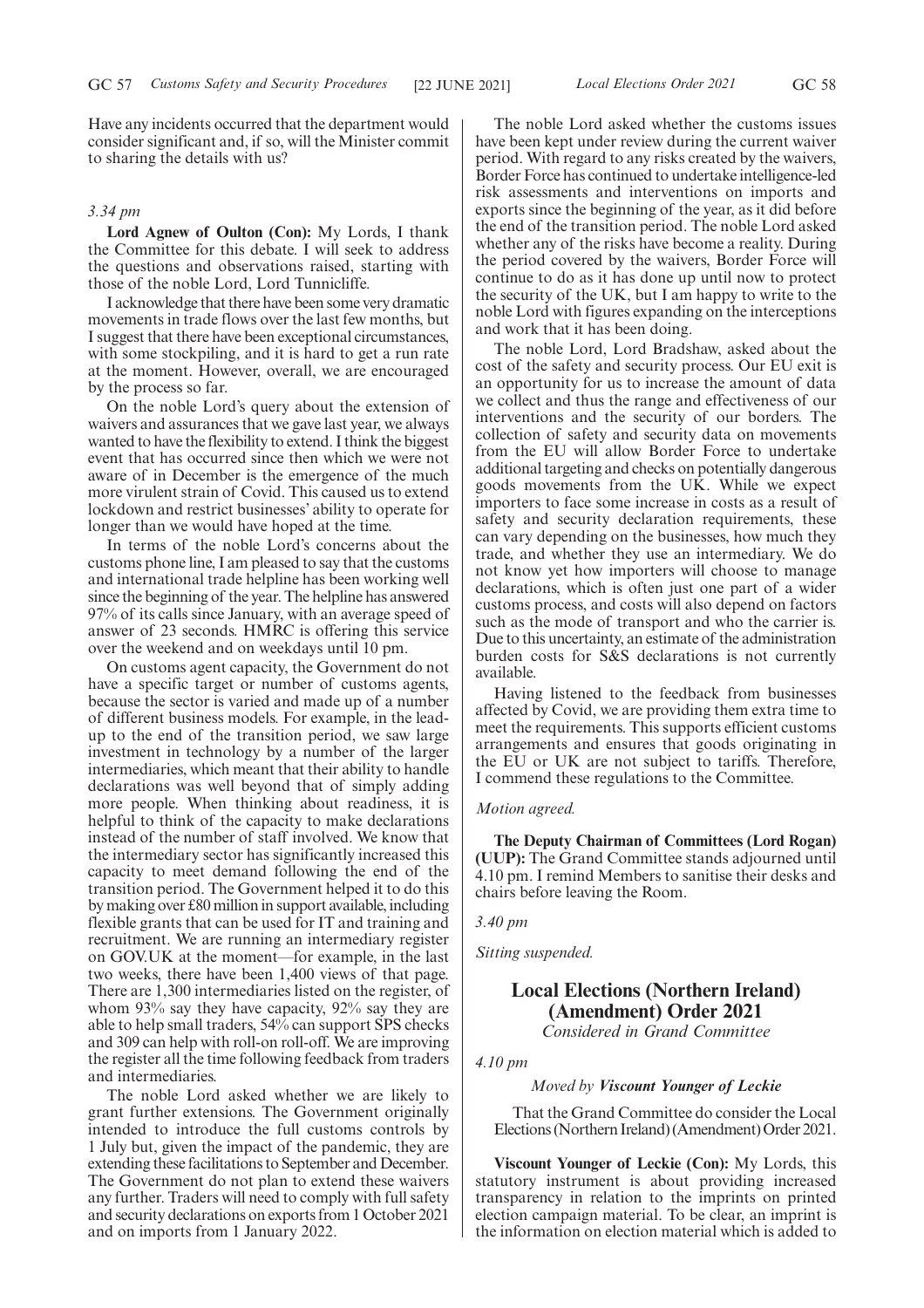[VISCOUNT YOUNGER OF LECKIE]

show who is responsible for its production. It helps to ensure transparency about who is campaigning. Imprints underpin public trust in the democratic process and ensure that voters are informed about who is behind an electoral campaign.

I will begin by putting this order in context. It is part of a wider package of measures which will ensure that there is a comprehensive paper imprint regime for candidates and parties in all elections in Northern Ireland. The current imprint regime in Northern Ireland is slightly different and not as comprehensive as that in place in Great Britain or for referendums across the whole of the UK. We do not believe that people in Northern Ireland deserve any less transparency for elections than those in the rest of the UK.

On its own, this order will not deliver the comprehensive cover we are seeking. It is one of two SIs needed to create a coherent regime: this order and a separate commencement order, which will be timed to come into force together. Together they will ensure that the paper imprint regime in Northern Ireland covers parties and candidates in all elections.

This order will make provision in relation to material printed for a specific candidate at local elections. The commencement order will bring into force other measures already on the statute book but not yet commenced for Northern Ireland, which will cover candidates at parliamentary and Assembly elections, and material in relation to parties at all Northern Ireland elections.

I will explain why we are taking these steps now. While the existing imprint regime in Northern Ireland has never been problematic, in recent years the Electoral Commission has highlighted the discrepancy between the regimes in Northern Ireland and Great Britain. We undertook to bring forward the change when the legislative timetable allowed. The weight of legislation required for our exit from the EU has delayed these changes but I am delighted to bring them forward now.

It is important to understand that the principle underpinning this measure is ensuring greater transparency for voters. We accept that the Northern Ireland regime should be no less comprehensive than that in Great Britain. All voters, whether in Great Britain or Northern Ireland, should know the origin of election campaign material, who is printing it and on behalf of whom.

On transparency, some of your Lordships may remember that last year the Government brought forward a measure to remove private addresses from ballot papers. On the face of it, this may seem to run counter to those measures which protected the personal data of candidates. However, I reassure your Lordships that the Electoral Commission has produced advice on this matter and there is no requirement for candidates to have personal addresses printed on election material as a result of bringing Northern Ireland into line with Great Britain. A name and PO box address is sufficient for transparency purposes, while protecting personal addresses.

I will now explain what we are changing. The existing regime for Northern Ireland provides that only the name and address of the printer must be included on Northern Ireland election material for candidates. This differs from the regime for Great Britain, which covers material for both candidates and parties, and specifies that in addition to the name and address of the printer it must also include: the name and address of the promoter of the material and the name and address of any person on behalf of whom the material is being published and who is not the promoter.

The promoter of the material is whoever has caused the material to be published. This may be the candidate themselves, their agent or, in the case of a party, the party treasurer, another officer of the party or the party itself, as outlined in the Electoral Commission's guidance on imprints. The format that imprints should take is, across the UK, subject to Electoral Commission guidelines. While the commission does not take a view on the font of the imprint, this essential information should be clear and legible so that it can be seen by potential voters.

Although the Electoral Commission provides guidance on these matters, it does not enforce the rules. Any concerns about non-compliance with the imprint regime should, as is the case currently, be reported to the police. I should mention that the penalties for noncompliance will not change and the offender is liable on summary conviction to a fine of up to £5,000.

I am happy to tell the Committee that the proposal to close the gap between the Northern Ireland and Great Britain paper imprints regime is fully supported and welcomed by the Electoral Commission. I should also say that as the measures relate in some respects to the publication of personal data, we have, as noble Lords would expect, consulted the Office of the Information Commissioner, which has approved the draft order.

Finally, it is of course the case that much of the election material now seen by voters does not take the slightly old-fashioned form of printed material. Your Lordships will rightly ask how this order address the transparency of the sources of political campaigning online and through digital media. The short answer is that it does not, nor is it intended to. The Government have consulted on the issue of digital imprints and have made clear our intention to bring forward UK-wide legislation to address the issue. This SI is a measure to bring the paper imprints regime into line with that in Great Britain. Digital imprints are a separate issue and will be the subject of separate legislation.

I therefore hope that your Lordships will agree that bringing the paper imprint regime in Northern Ireland in line with the more comprehensive one in Great Britain is a sensible and important step towards modernising elections in Northern Ireland. I hope that your Lordships will support this order. I commend it to the Committee and beg to move.

# *4.17 pm*

**Lord Alderdice (LD):** My Lords, I thank the Minister for presenting this statutory instrument so clearly and comprehensively. It is not a contentious matter, as he rightly says, although, for Liberals, anything to do with elections, constitutions and electoral processes is always a matter of enormous interest. The Alliance Party, on whose behalf I am speaking today, has been doing that kind of thing for over 50 years—and before that, the Ulster Liberal Party did so. It would be, in Liberal terms and in the Northern Ireland parlance, what one might describe as a traditional route for Liberals.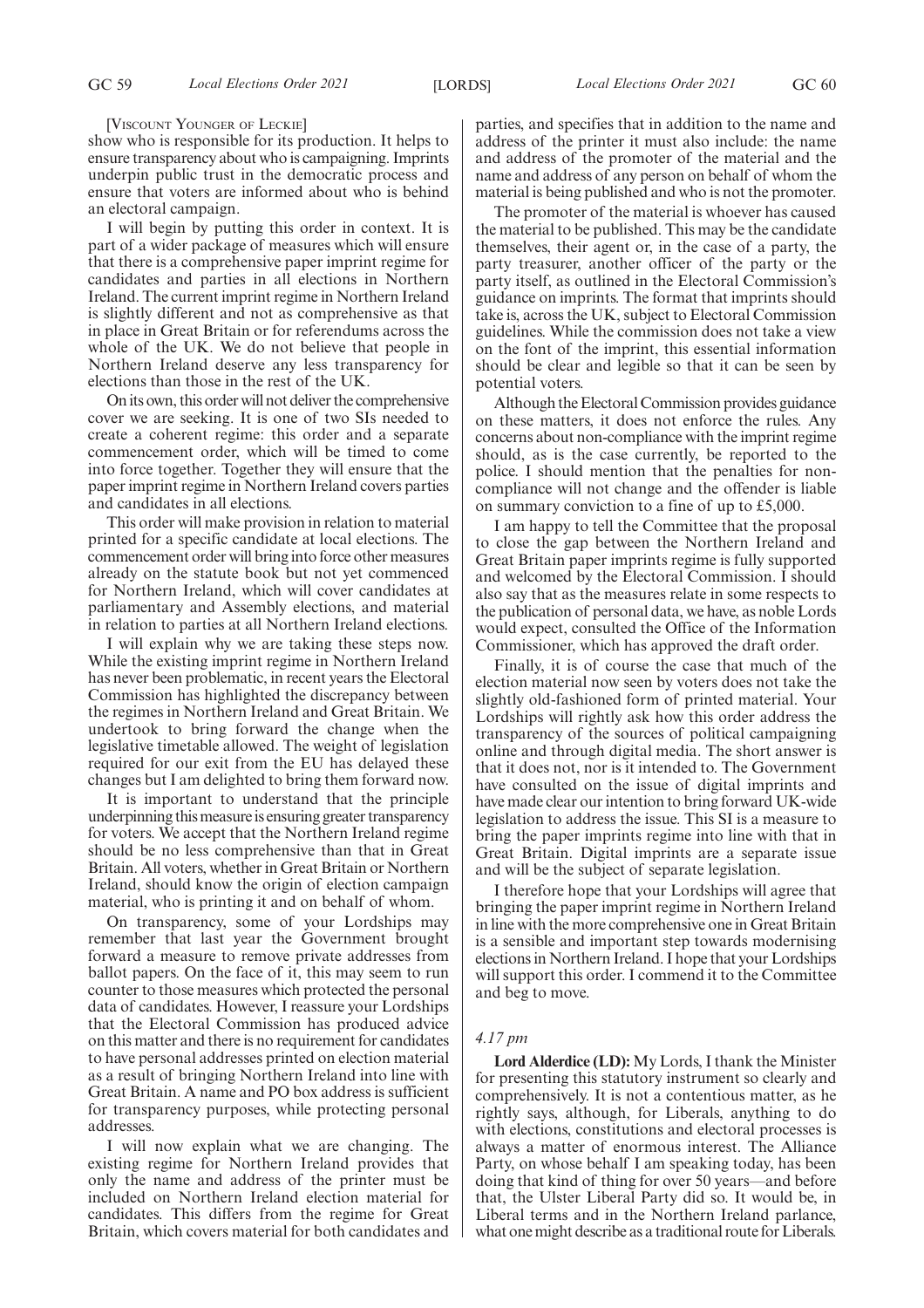As I say, the noble Viscount is right in saying that the order is not contentious and the question that it addresses has not been particularly problematic in Northern Ireland. Of course, when we look at elections, there are two issues that we would like to try to address. One is when there has been a problem and the other is when we are able to improve things, even where there has not yet been a problem. For example, in the early days, the Alliance Party and previously the Ulster Liberals campaigned for the single transferable vote system in the polarised context of Northern Ireland. That was an improvement in the situation and has continued to be so.

It is not that printed media have no problems at all. For example, on this side of the water there was recently concern about some newspaper advertising. Who had paid for it? How had it come about? It is always important to ensure that those who pay for any kind of advertising are doing it with appropriate and, indeed, legal funds. That has sometimes been a bit of a concern in Ireland, north and south.

However, as the Minister rightly says, it does seem a little strange at this point to be addressing the question of the printed medium. I do not know about the Minister, but I find that although I get more and more material coming to me, less and less comes through my letterbox almost all of it is now digital. I have to search out printed material if I want to look at that—or, of course, print it out. The Minister has indicated that it is in the Government's mind—and I know that there has been the Cabinet Office document, *Transparency in Digital Campaigning*; the consultation was to be finished by the end of last year, if I recall—so if he is able to say anything about that, that would be helpful.

This whole question of digital campaigning is becoming an increasingly serious issue, not just in Northern Ireland but, truth to tell, globally—not so much because it is putting out a message but because the tactic that is being used, the stratagem that has been devised, is to use social media to deepen polarisation. One can see this being done with armies of bots, directed by artificial intelligence, being employed to pick up messages, amplify them and, through that, create deeper polarisation. We have seen it in this country with referendums as well as elections, and in other countries too. Are the Government addressing this question, not just in principle—knowing who produces something and checking that it comes from appropriate funding sources—but whether the tactics are undermining the process of liberal democracy itself? This is becoming a really quite serious question. It is not an easy one. I would be encouraged if the Minister were to reassure me that the Government are actively addressing this question. It is a matter of very real concern.

I thank the Minister for what he has said. I agree that it is not contentious so far as it goes. The real matters of contention are those things that are not addressed, and I hope that in summing up he may be able to address some of them.

#### *4.22 pm*

**Lord Browne of Belmont (DUP) [V]:** My Lords, we hold today's debate against the backdrop of a global pandemic which seemingly has new variants monthly and has affected so many lives across the United

Kingdom. Our councils and local government can and will play a key role in normalising things and getting this country back to work; in particular, in revitalising and renewing our town centres and shopping areas.

As we discuss local government election changes, I believe we ought first to take a moment to acknowledge those who work on the front lines for local government every day across our nation. I offer my thanks to and praise for front-line and public-facing council workers in Northern Ireland and across these isles. As a former Belfast city councillor for 25 years and former lord mayor of the city, I am all too aware of the hard-working council staff in our towns and cities.

Those council workers and others involved in delivering front-line public services, including volunteers, have done a tremendous, heroic job in supporting communities through the unprecedented and unsettling circumstances of the past year. Public-facing council workers have worked throughout the pandemic, and it is right and proper that we acknowledge their efforts.

In relation to the specifics before us, I welcome the amendments to Schedule 9 and thank the Minister for bringing these regulations before your Lordships' Committee for consideration. I note that for many of us in Northern Ireland, this is not entirely new information. In many respects, we have been ahead of the game, as it were, specifically in terms of highlighting the relevant details; namely, the published inclusion of names and addresses of election agents and printers on leaflets, flyers, posters and various electoral communications. Even on social media in Northern Ireland local elections, you will often find the election agent's information emblazoned on infographics and social media posts.

Many candidates and parties in Northern Ireland have carried out these practices for a number of full election cycles. Indeed, during my time on Belfast City Council, I often served as an election agent for local council elections. We always made sure to publish the relevant information on electoral communication and posters. I recall one particular election when I, alongside colleagues, had to remove a batch of recently erected, fresh council election posters and individually affix to each poster the published name and address of the printer alongside the election agent, before they were allowed to be erected once more. I believe that we have been ahead of the game; this has been long-standing practice in Northern Ireland elections. None the less, I welcome these up-to-date clarifications.

I wish to turn to one particular issue which remains a concern to many in Northern Ireland in relation to donations from abroad, using certain electoral and other loopholes. These loopholes enable some parties to bring funds in through another jurisdiction, such as the Irish Republic, without requiring the kinds of registration and thorough checking that apply to funds donated from within the United Kingdom. One example of this can be found in a very recent *Times* newspaper article, which revealed that a number of Sinn Féin staff in the Republic of Ireland donated part of their salaries to the party in Northern Ireland for approximately three years. The*Times*report highlighted the long-standing practice that exists whereby Sinn Féin party staff in the Irish Republic switched payments to a bank account belonging to the party in Northern Ireland. This policy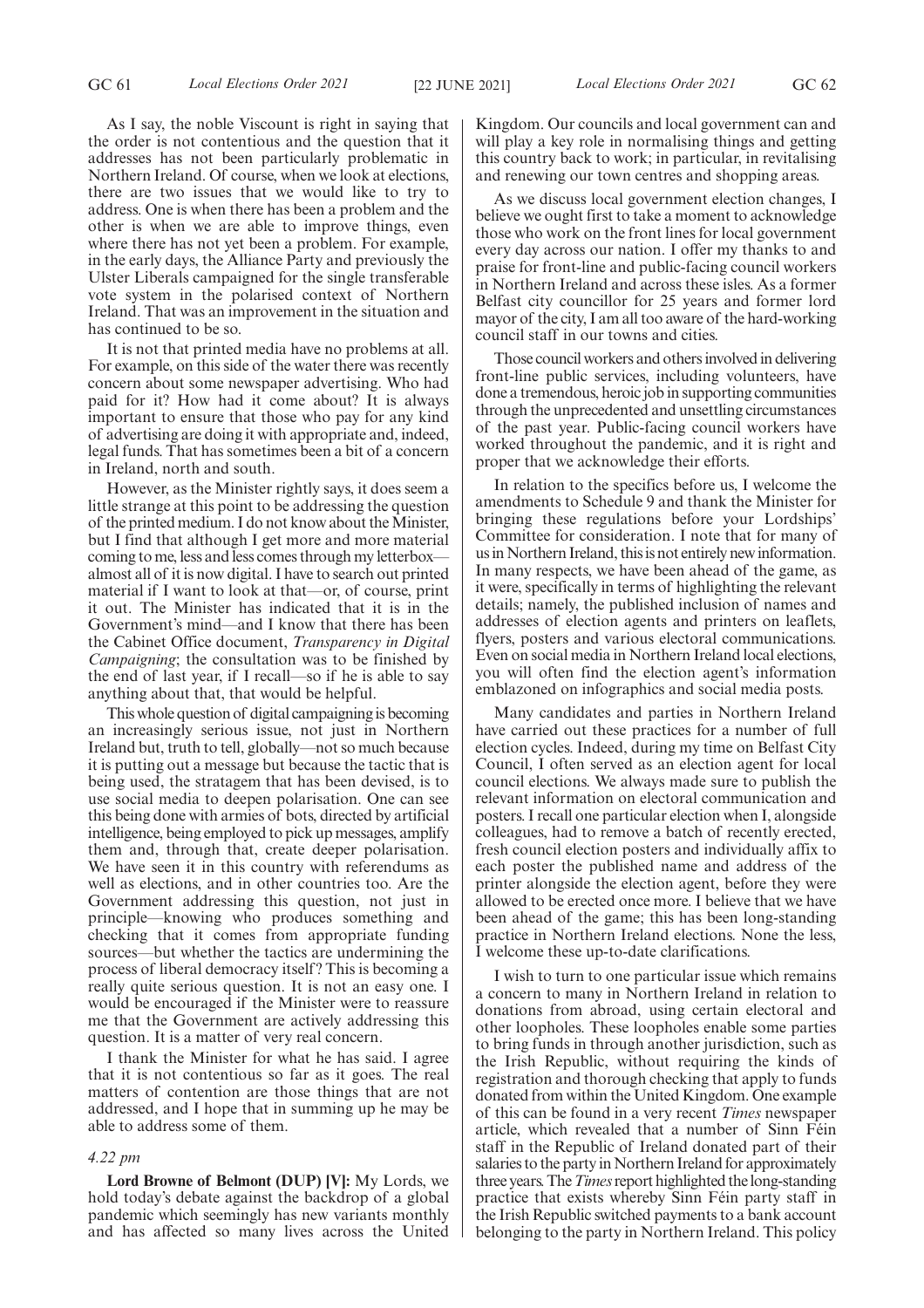[LORD BROWNE OF BELMONT]

was adopted after rules on political donations were changed in the Irish Republic, with lower thresholds imposed in 2013.

Decision-makers in that state banned foreign donations to political parties within their jurisdiction. Here in mainland Britain too, foreign donations to political parties have been banned—but in Northern Ireland there remains a significant loophole as it relates to party donations from other jurisdictions, which have been used by some to fund local elections and their party operations. For an all-island party, this has been a useful alternative route whereby donations may be made from individuals, companies and organisations in the Irish Republic to a party in Northern Ireland.

In recent years we have also seen examples of large donations to the same political organisations in Northern Ireland from Australia, Canada and the United States. The question over the need for regulation in respect of overseas donations to political parties has existed for many years. When we discuss local government electoral changes or mention election cycle donations, one cannot help but question why this particular issue has lingered for so long without a real and focused effort to address it head on. Does the Minister share my view that this is a particular issue of concern, when money from other jurisdictions can be continually used to fund the pursuits of a political entity in one part of this nation indeed, via the only part of this nation where this loophole remains open?

In previous debates, we have heard about foreign money and, indeed, foreign election interference. I can recall a debate in your Lordships' House some years ago in respect of American election interference. Is it not time that we addressed this issue of foreign sums of money being used within the realms of our own United Kingdom democracy? I am pleased to support the order before us today.

# *4.28 pm*

**Baroness Hoey (Non-Afl) [V]:** My Lords, I add my thanks to the Minister for the very clear articulation of what this SI says. Reading what we got from the Library and the Northern Ireland Office, I found one or two points where it did not seem quite so clear, and I think that he made a very clear run at telling us what it says. It is also quite nice to speak when the Minister is moving something on Northern Ireland with which I am totally in agreement.

I very much support this order. We should have consistency across the United Kingdom in our elections as far as possible. Sometimes that is not just one-way; of course, Northern Ireland has very sensibly and successfully had photographic ID for elections for a long time, and now the rest of Great Britain is going to follow on that. I think that is very sensible. You do not need a passport or driving licence; the local authority will give you something that shows your identity, which I think is very important. It is not just a case of Northern Ireland always catching up. As I think the noble Lord, Lord Browne, said, sometimes we are actually ahead in Northern Ireland.

The imprint issue is important, and this has clarified what will happen in the future. I was also going to raise the question of social media, Twitter and Facebook, all of which are being used much more in elections, so I am very pleased that the Minister has mentioned this. I am interested that there is going to be legislation. Could the Minister give us some timings on that? I think this will be more and more of a problem. Having said that, Twitter and Facebook have brought a lot of people into listening to and being interested in politics who maybe did not or were not before, so we have to be careful in judging social media. There are positive aspects of both Facebook and Twitter, but for elections it is important that there is the same amount of scrutiny of who is posting and promoting things. I would support that, and I would like to find out whether there is a date for legislation coming through.

Finally, could the Minister tell us what is now left? What is the not the same in Northern Ireland as in the rest of Great Britain? It would be useful to know whether we will be exactly identical in our election format, procedures and rules after both aspects he mentioned go through.

# *4.32 pm*

**Baroness Ritchie of Downpatrick (Non-Afl) [V]:** My Lords, I thank the Minister for the explanation of these regulations, which require on the document the name and address of the printer; the name and address of the promoter of the material; and the name and address of any person on behalf of whom the material is being published and who is not the promoter. I presume that this means the name of the candidate; could the Minister confirm that this is the case? We already provide the name and address of the election agent and the printer at all elections throughout the election cycle, and the candidate's name is already there, so what is required in addition?

I am all for transparency; I want to see election fraud eliminated. As the noble Baroness, Lady Hoey, said, we were ahead of the game on this issue, but there was a very good reason for that, because there were high levels of election fraud. That is why the legislation was brought in and why we have photographic ID—which works very well now—and complete registers. In that regard, there is a concern, not necessarily that certain political parties have direct access to the electoral register but that they have additional information on voters. Therefore, the issue of the GDPR comes into play. This has been an issue in Northern Ireland which many of us, as members of political parties, have been subjected to. We have been contacted by people realising that certain parties have information about them. This has also been the case in the Republic of Ireland, and very serious issues have been raised about this matter. Are the Government contemplating any future legislation in that regard?

I do not have an issue with this secondary legislation for an imprint, because it leads to greater levels of transparency. However, like other noble Lords, I would like to know the detail of the future legislation in relation to digital imprints—the information that will be required if you are going to publish on Facebook and Twitter—because Facebook is one of the mediums used greatly by political parties, candidates and elected representatives today to communicate their messages to voters.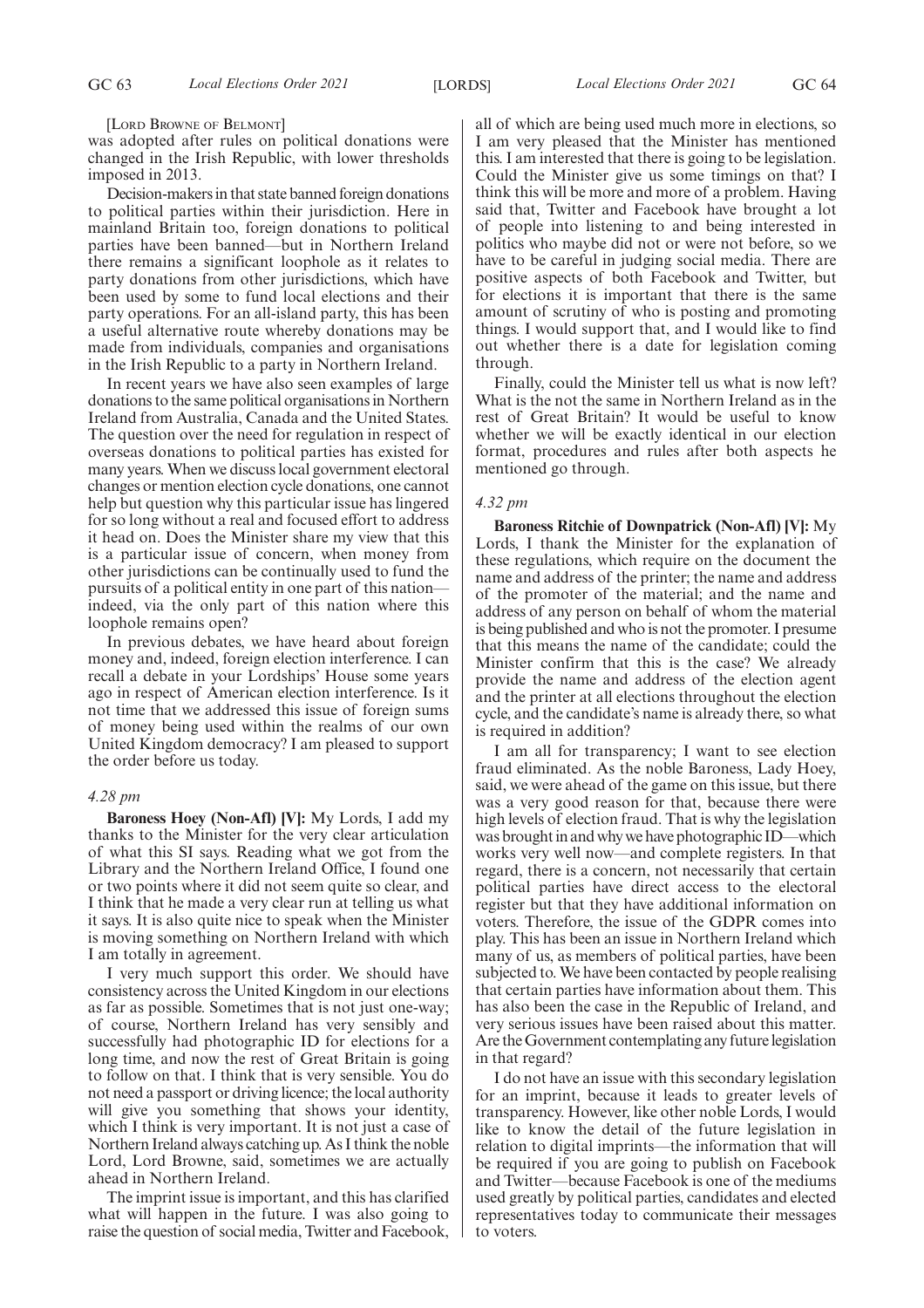One of the more worrying features for me is the major threat to political stability in Northern Ireland due to the ongoing internal difficulties in the DUP. I am glad to see that Jeffrey Donaldson will be the new leader, and I wish him well in his new role. There are also the ongoing challenges presented by the exit from the European Union and, as a consequence, the protocol and those difficult relationships between Britain and Ireland. After all, the UK and Irish Governments are the co-guarantors of the Good Friday/Belfast agreement. It is important that they are seen to be working together and do work together in the interests of reconciliation, together with the Northern Ireland Executive and the political parties in Northern Ireland.

I can think of one previous Secretary of State, who is with us in this debate—the noble Lord, Lord Murphy of Torfaen—who, along with his colleague, the then Secretary of State Mo Mowlam, clearly engineered situations to ensure dialogue between the parties and at an intergovernmental level. I would like to find out from the Minister whether the meeting of the British-Irish Intergovernmental Conference promised for June is taking place this month. It is vital that high-level direction is given by both Governments, by the Northern Ireland Executive—I hope the difficulties can be ironed out—and by leaders of political parties in Northern Ireland, and that the north-south arrangements and the east-west arrangements operate on an equal basis.

I have concerns that there are, I am told, illegal parades taking place without notification to the Parades Commission, which could be in breach of Covid regulations. It is a time for responsible leadership, and we need to ensure that. Above all, we all need to ensure that the power-sharing arrangements are underpinned, so can the Minister indicate when that high-level British-Irish Intergovernmental Conference will take place? We need to see the commitments in *New Decade, New Approach*—which all parties and both Governments agreed to, and which heralded the restoration of our political institutions in January last year—implemented in full. Can the Minister indicate what work is being done with the Irish Government to ensure that this will take place?

In summary, I have no problem with this order and look forward to further measures to create greater levels of transparency in the digital area and that of recording information about electors, so that potential electors are protected from any nefarious activity that may or may not be going on.

#### *4.38 pm*

**Baroness Suttie (LD) [V]:** My Lords, it is a pleasure to take part in a debate in which there is so much agreement and consensus; that is not always the case in our Northern Ireland debates in this House. I add my thanks to the Minister for such a comprehensive explanation of the context of this order, which I found enormously helpful and enlightening.

These Benches very much welcome the introduction of this order. As the Minister said, it will ensure that the imprint regime for local elections in Northern Ireland finally mirrors the regime in place for parliamentary elections in Great Britain. This will go some way to improving transparency and open democracy for elections in Northern Ireland, and this is greatly to be welcomed. As my noble friend Lord Alderdice said, Liberals are always in favour of systems that introduce greater transparency and open democracy.

Improving transparency for voters so that it is clear from the election literature who is campaigning and who is supporting candidates at local government elections is something we have long called for from these Benches over many years. It will also introduce greater accountability for political parties, as well as facilitating legal actions and remedies should these become necessary.

However, it is clear from the Explanatory Memorandum that consultations took place back in 2018—three years ago. The Minister explained that Brexit was the cause of the delay, but perhaps he could say a little more about why this has taken three years to come before us today.

These measures were also a key conclusion in the report of the Independent Commission on Referendums, published in July 2018. Can the Minister say what has happened to the associated recommendations from that report? In particular, the distinguished cross-party group that formed that commission on referendums recommended that

"a searchable repository of online political advertising should be developed, including information on when each advertisement was posted, at whom it was targeted, and how much was spent on it."

Can the Minister say whether any progress is being made on following those recommendations?

The Minister will know that last month the head of the Electoral Commission Northern Ireland again called on the UK Government to change the law to allow it to publish information relating to political donations and loans which occurred before 1 July 2017. The commission's most recent research in this area, published in February this year, confirms that the majority of the public agree that this information should be publicly available. I appreciate that this is a little beyond the scope of this order, but in the spirit of openness and transparency which this order promotes, it would be extremely helpful to have an update on this matter from the Government. If the Minister is unable to provide a response today, I would be grateful if he might be able to write to me at a later stage.

#### *4.42 pm*

**Lord Murphy of Torfaen (Lab) [V]:** My Lords, I am grateful for the opportunity to take part in this very interesting short debate and to make it clear that the Opposition support this statutory instrument. We do so because it makes elections more transparent and because, obviously, it aligns Northern Ireland with Great Britain.

It is 48 years since I first had the effrontery to ask people to vote for me in an election, and in all those years, imprints have been a very important part of any candidate's or agent's job. However, it is worth remembering that it has not been quite that easy in Northern Ireland, and that fraud and intimidation have been features of the electoral system there over the last half a century. Of course, it is changing dramatically, and the law changes with it too. However, I can recall that when I first became a Minister in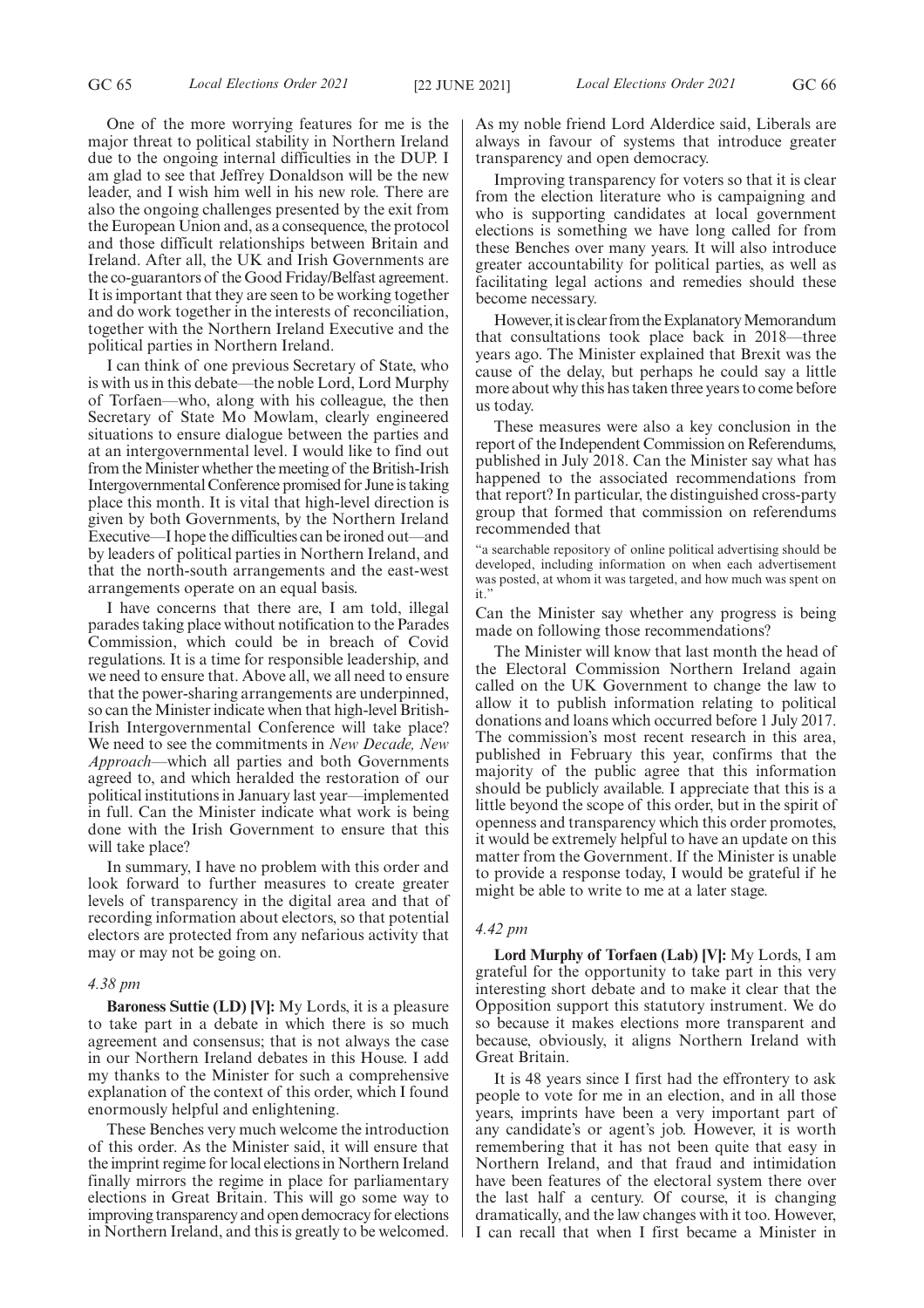[LORD MURPHY OF TORFAEN]

Northern Ireland in 1997, the then Chief Electoral Officer for Northern Ireland came to see me in my office in London and brought with him a suitcase in which were hundreds of ballot papers, every one of which was fraudulent. He was showing me how they were made fraudulently and how real the problem was in Northern Ireland.

An awful lot has changed since that time, but I emphasise that it has been different. There has been a similar situation with intimidation and political donations —certainly those that came from within Northern Ireland. On both sides of the political divide there, people were frightened to reveal that they had given gifts to various political parties for fear of intimidation and threats. It has not been easy, and it is good that we are catching up with the rest of the United Kingdom with regard to how we deal with elections, but it was different.

I have a couple of questions for the Minister. First, I saw from the notes that the department put out that there was a consultation in Northern Ireland on this change in electoral law and that the majority of people supported it, which I do. However, it would be interesting to know whether the minority who did not do so was substantial and what they said that they did not like about this change. Secondly, a number of noble Lords mentioned the important issue of a digital imprint regime and how the world has changed. For most of us, when we started our political lives, digital electioneering did not exist. Now it is becoming increasingly important. Can the Minister confirm that any change in the law on that, which is necessary, will also cover Northern Ireland?

A number of your Lordships have raised issues of stability. Of course, elections have to operate within political stability and I share the view of the noble Baroness, Lady Ritchie, about the need for a meeting of the BIIGC—the sooner the better—and that there should be more meetings with all the political parties in Northern Ireland, including with the new leader of the DUP.

However, I also want to point out that with regard to voter ID in the whole of the United Kingdom, which will come before us in separate legislation, it is not as simple as that. My experience over the years has been that we will have problems in getting older people in particular used to that system. There is something to be said for it and I am not suggesting that there is not, but one has to weigh it against the enormous issue of people deciding not to vote at all if a substantial obstacle is placed in front of them. We must acknowledge that, as well as the fact that Northern Ireland is still different. But that is for another day. I give notice to the Minister that we will be discussing that matter in much greater detail in the months ahead.

However, we support the order and I hope that the regime will start as soon as possible.

#### *4.47 pm*

**Viscount Younger of Leckie (Con):**I start by thanking your Lordships for their broad support for these measures. As the noble Baroness, Lady Suttie, said, it is true that it is difficult to achieve a general consensus on Northern Ireland matters and, in general, we have managed to achieve that this afternoon. However, that is not to say that a number of questions were not raised and I will do my best to answer them all.

However, before I go into that, I want to say a word or two about something raised by the noble Baroness, Lady Hoey, and some more expansive comments by the noble Lord, Lord Murphy. The noble Baroness is right: she mentioned voter ID and it is true that Northern Ireland is a leader here and at the forefront of that measure, leading the way. The noble Lord related the issue to the rest of the United Kingdom and is right to say that there are some challenges. One that he mentioned was about including older people and getting them used to the system. It is good to discuss it and, no doubt, discussions will continue.

Before I go into the substantive issues raised, I want to say one thing about security or intimidation, to address any concerns that the addition of an address to election material may lead to the intimidation of a candidate, printer or promoter—something that I did not really address in my opening remarks. It is vital for our democracy that individuals are able to engage in campaigning in elections without fear of intimidation. I want to be clear that a candidate, for example, is under no obligation to print their home address on any election material. The Electoral Commission provides guidance that the address provided does not need to be a home address; it may be a business address or, as I did say in my opening remarks, even a PO box. These changes will not, therefore, risk intimidation for any candidate and the existing law provides that the printers must already include details on any election material that they produce. However, it is only right that the people of Northern Ireland have the same levels of transparency and clarity in elections as people in Great Britain. Voters have the right to understand who is publishing and promoting election material. This order, combined with the commencement order, will do just that.

This leads nicely into some points raised by the noble Lord, Lord Alderdice, who spoke about digital campaigning. I have noted his comments, which were becoming more expansive, I think, and were supported by the noble Baroness, Lady Suttie. He asked whether the tactics were undermining the liberal process. That is a very good point, and I am sure that is a subject for future debate.

On digital imprints, just to reassure the noble Lord, we have consulted, and I promise him and others who have raised this point that comprehensive measures will be included in forthcoming legislation. The noble Baroness, Lady Hoey, asked about the timings on this. I am unable to give any timings on this particular legislation at the moment, but I shall check back with officials. If there is anything more that I can add to that I shall, of course, write.

The noble Lord, Lord Alderdice, also alluded to the point that imprint offences are, mercifully, very rare. I inform him that, between 2015 and 2020, only three offences were found to have taken place within the UK, and those were for failing to include an imprint on election campaign material. This perhaps demonstrates how well the current imprint regime in the rest of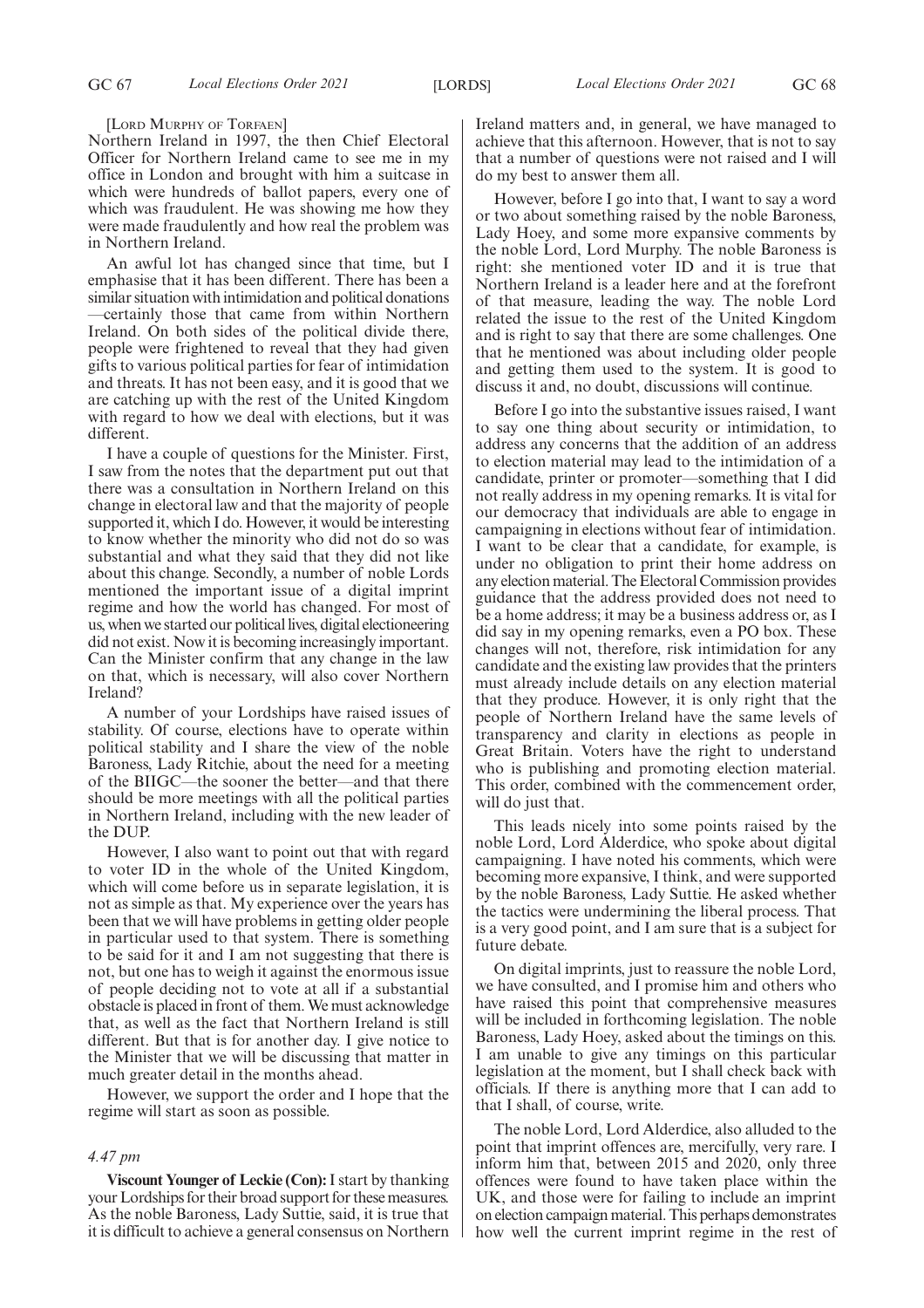Great Britain is working. We expect the updated regime in Northern Ireland to work similarly. I hope that that gives some reassurance. It plays well into the point that the noble Lord, Lord Alderdice, made, which is that we do not believe that this is particularly contentious, and I appreciate that.

The noble Baroness, Lady Ritchie, and the noble Lord, Lord Murphy, spoke about political stability. It is very relevant that this point has been raised. I know that the noble Baroness has spoken about this before, and how important it is to have political stability—to state the obvious perhaps—in Northern Ireland. She spoke, quite rightly, about the importance of continuing dialogue and creating agreement between all parties. On current events, I was pleased that the DUP and Sinn Féin nominated First and Deputy First Ministers last Thursday following the Secretary of State's intensive negotiations with the parties' leaders. I hope that the UK Government's commitment to legislate for the balanced culture and language package agreed on in the*New Decade, New Approach* deal, should the Executive not do so by the end of September, now means that we can move on to much more pressing issues such as healthcare, education and jobs in Northern Ireland. This Government look forward to working with the whole of the Northern Ireland Executive to address those challenges and embrace the opportunities that lie ahead for Northern Ireland.

This brings me to a point raised by the noble Baroness, Lady Ritchie, about the BIIGC. There is a date in the diary of 24 June for that group to meet in Dublin.

The noble Baroness, Lady Suttie, asked why this order had not been implemented before—why these changes had not been forthcoming. I cannot really add to what I said in my opening remarks, but I reassure her that, because of the weight of legislation required for our exit from the EU, it really is the case that these changes were delayed. As I said earlier, I am pleased that we are at this point now. It is not that Northern Ireland was entirely without imprint rules. However, the Electoral Commission has felt and has highlighted that the law on imprints in Northern Ireland was less comprehensive than in the rest of the United Kingdom and that it was important that we addressed that properly.

The noble Lord, Lord Browne, said—and he is right—that we should give thanks to those who are in the front line of organising elections. I pay my tribute, too, to those who give so much in terms of public service in this respect. The noble Lord raised a point about foreign donations—Irish donations. Perhaps I can reassure him that all donations to registered Northern Ireland parties from all donors are subject to the rules, and Irish donations are allowed; that respects the Belfast agreement principles. I shall read *Hansard* but, if he has particular concerns, I shall undertake to write to him on the matter.

The noble Baroness, Lady Ritchie, asked about additional requirements in terms of what we are doing today. I reassure her that, as I think I said in my opening remarks, this includes the name of the printer and the promoter on whose behalf the leaflet is published. This is no more and no less, and I understand that this information is usually made available in Northern Ireland. It sets down the requirement in law.

The noble Baroness, Lady Suttie, spoke about transparency, which plays rather well into comments made by the noble Lord, Lord Alderdice. The question of retrospectively opening up historic records from 2014 remains genuinely difficult at a time when threats to elected representatives are all too common and various measures have been put in place to protect those elected representatives. We must be very careful that nothing we do might lead to intimidation against members of the public who donated to parties. We have always been clear that any movement on this issue must have the support of all the parties in Northern Ireland, but I am not aware that any of them have raised the issue of historic transparency with us since we changed the law to bring reporting requirements into line with the rest of the UK from July 2017.

The noble Lord, Lord Murphy, asked about fraud measures in place. I reassure him that they are more stringent in Northern Ireland than elsewhere in the UK.

I believe that we are nearing the end of the time, but I hope that I have answered all the questions. However, I am aware that the noble Lord, Lord Murphy, asked about the consultation. I think I shall write to him on that. He asked about the minority of those who responded to the consultation. I do not have information for him, but I shall endeavour to write.

Again, I appreciate the general support for these regulations, and I beg to move.

*Motion agreed.*

*4.57 pm*

*Sitting suspended.*

# **Scotland Act 2016 (Social Security) (Consequential Provision) (Miscellaneous Amendment) Regulations 2021** *Considered in Grand Committee*

*5.02 pm*

### *Moved by Baroness Stedman-Scott*

That the Grand Committee do consider the Scotland Act 2016 (Social Security) (Consequential Provision) (Miscellaneous Amendment) Regulations 2021.

**TheParliamentaryUnder-Secretaryof State,Department for Work and Pensions (Baroness Stedman-Scott) (Con):** My Lords, I am pleased to introduce this instrument, which was laid before the House on 17 May 2021. Subject to approval, the regulations will make some necessary legislative changes to prevent overlapping entitlements to the soon-to-be-introduced Scottish child disability payment and UK disability benefits. It will also permit the Department for Work and Pensions to accept the Scottish government appointee arrangements for UK government benefit purposes, thereby reducing the administrative burden for claimants and appointees in dealing with both Governments. I am satisfied that the regulations are compatible with the European Convention on Human Rights.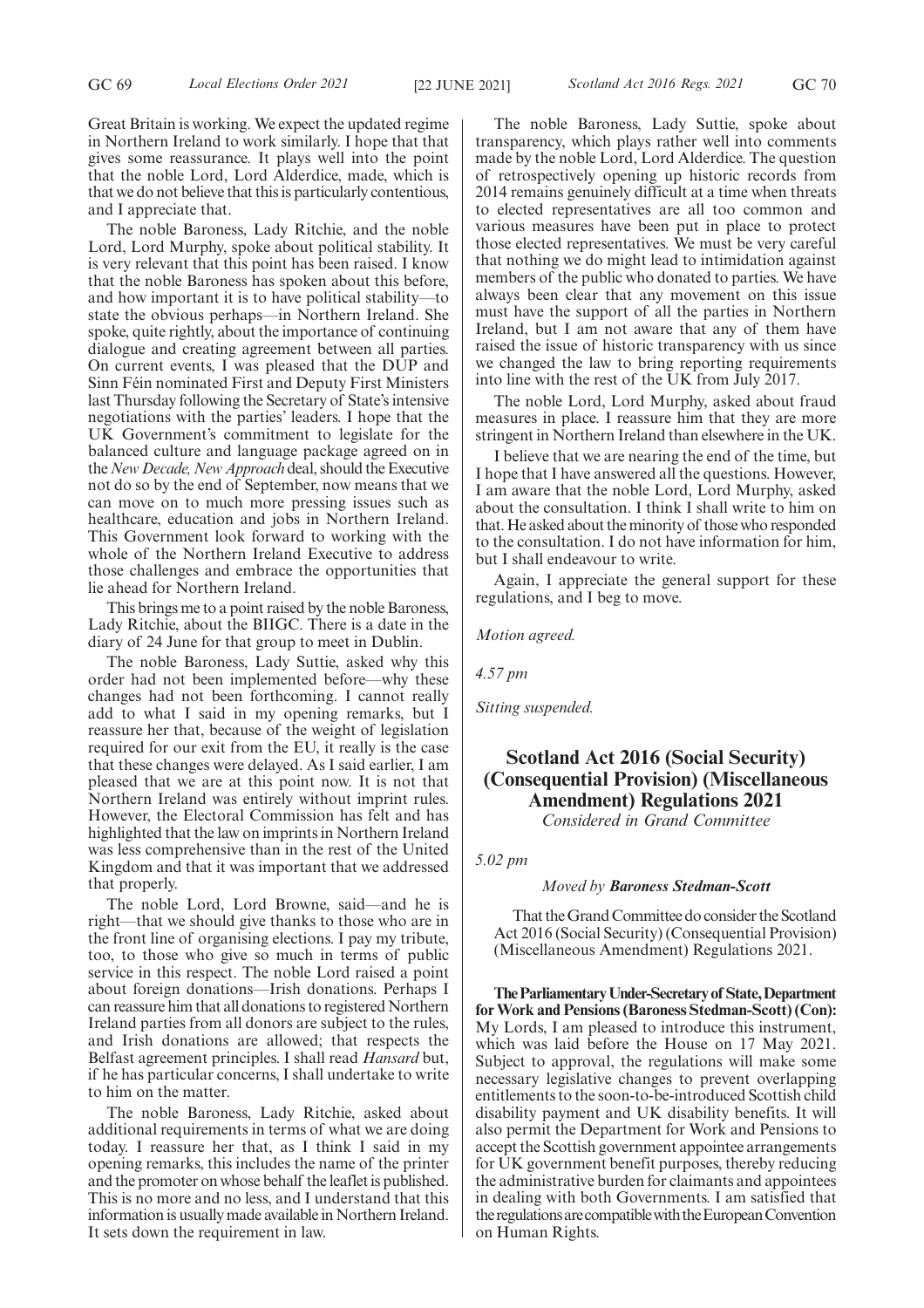[BARONESS STEDMAN-SCOTT]

The UK Government are committed to making devolution work and to ensuring the safe and secure transition of powers to the Scottish Government under the Scotland Act 2016. As a result of the devolution of social security powers to the Scottish Parliament under this Act, the Department for Work and Pensions will need to update its legislation from time to time to reflect the introduction of the Scottish Government's replacement benefits. Section 71 of this Act allows for the necessary legislative amendments, in this case as a result of benefits introduced under the Social Security (Scotland) Act 2018.

I am grateful for the opportunity to debate these regulations today. They will effect some purely technical changes and prevent overlapping entitlement to and payment of the Scottish child disability payment and UK disability benefits such as disability living allowance for children, personal independence payment and Armed Forces independence payment. It also includes some time-limited overlapping provisions for Northern Ireland. It will enable the Department for Work and Pensions to accept appointees over the age of 18 if they have already been granted appointee status by the Scottish Government. This is a positive change for claimants and staff.

Noble Lords will be aware that the Social Security (Scotland) Act 2018 established the legislative framework for the Scottish Government to introduce new forms of assistance using the social security powers devolved under Section 22 of the Scotland Act 2016. Specifically, Section 31 of the 2018 Act allows the Scottish Government to introduce legislation to provide financial support through their disability assistance for people in Scotland with long-term additional health needs. The Scottish Government have legislated for disability assistance for children and young people, which will be introduced from July 2021. They are calling this child disability payment; I will refer to it as CDP from now on.

I understand that CDP will have residency conditions attached and primarily will be paid only to claimants who live in Scotland. However, as part of their offer the Scottish Government will continue to pay CDP for a period of 13 weeks after a claimant has left Scotland and moved to another part of the UK. This will allow claimants time to sort out new benefit arrangements, should they wish to.

Our intention is to offer a similar facility for those moving to Scotland, though this will not be needed for a few years. What is needed now is a modest legislative amendment to deal with this policy, in order to both support the devolution agenda and strengthen a union that works together in the best interests of our shared citizens.

If these regulations are passed today, they will ensure that there are clear boundaries between entitlement to CDP and entitlement to a similar UK government benefit, and that there is no overlapping provision of entitlement. They will do that by making it clear that entitlement to a relevant UK government benefit will not start until the day after payment of CDP has ended and will reflect the Scottish CDP legislation, which acts in a similar way. This will not only protect the public purse by avoiding double payment but help prevent the need for complicated overpayment calculations and recovery. Furthermore, it is also in the best interests of the claimant, who will have a clear expectation of which Government is responsible for paying their benefits at which point in their claim or award.

The instrument includes provisions on behalf of the Ministry of Defence to ensure that Armed Forces independence payment will similarly not overlap with CDP. Provisions have also been introduced to prevent overlapping entitlement when a claimant moves to Northern Ireland and is in receipt of the 13-week runon payment from the Scottish Government.

Finally, we recognise that many DWP claimants will also be claimants of the Scottish Government's devolved provisions. This instrument will make changes to UK government legislation to allow the Department for Work and Pensions to accept that a person over the age of 18 has appointee status if they have already been granted it by the Scottish Government. This removes unnecessary burdens on the claimant, the appointee and the department through effective and proportional collaboration on information shared and used by respective Governments. I commend this instrument to the Committee and beg to move.

# *5.09 pm*

**Lord Naseby (Con) [V]:** My Lords, I recognise the antecedents of the Smith commission, itself deriving from the 2014 Scottish independence referendum, and the following Scottish Acts in 2016 and 2018. I am no expert on the details of this particular SI or social security benefits in general, and I do not know if I am right on this, so maybe my noble friend can clarify it when she speaks at the end, but it seems to me that it does not affect social legislation in Great Britain—or, that is, it affects England and Wales but not Northern Ireland.

My key concern is about the background of the importance of the union—we all know what is happening on the ground at the moment—and a recognition of what the current SNP leadership is all about. This in itself is in contrast to the powers of the Scottish Parliament. For example, it has the power to borrow over and beyond the benefits of the Barnett formula, as I understand it, so there is a double incremental benefit to Scotland as a whole.

What will be the impact on the other three nations that make up the United Kingdom? Is this just a simple implementation agreed by all four parties, with Scotland in the lead? They are doing trials in various cities. Or is it what I would call a ratchet effect, in that they take an initiative which the rest of the union then has to follow? I do not know, and I hope my noble friend can make that absolutely clear for the record when she winds up.

I will now focus particularly on Northern Ireland, and colleagues may wonder why. This is primarily because I was PPS in Northern Ireland from 1979 to 1981 and got to know that part of the UK quite well. I have deep concerns about what is happening on the ground there; they are struggling with the protocol and the aftereffects of Brexit on top of everything else. I would have thought that to have an important part of their social security affected as well—seemingly in the autumn—is just another problem and challenge for them.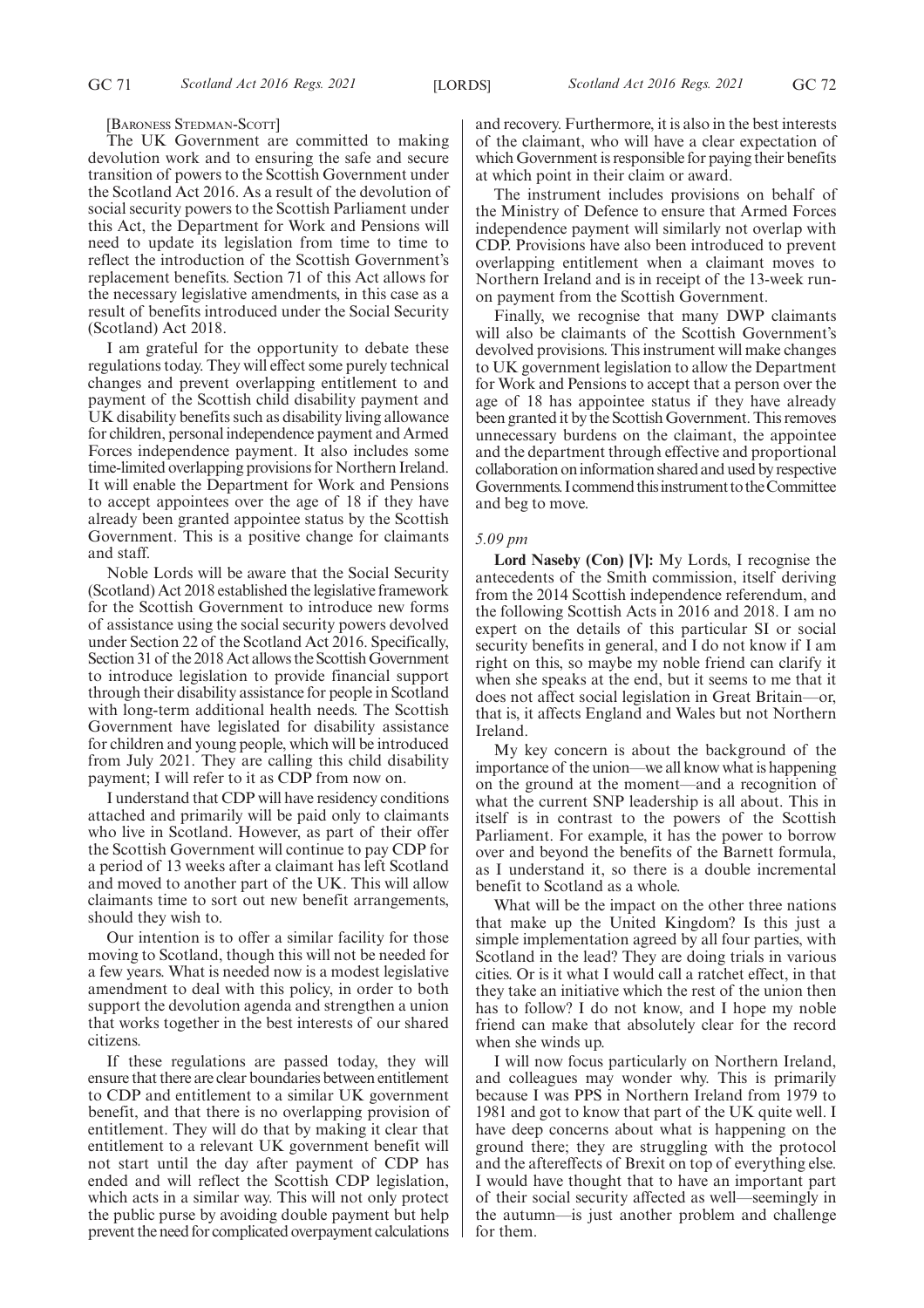I have two implementation points to make. I note that this is to be trialled in Dundee City, Perth and Kinross, and maybe somewhere else, from 26 July. It is thought that there will then be a full national rollout in the autumn. But 26 July is, in effect, the beginning of the summer, and nothing very much will happen in August, so we will really begin to have some test of this in September or October. Normally, to do a proper test, you would do it for at least three months. You would then review it for a month, because there are bound to be some elements of it that are not quite right, particularly if you have to consult the other three nations. Maybe they are not going to consult, but they should. I suggest to my noble friend that she should have a quiet word with her colleague across the border and ask if they are absolutely sure that it should be rolled out in the autumn and why it should not be rolled out from January, when people have had time to look at it, make necessary technical amendments and then implement it accordingly.

The other technical matter I would raise is that it is all very well saying that there is a 13-week change in some of the moves from Scotland to England, Wales or wherever. It never ceases to amaze one, having been a Member of Parliament, but there are families who do move around regularly when they change jobs or if something else happens—

**Baroness Scott of Bybrook (Con):** Lord Naseby, can you hear me?

**Lord Naseby (Con):** Right, okay, thank you.

#### *5.15 pm*

**Lord Bruce of Bennachie (LD) [V]:** This SI is a small step in the long, drawn-out and complicated process of transferring responsibility for some aspects of social security from the UK Government to the Scottish Government. The Scottish Government are always vociferous in their demand for more power, despite struggling to use many of the powers they have effectively or, sometimes, at all. That is not to say there cannot be value in administering benefits to meet the needs of beneficiaries in Scotland, but only time will tell whether it delivers a net positive and an affordable outcome.

This statutory instrument is necessary to facilitate the establishment of the Scottish Government's child disability payment as a replacement for disability living allowance. The aim is to transfer approximately 50,000 recipients of DLA to CDP over 12 months, all being well. The amount of benefit will not change, but the assessment will. There will be no upsides—no political upsides, certainly—if current recipients fall through the net or if any change disadvantages an applicant for CDP compared with the previous DLA arrangement. Concern has already been raised about the altered definition of night-time care under CDP compared with DLA and whether that might disadvantage Scottish claimants. Having said that, my understanding is that this is being jointly administered between the DWP and the Scottish Government, so that should help eliminate such complications.

One positive change that has emerged on the back of consultation is that recipients of CDP will not have to apply for PIP at 16, as is the case with DLA, but can continue on CDP until 18, and then apply for PIP. It would be interesting if the Minister could comment on whether her department considers that beneficial and something that might be applied elsewhere in the UK.

The SI does three things. It ensures that there is no overlap, as the Minister said, between CDP, DLA, PIP and the Armed Forces independence payment; it provides for the continuation of CDP for up to 13 weeks after a recipient moves to another part of the UK, to allow time to apply for the appropriate replacement for CDP; and it allows the Scottish Government's criteria for appointing someone on behalf of a recipient to be recognised across the UK.

These are practical and sensible measures, and that explains why the Scottish Parliament's Social Security Committee dealt with it in less than a minute. Nevertheless, if the transfer of some social security benefits from the UK to Scotland is to have purpose, there must be practical and real benefits, rather than just name changes and different administration. The PIP point looks like it might be something for the DWP to consider, so I repeat: can the Minister say whether this might lead to a rethink in her department?

Where will all this lead? Can the Minister indicate how many other Scottish social security SIs she expects in the coming months? The question is: will this lead to the Scottish Government tackling the serious problems of poverty, multiple deprivation and drug abuse that blight Scotland, or will it amount to just relatively small administrative changes that could add to the complexity for those in need without providing transformational benefit?

No doubt the SNP will claim that only independence will unlock the resources needed to turn poverty around, despite the very real risk that Scotland will lack the resources to maintain current benefit levels, let alone improve them. Indeed, if Scotland decided that it was going to pay more generous benefits than the rest of the UK, which it would be entitled to do, we could see some kind of reverse benefit tourism, which would be at the Scottish taxpayers' expense.

The challenge is to use these social security powers to demonstrate a positive difference in shaping the system to Scotland's needs, to take account of the different social circumstances and different geography of Scotland. If it is done in that way, it will be beneficial to both Scottish and UK citizens by delivering benefits in a fairer and more efficient way, but whether or not it does, we shall have to wait and watch with interest.

# *5.19 pm*

**Baroness Wilcox of Newport (Lab):** My Lords, we are here today because this statutory instrument will make consequential amendments to social security legislation in respect of Great Britain and Northern Ireland to prevent payments of DLA, PIP and AFIP overlapping with the Scottish Government's child disability payment. The Scottish Government are introducing the CDP, which will replace the disability living allowance for children, currently delivered by the DWP. This new child disability payment will be open in pilot areas for applications from 26 July this year in Dundee City, Perth and Kinross and the Western Isles council.